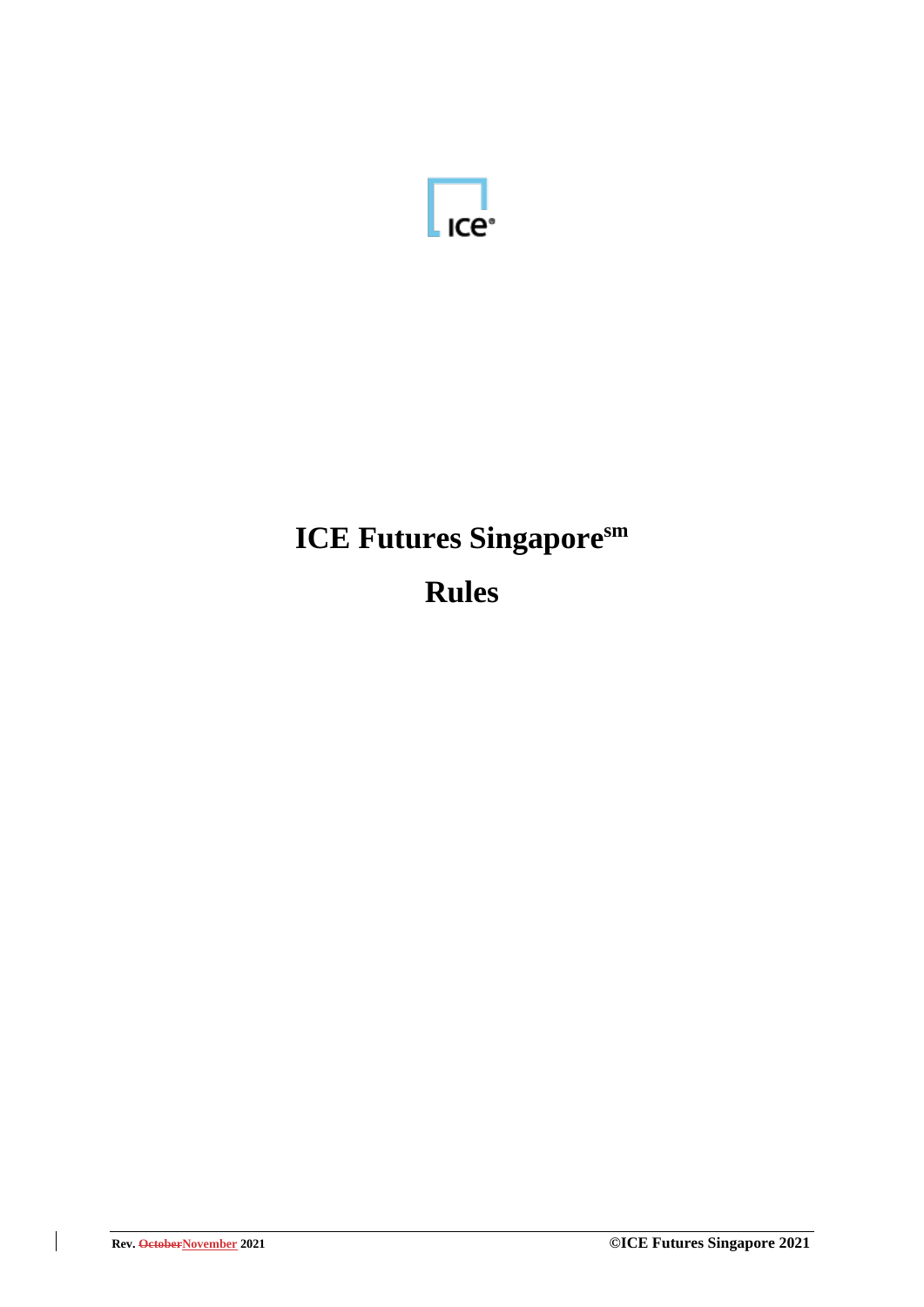# **Table of Contents**

| <b>SECTION A</b> |  |
|------------------|--|
| <b>SECTION B</b> |  |
| <b>SECTION C</b> |  |
| <b>SECTION D</b> |  |
| <b>SECTION E</b> |  |
| <b>SECTION F</b> |  |
| <b>SECTION G</b> |  |
| <b>SECTION H</b> |  |
| <b>SECTION I</b> |  |
| <b>SECTION J</b> |  |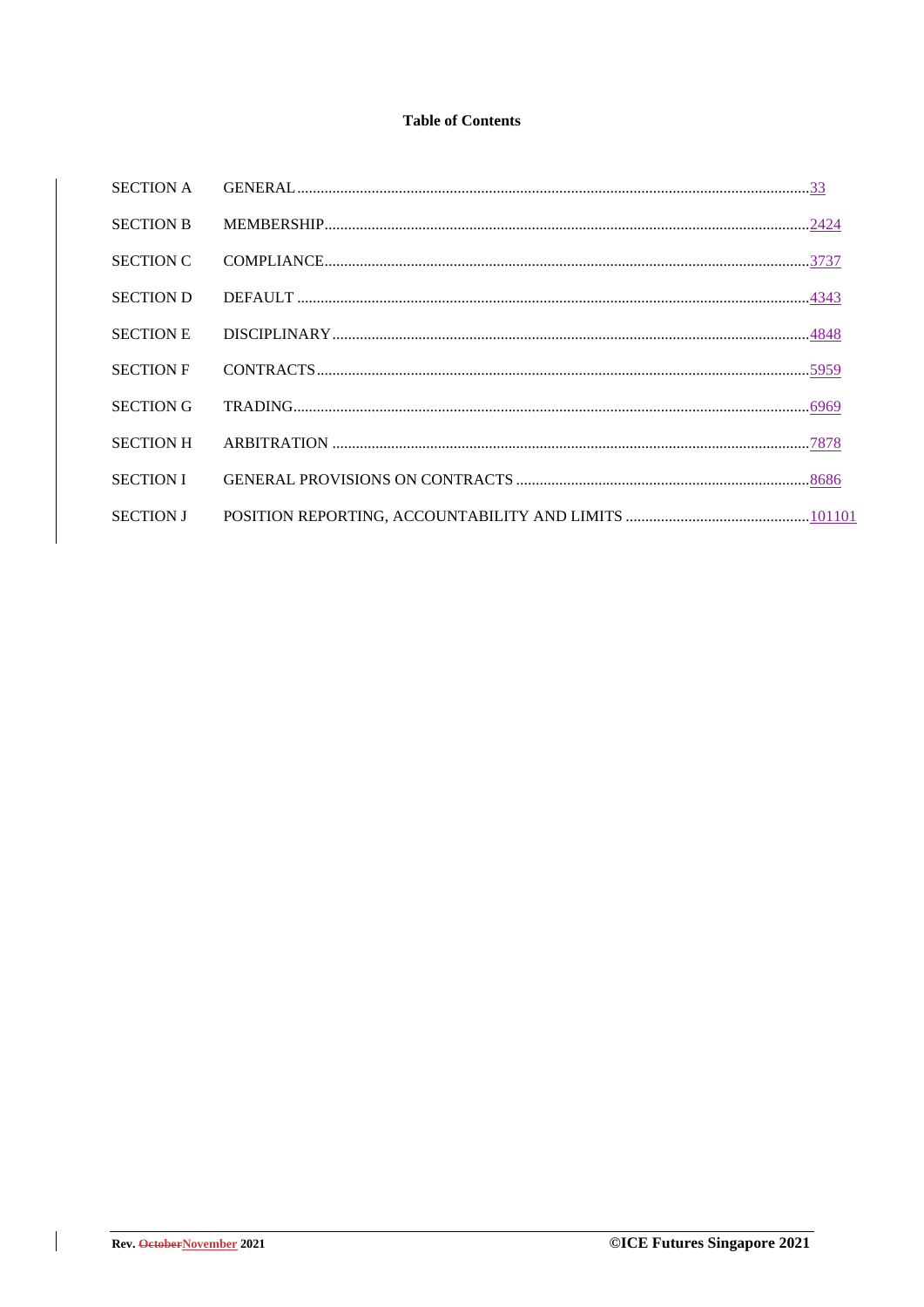# **SECTION A - GENERAL**

- A.1 Definitions
- A.2 Spirit of the Rules
- A.3 Relations with other Regulatory Authorities
- A.4 Confidentiality
- A.5 General Powers of the Exchange
- A.6 Financial Powers
- A.7 Exclusion of Liability
- A.8 Trading Hours, Days and Products<br>A.9 Member Responsibility
- A.9 Member Responsibility<br>A.10 Responsible Individual
- Responsible Individual Responsibility
- A.11 Systems and Controls<br>A.12 Tax
- $A.12$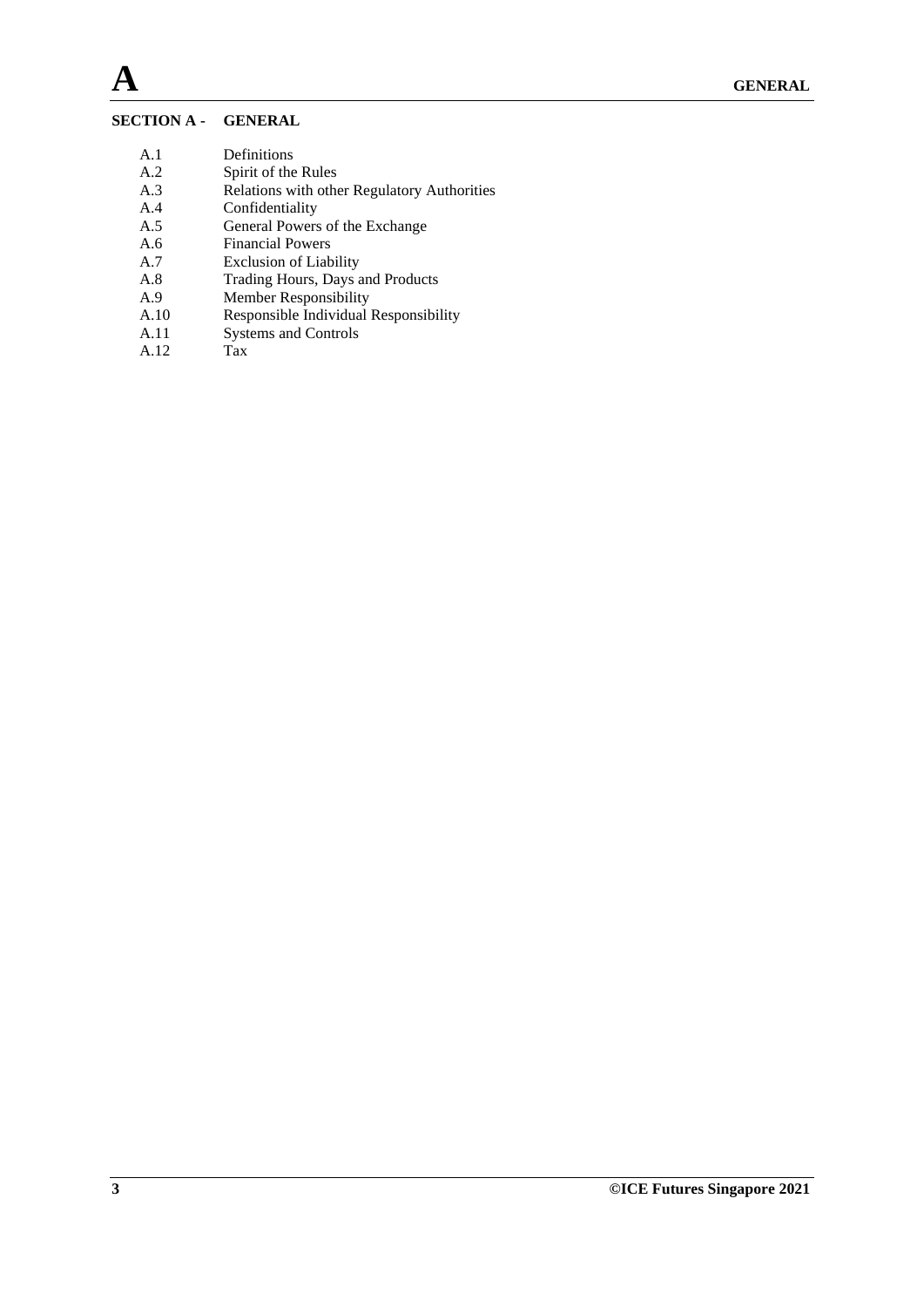# **A.1 DEFINITIONS**

A.1.1 In these Rules, the words standing in the first column of the following table shall bear the meanings set opposite them in the second column, if not inconsistent with the subject or context:

| <b>TERM</b>                                                               | <b>DEFINITION</b>                                                                                                                                                                                                                                                                                                                                                                                                                                                                                                                                                                                                                                                                                                                                                                                                  |
|---------------------------------------------------------------------------|--------------------------------------------------------------------------------------------------------------------------------------------------------------------------------------------------------------------------------------------------------------------------------------------------------------------------------------------------------------------------------------------------------------------------------------------------------------------------------------------------------------------------------------------------------------------------------------------------------------------------------------------------------------------------------------------------------------------------------------------------------------------------------------------------------------------|
| "API"                                                                     | means the open application program interface and transport<br>software;                                                                                                                                                                                                                                                                                                                                                                                                                                                                                                                                                                                                                                                                                                                                            |
| "Appeals Panel"                                                           | means an appeals panel appointed from time to time pursuant<br>to Rule E.4.14;                                                                                                                                                                                                                                                                                                                                                                                                                                                                                                                                                                                                                                                                                                                                     |
| "Applicable Law"                                                          | means any applicable national, federal, supranational, state,<br>regional, provincial, local or other statute, law, ordinance,<br>regulation, rule, code, guidance, order, published practice or<br>concession, regulatory requirement, judgment or decision of<br>a Governmental Authority and, for the avoidance of doubt,<br>includes the MAS Requirements and any rules, regulations,<br>guidance and approach document of any other Regulatory<br>Authority;                                                                                                                                                                                                                                                                                                                                                  |
| "Arbitration Panel"                                                       | means an arbitration panel appointed from time to time<br>pursuant to Rule $H.1.3(a)(i)$ ;                                                                                                                                                                                                                                                                                                                                                                                                                                                                                                                                                                                                                                                                                                                         |
| "Authorisation"                                                           | (i) with respect to a Member, means any authorisation,<br>registration, licence, permission, non-objection, consent<br>or approval required under Applicable Law by any<br>Governmental Authority in any jurisdiction in order for<br>such Member to conduct business in connection with the<br>Exchange (including, without limitation, a CMS Licence<br>for trading in Futures and Options and any other<br>investments or financial instruments traded on the<br>Exchange which the Member requires CMS Licence for<br>in relation to their business in connection with the<br>Exchange), and shall include any exemption(s) and/or<br>exclusion(s) from the requirement to obtain any of the<br>same under Applicable Law (including, without<br>limitation, pursuant to the SFA and MAS Requirements);<br>and |
|                                                                           | (ii) with respect to a Member's Representative, means any<br>authorisation, registration, licence, permission, non-<br>objection, consent or approval required under Applicable<br>Law by any Governmental Authority in any jurisdiction<br>in order to act as a representative for the relevant<br>Member's business in connection with the Exchange, and<br>shall include any exemption(s) and/or exclusion(s) from<br>the requirement to obtain any of the same under<br>Applicable Law (including, without limitation, pursuant<br>to the SFA and MAS Requirements);                                                                                                                                                                                                                                           |
| "Authorisation, Rules and Conduct<br><b>Committee" or "ARC Committee"</b> | means the committee for the time being constituted pursuant<br>to Rule C.10.1;                                                                                                                                                                                                                                                                                                                                                                                                                                                                                                                                                                                                                                                                                                                                     |
| "Block Trade"                                                             | means the transaction organised and executed in relation to<br>Block Trade Contracts pursuant to the Rules;                                                                                                                                                                                                                                                                                                                                                                                                                                                                                                                                                                                                                                                                                                        |
| "Block Trade Contracts"                                                   | means those Products designated by the Exchange as<br>contracts that may be traded as a Block Trade pursuant to the<br>Rules (but excluding, for the avoidance of doubt, EFRPs,                                                                                                                                                                                                                                                                                                                                                                                                                                                                                                                                                                                                                                    |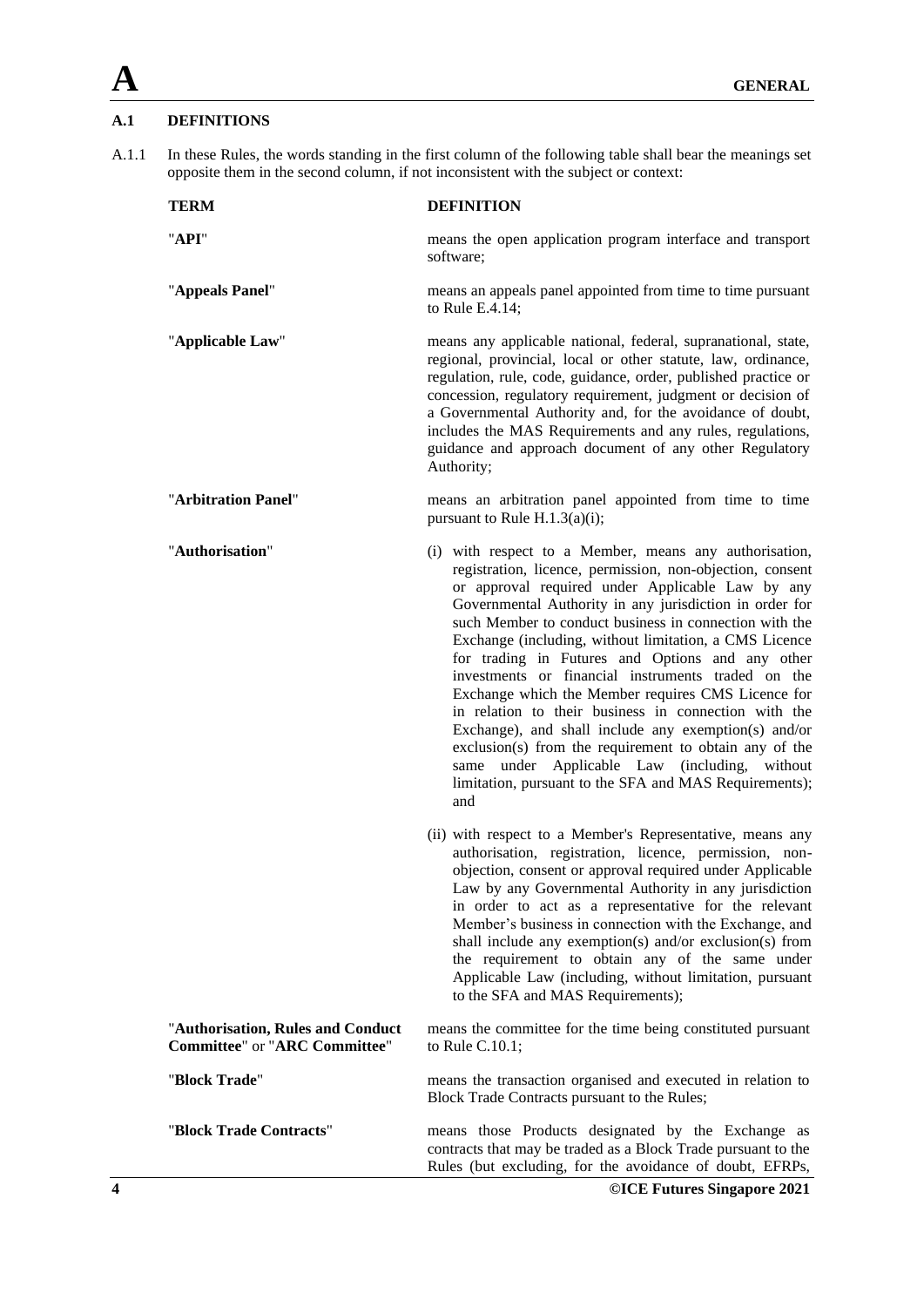|                                   | notwithstanding that EFRPs may be entered into using ICE<br>Block);                                                                                                                                                                                                                                                                                                                                                                                                                                                                                                                 |
|-----------------------------------|-------------------------------------------------------------------------------------------------------------------------------------------------------------------------------------------------------------------------------------------------------------------------------------------------------------------------------------------------------------------------------------------------------------------------------------------------------------------------------------------------------------------------------------------------------------------------------------|
| "Buyer"                           | in respect of a Contract, means the person, determined in<br>accordance with Rule F.1, who is a party to such Contract as<br>buyer; in respect of an Option Contract, the "Buyer" means<br>the person or persons entitled to exercise the option;                                                                                                                                                                                                                                                                                                                                   |
| "CFTC"                            | means the Commodity Futures Trading Commission of the<br>United State of America, or any successor thereto;                                                                                                                                                                                                                                                                                                                                                                                                                                                                         |
| "Circular"                        | means a publication issued by the Exchange for the attention<br>of all Members and posted on the Exchange's website in<br>accordance with Rule A.1.17;                                                                                                                                                                                                                                                                                                                                                                                                                              |
| "Clearing Agreement"              | means an agreement under which a Clearing Member<br>undertakes on the terms of the Rules to clear and accept<br>liability for any Contract made on the Market pursuant to<br>Rule B.10 by another Member;                                                                                                                                                                                                                                                                                                                                                                           |
| "Clearing House"                  | means ICE Clear Singapore Pte. Ltd. as the clearing house<br>which is for the time being appointed by the Exchange as<br>clearing house to the Exchange;                                                                                                                                                                                                                                                                                                                                                                                                                            |
| "Clearing House Rules"            | means the rules of the Clearing House, together with the<br>procedures made thereunder, as interpreted in accordance<br>with guidance and Circulars of the Clearing House and as the<br>same are amended in accordance with the Clearing House<br>Rules from time to time;                                                                                                                                                                                                                                                                                                          |
| "Clearing Member"                 | means a Member that has been authorised as a clearing<br>member by the Clearing House under the Clearing House<br>Rules;                                                                                                                                                                                                                                                                                                                                                                                                                                                            |
| "CMS Licence"                     | means a capital markets service licence granted by the MAS<br>pursuant to Section 86 of the SFA;                                                                                                                                                                                                                                                                                                                                                                                                                                                                                    |
| "Complaint Resolution Procedures" | means the procedure issued by the Exchange from time to<br>time setting out the procedures for the making of a complaint<br>against the Exchange or its personnel by a complainant, and<br>the investigation of such complaint;                                                                                                                                                                                                                                                                                                                                                     |
| "Conformance Criteria"            | means the criteria determined by the Exchange or its affiliate<br>from time to time to which a Front End Application must<br>conform;                                                                                                                                                                                                                                                                                                                                                                                                                                               |
| "Contingent Agreement to Trade"   | means an agreement between two parties to submit details to<br>the Exchange with a view to creation of one or more<br>Contracts pursuant to Section F. This agreement is<br>contingent on acceptance by the Exchange and consequent<br>creation of the Contract(s);                                                                                                                                                                                                                                                                                                                 |
| "Contract"                        | means a contract relating to a Product containing the terms<br>set out in the Contract Terms and the Clearing House Rules<br>and, for the avoidance of doubt, a Contract shall not be<br>regarded as falling outside this definition solely by virtue of<br>the fact that it contains additional terms which apply on the<br>default of a party to such contract provided that such terms<br>do not conflict with any applicable Rules in Section D or any<br>applicable Clearing House Rules, or contains terms which<br>modify the terms of the Contract Terms to take account of |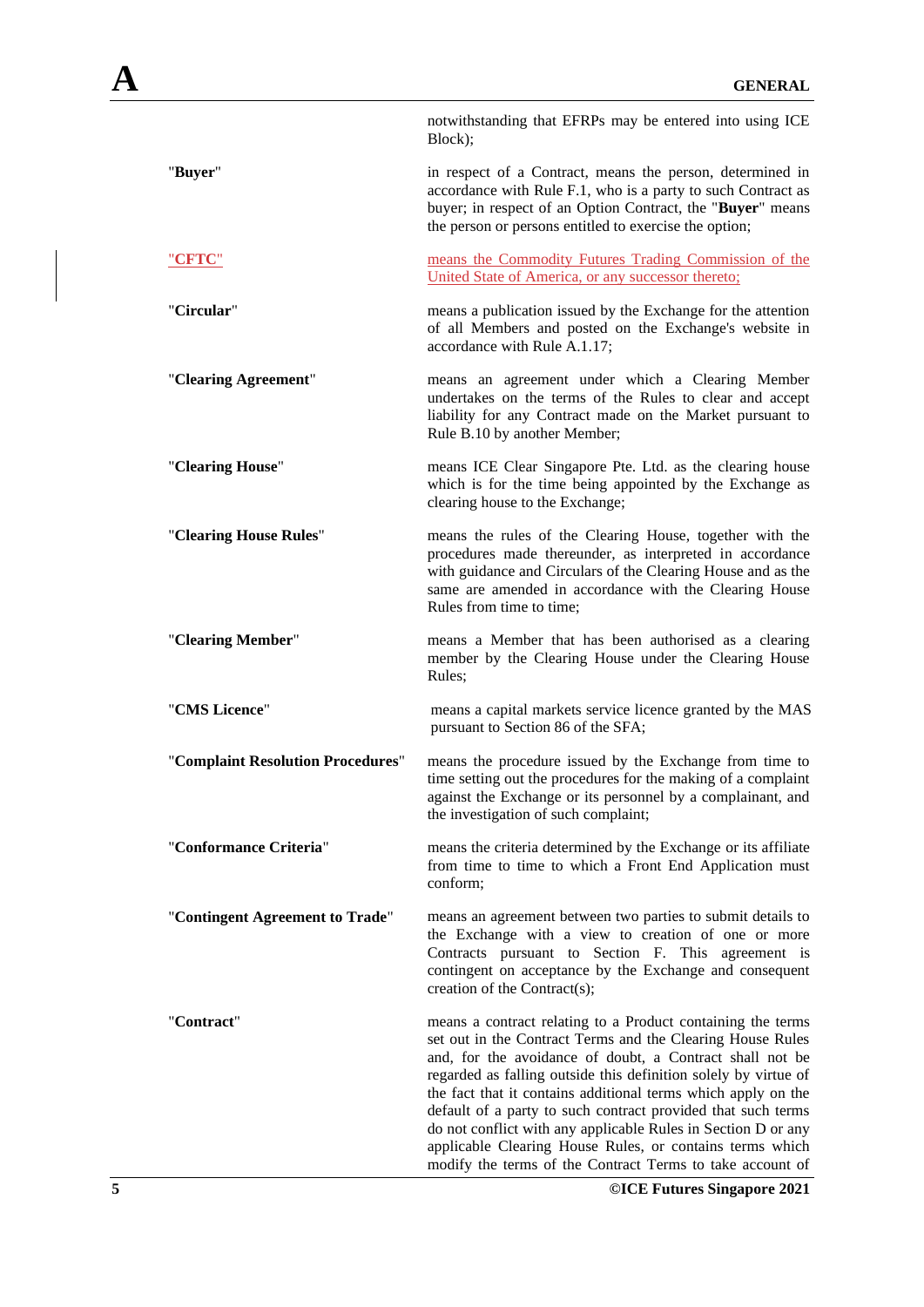|                                       | the fact that the Clearing House is not a party to such<br>contract:                                                                                                                                                                                                                           |
|---------------------------------------|------------------------------------------------------------------------------------------------------------------------------------------------------------------------------------------------------------------------------------------------------------------------------------------------|
| "Contract Date"                       | has the meaning given to the term in Rule I.3;                                                                                                                                                                                                                                                 |
| "Contract Month"                      | has the meaning given to the term in Rule I.3;                                                                                                                                                                                                                                                 |
| "Contract Procedures"                 | with regard to a Product, means the contract procedures for<br>the time being adopted by the Exchange under Rule I.1 in<br>respect of Contracts for that Product (including Option<br>Contracts on such Product), as set out in the ICE Futures<br><b>Contract Terms and Procedures;</b>       |
| "Contract Terms"                      | with regard to a Product, means the contract terms and any<br>related procedures for the time being applicable under the<br>Rules to Contracts for that Product (including Option<br>Contracts on such Product), as set out in the Rules and the<br>ICE Futures Contract Terms and Procedures; |
| "Corresponding Contract"              | means a contract arising between parties other than the<br>Clearing House as set out in Rule F.1.4, F.1.7, F.1.10 and<br>F.1.12, subject to Rules C.6 and F.2;                                                                                                                                 |
| "Crossing Order Method"               | has the meaning set out in Rule G.6A.2A(b) and a "Crossing<br>Order" shall mean an order made pursuant to the Crossing<br>Order Method;                                                                                                                                                        |
| "Cross Trade"                         | has the meaning set out in Rule G.6A.1;                                                                                                                                                                                                                                                        |
| "Delivery Panel"                      | means a delivery panel for the time being appointed under<br>Rule C.13;                                                                                                                                                                                                                        |
| "Designated Products"                 | means, in relation to a Market Maker Program, a Product<br>notified to the Market Maker, by the publication of a Circular<br>or otherwise, from time to time, as being subject to the<br>Market Maker Program;                                                                                 |
| "Director"                            | means a director of the Exchange;                                                                                                                                                                                                                                                              |
| "Disciplinary Panel"                  | means a disciplinary panel convened pursuant to Rule E.4.4;                                                                                                                                                                                                                                    |
| "EFRPs"                               | has the meaning given to the term in the Trading Procedures;                                                                                                                                                                                                                                   |
| "EFRP Facility"                       | has the meaning given to the term in the Trading Procedures;                                                                                                                                                                                                                                   |
| "Electronic User Agreement"           | means an agreement between a Member and the Exchange in<br>a form prescribed by the Exchange from time to time for the<br>use of the ICE Platform by the Member;                                                                                                                               |
| "Energy Contract"                     | means all Oil Contracts containing the terms as set out in the<br>Contract Terms and/or any other Product determined to be an<br>Energy Contract by the Exchange from time to time;                                                                                                            |
| "Exchange", "ICE" or "ICE<br>Futures" | means ICE Futures Singapore Pte. Ltd. (a company<br>incorporated in the Republic of Singapore under registration<br>number 200617072D) and the approved exchange (as<br>defined in the SFA) known as and operated by ICE Futures<br>Singapore;                                                 |
| "Fair Market Value"                   | means, in relation to any Block Trade price quoted by a<br>Member to another Member or to a client or in respect of a                                                                                                                                                                          |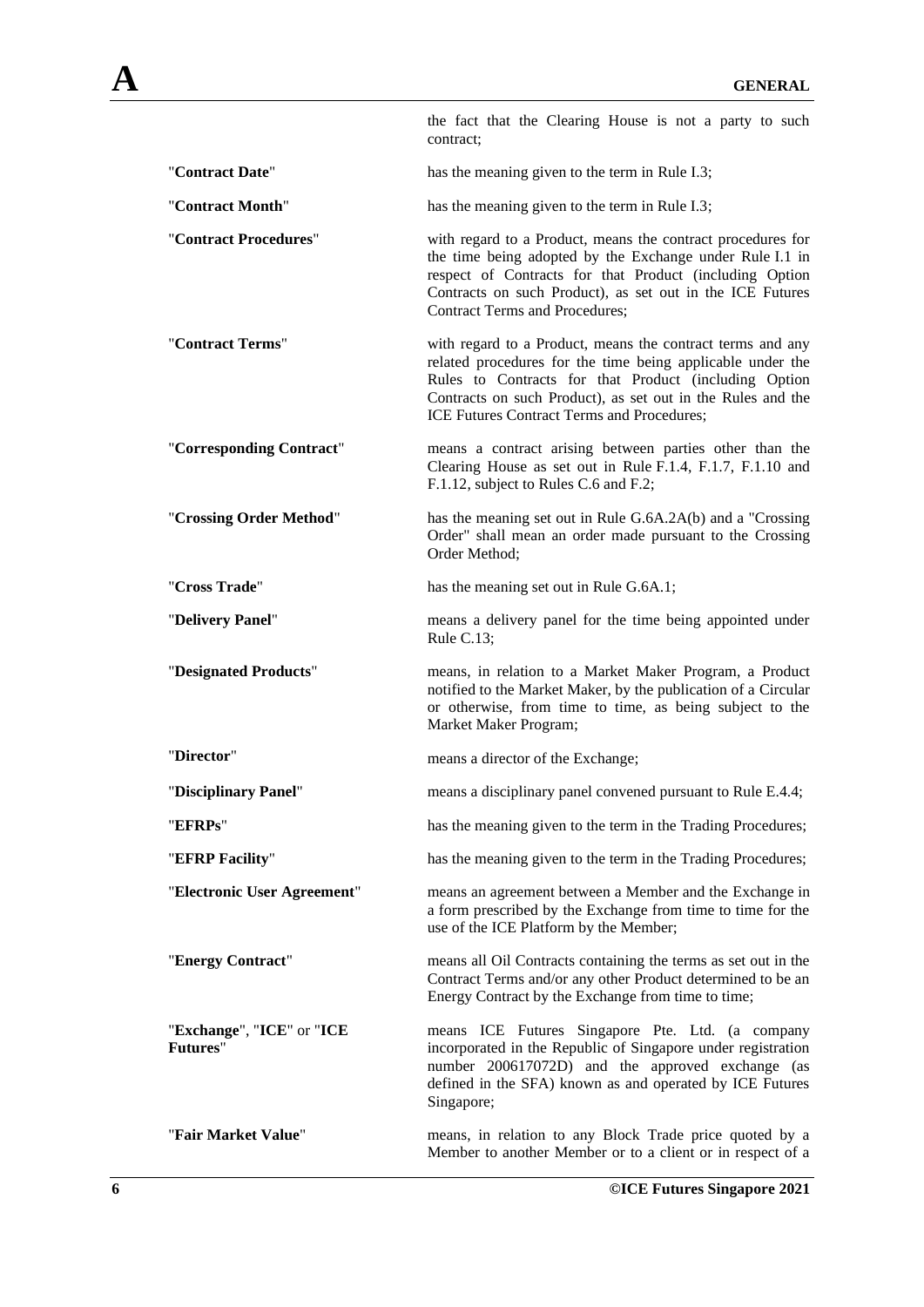Block Trade entered into by a Member, a price which is considered by the Member, to be the best available for a trade of that kind and size;

| "FCM"                      | means a Person registered as a futures commission merchant<br>with the CFTC;                                                                                                                                                                                                                                                                                                                                                                                                                                                                                                                                                                                                                                                                                                             |
|----------------------------|------------------------------------------------------------------------------------------------------------------------------------------------------------------------------------------------------------------------------------------------------------------------------------------------------------------------------------------------------------------------------------------------------------------------------------------------------------------------------------------------------------------------------------------------------------------------------------------------------------------------------------------------------------------------------------------------------------------------------------------------------------------------------------------|
| "FCM Clearing Member"      | means a Clearing Member that is an FCM;                                                                                                                                                                                                                                                                                                                                                                                                                                                                                                                                                                                                                                                                                                                                                  |
| "Front End Application"    | means a Graphical User Interface developed by a Member, or<br>provided by an ISV to a Member, or the Graphical User<br>Interface provided to a Member by an affiliate of the<br>Exchange as part of the ICE Platform.<br>A Front End<br>Application must at all times meet the Exchange's (or its<br>affiliate's) Conformance Criteria;                                                                                                                                                                                                                                                                                                                                                                                                                                                  |
| "Future"                   | means a contract that is an "exchange-traded derivatives<br>contract" under section (a) of the definition of "futures<br>contract" in Section $2(1)$ of the SFA (including, for the<br>avoidance of doubt, short-dated instruments on the same<br>terms as futures that are entered into during the last week of<br>trading and excluding an "exchange-traded derivatives<br>contract which is an option on an exchange-traded<br>derivatives contract" under Section (b) of the definition of<br>"futures contract" in Section $2(1)$ of the SFA), and including<br>any similar contract treated as such under any Applicable<br>Law, offered for trading by the Exchange whether on the ICE<br>Platform, ICE Block or otherwise and for the avoidance of<br>doubt excluding an Option; |
| "FX Contract"              | means any Contract Terms where the Underlying is a<br>currency or pair of currencies, as determined by the<br>Exchange from time to time;                                                                                                                                                                                                                                                                                                                                                                                                                                                                                                                                                                                                                                                |
| "General Participant"      | means a Member of the category mentioned in Rule B.2.1(a);                                                                                                                                                                                                                                                                                                                                                                                                                                                                                                                                                                                                                                                                                                                               |
| "Goods and Services Tax"   | means any goods and services tax, consumption tax, value<br>added tax or any tax of a similar nature;                                                                                                                                                                                                                                                                                                                                                                                                                                                                                                                                                                                                                                                                                    |
| "Governmental Authority"   | means any Regulatory Authority and any national, federal,<br>supranational, state, regional, provincial, local or other<br>government, government department, ministry, governmental<br>or administrative authority, regulator, agency, commission,<br>secretary of state, minister, court, tribunal, judicial body or<br>arbitral body or any other person exercising judicial,<br>interpretative,<br>executive,<br>enforcement,<br>regulatory,<br>investigative, fiscal, taxing or legislative powers or authority<br>anywhere in the world with competent jurisdiction<br>(including, without limitation, the MAS);                                                                                                                                                                   |
| "Graphical User Interface" | means the software which interfaces with the ICE Platform<br>API and which both determines the requirement for sending,<br>and sends, order handling messages to the Trading Server<br>without necessarily requiring the intervention of an<br>individual;                                                                                                                                                                                                                                                                                                                                                                                                                                                                                                                               |
| "ICE Block"                | means the facility for the time being known as ICE Block<br>established by the Exchange which permits Members to<br>organise and execute transactions in relation to the trading of<br>Block Trade Contracts or EFRPs pursuant to the Rules. This<br>shall include the facilities used by Members connected to the                                                                                                                                                                                                                                                                                                                                                                                                                                                                       |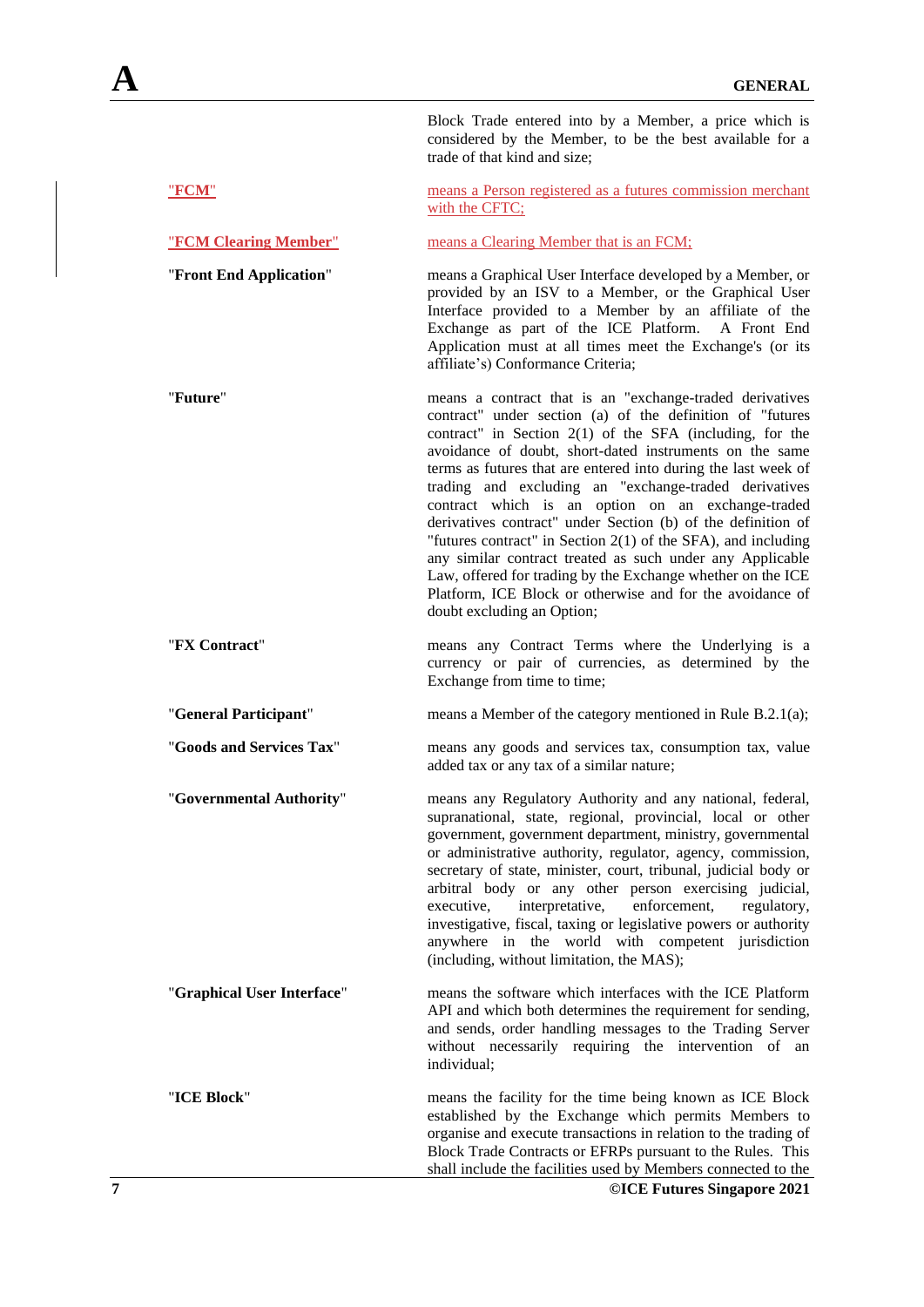|                                                       | Trade Registration API;                                                                                                                                                                                                                                                                                                                                                                                                                                                                                                                                                                                                                                                                                                                                                                                                                                                                                                                                                                                                                                                                                                                                                                                                                                                                                                                                                                                                                                |
|-------------------------------------------------------|--------------------------------------------------------------------------------------------------------------------------------------------------------------------------------------------------------------------------------------------------------------------------------------------------------------------------------------------------------------------------------------------------------------------------------------------------------------------------------------------------------------------------------------------------------------------------------------------------------------------------------------------------------------------------------------------------------------------------------------------------------------------------------------------------------------------------------------------------------------------------------------------------------------------------------------------------------------------------------------------------------------------------------------------------------------------------------------------------------------------------------------------------------------------------------------------------------------------------------------------------------------------------------------------------------------------------------------------------------------------------------------------------------------------------------------------------------|
| "ICE Block Member"                                    | means an entity which has been admitted to the category of<br>membership set out in Rule B.2.1 $(d)$ or $(e)$ for the purpose<br>of: (i) accessing ICE Block to enter Block Trades or EFRPs<br>(as the case may be); and/or (ii) accessing the ICE Platform<br>for the purpose of entering Cross Trades, for Own Business<br>or on behalf of clients as the case may be;                                                                                                                                                                                                                                                                                                                                                                                                                                                                                                                                                                                                                                                                                                                                                                                                                                                                                                                                                                                                                                                                               |
| "ICE Clearing Systems"                                | means the post trade registration and clearing processing<br>hardware and software used by the Exchange, Clearing<br>House and Members from time to time, as further described<br>in these Rules, as appropriate;                                                                                                                                                                                                                                                                                                                                                                                                                                                                                                                                                                                                                                                                                                                                                                                                                                                                                                                                                                                                                                                                                                                                                                                                                                      |
| "ICE Futures Contract Terms and<br><b>Procedures"</b> | means the terms and procedures published by the Exchange<br>from time to time setting out all Contract Terms and Contract<br>Procedures:                                                                                                                                                                                                                                                                                                                                                                                                                                                                                                                                                                                                                                                                                                                                                                                                                                                                                                                                                                                                                                                                                                                                                                                                                                                                                                               |
| "ICE Platform"                                        | means the electronic trading system for the trading of such<br>Products as determined by the Exchange from time to time<br>and administered by the Exchange and, in the case of an ICE<br>Block Member, the term "the ICE Platform" shall, where<br>applicable, mean the ICE Block and any other implied or<br>explicit terms relating to the ICE Platform shall be construed<br>accordingly;                                                                                                                                                                                                                                                                                                                                                                                                                                                                                                                                                                                                                                                                                                                                                                                                                                                                                                                                                                                                                                                          |
| "ICE Platform Trading Hours"                          | means the hours during which Responsible Individuals may<br>conduct Exchange business on the ICE Platform, such hours<br>to be determined by the Exchange in accordance with A.8;                                                                                                                                                                                                                                                                                                                                                                                                                                                                                                                                                                                                                                                                                                                                                                                                                                                                                                                                                                                                                                                                                                                                                                                                                                                                      |
| "Index Contract"                                      | means any Contract Terms where the Underlying is an index<br>or indices, as determined by the Exchange from time to time;                                                                                                                                                                                                                                                                                                                                                                                                                                                                                                                                                                                                                                                                                                                                                                                                                                                                                                                                                                                                                                                                                                                                                                                                                                                                                                                              |
| "Insolvency"                                          | means, in relation to any person: a bankruptcy or winding-up<br>application being presented; a bankruptcy order being made;<br>a voluntary arrangement being approved; an Insolvency<br>Practitioner being appointed or application or order being<br>made for such an appointment; a composition or scheme of<br>arrangement being approved by a court or other<br>Governmental Authority; an assignment, compromise or<br>composition being made or approved for the benefit of any<br>creditors or significant creditor; an order being made or<br>resolution being passed for winding up; dissolution; the<br>striking off of that person's name from a register of<br>companies or other corporate bodies; a distress or execution<br>process being levied or enforced or served upon or against<br>property of that person; a Governmental Authority making<br>an order pursuant to which any of that person's securities,<br>property, rights or liabilities are transferred; a Governmental<br>Authority exercising, as it appears it to be necessary upon the<br>occurrence of a Specified Event, one or more of the powers<br>prescribed under any Applicable Law, including, but not<br>limited to, the powers prescribed under the Banking Act<br>(Chapter 19 of Singapore) and the Monetary Authority of<br>Singapore Act (Chapter 186 of Singapore), in respect of that<br>person; or any event analogous to any of the foregoing in any |

jurisdiction (always excluding any frivolous or vexatious petition or solvent reorganisation, change of control or

merger notified to the Exchange);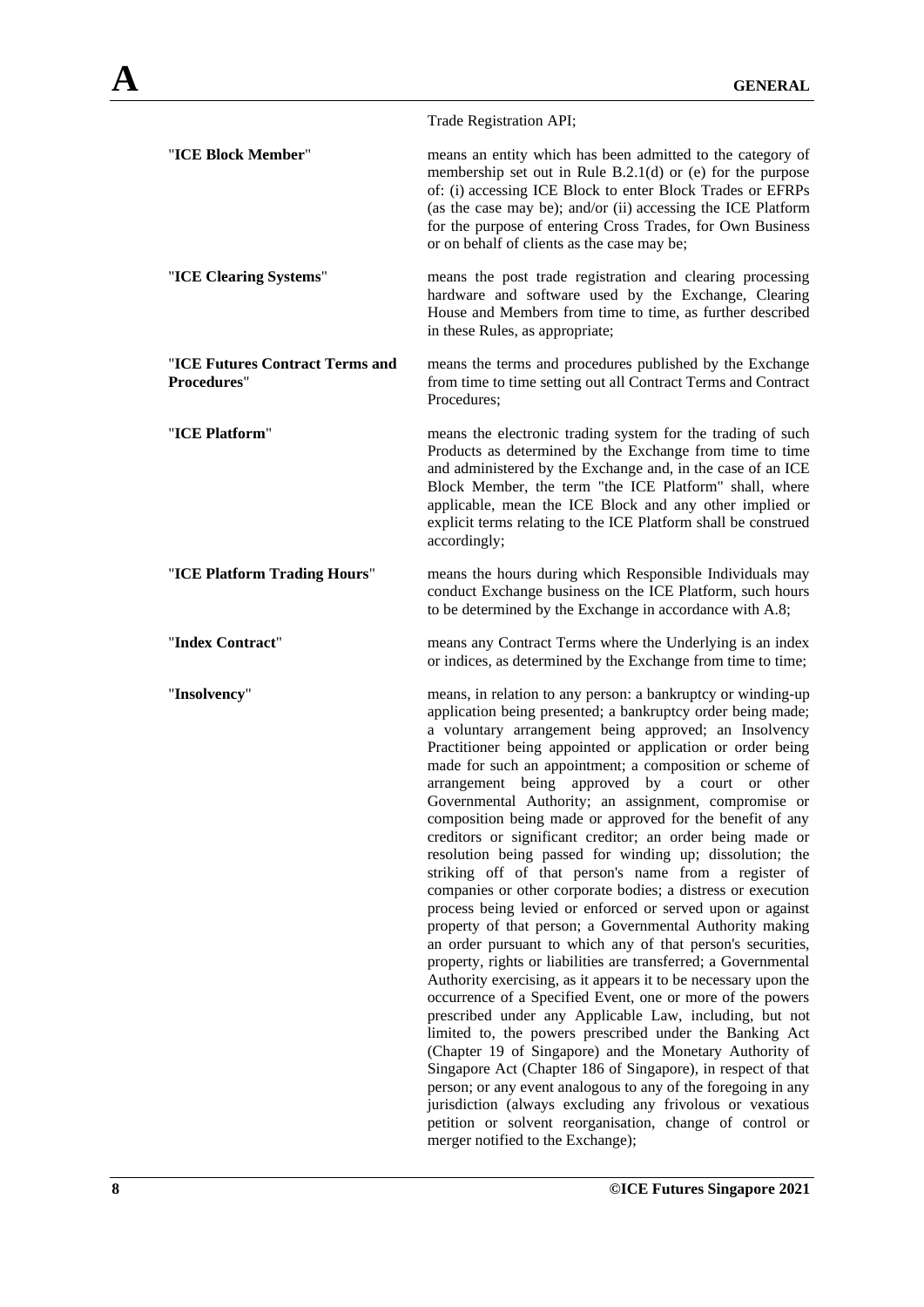| "Insolvency Practitioner"  | means a receiver, judicial manager, administrator, bank<br>administrator, manager or administrative receiver, liquidator,<br>conservator, examiner, trustee in bankruptcy, relevant<br>officeholder (under Part III of the SFA) or any other person<br>appointed or with powers in relation to an Insolvency in any<br>jurisdiction;                                                                                                                            |
|----------------------------|-----------------------------------------------------------------------------------------------------------------------------------------------------------------------------------------------------------------------------------------------------------------------------------------------------------------------------------------------------------------------------------------------------------------------------------------------------------------|
| "IRAS"                     | means the Inland Revenue Authority of Singapore or any<br>successor thereto;                                                                                                                                                                                                                                                                                                                                                                                    |
| "ISV"                      | means an independent software vendor which is a provider of<br>Graphical User Interface software which interfaces with the<br>ICE Platform API and both determines the requirement for<br>sending, and sends, order handling messages to the Trading<br>Server without necessarily requiring the intervention of an<br>individual. Such ISV shall meet such Conformance Criteria<br>as determined by the Exchange from time to time;                            |
| "ITM"                      | means a unique individual trader mnemonic assigned by the<br>Exchange to a Responsible Individual;                                                                                                                                                                                                                                                                                                                                                              |
| "Limit Order"              | means an order to buy or sell a specified Product at a specific<br>price or a price higher or lower than the specific price, as<br>appropriate. A buy Limit Order can only be executed at the<br>limit price or lower, and a sell Limit Order can only be<br>executed at the limit price or higher. A Limit Order is not<br>guaranteed to execute. A Limit Order can only be filled if<br>the market price of the specified Product reaches the limit<br>price; |
| "Market"                   | means the ICE Platform or any other means of trading<br>determined by the Exchange from time to time;                                                                                                                                                                                                                                                                                                                                                           |
| "Market Maker"             | means a person who meets the criteria under Rule B.6A.2<br>and, in relation to a Market Maker Program, is authorised to<br>act as such by the Exchange;                                                                                                                                                                                                                                                                                                         |
| "Market Maker Benefits"    | has the meaning set out in Rule B.6A.8;                                                                                                                                                                                                                                                                                                                                                                                                                         |
| "Market Maker Commitments" | means the commitments of any Market Maker in relation to a<br>Market Maker Program, as notified to the Market Maker by<br>the Exchange;                                                                                                                                                                                                                                                                                                                         |
| "Market Maker Program"     | means a market maker program (including liquidity<br>provision schemes, rebates, fee discounts and similar<br>incentive scheme arrangements designed to benefit the<br>market) in relation to Designated Products, as published by<br>the Exchange, from time to time, in a Circular or otherwise;                                                                                                                                                              |
| "MAS"                      | means the Monetary Authority of Singapore or any successor<br>entity;                                                                                                                                                                                                                                                                                                                                                                                           |
| "MAS Requirements"         | means all requirements, regulations, notices, directions,<br>guidelines, codes, practice notes, circulars, policy statements,<br>guidance, examples, waivers, and other similar materials<br>published or otherwise made by the MAS from time to time;                                                                                                                                                                                                          |
| "Matched Transaction"      | a Platform Trade, a Block Trade or an EFRP;                                                                                                                                                                                                                                                                                                                                                                                                                     |
| "Member"                   | means an entity or person who has been admitted to a                                                                                                                                                                                                                                                                                                                                                                                                            |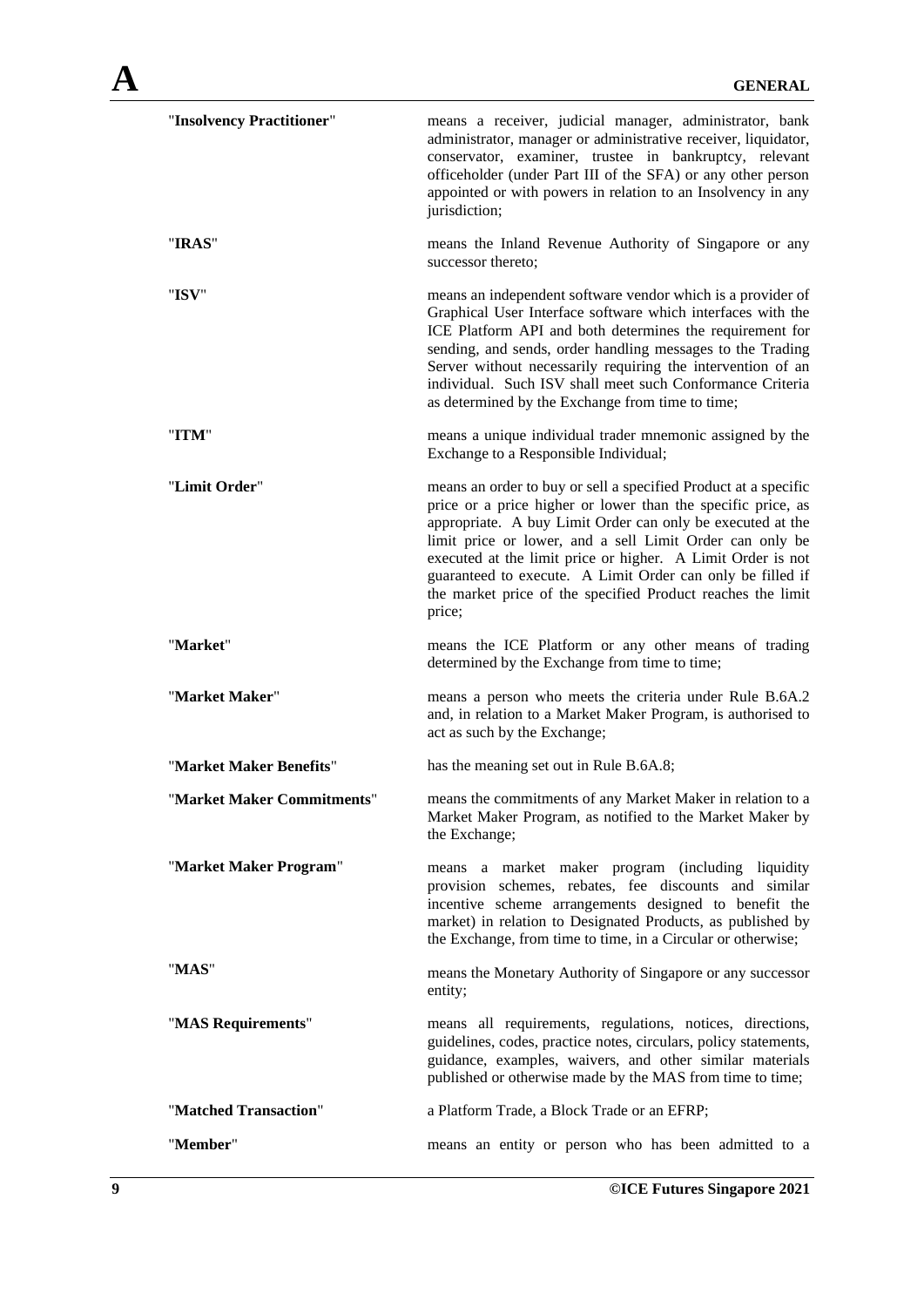|                               | category of membership referred to under Section B;                                                                                                                                                                                                                                                                                                                                            |
|-------------------------------|------------------------------------------------------------------------------------------------------------------------------------------------------------------------------------------------------------------------------------------------------------------------------------------------------------------------------------------------------------------------------------------------|
| "Membership Procedures"       | means the procedure issued by the Exchange from time to<br>time setting out the requirements with respect to becoming<br>and being a Member;                                                                                                                                                                                                                                                   |
| "Member's Representative"     | means any director, employee, executive, officer, staff,<br>partner, agent or representative of a Member (whether a<br>natural person or corporation, including any employee,<br>director, officer, partner, agent or representative of such a<br>corporation), including, for the avoidance of doubt, a<br>Responsible Individual;                                                            |
| "Minimum Volume Thresholds"   | means the thresholds as determined by the Exchange and<br>published from time to time being the minimum number of<br>lots in respect of each Block Trade Contract that can be<br>traded as a Block Trade;                                                                                                                                                                                      |
| "Oil Contract"                | means any Contract Terms where the Underlying is oil, as<br>determined by the Exchange from time to time;                                                                                                                                                                                                                                                                                      |
| "Option"                      | means a contract that is an "exchange-traded derivatives<br>contract which is an option on an exchange-traded<br>derivatives contract" under Section (b) of the definition of<br>"futures contract" in Section $2(1)$ of the SFA (but excludes,<br>for the avoidance of doubt, Futures);                                                                                                       |
| "Order Book Method"           | has the meaning set out in Rule G.6A.2A(a);                                                                                                                                                                                                                                                                                                                                                    |
| "Own Business"                | in relation to a Member, means business for such Member's<br>own account or for the account of a related corporation, as<br>defined in Section 4(1) of the Companies Act (Chapter 50 of<br>Singapore). Own Business will not include transactions<br>concluded for the benefit of a client of such related<br>corporation unless such client is itself a related corporation<br>of the Member; |
| "Person Subject to the Rules" | means each and all of the following:                                                                                                                                                                                                                                                                                                                                                           |
|                               | a Responsible Individual (including a trader who should<br>(a)<br>have been registered with the Exchange as a<br>Responsible Individual);                                                                                                                                                                                                                                                      |
|                               | (b)<br>a Member;                                                                                                                                                                                                                                                                                                                                                                               |
|                               | other staff of the Member registered with the Exchange<br>(c)<br>as a Member's Representative, (or who should have<br>been so registered with the Exchange), who have access<br>to the Trading Facilities of the Exchange;                                                                                                                                                                     |
|                               | a Market Maker; and<br>(d)                                                                                                                                                                                                                                                                                                                                                                     |
|                               | persons participating in a Market Maker Program;<br>(e)                                                                                                                                                                                                                                                                                                                                        |
| "Platform Trade"              | means a trade arising from an order in relation to a Product,<br>which is not in relation to a Block Trade or EFRP made by<br>one Member being matched with an order of the same<br>Member or another Member on the ICE Platform in respect<br>of a Product;                                                                                                                                   |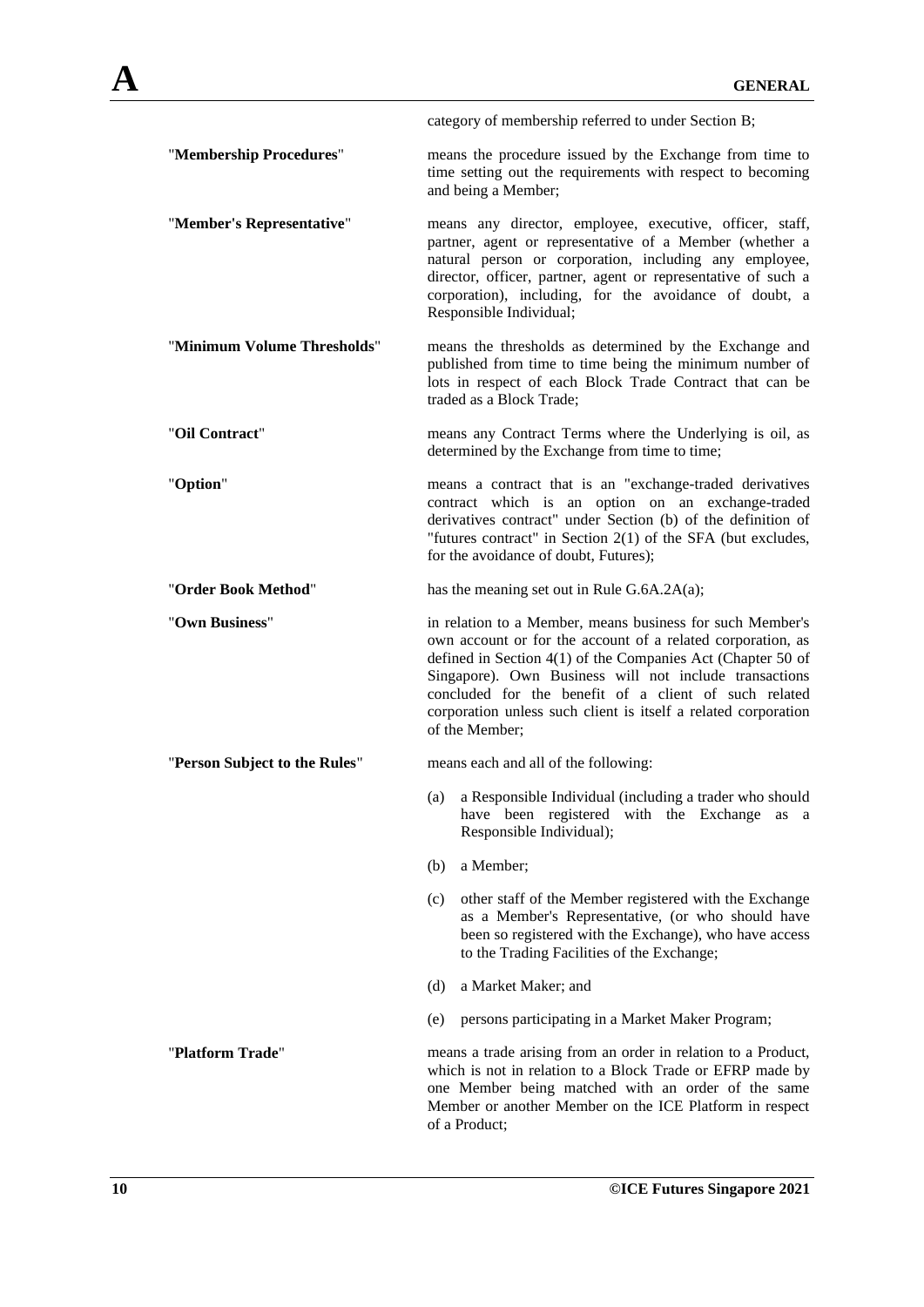| "Precious Metal Contract"    | Contract<br>Terms<br>where<br>the<br>any<br>means<br>Underlying is a precious metal, as determined by<br>the<br>Exchange from time to time;                                                                                                                                                                                                                             |
|------------------------------|-------------------------------------------------------------------------------------------------------------------------------------------------------------------------------------------------------------------------------------------------------------------------------------------------------------------------------------------------------------------------|
| "Product"                    | means a Future or Option listed by the Exchange and offered<br>for trading from time to time which references an Underlying<br>and contains the applicable terms set out in the Contract<br>Terms; and, for the avoidance of doubt, such Products<br>include Energy Contracts, Index Contracts, Soft Commodity<br>Contracts, FX Contracts and Precious Metal Contracts; |
| "Regulatory Authority"       | means any Governmental Authority which exercises a<br>regulatory or supervisory function under the laws of any<br>jurisdiction in relation to financial services, the financial<br>markets, exchanges or clearing houses (including, without<br>limitation, the MAS and the IRAS);                                                                                      |
| "Repository"                 | means a trade repository (as defined in the SFA) used for the<br>reporting of Contracts (which may also be used for the<br>recording of Matched Transactions submitted for clearing by<br>the Clearing House);                                                                                                                                                          |
| "Responsible Individual"     | means an individual registered by a Member with the<br>Exchange to conduct Exchange business on the ICE Platform<br>for that Member;                                                                                                                                                                                                                                    |
| "RFQ"                        | means request for quote;                                                                                                                                                                                                                                                                                                                                                |
| "Rules"                      | means these Rules, the Trading Procedures, the Membership<br>Procedures and the Complaint Resolution Procedures, as<br>interpreted in accordance with Circulars and as the same are<br>amended in accordance with these Rules from time to time,<br>or any arrangements, directions and provisions made<br>thereunder as the context may require;                       |
| "Seller"                     | in respect of a Contract, means the person, determined in<br>accordance with Rule F.1, who is a party to such Contract as<br>seller; in respect of an Option Contract, the "Seller" means<br>the person or persons against whom the option is exercised;                                                                                                                |
| "SFA"                        | means the Securities and Futures Act (Chapter 289 of<br>Singapore);                                                                                                                                                                                                                                                                                                     |
| $"S$ <b>F</b> ( $LC$ B) $R"$ | means the Securities and Futures (Licensing and Conduct of<br>Business) Regulations;                                                                                                                                                                                                                                                                                    |
| "Soft Commodity Contract"    | means any Contract Terms where the Underlying is sugar,<br>cotton or some other soft commodity not being a<br>hydrocarbon or other form of energy, as determined by the<br>Exchange from time to time;                                                                                                                                                                  |
| "Specified Event"            | means a situation where:                                                                                                                                                                                                                                                                                                                                                |
|                              | a person is or is likely to become unable to meet its<br>(a)<br>obligations;                                                                                                                                                                                                                                                                                            |
|                              | (b)<br>a person is or is likely to become insolvent;                                                                                                                                                                                                                                                                                                                    |
|                              | (c)<br>a person has suspended or is about to suspend<br>payments;                                                                                                                                                                                                                                                                                                       |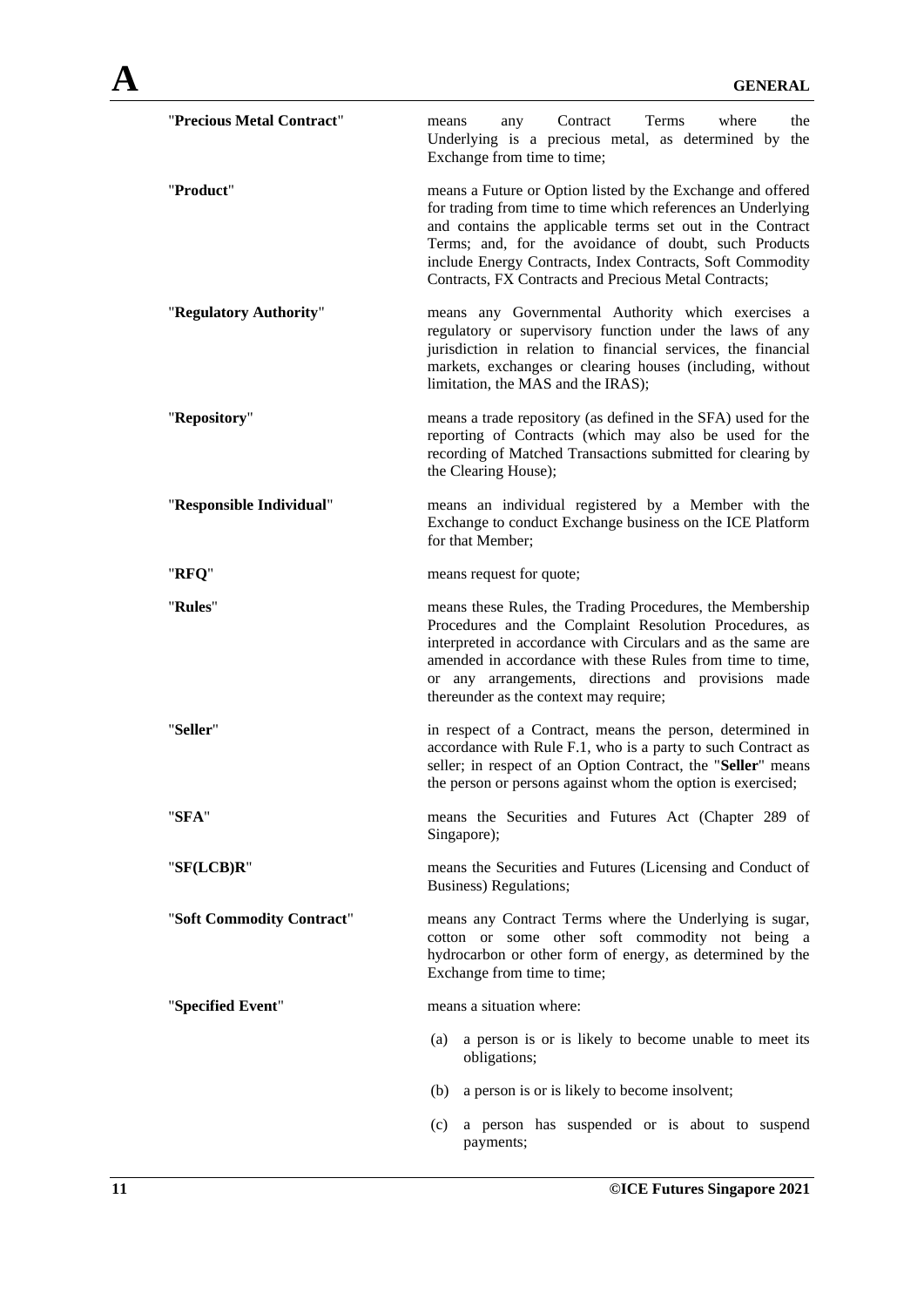| (d) a person has contravened the provisions of any     |  |
|--------------------------------------------------------|--|
| Applicable Law of Singapore, including, but not        |  |
| limited to, the provisions of the SFA, the Banking Act |  |
| (Chapter 19 of Singapore) and the Monetary Authority   |  |
| of Singapore Act (Chapter 186 of Singapore);           |  |

- (e) a person has failed to comply with any condition attached to any license, approval or exemption granted to it under any Applicable Laws of Singapore, including, but not limited to, any licenses granted to it under the SFA, the Banking Act (Chapter 19 of Singapore) and any approvals granted to it under the Monetary Authority of Singapore (Chapter 186 of Singapore) Act;
- (f) a person informs any Governmental Authority that one or more of the Specified Events in sub-paragraphs (a), (b) and (c) has occurred;
- (g) any Governmental Authority is of the opinion that one or more of the Specified Events in sub-paragraphs (a),  $(b)$ ,  $(c)$ ,  $(d)$  and  $(e)$  has occurred;
- (h) any Governmental Authority is of the opinion that a person is carrying on its business in a manner likely to be detrimental to the interests of such persons as may be prescribed, in relation to the relevant person, by any Applicable Laws of Singapore; or
- (i) any Governmental Authority considers the exercise of one or more of the powers prescribed under any Applicable Laws of Singapore, including, but not limited to, the powers prescribed under the Banking Act (Chapter 19 of Singapore) and the Monetary Authority of Singapore Act (Chapter 186 of Singapore), in respect of a person to be in the public interest;

"**Stop Order**" also referred to as a stop-loss order, means an order to buy or sell a specified Product once the price of the specified Product reaches a specified price, known as the stop price. When the stop price is reached, a Stop Order becomes a market order. A buy Stop Order is entered at a stop price above the current market price. A sell Stop Order is entered at a stop price below the current market price;

"**Termination Fee Amount**" means, in the event that a Market Maker ceases to participate in a Market Maker Program under Rule B.6A.7, a percentage of the Transaction Fees in respect of Transactions executed on those Trading Days in the relevant calendar month prior to the date on which such termination is effective;

"**Trade Participant**" means a Member of the category mentioned in Rule B.2.1(b);

"**Trade Registration API**" means the open application program interface and transport software available allowing certain designated trades in eligible Products to be electronically reported to the Exchange;

"**Trading Day**" means a day on which the Market is open to trade, as determined by the Exchange from time to time, or, in relation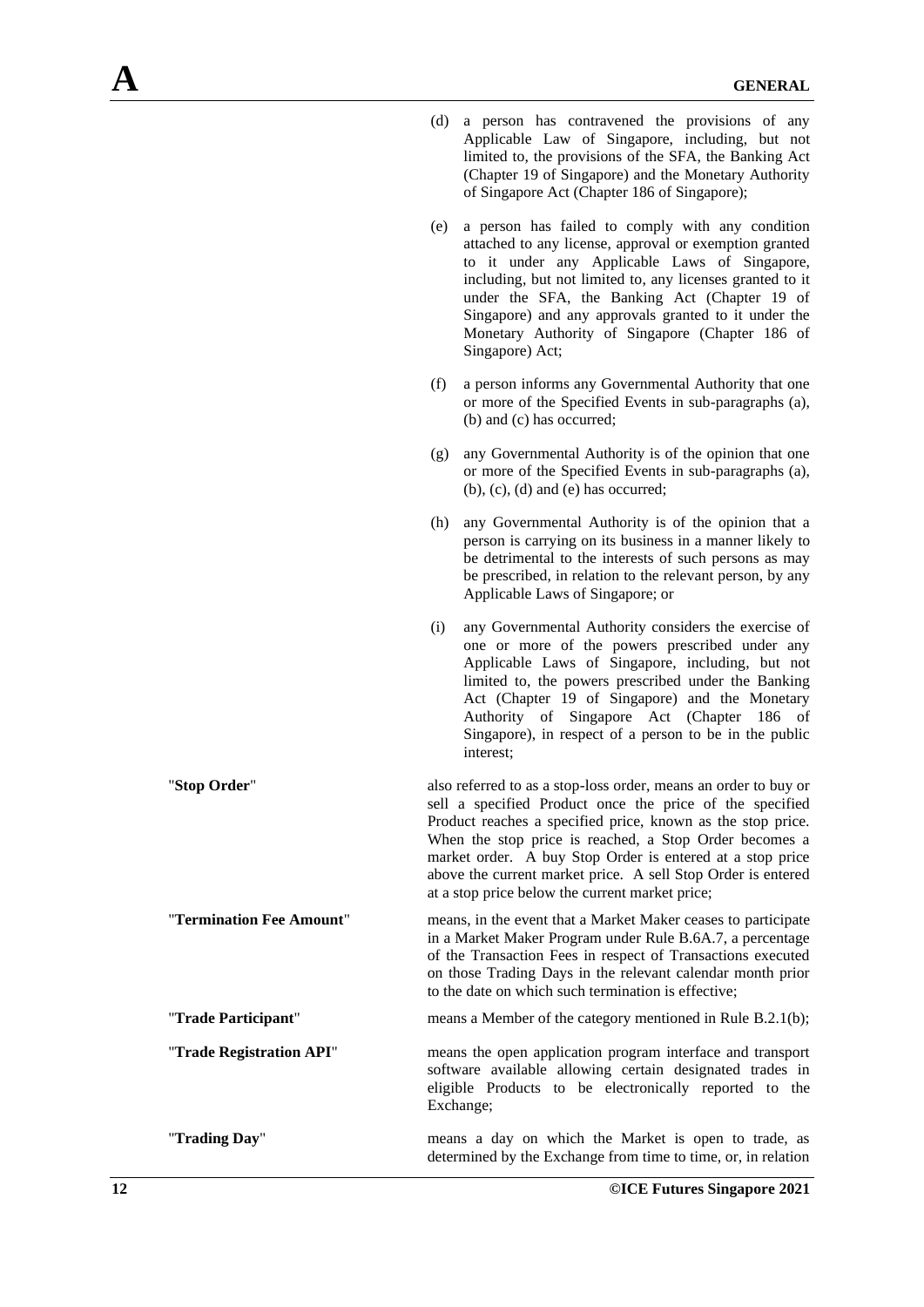|                          | to deliveries of the Underlying in respect of a particular<br>Product, has the meaning given in the Contract Terms;                                                                                                                                                                                                                                   |
|--------------------------|-------------------------------------------------------------------------------------------------------------------------------------------------------------------------------------------------------------------------------------------------------------------------------------------------------------------------------------------------------|
| "Trading Facilities"     | means the ICE Platform or such other facilities for the<br>trading of Products as the Exchange may determine from<br>time to time:                                                                                                                                                                                                                    |
| "Trading Procedures"     | means the trading procedures published by the Exchange<br>from time to time pursuant to Rule G.2;                                                                                                                                                                                                                                                     |
| "Trading Server"         | means the ICE Platform central processing system, being<br>that part of the ICE Platform operated by or on behalf of the<br>Exchange which facilitates the performance of the functions<br>set out in the Trading Procedures including controlling,<br>monitoring and recording trading by Members<br>and<br>concluding transactions between Members; |
| "Transaction"            | means the electronic execution of a buy or sell order in a<br>Designated Product on the ICE Platform by a Market Maker<br>(excluding EFRPs or Contracts or transactions undertaken by<br>the Market Maker with itself);                                                                                                                               |
| "Transaction Fees"       | means the fees payable to the Exchange in respect of the<br>execution of Transactions (excluding, for the avoidance of<br>doubt, fees and charges payable to entities other than the<br>Exchange) in respect of a particular Market Maker Program,<br>as notified to the Market Maker by a Circular or otherwise;                                     |
| "Transaction Fee Amount" | means a percentage of the Transaction Fees; and                                                                                                                                                                                                                                                                                                       |
| "Underlying"             | means the underlying commodity, currency, index or other<br>financial instrument referenced in a Product.                                                                                                                                                                                                                                             |

- A.1.2 Any words importing the singular number only shall include the plural number and *vice versa*. Words importing persons (except the word 'individual') shall include corporations and firms. The masculine shall include the feminine and the neuter and the singular shall include the plural and vice-versa as the context shall admit or require.
- A.1.3 All references to timings or times of day are to Singapore times, unless indicated otherwise. Business hours shall occur only on Trading Days and shall be construed accordingly.
- A.1.4 Any reference to a statute, statutory provision or rule shall include any notice, order, guidance, regulation or subsidiary legislation made from time to time under that statute, statutory provision or rule which is in force from time to time. Any reference to a statute or statutory provision shall include such statute or provision as from time to time amended, modified, re-enacted or consolidated from time to time and (so far as liability thereunder may exist or can arise) shall include also any past statute or statutory provision (as from time to time modified, re-enacted or consolidated) which was applicable at the time of any relevant action or omission.
- A.1.5 References to any rules or any agreement are references to such rules or agreement as amended or restated from time to time, provided that such amendments or restatements are made in accordance with these Rules.
- A.1.6 References in these Rules to Singapore legislation shall be interpreted as references to such legislation as implemented in Singapore, including by the relevant Governmental Authorities of Singapore. The Interpretation Act (Chapter 1 of Singapore) shall apply to these Rules in the same way as it applies to an enactment implemented in Singapore.
- A.1.7 When a reference is made in these Rules to a rule, section, part, paragraph or procedure, such reference is to a Rule, section, part, paragraph or procedure of, or made under, these Rules, unless otherwise indicated.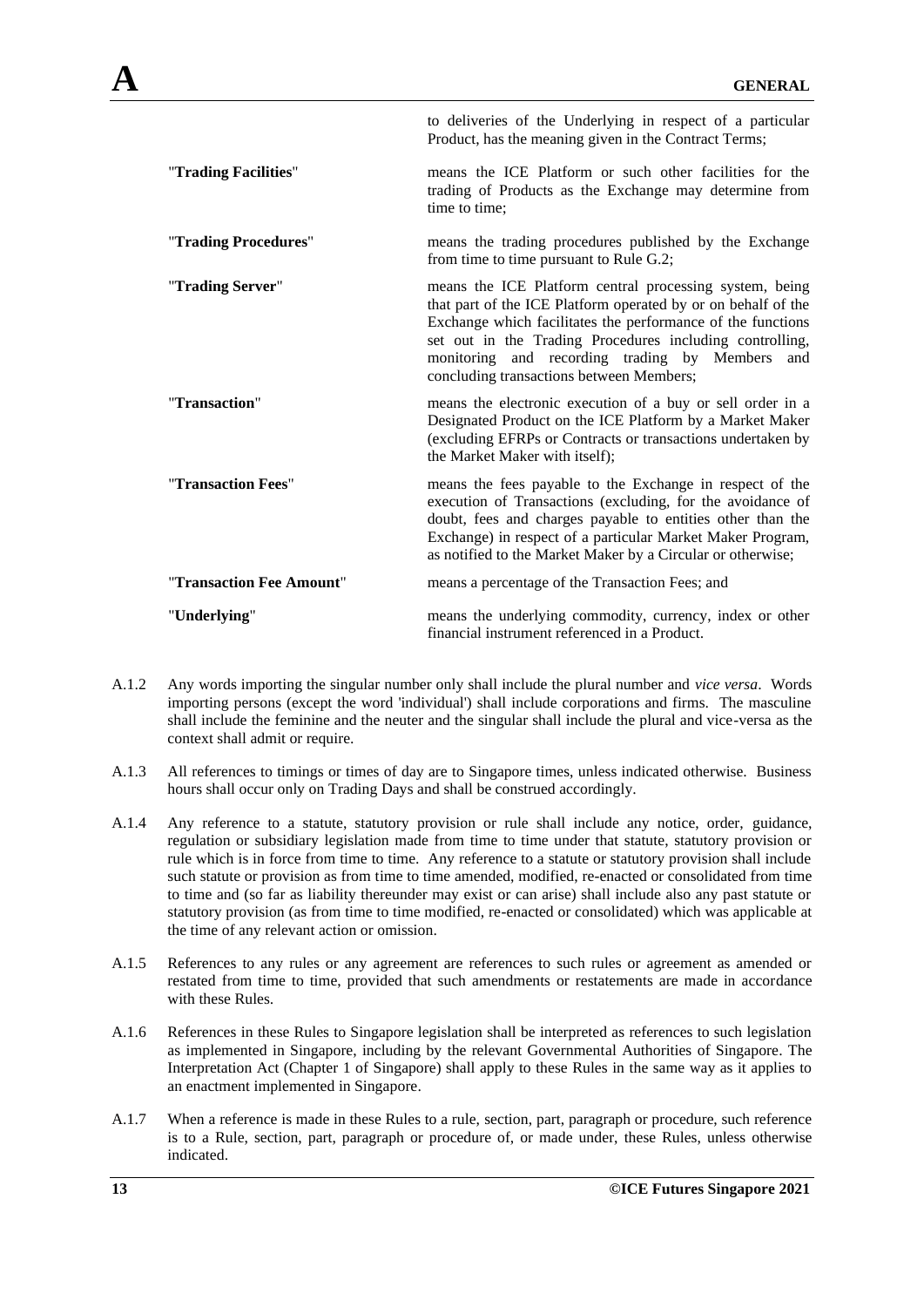- A.1.8 The headings in these Rules are for reference purposes only and do not affect in any way the meaning or interpretation of these Rules.
- A.1.9 If any provision of these Rules (or part of any provision) is found by any court or other Governmental Authority to be invalid, illegal or unenforceable, that provision or part provision shall, to the extent required, be deemed not to form part of the Rules, and the validity, legality or enforceability of the other provisions of these Rules shall not be affected.
- A.1.10 To the extent there is any conflict between any of the provisions of these Rules, the Contract Terms, any Circular or Clearing House Rules the provision of the first document specified in the paragraphs below shall, as between the Exchange and a Member, prevail, control, govern and be binding upon the parties:
	- (a) these Rules (excluding the Trading Procedures, Complaint Resolution Procedures and Membership Procedures);
	- (b) the Trading Procedures;
	- (c) the Clearing House Rules;
	- (d) the Contract Terms and Contract Procedures;
	- (e) the Membership Procedures;
	- (f) the Complaint Resolution Procedures;
	- (g) the Electronic User Agreement; and
	- (h) any Circular (except for a Circular communicating an amendment to any of the above documents in accordance with these Rules, in which case the amendments communicated in such Circular shall be binding on the effective date specified in the Circular as if such amendments were one of those documents),

provided that this Rule A.1.10 is without prejudice to any other order of construction or interpretation as between the Clearing House and Clearing Members set out in the Clearing House Rules.

- A.1.11 All references to "**tax**" shall include, without limitation, any tax, levy, impost, duty, or other charge or withholding of a similar nature (including any penalty or interest payable in connection with any failure to pay or any delay in paying the same).
- A.1.12 Any capitalised term used in these Rules that is not defined in Rule A.1.1 or elsewhere herein shall have the meaning given to it in the Clearing House Rules.
- A.1.13 The Rules, together with the applicable Electronic User Agreement and other documents listed in Rule A.1.10 that are given contractual force pursuant to these Rules, form a contract between Exchange and each Member and between each Member and every other Member. All obligations of the Exchange hereunder are solely to Members. Subject to Applicable Laws in respect of which the relevant Members shall have the right to enforce the relevant provisions of these Rules or ICE Futures Contract Terms and Procedures against one another, no person shall have any right pursuant to the Contracts (Rights of Third Parties) Act (Chapter 53B of Singapore) to enforce any provision of these Rules or the ICE Futures Contract Terms and Procedures.
- A.1.14 These Rules, and all non-contractual obligations arising out of or in connection with these Rules or any Contract, shall be governed by and construed in accordance with the laws of the Republic of Singapore.
- A.1.15 These Rules may be supplemented by processes established pursuant to documents governing the internal governance of the Clearing House and its committees.
- A.1.16 Notwithstanding Rule A.1.13, nothing in these Rules shall preclude a client or any other person from agreeing to the application of these Rules or any provision of these Rules in their agreements with any Member, Clearing Member or third party, in which case the Exchange shall, in accordance with the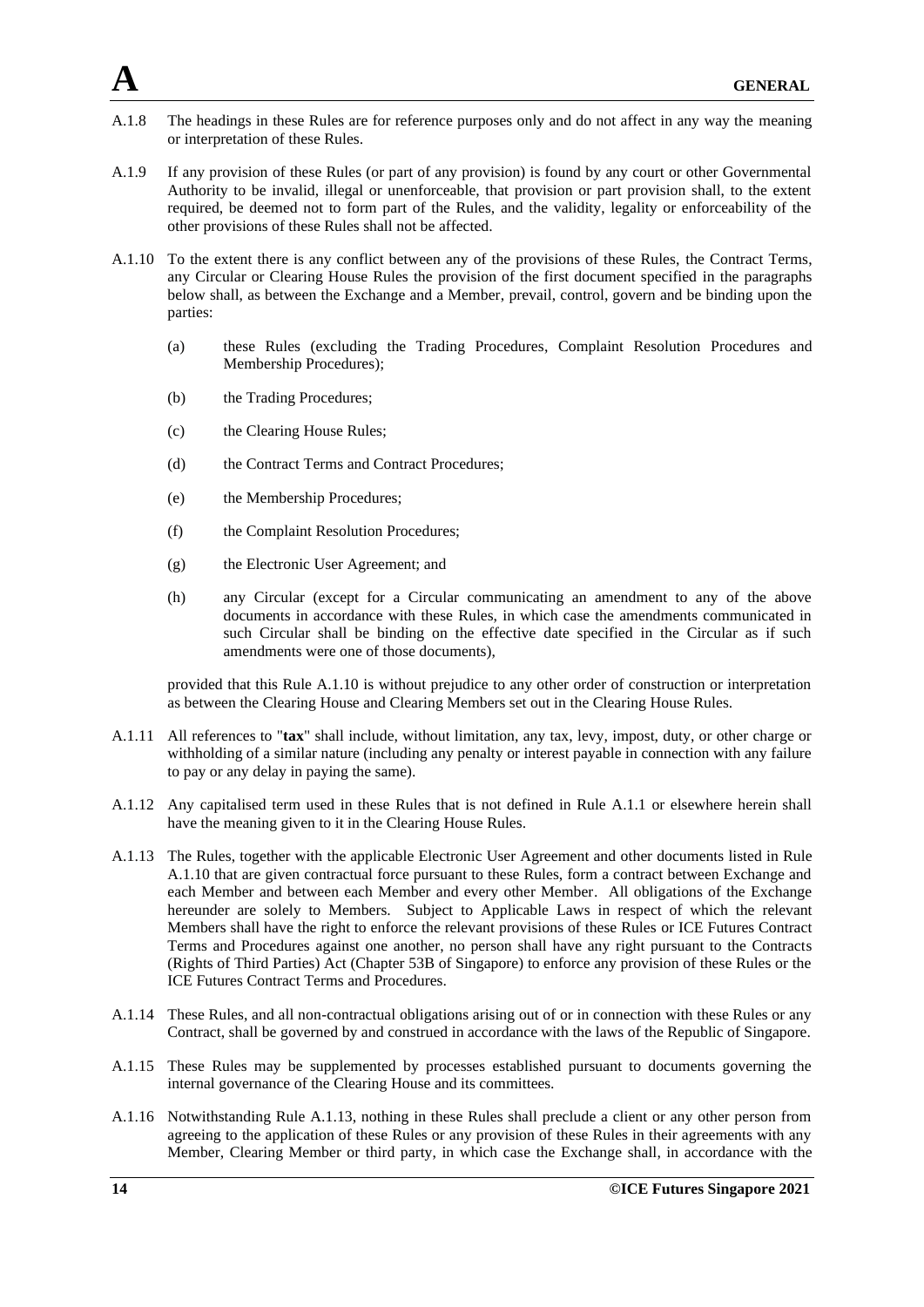Contracts (Rights of Third Parties) Act (Chapter 53B of Singapore), be entitled to enforce any provision of these Rules as a third party to the extent any rights arise under such legislation.

- A.1.17 The Exchange may issue Circulars or amend or revoke the contents of Circulars in connection with the Market, the Rules or any action taken by it under the Rules at any time at its discretion and without prior consultation. Any such publication of a Circular on the Exchange website shall constitute good and sufficient delivery thereof to each Member.
- A.1.18 All references to a "**client**" or "**customer**" shall refer to a client of a Member (which, in connection with a Clearing Member, may itself be a Member) but shall exclude those persons set out in subparagraphs (a) to (c) of Regulation 15(1) of the SF(LCB)R.
- A.1.19 The delivery by hand, electronic transmission, facsimile or telephone of any notice, order or other communication to a Member at the address, facsimile number or telephone number last designated by it to the Exchange shall be good and sufficient delivery thereof to such person (unless another method of delivery is specified in the Rules). The publication of a Circular shall amount to good and sufficient delivery of the contents of the Circular to all Members.

# **A.2 SPIRIT OF THE RULES**

- A.2.1 The Rules shall at all times be observed, interpreted and given effect in the manner most conducive to the promotion and maintenance of:
	- (a) the status of the Exchange as an approved exchange under the SFA and any other legal or regulatory status it has from time to time under any other Applicable Law;
	- (b) the good reputation of the Exchange (and Members);
	- (c) an orderly market, free of undesirable situations or practices;
	- (d) high standards of integrity and fair dealing in accordance with MAS Requirements;
	- (e) proper protection for all persons interested in the performance of transactions entered into under the auspices of the Exchange; and
	- (f) the safe and efficient functioning of the Market and the protection of the interests of the investing public.
- A.2.2 Each of the Rules shall, unless the context otherwise requires, be construed as an independent provision and shall be in addition and without prejudice to any other provision of the Rules.
- A.2.3 Any matter or right stated to be in, of or at the Exchange's discretion shall be subject to the Exchange's sole, unfettered and absolute discretion and such discretion may be exercised at any time. Where there is a provision that the Exchange (or its Directors, officers, employees, committees or panels or any individual committee or panel member) may make further directions upon or in relation to the operation of a Rule or may make or authorise any arrangement, direction or procedure thereunder, the Exchange may make such direction or make or authorise such arrangement or procedure in relation to or under the whole or any part of the Rule and may make or authorise different directions, arrangements or procedures in relation to different persons and may make or authorise such directions, arrangements or procedures generally or in relation to a particular person or particular occasion and in all cases subject to such conditions as it may think fit. Any action taken at the discretion of the Exchange may not be challenged by any person (except as provided for in these Rules).
- A.2.4 Where there is no express provision made in the Rules, the Exchange may from time to time implement such procedures as they think fit in relation to any aspect of the management of the Exchange and the conduct of business on the Exchange.
- A.2.5 The Exchange may agree with a Member or a concerned person to waive or vary particular requirements of these Rules in such circumstances and subject to such conditions as the Exchange thinks fit providing that the Exchange is satisfied that compliance with the relevant requirements would be unduly burdensome to the Member or person concerned or that compliance with the relevant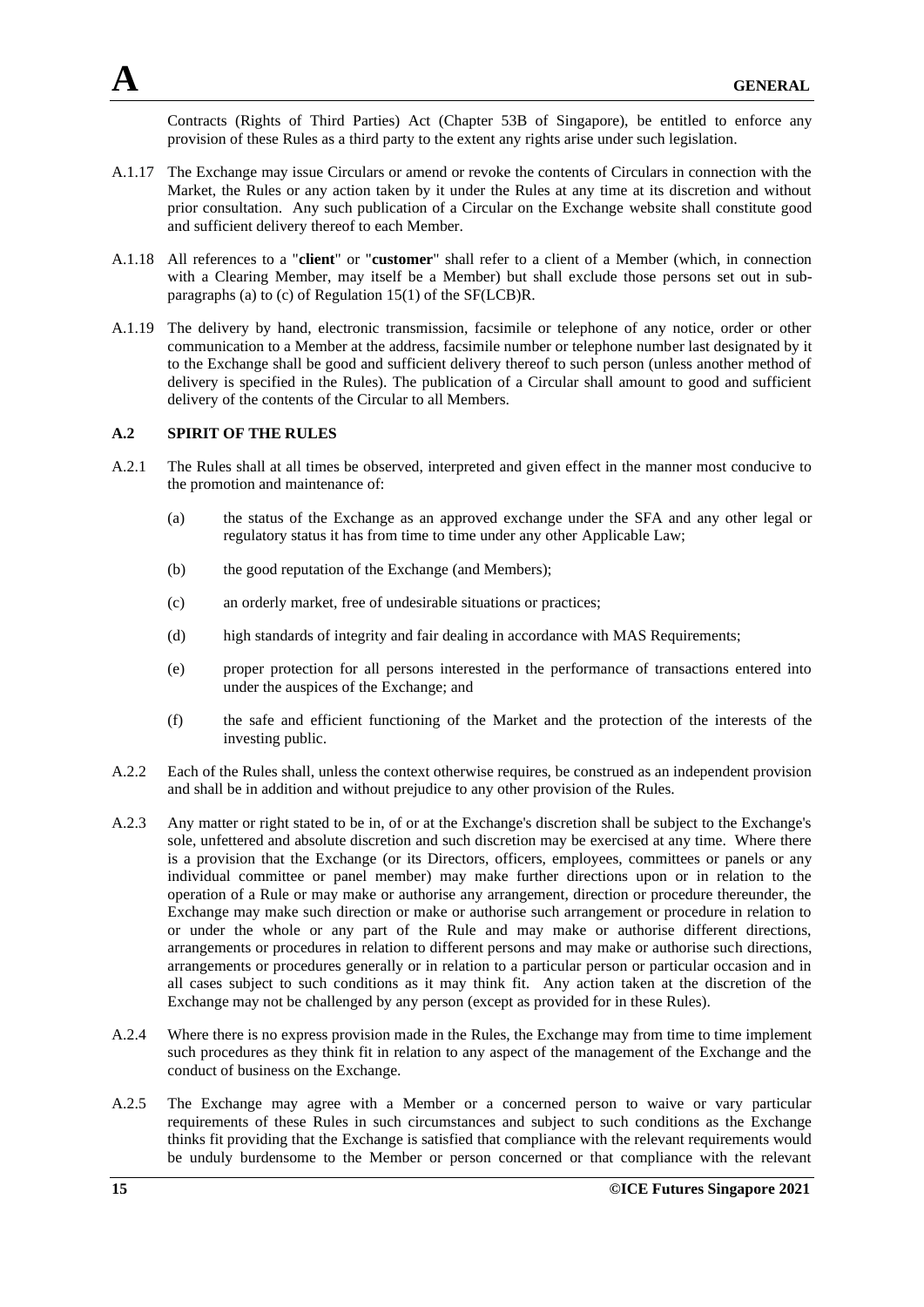requirement would not be in the interests of the Exchange, and waiver or variation of the requirements does not disadvantage other Members or create unacceptable risks for the Exchange. Waivers or variations of requirements may be publicised at the discretion of the Exchange.

- A.2.6 The Rules shall, unless the context otherwise requires, be construed in such a way as to impose responsibility on Members for all acts, omissions, conduct or behaviour of the Member's Representatives in accordance with Rule A.9.
- A.2.7 To the extent that the Exchange or any Member has any right under these Rules which may on its face be performed in a manner that goes beyond that which is permitted by Applicable Law, that right may only be exercised to the extent permitted under Applicable Laws. For the avoidance of doubt, no reference in these Rules to Applicable Laws (including the expressions "without prejudice to Applicable Laws", "subject to Applicable Laws" or similar), shall be construed as restricting or negating the applicability of any provision of the SFA or any MAS Requirements thereunder or any obligation or liability of the Exchange, a Member, a client or a Governmental Authority under the SFA or any MAS Requirements.

#### **A.3 RELATIONS WITH OTHER REGULATORY AUTHORITIES**

- A.3.1 With a view to maintaining the status of the Exchange as an approved exchange under the SFA, the Exchange may:
	- (a) make arrangements with any person for monitoring compliance with and investigating alleged breaches of the Rules (and arrangements, procedures and directions made, authorised or given thereunder); and
	- (b) co-operate generally with any other Governmental Authority having responsibility for the regulation of investment or any other financial business or the enforcement of law.

Without prejudice to the generality of this Rule A.3.1 and subject to Rule A.4:

- (i) this may include making arrangements for the sharing of information with Governmental Authorities; and
- (ii) the Exchange may, where appropriate, at any time refer a complaint or any other matter coming to its attention to one or more exchanges, clearing houses or other Regulatory Authorities for its or their comment or investigation and may, pending the result of such reference, either suspend or continue with (in whole or in part) its own investigations, proceedings or other actions.
- A.3.2 Subject to Applicable Law, the Exchange may at any time make additional Rules, or amend or revoke the Rules or part of them, to the extent they consider necessary or desirable for the continued status of the Exchange as an approved exchange under the SFA. Any Rule so made, and any such amendment or revocation, shall be announced by Circular to Members and shall take effect at such time and in such manner as the Exchange may determine. The Exchange shall consult Members in such manner as it sees fit on any proposed amendments to the Rules, but it is not obliged to consult Members where the Exchange determines that the proposed Rule amendments would have a limited impact on Members.

#### **A.4 CONFIDENTIALITY**

- A.4.1 The Exchange shall be entitled to keep records in an electronic or durable medium of all data or information available to it under these Rules or otherwise concerning Members (including financial statements filed with the Exchange), Matched Transactions, Contracts, positions, accounts, customers and clients, deliveries and settlement and all other information concerning a Member's affairs (including information concerning its clients and Member's Representatives) acquired by it in the course of its operations or investigations, including information provided by a Member to the Exchange at the Exchange's request, or pursuant to the Rules or Applicable Laws.
- A.4.2 All information received or held by the Exchange pursuant to Rule A.4.1 above shall be held in confidence by the Exchange and shall not be made known to any other person, subject to Rule A.4.3.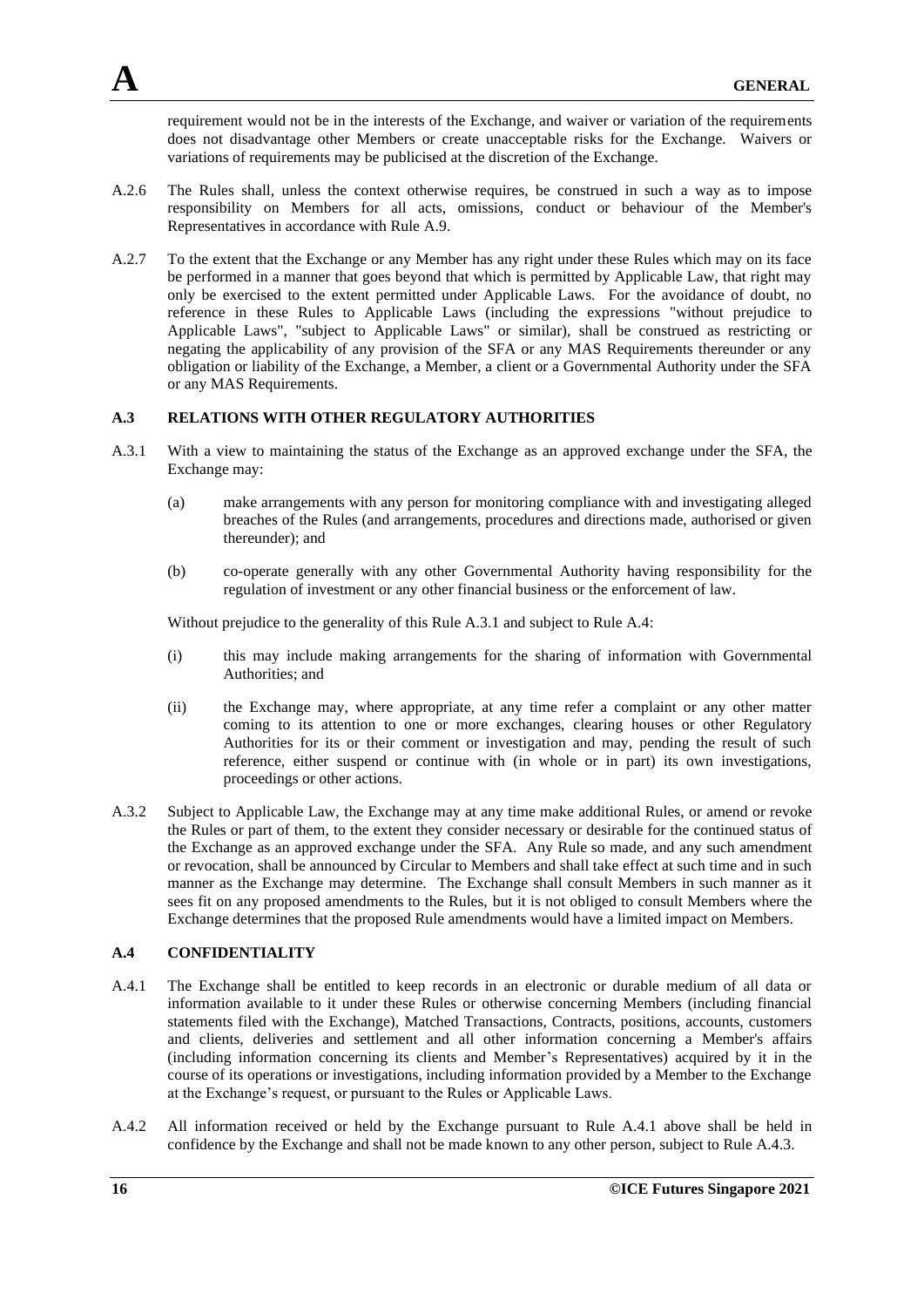- A.4.3 Members and clients are given notice that the Exchange is subject to Section 21(1) of the SFA (subject to the exemptions to the obligation to maintain confidentiality set out in Section 21(2) of the SFA and Regulation 10(1) of the Securities and Futures (Organised Markets) Regulations 2018). Subject, at all times, to such Applicable Laws, the Exchange may, notwithstanding Rule A.4.2, make the following disclosures of confidential information subject to such terms and conditions as the Exchange may from time to time deem appropriate:
	- (a) to a Regulatory Authority or Governmental Authority where a request is formally made to the Exchange by or on behalf of the same or pursuant to Applicable Laws, where disclosure is required under Applicable Laws or is necessary for the making of a complaint or report under Applicable Laws for an offence alleged or suspected to have been committed under Applicable Laws;
	- (b) in the case of a breach by a Member of: (i) any membership criteria established by the Exchange, whether as a breach of Rule B.3, the Membership Procedures or otherwise; or (ii) such Member's obligation to publicly disclose prices and fees associated with the services it provides and/or its obligation to provide clients with separate access to each specific service it provides to the public;
	- (c) pursuant to an order of a competent court or other Governmental Authority or otherwise to such other persons, at such times and in such manner as may be required by Applicable Law;
	- (d) to any member of the ICE group, any other exchange or clearing organisation and any of their representatives, committees, experts, delivery facilities, auditors, advisers or lawyers including (without limitation) for audit, compliance, making or taking delivery, market surveillance or disciplinary purposes for the purposes of an arbitration pursuant to Section H or any proceedings in support of such an arbitration, or in relation to any possible or actual Event of Default under and within the meaning of Rule D.3, in accordance with Rule D.10 or under the Clearing House Rules, or the termination or suspension of any membership;
	- (e) to any person in the business of providing data processing or similar services for the purposes of performing computations or analysis, or of preparing reports or records, for the Exchange;
	- (f) to any person who has provided or is considering entering into a loan, insurance policy, guarantee or other financial arrangement with the Exchange or any of its affiliates, provided that information identifying the positions or name of a Member or any of its accounts or the name of any of a Member's clients will not be so disclosed;
	- (g) to any Insolvency Practitioner and any other authority or body having responsibility for any matter arising out of or connected with an Event of Default under and within the meaning of Rule D.3 or under the Clearing House Rules;
	- (h) in the case of information relating to any Matched Transaction or Contract (including details of the parties thereto and related margin), to a Repository or Governmental Authority for purposes of transaction reporting;
	- (i) to any person or to the public as a result of its complaints procedure or disciplinary proceedings, including pursuant to Rule E.4.13;
	- (j) to any person if the information comes into the public domain, other than as a result of a breach of this Rule by the Exchange or its representatives;
	- (k) in the case of information concerning any client of a Member, to such Member with a relationship with such client in respect of trades entered into for such client, including, without limitation, information concerning the user ID and contact details of the Member's clients granted access to the ICE Platform by such Member through the Front End Application provided by an affiliate of the Exchange. In the event that the Exchange discloses client details to a Member, the Exchange may simultaneously notify relevant clients of such disclosure;
	- (l) otherwise with the specific written consent of the person or persons to whom the confidential information relates; or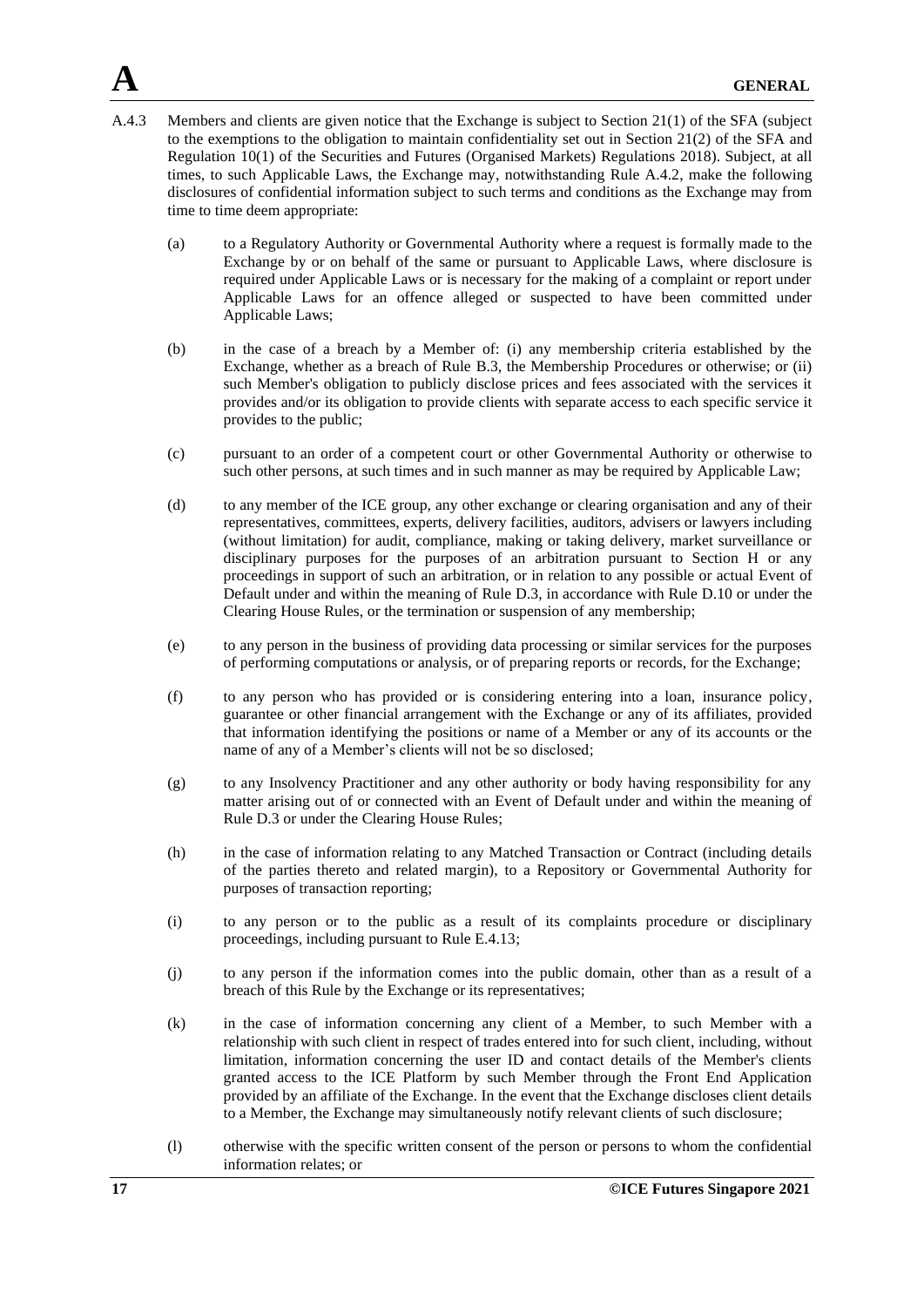- (m) otherwise to any person permitted under Section 21(2) of the SFA and Regulation 10(1) of the Securities and Futures (Organised Markets) Regulations 2018, in accordance with such provisions.
- A.4.4 The Exchange is a data controller in relation to Personal Data provided to it by Members and their Member's Representatives and clients and may collect and use such Personal Data for the purposes of fulfilling the contractual obligations it owes to its Members and operating an approved exchange in accordance with these Rules. Each Member shall ensure that:
	- (a) any and all of its Member's Representatives and clients in relation to whom Personal Data are provided to the Exchange ("**Data Subjects**") have consented in advance to such data being collected, used, disclosed and Processed by the Exchange, or, if not a natural person, have agreed to procure such consent to the extent necessary;
	- (b) the disclosure of Personal Data by the Member or its Member's Representatives is in all respects and in each case lawful; and
	- (c) the information set out in Rule A.4.5 has been provided to each Data Subject prior to disclosure of Personal Data relating to such Data Subject to the Exchange.
- A.4.5 The Exchange shall have the right to disclose Personal Data to such Persons and for such purposes as are set out in Rule A.4.1. The Exchange and other persons referred to in Rule A.4.1 may transfer Personal Data outside Singapore subject to Applicable Law.
- A.4.6 Data Subjects have the right (subject to Applicable Law): (i) on payment of a small fee to the Exchange, to receive a copy of Personal Data held by the Exchange; (ii) to have any errors or inaccuracies in such Personal Data rectified; and (iii) to submit questions to the Exchange in relation to collection, use or disclosure by the Exchange of Personal Data in relation to such Data Subject. Any request should be addressed to the Exchange's registered office.
- A.4.7 In this Rule A.4 only, the terms "**Process**" (and derivations thereof) and "**Personal Data**" each have the meaning given to such terms in the Personal Data Protection Act 2012 (Act 26 of 2012) ("**PDPA**").
- A.4.8 Each Member and the Exchange:
	- (a) consents to the recording of telephone conversations between the trading, clearing and other relevant personnel of the Member and its affiliates and the Exchange and its affiliates in connection with the Rules and any Contract, potential Contract, or Matched Transaction will take place to the extent permitted or required under applicable laws;
	- (b) agrees to obtain any necessary consent of, and give any necessary notice of such recording to, its and its affiliates' Member's Representatives and other relevant personnel;
	- (c) agrees, to the extent permitted by Applicable Law, that recordings may be submitted as evidence in any dispute; and
	- (d) agrees that the other provisions of this Rule A.4 shall apply to any such recordings made by the Exchange.
- A.4.9 In circumstances where the General Data Protection Regulation (EU) 2016/279 or any successor legislation thereto (together "GDPR") applies:
	- (a) the word "Controller" will be substituted in place of "data controller" in Rule A.4.4;
	- (b) Rules A.4.4(a) to (c) shall not apply, provided that each Member shall ensure that in respect of any Personal Data that it provides to the Exchange it has a lawful basis for processing the relevant Personal Data in this manner;
	- (c) Rules A.4.5 to A.4.6 shall not apply;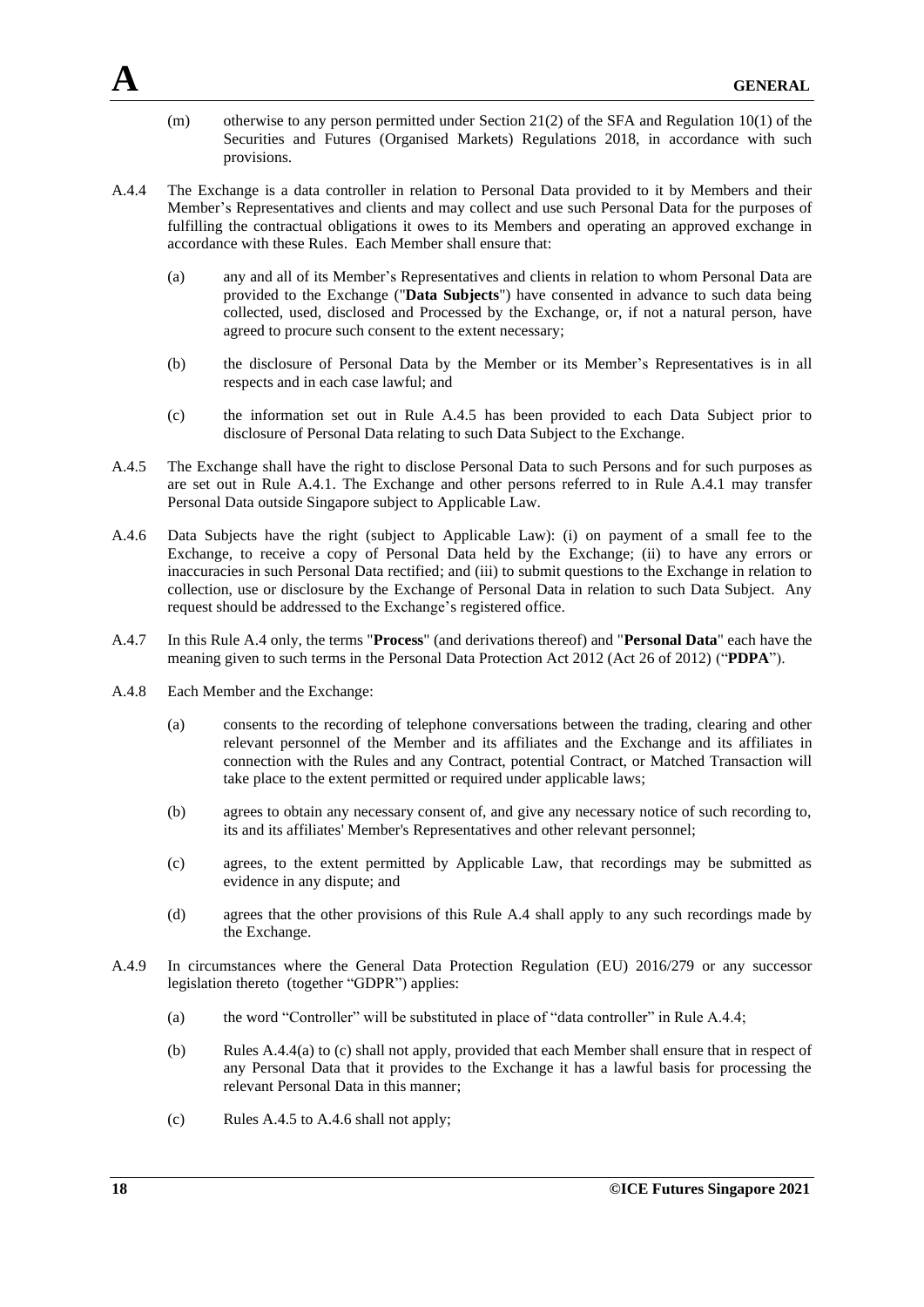- (d) notwithstanding for the avoidance of doubt any contrary provision in Rules A.1 and A.4.7, the terms "Process" (and derivations thereof), "Personal Data", "Data Subject" and "Controller" each have the meaning given to such terms in the GDPR when used in Rules A.4.4 to A.4.6 and A.4.9 (as applicable);
- (e) the words "acknowledges that" will be substituted in place of "consents to" in Rule A.4.8(a); and
- (f) the words "acknowledges" will be substituted in place of "agrees" in Rule  $A.4.8(c)$ ,

provided in all cases that no provision of this Rule A.4.9 shall permit the Exchange to breach any applicable provision of the PDPA or to affect any right that a person is entitled to under the PDPA.

#### **A.5 GENERAL POWERS OF THE EXCHANGE**

- A.5.1 The Exchange shall have the power to declare any day a non-Trading Day on giving notice thereof to Members.
- A.5.2 [Not used.]
- A.5.3 [Not used.]
- A.5.4 If any Member shall default in the performance of any Contract it shall be liable to be suspended from membership or expelled under Rule B.7.1, notwithstanding that it complied with any requirement as to the settlement of such default.
- A.5.5 The Rules and all additions and amendments thereto may from time to time be printed and circulated amongst Members or others interested therein in such manner as the Exchange shall think fit.
- A.5.6 [Not used.]
- A.5.7 In respect of any automated trading system administered by the Exchange, the Exchange may from time to time determine the rights and obligations to be conferred on any Member entitled to use and access such automated trading system, including without limitation, the ICE Platform.

#### **A.6 FINANCIAL POWERS**

A.6.1 The Exchange may impose contract levies of such amounts, and payable to the Exchange in such manner and on such occasions, as they shall from time to time determine. Unless otherwise provided such levies shall be payable on all Contracts registered with the Clearing House. Different rates of levy may be imposed in respect of different Products and different categories of Member.

## **A.7 EXCLUSION OF LIABILITY**

A.7.1 The Exchange wishes to draw to the attention of Members and clients that business on the Market or through any other facility provided by the Exchange may from time to time be suspended or restricted or such facilities (including, without limitation, the Market) may from time to time be closed for a temporary or longer period. Without limitation, this may occur as a result of the occurrence of one or more events which require action to be taken by the Exchange under the Rules in the interests of, *inter alia*, maintaining a fair and orderly market. Any such action may result in the inability of one or more Members and through such Member one or more clients to enter into Contracts or Corresponding Contracts on the Market in accordance with the Rules. Furthermore, a Member and through the Member one or more clients may from time to time be prevented from or hindered in entering into Contracts or Corresponding Contracts on the Market as a result of failure or malfunction of communications equipment or Trading Facilities including, but not limited, to the ICE Platform, or Front End Application supplied to the Member by an affiliate of the Exchange or any other person. Unless otherwise expressly provided in the Rules or in any other agreement to which the Exchange is party, neither the Exchange nor its Directors, officers, employees, committees, panels, any individual committee or panel member, agents or representatives shall be liable to any Member or client for any loss, damage, injury or delay (including any indirect or consequential loss, including without limitation, any loss of profit) arising from or in connection with the Trading Facilities including, but not limited,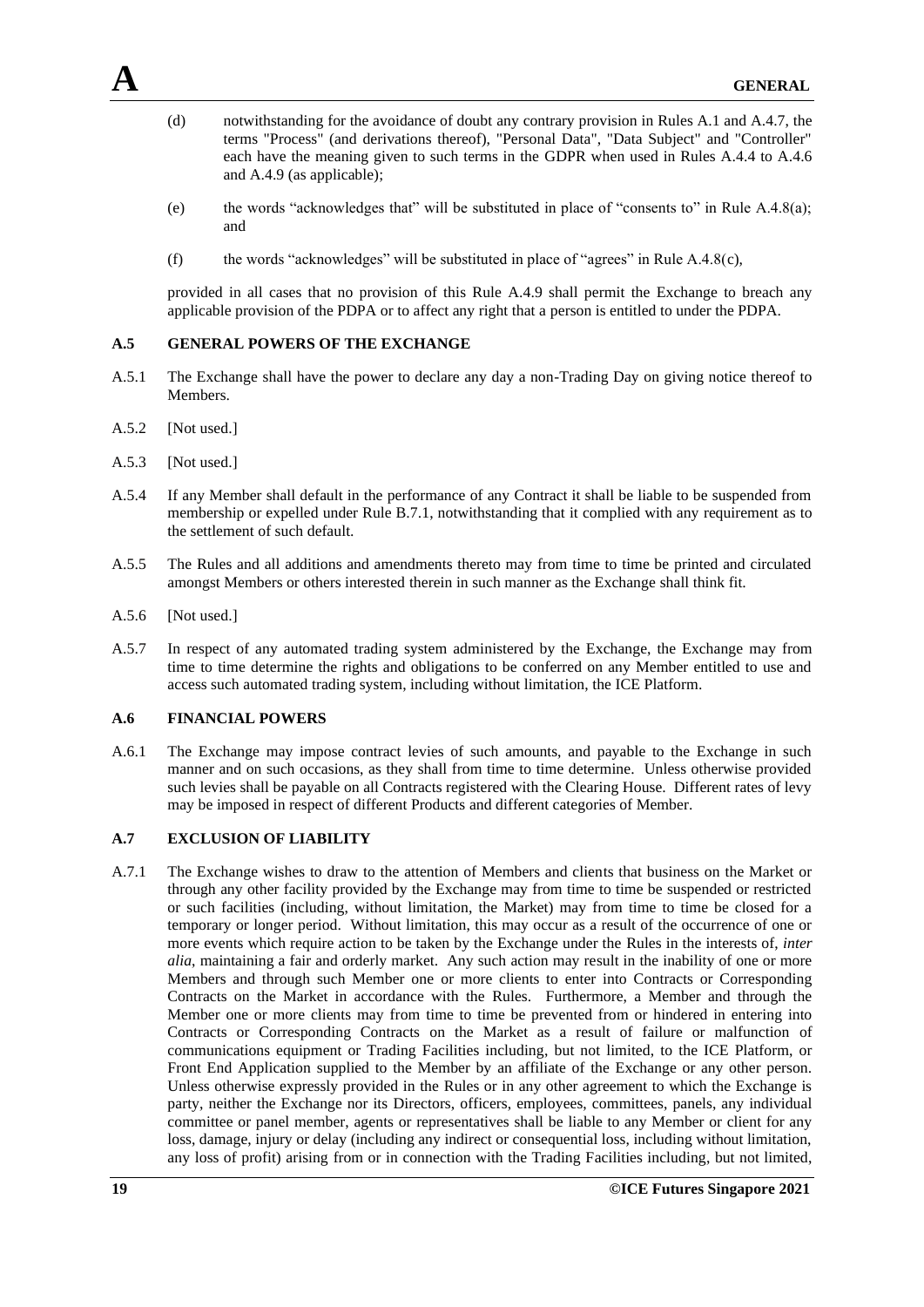to the ICE Platform or the occurrence of a temporary or longer suspension, restriction or closure of business on the Market or the Trading Facilities including, but not limited to, the ICE Platform or any act or omission of the Exchange, its Directors, officers, employees, committees, panels, any individual committee or panel member, agents or representatives under the Rules or pursuant to the Exchange's obligations under statute or from any breach of contract by or any negligence howsoever arising of the Exchange, its Directors, officers, employees, committees, panels, any individual committee or panel member, agents or representatives which may prevent or hinder a Member or, through a Member, a client from entering into or closing out a Contract or Corresponding Contract or otherwise affect a Member or client. The Exchange is not liable for any action or omission of the Clearing House.

A.7.2 Rule A.7.1 shall be without prejudice to the provisions of the Electronic User Agreement regarding liability of the Exchange. Nothing in Rule A.7.1 shall operate to exclude the Exchange's liability for death or personal injury resulting from negligence or for fraud.

#### **A.8 TRADING HOURS, DAYS AND PRODUCTS**

- (a) The Market shall, subject to paragraph (b) below, be open from Monday to Friday of each week between the hours each day and for such Products as decided by the Exchange and published by Circular from time to time. The trading times for each Product, subject to the closures required below, shall be determined by the Exchange from time to time.
- (b) The Market shall be open on such Saturdays, Sundays and public holidays in Singapore for the trading of such Products on those Saturdays, Sundays and public holidays as the Exchange determines from time to time. The Exchange shall issue by Circular from time to time a list of the public holidays on which the Market shall be open, the Products which shall be open to trade on such public holidays and the public holidays on which the Market shall not be open.
- (c) The Market shall be closed on: Saturdays; Sundays; public holidays in Singapore, subject to paragraph (b) above; any day on which trading is suspended under Applicable Law; and on a temporary basis on any other day for such hours that the Exchange shall from time to time decide is necessary or appropriate in the circumstances, as published by Circular.
- (d) The Exchange may, from time to time and subject to Applicable Laws, de-list or make dormant certain Products available for trading. If there are no open positions in the relevant Contract Month or Contract Date for a Product the Exchange wishes to de-list or make dormant, the de-listing or dormancy shall be effective from the date and time the Exchange notifies. If there are open positions in the relevant Contract Month or Contract Date for the relevant Product being de-listed or made dormant, the Exchange shall notify the procedures for immediate settlement either as cash settlement or any other method for closing out open positions. Where reasonably practicable or possible, the Exchange shall give reasonable prior notice of its intention to de-list or make dormant a Product.

#### **A.9 MEMBER RESPONSIBILITY**

- A.9.1 In this Rule A.9, "**conduct**" means any act, omission, conduct or behaviour in relation to the Rules.
- A.9.2 For the purposes of determining a Member's liability to be sanctioned for any conduct (referred to in this Rule A.9 as a "**disciplinary matter**"), a Member shall be responsible for:
	- (a) all conduct of that Member's Representatives; and
	- (b) conduct by a Member's client when placing orders under the ITM of a Responsible Individual registered to that Member,

as if that conduct were the conduct of the Member itself. For the avoidance of doubt, all conduct referred to in paragraphs (a) and (b) shall, for the purposes of this Rule A.9, be attributed to that Member and be treated as the conduct of that Member. However, it is understood that, notwithstanding the attribution of such conduct to the Member, the identified Member's Representative responsible for such conduct might also be liable to be sanctioned for such conduct.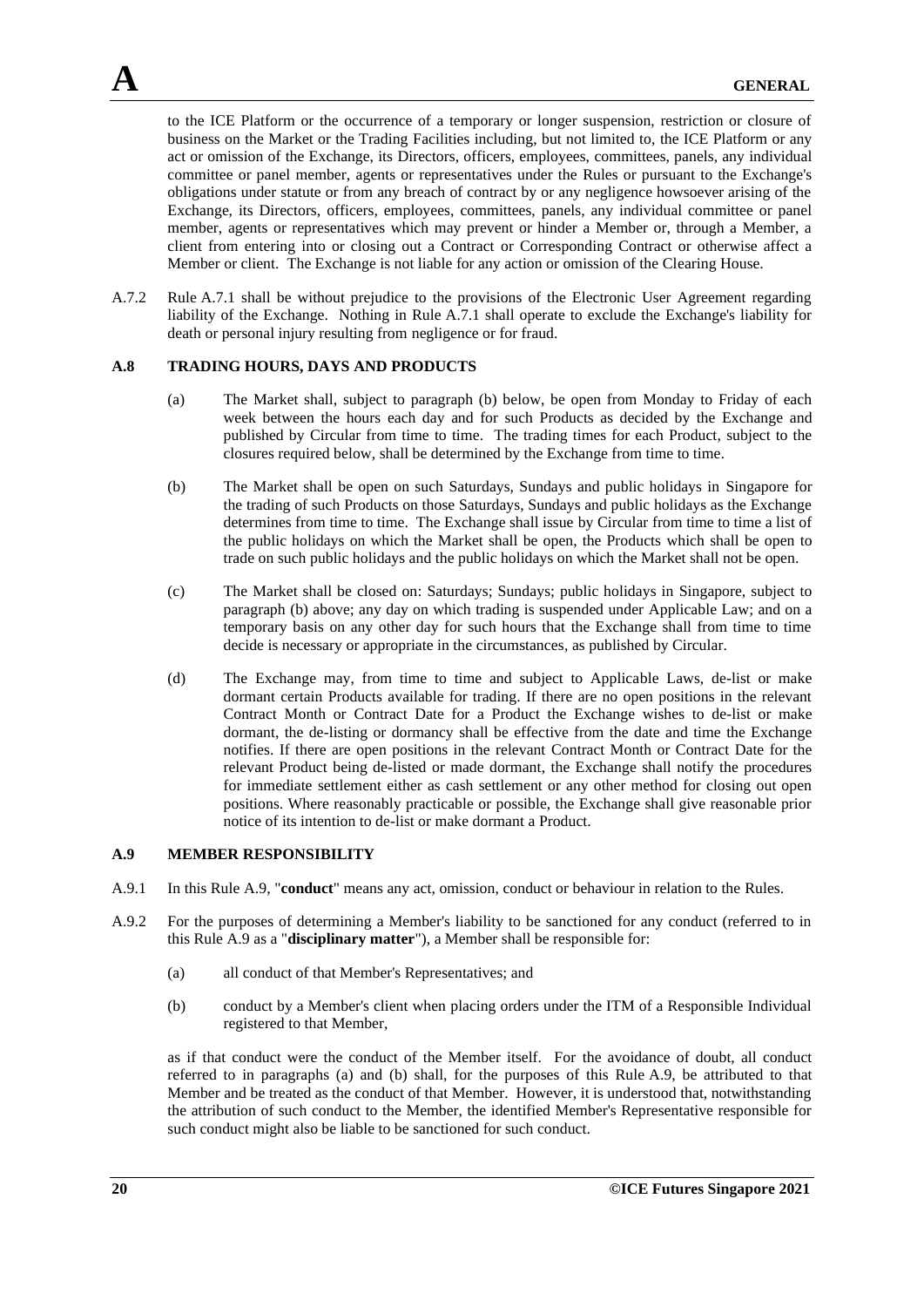- A.9.3 Notwithstanding Rule A.9.2, no sanction shall be imposed on a Member in respect of:
	- (a) conduct by a Responsible Individual registered to that Member;
	- (b) conduct by a Member's Representative placing orders under the ITM of a Responsible Individual registered to that Member; or
	- (c) conduct by a Member's client placing orders under the ITM of a Responsible Individual registered to that Member,

where it is established to the satisfaction of the Disciplinary Panel or other person or body determining the disciplinary matter that the Member had taken all reasonable steps to prevent any conduct of the kind in question.

- A.9.4 The provisions of this Rule A.9 shall apply:
	- (a) without prejudice to the liability of any other Person Subject to the Rules for the same conduct;
	- (b) in the case of inconsistency with any other provision of the Rules, in priority to that other provision;
	- (c) whether or not the Member's Representative is a Person Subject to the Rules;
	- (d) whether or not the Member and/or Member's Representative is/are exercising rights to use the Exchange's facilities; and
	- (e) whether or not the individual Member's Representative can be conclusively identified (provided that it is established that the relevant conduct was in fact carried out by a Member's Representative, albeit one that cannot be conclusively identified).
- A.9.5 If a person with obligations under these Rules is a partnership, the liability of each partner in the partnership under or in connection with these Rules shall be joint and several. In the event of any circumstances which would by operation of Applicable Law give rise to the dissolution of the partnership, or entitle a partner to seek an order to dissolve the partnership, the obligations of the partners shall remain in full force and effect.

# **A.10 RESPONSIBLE INDIVIDUAL RESPONSIBILITY**

- A.10.1 A Responsible Individual shall be responsible for trading activity conducted under his ITM(s).
- A.10.2 Where trading is also conducted, pursuant to Trading Procedure 1.2.2 by other individuals within the Member under the ITM(s) of a Responsible Individual registered to the Member, such trading shall be under the supervision of the relevant Responsible Individual, who shall ensure the fitness and propriety of such individuals and register their names with the Exchange.
- A.10.3 Where access is granted by the Member to clients (order routing) and, pursuant to Trading Procedure 1.2.3, the client orders are submitted under an ITM assigned to a Responsible Individual, the submission shall be under the relevant Responsible Individual's supervision who shall ensure the fitness and propriety of such individuals and register their names with the Exchange.
- A.10.4 Notwithstanding Rule A.9.2 or Rule A.10.1, no sanction shall be imposed on a Responsible Individual in respect of:
	- (a) conduct of, or trading activity conducted under his ITM(s), by an individual of the Member with whom that Responsible Individual is registered:
	- (b) conduct by a Member's Representative placing orders under the ITM of that Responsible Individual; and
	- (c) conduct by a Member's client placing orders under the ITM of that Responsible Individual,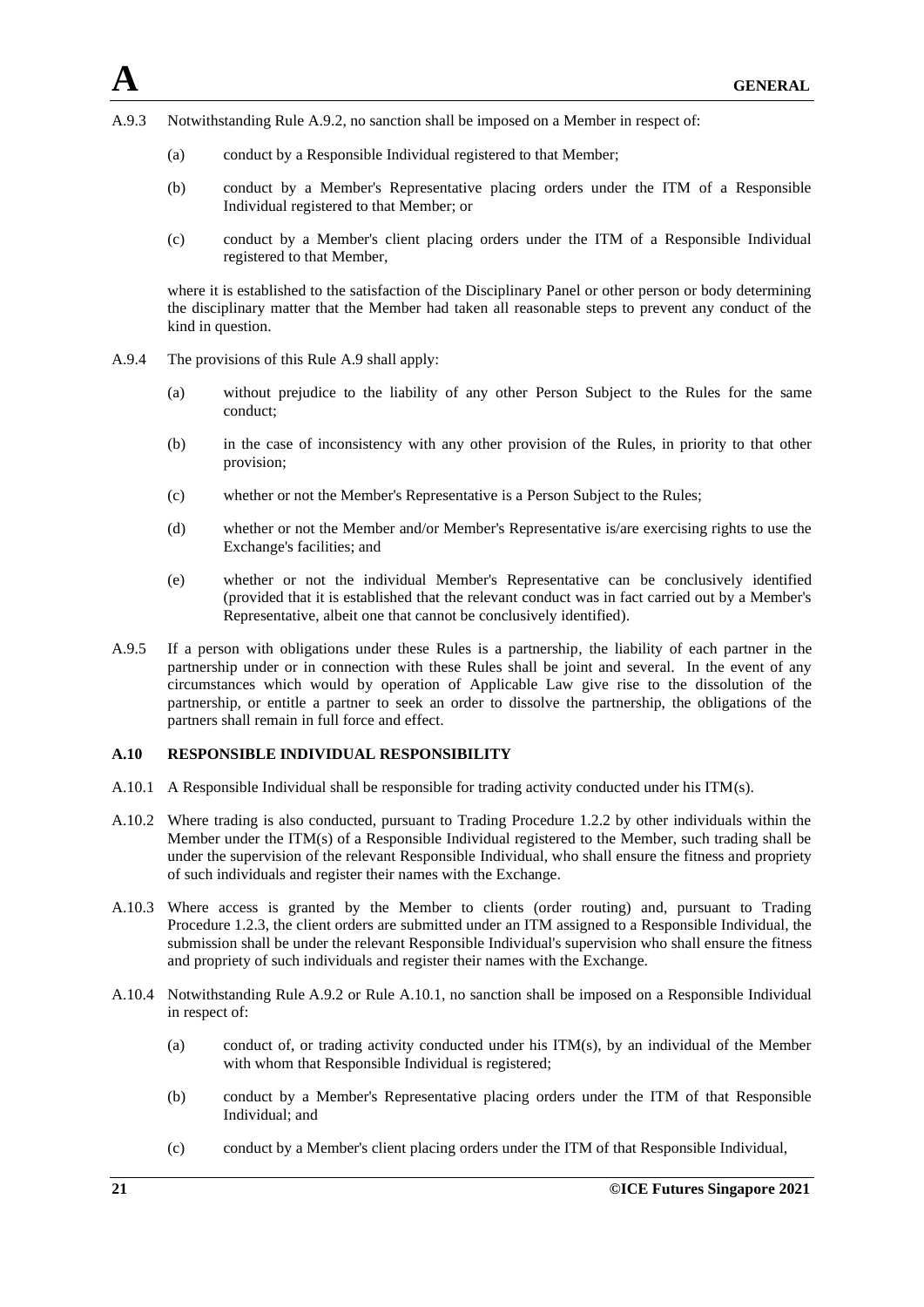

where it is established to the satisfaction of the Disciplinary Panel or other person or body determining the disciplinary matter (as referred to in Rule A.9) that the Responsible Individual had taken all reasonable steps to prevent any conduct of the kind in question.

## **A.11 SYSTEMS AND CONTROLS**

- A.11.1 Without prejudice and in addition to any other specific requirement in these Rules regarding systems and controls, a Member shall be responsible for making adequate arrangements, systems and controls for ensuring that:
	- (a) its internal affairs are organised and controlled in a responsible and effective manner with adequate risk management systems;
	- (b) its internal record-keeping is adequate;
	- (c) all of its Member's Representatives and substantial shareholders are fit and proper in accordance with the criteria set out in the Guidelines on Fit and Proper Criteria issued by the MAS, suitable, adequately trained and properly supervised;
	- (d) all business conducted on the Market, including individual transactions, complies with the Member's and Responsible Individual's obligations under the Rules;
	- (e) any business conducted by it, or by or through any of its Member's Representatives shall not cause the Member, any Member's Representative or the Exchange to be in breach of any Applicable Laws and MAS Requirements;
	- (f) a Responsible Individual does not enter orders into or make trades on the ICE Platform in or from a jurisdiction where the Exchange does not have the relevant regulatory status (if such regulatory status is required) if to do so would bring the Exchange into disrepute with the relevant Regulatory Authority within such jurisdiction or put the Exchange in breach of any regulatory obligations to which it might be subject within that jurisdiction;
	- (g) any hardware, information technology or any online services provided to it, or any of its Member's Representatives, or made available to it, or any of its Member's Representatives, pursuant to its membership of the Exchange shall only be used for the purposes of conducting its business and activities as a Member of the Exchange in accordance with these Rules; and
	- (h) any person order-routing through it is fit and proper, for access to the ICE Platform, has appropriate systems and controls in relation to trading on the same, are properly supervised and is registered with the Member.
- A.11.2 The Exchange may publish guidance from time to time on what arrangements, systems and controls it considers appropriate in the context of this Rule A.11.

## **A.12 TAX**

- A.12.1 In the event that the Exchange determines that it will suffer or has suffered (directly or indirectly) any loss, liability or cost for or on account of any tax in connection with any Matched Transaction, Contract or otherwise pursuant to the Exchange's business as an approved exchange, any amount payable to the Exchange or in respect of any future obligation, or these Rules, the Members with orders matched under such Matched Transaction, the Member counterparty to such Contract or the Member by which such amount is payable shall be liable to pay to the Exchange an amount equal to such loss, liability, or cost.
- A.12.2 All amounts set out in or expressed to be payable to the Exchange in connection with any Matched Transaction, Contract, these Rules or otherwise pursuant to the Exchange's business as an approved exchange and which constitute the consideration for a supply made by the Exchange for the purposes of Goods and Services Tax, and the value of any supply made by the Exchange for Goods and Services Tax purposes, shall be deemed to be exclusive of any Goods and Services Tax which is chargeable on that supply and accordingly if Goods and Services Tax is chargeable on any supply made by the Exchange the relevant Member shall pay to the Exchange (in addition to and at the same time as the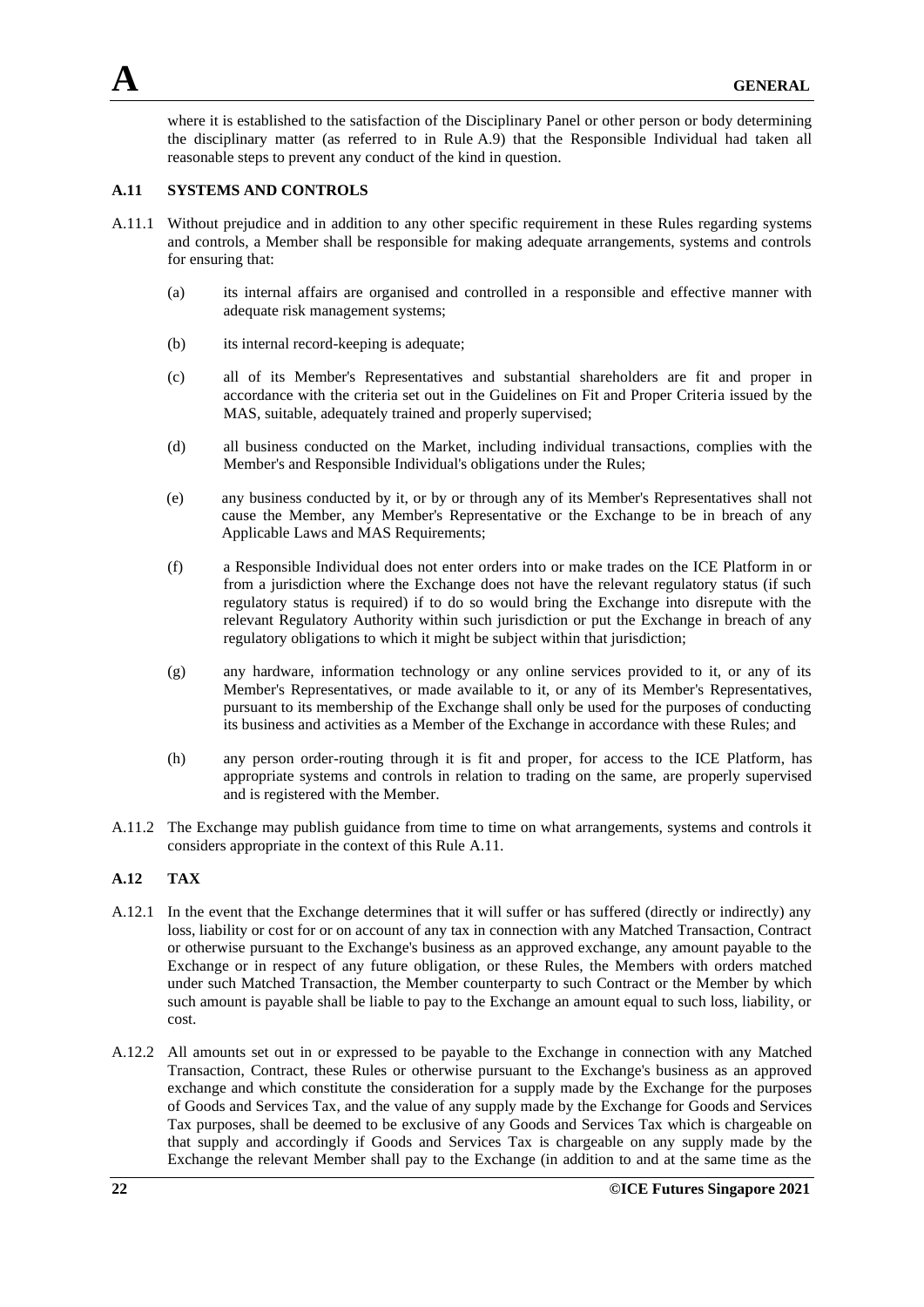consideration is paid or provided, or if no consideration is due, at the time the supply is made or an appropriate Goods and Services Tax invoice is issued, whichever is earlier) an amount equal to the amount of the Goods and Services Tax and the Exchange shall issue an appropriate Goods and Services Tax invoice.

A.12.3 All amounts payable to the Exchange or by the Exchange in connection with any Matched Transaction, Contract, these Rules or otherwise pursuant to the Exchange's business as an approved exchange shall be paid without any deduction or withholding for or on account of tax unless such deduction or withholding is required by Applicable Law. If a deduction or withholding for or on account of tax is required to be made in relation to an amount payable to the Exchange, the amount of the payment due shall be increased to an amount which (after making the deduction or withholding) leaves an amount equal to the payment which would have been due if no such deduction or withholding had been required.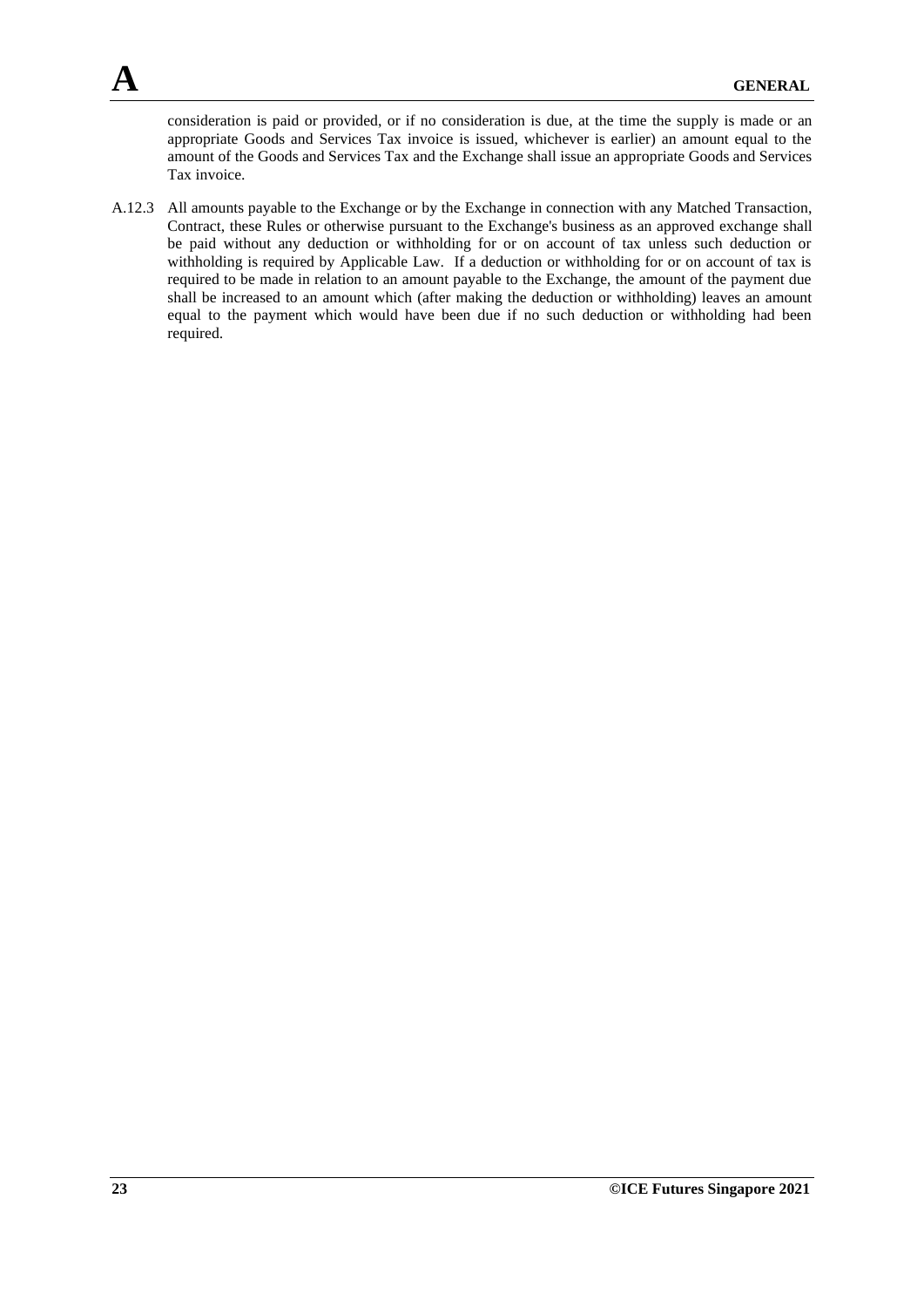# **SECTION B - MEMBERSHIP**

- B.1 General Provisions
- B.2 Categories of Membership<br>B.3 Membership Criteria
- Membership Criteria
- B.4 Application for Membership
- B.5 Ongoing Notification Requirements
- B.6 Scope of Participant Activities
- B.6A Market Maker Programs
- B.7 Suspension and Expulsion<br>B.8 Reconsideration and Appea
- B.8 Reconsideration and Appeal<br>B.9 [Not used.]
- B.9 [Not used.]<br>B.10 Clearing Ac
- B.10 Clearing Activities<br>B.11 Responsible Individ
- B.11 Responsible Individuals<br>B.12 [Not used.]
- $[Not used.]$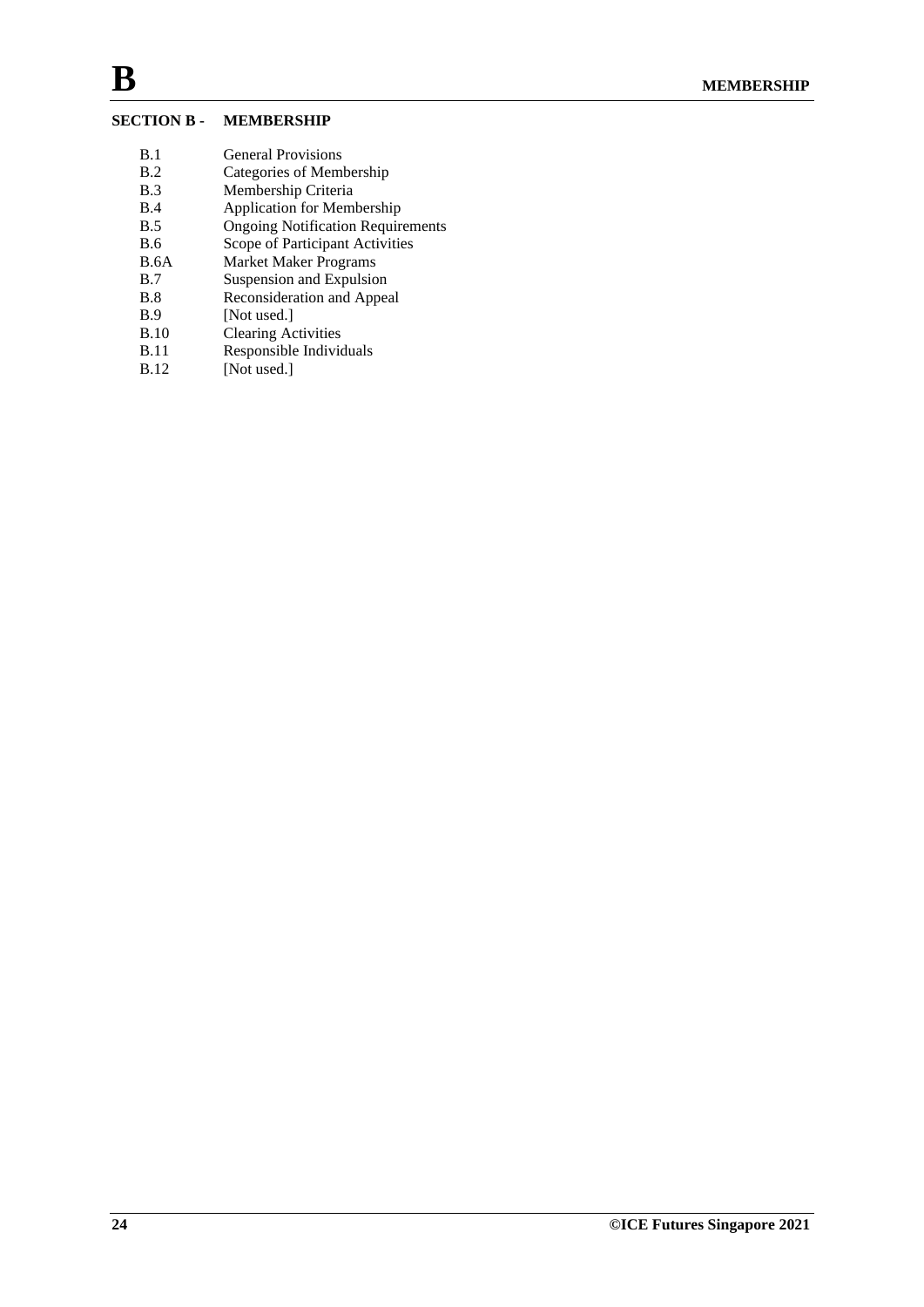### **B.1 GENERAL PROVISIONS**

- B.1.1 A person may be a Member by virtue of being admitted to membership under a category referred to in this Section B. Section B will govern a Member's permissions in relation to the ICE Platform. A separate application will be necessary if a person seeks to acquire a new category of membership.
- B.1.2 Every Member shall pay such annual subscription as the Exchange may from time to time determine in respect of its category of membership and any trading/clearing permission(s). The subscription shall be due each year on such date as the Exchange may from time to time determine. A failure to pay the subscription by the due date may be punished by the Exchange by any sanction listed in Rule E.4.11 subject to the rights of reconsideration and appeal set out in Rule B.8.
- B.1.3 [Not used.]
- B.1.4 (a) A Member shall at all times satisfy the criteria from time to time set out in or under the Rules for admission to a category of membership, save as may otherwise be provided in or under the Rules. A Member and any Person Subject to the Rules shall be bound by the Rules and any arrangement, provision or direction made, authorised or given thereunder.
	- (b) Any failure by a Member or any Person Subject to the Rules to observe or comply with the Rules or any such arrangement, provision or direction may lead to steps, including, without limitation, disciplinary proceedings, being taken by the Exchange in respect of the Member or Person Subject to the Rules under the Rules.
	- (c) References in the Rules to a Member being prohibited from engaging in a course of action shall, in the case of activities in respect of the ICE Platform, infer a like prohibition upon any person accessing the ICE Platform by or on behalf of the Member (including any Member's Representative acting through the Member).
- B.1.5 Every person admitted to membership of the Exchange shall sign a member statement as part of its application to a category of membership under Rule B.4, for the time being prescribed by the Exchange, agreeing to be bound by the Rules in so far as they relate to its category of membership and to accept as binding any decision made by the Exchange under the Rules, subject to such rights of review or appeal as may be contained in the Rules.
- B.1.6 A dispute concerning the status, rights or obligations of a Member or any other person under the Rules, or any question in such connection which is not provided for therein, shall be referred to arbitration in accordance with Section H.
- B.1.7 Without prejudice to any other steps the Exchange may be entitled to take under the Rules, where:
	- (a) the Exchange has determined in its opinion that a Member does not meet the requirements of the Rules and that the Member has failed to demonstrate to the Exchange's satisfaction that the Member meets such requirements; or
	- (b) a Member is located or incorporated in a jurisdiction in respect of which (i) the Exchange is not of the opinion that it is able to offer access to its Trading Facilities or (ii) it is unlawful for the Exchange to provide access to the Member to its Trading Facilities taking into account any licenses, authorisations, exemptions, opinions or similar which the Exchange has obtained or arranged (provided in all cases that the Exchange will promptly make publicly available from time to an overview of jurisdictions in respect of which it has formed an opinion that it is able to offer such access in certain jurisdictions in the specified manner),

the Exchange shall be entitled to terminate the membership of such Member upon written notice to the Member taking effect no less than 30 days after the date of service of the notice. The Exchange may publish details of any termination or a copy of any termination notice in or together with a Circular, at its discretion. The Exchange shall not exercise such right where the Member has requested prior to the expiry of such 30 days' period that a Disciplinary Panel consider any matters described in (a) above and as set out in the written notice provided to the Member under this Rule, which Disciplinary Panel may, for the avoidance of doubt, recommend the expulsion of the Member under Rule B.7.1 or the exercise or imposition of other remedies and sanctions under the Rules.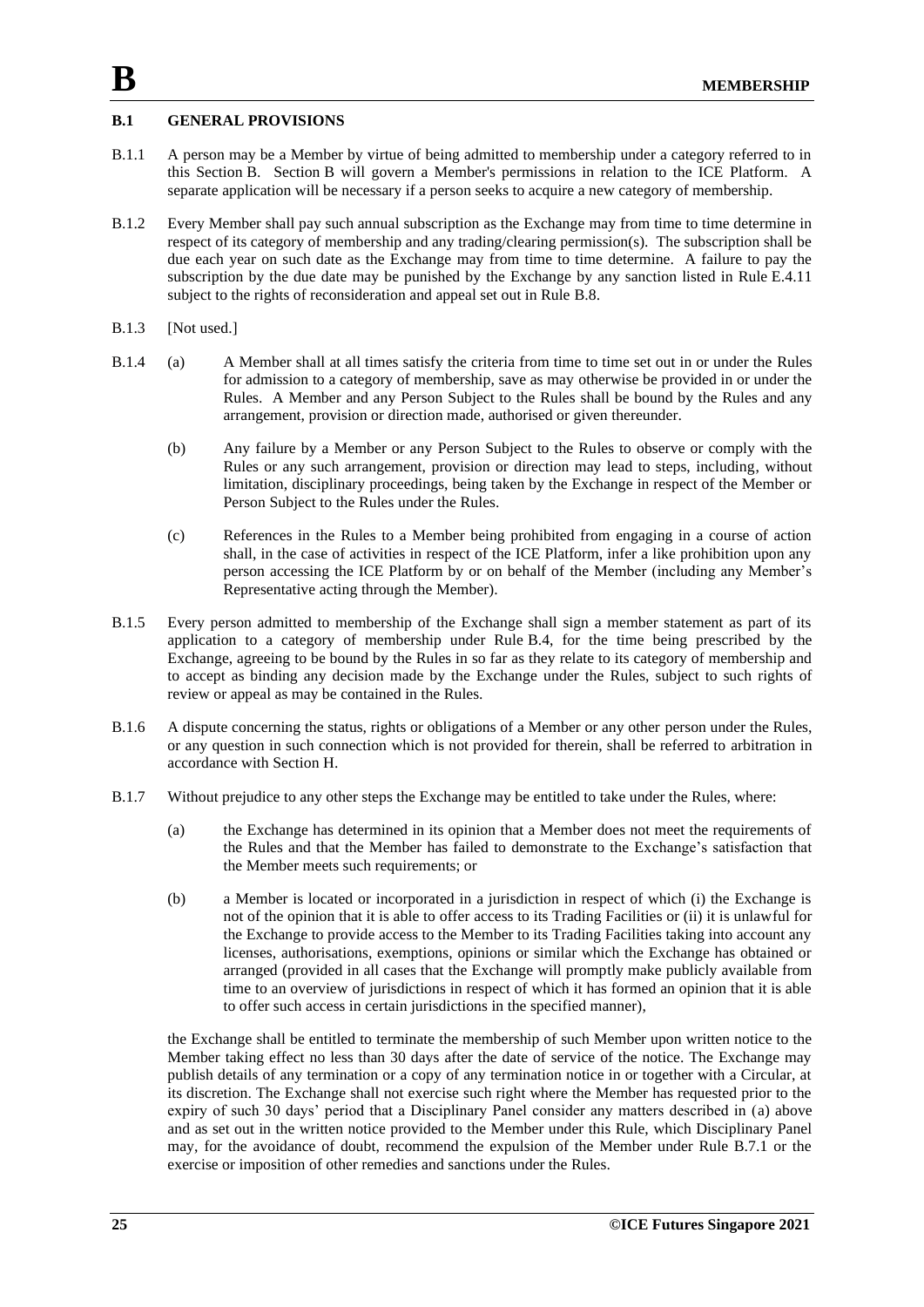- B.1.8 A Member may terminate its membership of the Exchange by 30 days' prior notice in writing to the Exchange, provided that:
	- (a) the termination of membership shall only take effect on the date the Member has satisfied all outstanding obligations to the Exchange; and
	- (b) if the Member has been Declared a Defaulter under Rule D.4 before the expiry of its notice of termination (whether the declaration is made before or after its giving of such notice), its membership shall continue until the completion of Default Proceedings (within the meaning of Section D).

The Exchange may publish details of any termination or a copy of any termination notice in or together with a Circular, at its discretion.

- B.1.9 Notwithstanding the effectiveness of any termination of membership pursuant to Rules B.1.7 or B.1.8, a former Member and its Responsible Individuals shall remain subject to the jurisdiction of the Exchange for one year after such expiry, or such other period as is required for the determination of any proceedings including any appeal, as if continuing to be a Member, in respect of:
	- (a) things done or omitted by the Member or its Responsible Individuals before the expiry of its notice of termination, and
	- (b) steps taken by the Exchange or other person or body under Sections D (Default), E (Disciplinary), H (Arbitration) and Rule I.20 in relation to a Delivery Panel in respect of things so done or omitted.

## **B.2 CATEGORIES OF MEMBERSHIP**

- B.2.1 Subject to Rule B.2.1A below, any person seeking access to trading on the ICE Platform as a Member must elect and apply for one of the following categories of membership:
	- (a) General Participant to transact Own Business and business for clients (whether such clients are other Members or non-Members) including, for the avoidance of doubt, on ICE Block;
	- (b) Trade Participant to transact Own Business only, including, for the avoidance of doubt, on ICE Block;
	- (c) [Not used.]
	- (d) General Participant ICE Block (which, for the avoidance of doubt, is not a subset of the General Participant category set out in paragraph (a) above) - to report business for clients (whether such clients are other Members or non-Members) through ICE Block;
	- (e) Trade Participant ICE Block (which, for the avoidance of doubt, is not a subset of the Trade Participant category set out in paragraph (b) above) to transact Own Business only and report through ICE Block;
	- $(f)$  [Not used.]
- B.2.1A Any person seeking access to ICE Block as an ICE Block Member must make an appropriate election confirming its intention to act as an ICE Block Member in its application for Exchange membership.
- B.2.2 Each category of Exchange membership confers the permissions set out in Rule B.6. Only certain categories of membership are eligible to be Clearing Members for the purposes of the Rules, on the basis set out in Rule B.10 below.

## **B.3 MEMBERSHIP CRITERIA**

- B.3.1 An applicant for access to trading on the ICE Platform as a Member must, at the time of its application and at all times thereafter:
	- (a) be able to demonstrate, to the satisfaction of the Exchange, that the applicant, its Member's Representatives and substantial shareholders are each fit and proper in order for it to be a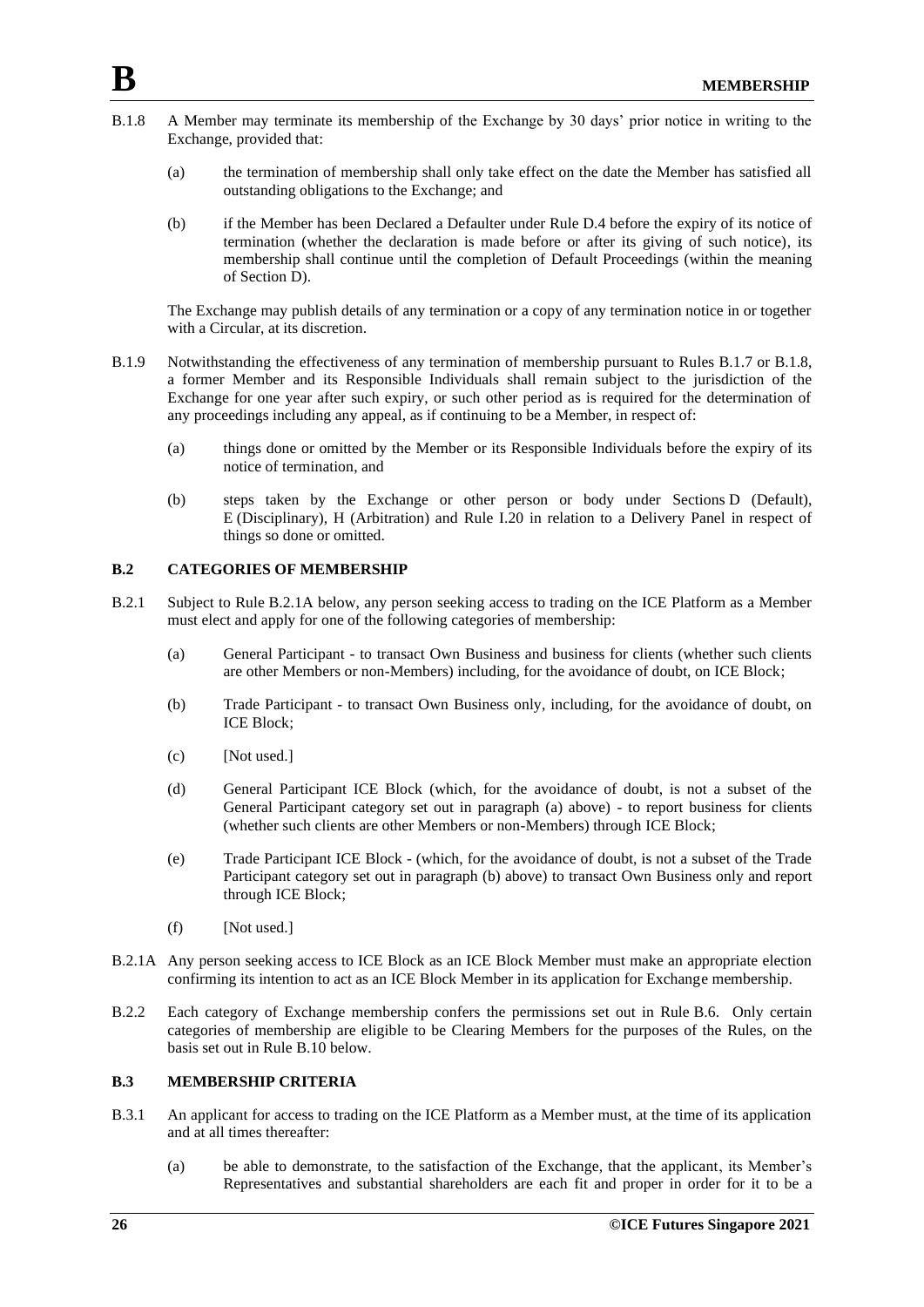Member, in accordance with the criteria set out in the Guidelines on Fit and Proper Criteria issued by the MAS;

- (b) be able to demonstrate, to the satisfaction of the Exchange, that the applicant has sufficient systems and controls in place to ensure that all the Member's Representatives who may act on its behalf or in its name in the conduct of business on the ICE Platform are fit and proper, suitable, adequately trained and properly supervised to perform such functions in accordance with the criteria set out in the Guidelines on Fit and Proper Criteria issued by MAS;
- (c) maintain a properly established office (in a location which is acceptable to the Exchange as it may determine in its absolute discretion) for the conduct of its business on the ICE Platform;
- (d) satisfy the minimum financial standing requirements for the time being stipulated by the Exchange in relation to the relevant category of membership and as set out in the Membership Procedures, supporting its claim to do so by copies of its last three years of audited accounts (or in the case of an ICE Block Member, a copy of its last audited accounts) and by a copy of its latest audited accounts from time to time as they become available, or such other evidence as the Exchange may require;
- (e) be party to an Electronic User Agreement, which is in full force and effect, in the form prescribed by the Exchange from time to time for use by the Member of the ICE Platform at the address(es) notified to the Exchange;
- (f) be able to access the Trading Server via a Front End Application which meets the Exchange's (or its affiliate's) Conformance Criteria;
- (g) if it is to transact business: (i) in respect of Own Business, be a Clearing Member; (ii) in respect of the account of a client, be a Clearing Member; or (iii) if it is not a Clearing Member in the case of (i) or (ii), be a party to or satisfy the Exchange that it will become a party to a Clearing Agreement with a Clearing Member, in either case in respect of all types of Product covered by its trading and/or clearing permissions under Rule B.6 from time to time, in each case as permitted by the Rules;
- (h) hold all necessary Authorisations so as to allow it to carry on business as a Member on the ICE Platform, including ICE Block, in accordance with all Applicable Laws;
- (i) be able to demonstrate, to the satisfaction of the Exchange, that the applicant is permitted under Applicable Law, these Rules and any applicable Circulars to engage in transactions in relevant Contracts, in particular, in respect of restrictions or requirements imposed by the Exchange in respect of activities in specific jurisdictions;
- (j) if it is not incorporated in Singapore, have appointed and maintain an agent to act as its agent to accept service of process issued out of the courts of Singapore in relation to any arbitration commenced pursuant to Section H, the Electronic User Agreement or any other dispute resolution process set out in these Rules, the ICE Futures Contract Terms and Procedures or the Electronic User Agreement. Nothing in these Rules, the ICE Futures Contract Terms and Procedures, the Electronic User Agreement or any Contract shall affect the right of the Clearing House to serve process in any other manner permitted by Applicable Law; and
- (k) satisfy any other criteria specified in the Membership Procedures.
- B.3.2 In addition to meeting the general criteria above:
	- (a) no natural person may apply for, or be admitted to any class of membership of, the Exchange or otherwise be a Member;
	- (b) an applicant to be a General Participant or a Trade Participant must satisfy any other specific criteria or other requirements stipulated by the Exchange from time to time in relation to the particular category of membership applicable to it, supplying such documents in support thereof as they may require; and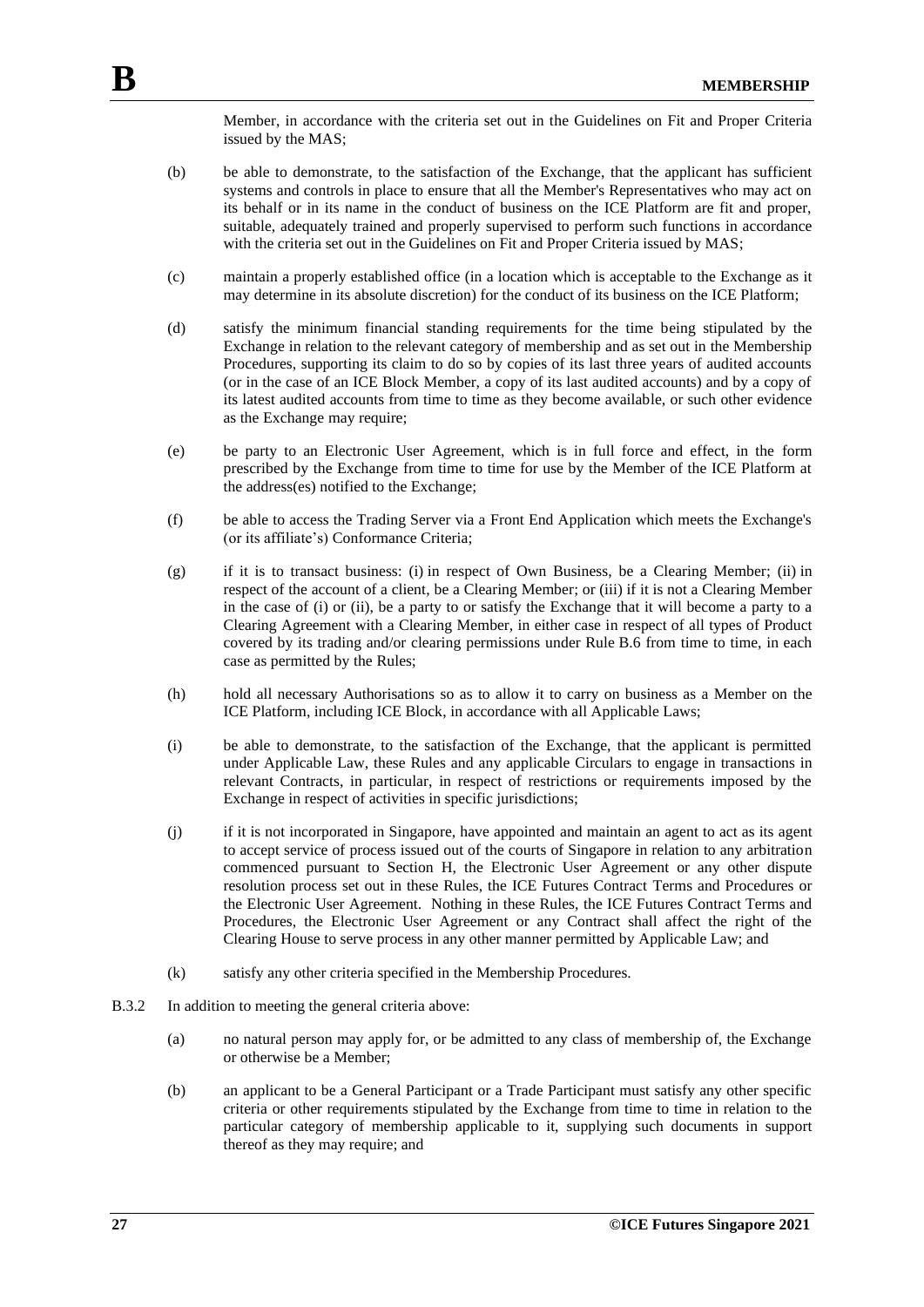(c) an applicant for any category of membership, or an existing Member may be restricted by the Exchange in the types and categories of Products in relation to which they may trade.

#### **B.4 APPLICATION FOR MEMBERSHIP**

- B.4.1 An applicant for membership under any of the above categories (other than an entity applying to be an ICE Block Member), shall complete such form of application as the Exchange may prescribe, specifying: (1) which category of membership it is seeking; (2) whether it wishes to trade and/or clear Energy Contracts, Index Contracts, Soft Commodity Contracts, FX Contracts, Precious Metal Contracts or such other Products as the Exchange may offer for trading from time to time; (3) whether it is to be a Clearing Member; and (4) if not a Clearing Member, details of the Clearing Members with which it has made clearing arrangements. In the case of an entity applying to be an ICE Block Member, the applicant shall complete such form of application as the Exchange may prescribe, electing whether it wishes to enter: (i) Block Trades and/or EFRPs on ICE Block; and/or (ii) the ICE Platform for the purpose of entering Cross Trades, and specifying the Products for which it wishes to have access.
- B.4.2 Any application must be submitted to the Exchange for determination. An applicant must satisfy the Exchange that it meets the criteria for the time being for the category of membership being sought (further particulars of which may, at any time, be obtained from the Exchange, including particulars of any other criteria or requirements stipulated by the Exchange under Rule B.3.2 and any guidance or requirements as to how certain criteria may be satisfied). Admission to membership of the Exchange shall not confer any right or obligation of membership in or right to attend or vote at meetings of, or any right to any share in, or any liability in respect of, the Exchange or any affiliate of the Exchange.
- B.4.3 The Exchange shall have absolute discretion, subject to the applicant's rights in respect of reconsideration and appeal under the Rules, whether to approve the application. If they refuse the application, the Exchange shall give the applicant a written statement of their reasons.
- B.4.4 A successful applicant shall be notified in writing by the Exchange of the approval of its application. The applicant shall be admitted to the category of membership applied for and details of the Products it may trade (or in the case of an ICE Block Member, the Products for which it may have access to ICE Block) will be confirmed. The membership shall become effective at the point in time notified by the Exchange to the applicant. Membership shall not be transferable.
- B.4.5 A Member may, at any time, apply to vary its category of membership and/or its clearing status. Such an application shall be made in the manner prescribed by the Exchange from time to time and shall be processed by reference to the criteria set out in this Section B.
- B.4.6 A Member may, at any time, apply to vary the Products it wishes to trade and/or clear, and in the case of an ICE Block Member, may vary its election to access ICE Block for Block Trades and/or EFRPs (as applicable), the ICE Platform for the purpose of entering Cross Trades or the Products for which it may have access. Such an application shall be made in the manner prescribed by the Exchange from time to time.

#### **B.5 ONGOING NOTIFICATION REQUIREMENTS**

- B.5.1 Every Member shall notify the Exchange forthwith in writing of:
	- (a) any change or anticipated change in circumstances applicable to the Member, of which the Member is aware, which will, or is likely to, result in the Member being unable to continue to satisfy any one or more of the membership criteria applicable to it;
	- (b) any alteration in other business information which the Member may be required to furnish to the Exchange;
	- (c) such information as the Exchange may stipulate from time to time with respect to trading on, or access to the ICE Platform, including, without limitation, location of screens used, details and location of user interfaces employed and order-routing arrangements put, or to be put, in place by or on behalf of the Member;
	- (d) any other information specified in the Membership Procedures; and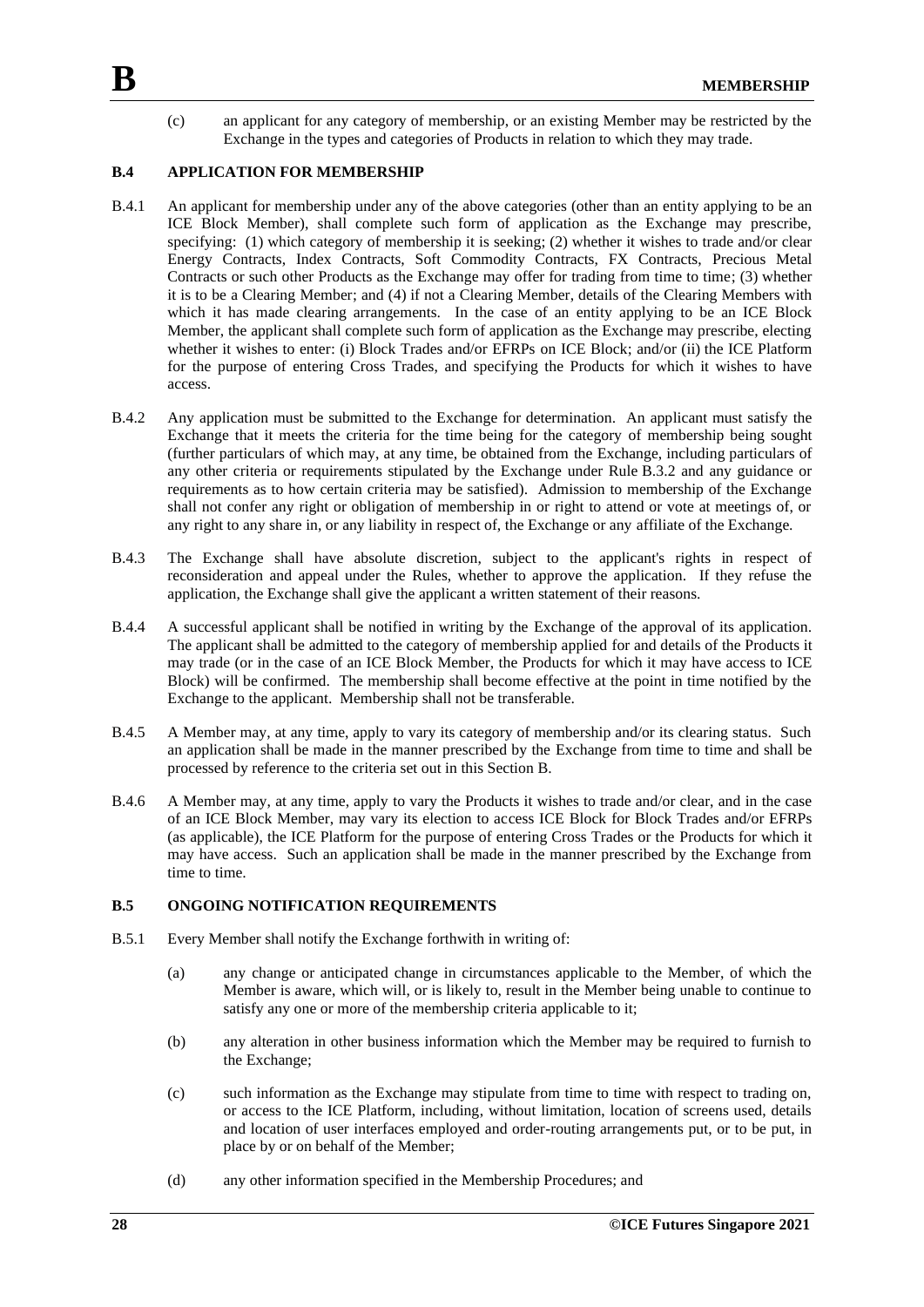- (e) any other information specified by the Exchange from time to time.
- B.5.1AA Without prejudice to the generality of Rule B.5.1, Members shall provide the Exchange with any information necessary to enable the Exchange to meet its reporting obligations to any Governmental Authority or for any other regulatory purposes including, but not limited to, withholding tax purposes.
- B.5.1A Every Member shall seek the consent of the Exchange in relation to:
	- (a) (in the case of a firm or a company) any proposed change in the nature of business or legal status of the Member, any proposed change in legal or beneficial ownership of the equity or partnership capital of the Member or any other circumstance that to the directors' or partners' belief would or might have the effect of changing the control of the Member;
	- (b) any proposed change in the identity of the Responsible Individuals registered on behalf of the Member and any proposed change in the location from which any such Responsible Individual will access the ICE Platform (where the new location is in a different jurisdiction from that previously notified to the Exchange);
	- (c) any other material change in the way in which the Member accesses and uses the ICE Platform; and
	- (d) any other item specified in the Membership Procedures.
- B.5.2 In the case of a change in a partnership, the continuing and new partners shall sign and deliver to the Exchange a form of undertaking under which they jointly and severally agree to be bound as a Member of the relevant category by the Rules.
- B.5.3 If the Exchange declines to approve any change notified under Rule B.5.1A above which requires their consent, the Member shall be informed accordingly, and if the change nonetheless becomes effective, the Member's permission to trade on the Market, to accept allocation of any Contracts made on the Market by another Member and to clear Contracts (as applicable) (or any one or more of such permissions) (or in the case of an ICE Block Member, the Member's permission to enter Block Trades and/or EFRPs (as applicable) on ICE Block and/or Cross Trades on the ICE Platform), may be suspended by the Exchange until the Exchange is willing, by agreement with the Member on such terms as they think fit, to lift the suspension.
- B.5.4 In addition to the requirements of Rule B.5.1, every Member shall promptly (and thereafter upon demand or with such regularity as may be prescribed) notify the Exchange in writing of such information and of any changes thereto in respect of such of the Member's Representatives and other persons as the Exchange may from time to time prescribe. Without limitation, such information may include details of all types of investment with which such person deals or has dealt, all previous employers, the reason for changing employment (including details of any allegation, investigation or suspicion prompting the person's resignation), all exchanges (whether or not in Singapore) upon which the person is or has in the past been permitted to trade, whether such permission has at any time been withdrawn and if so, the reason therefor, any disciplinary proceedings of any exchange or other Regulatory Authority commenced against the person and the outcome thereof.
- B.5.5 If the Exchange considers that there has been a failure to notify the Exchange fully in accordance with this Rule B.5 or if a Member has failed to obtain the Exchange's consent to the change in its circumstances or arrangements as required by the Rules, the Member's permission to trade on the Market, to accept allocation of any Contracts made on the Market by another Member and to clear Contracts (as applicable), or in the case of an ICE Block Member, the Member's permission to enter Block Trades and/or EFRPs (as applicable) on ICE Block and/or Cross Trades on the ICE Platform (or any one or more of such permissions) may be suspended for such time as the Exchange sees fit. Suspension under this paragraph shall not prejudice the power of the Exchange or the ARC Committee to commence disciplinary proceedings in respect of the failure.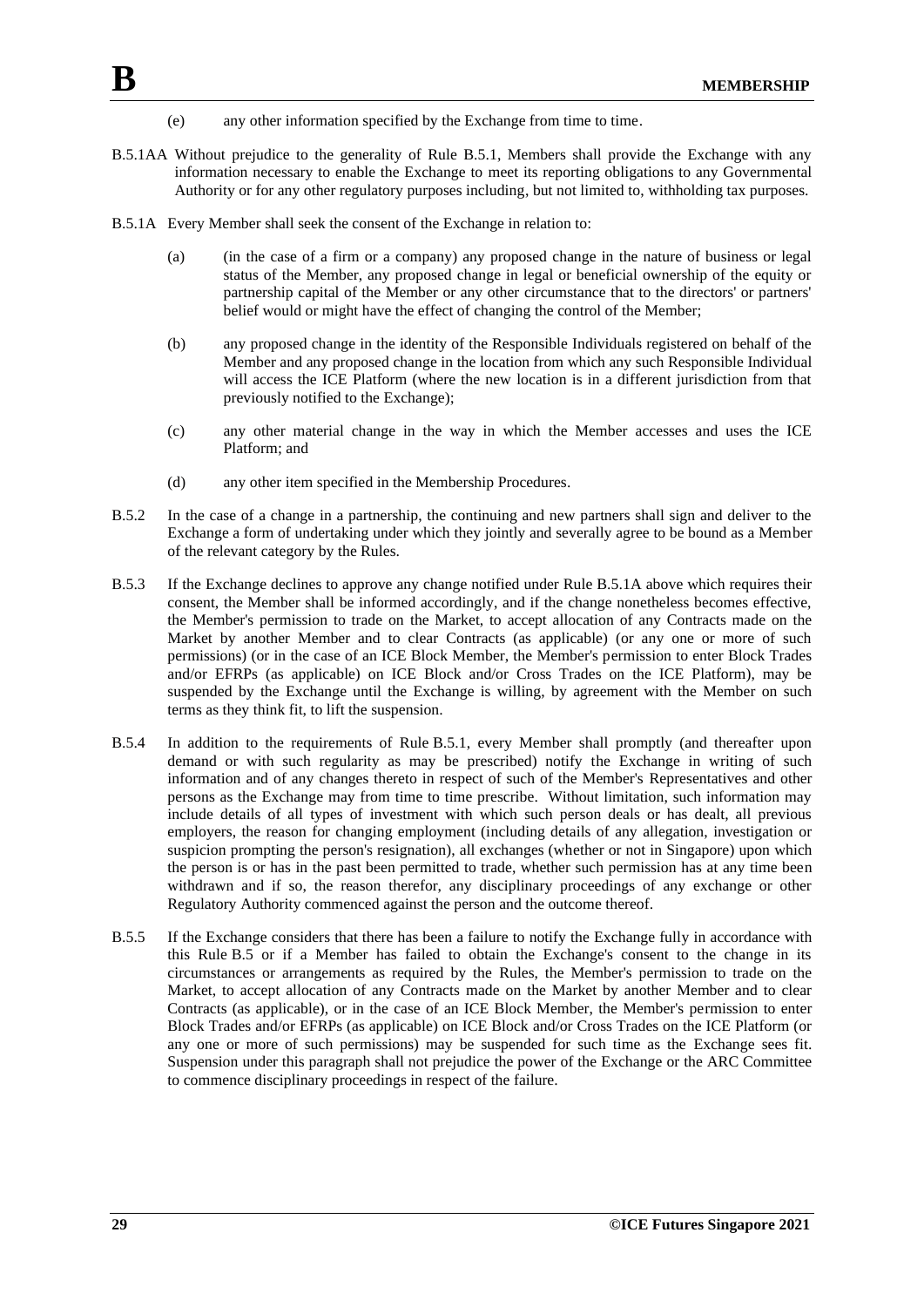# **B.6 SCOPE OF PARTICIPANT ACTIVITIES**

- B.6.1 A General Participant shall, in accordance with the elections it has communicated to the Exchange in respect of the Products it wishes to trade and/or clear as required under Rule B.4.1 or Rule B.4.6, be permitted to:
	- (a) only trade Products if it has been approved for such Products on the ICE Platform, as appropriate, for Own Business and in connection with client business in conformity with the Rules;
	- (b) register any number of Responsible Individuals;
	- (c) in the case of a General Participant who is also a Clearing Member, become counterparty to the Clearing House in accordance with the Clearing House Rules in respect of:
		- (i) all Contracts arising pursuant to trades entered into by the General Participant on the ICE Platform;
		- (ii) by agreement, any Contract arising pursuant to trades entered into on the ICE Platform by another Member; and
	- (d) accept allocations of Contracts arising pursuant to trades entered into on the ICE Platform in relation to relevant Products approved under paragraph (a).
- B.6.2 A Trade Participant shall, in accordance with the elections it has communicated to the Exchange in respect of the Products it wishes to trade and/or clear as required under Rule B.4.1 or Rule B.4.6, be permitted to:
	- (a) only trade Products if it has been approved for such Products on the ICE Platform as appropriate, for Own Business in conformity with the Rules;
	- (b) register any number of Responsible Individuals;
	- (c) in the case of a Trade Participant who is also a Clearing Member, become counterparty to the Clearing House in accordance with the Clearing House Rules in respect of all Contracts arising pursuant to trades entered into on the ICE Platform by the Trade Participant; and
	- (d) accept allocations of Contracts arising pursuant to trades entered into on the ICE Platform in relation to relevant Products approved under paragraph (a) by a General Participant provided that such Contracts constitute the Own Business of the Trade Participant.
- B.6.3 The Trading Procedures shall apply to all Members who trade on the ICE Platform (and to any Person Subject to the Rules).
- B.6.4 An ICE Block Member shall, in accordance with the elections it has communicated to the Exchange in respect of the Contracts it wishes to enter into ICE Block for Own Business or on behalf of Members (trading and/or clearing in accordance with Rule B.4.1 or Rule B.4.6), only be permitted to access ICE Block to enter Block Trades and/or EFRPs (as applicable) and/or the ICE Platform for the purpose of entering Cross Trades for such communicated Products, as appropriate.

## **B.6A MARKET MAKER PROGRAMS**

#### **Participants in Market Maker Programs and Market Makers**

- B.6A.1 Participants in Market Maker Programs may be required to meet participation criteria, conditions and/or obligations set by the Exchange as applicable to participants in a particular Market Maker Program, as the same may be amended or added to from time to time, in order to be able to continue to participate in a particular Market Maker Program.
- B.6A.2 Any person applying to be a Market Maker may be required to satisfy specific criteria in relation to market making arrangements and Market Maker Commitments in relation to the trading of the Designated Products, as notified to the applicant by the Exchange.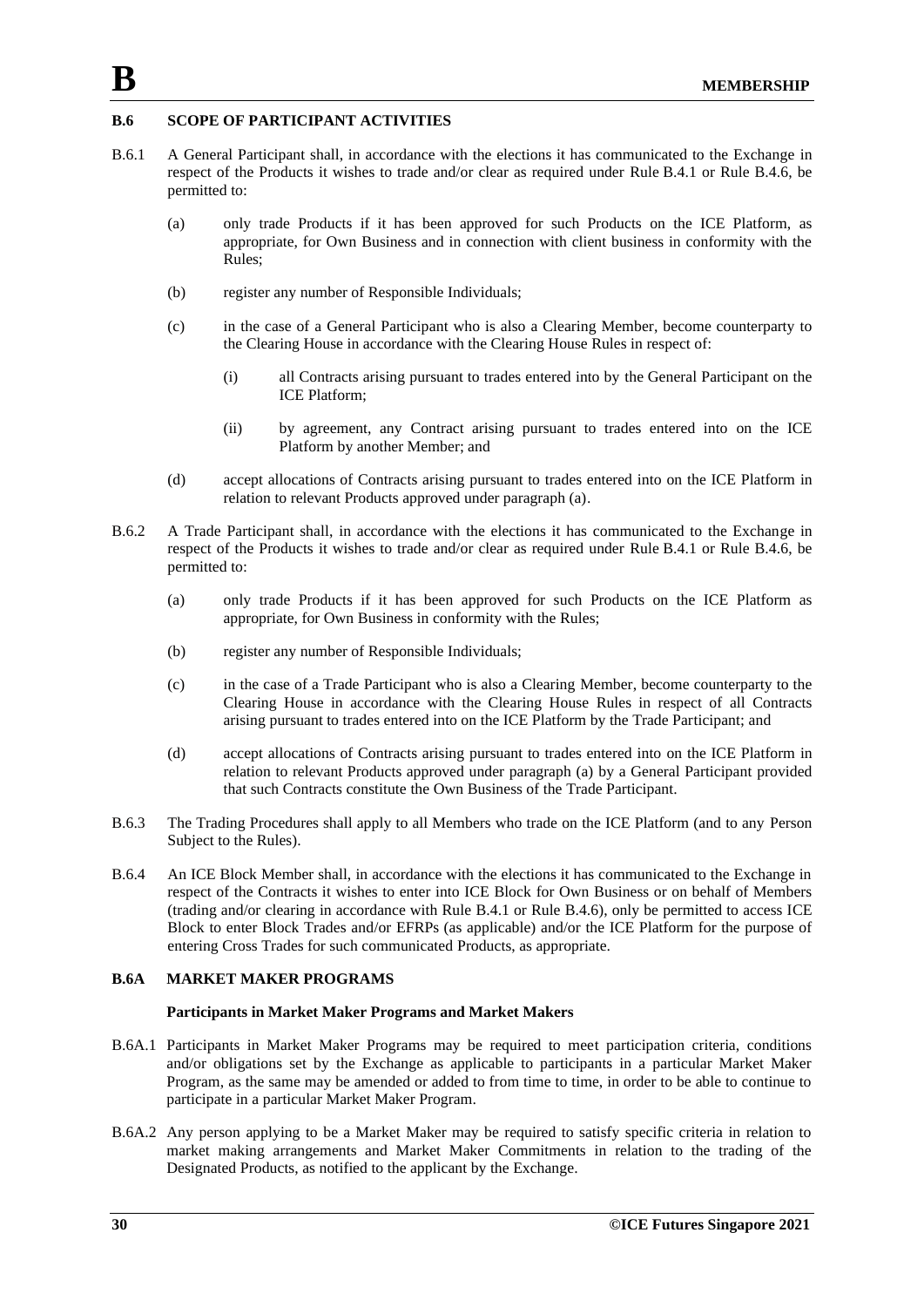- B.6A.3 Market Makers shall carry out all of their Market Maker Commitments, except that Market Makers shall not be obliged to carry out a Market Maker Commitment in the event that the Exchange confirms or the Market Maker reasonably determines and promptly notifies in writing to the Exchange, that the conditions which pertain in relation to the trading of a Designated Product for that Market Maker Program on the ICE Platform are abnormal.
- B.6A.4 In the event of the circumstances referred to in Rule B.6A.3 arising with regard to the Market Maker, the Market Maker may, acting reasonably, either:
	- (a) widen the bid/offer spread applicable to the relevant Market Maker Commitment (and promptly notify the Exchange accordingly); or
	- (b) withdraw from carrying out its Market Maker Commitment with respect to the relevant Market Maker Program so long as the abnormal trading circumstances are verified as such by the Exchange, such verification occurring on the request of the Market Maker.

#### **Market Maker Programs**

- B.6A.5 The Exchange may make the availability of a Market Maker Program contingent on certain cleared volume levels or other criteria relevant to the benefit of the market.
- B.6A.6 Transactions entered into by the Market Maker pursuant to a Market Maker Program will be appropriately identified as such in accordance with arrangements for identifying Transactions agreed upon by the Exchange and the Market Makers. In the event that the Market Maker has not complied with reasonable Market Maker Program criteria or requests to assist Transaction identification for the purposes of the Market Maker Program, the Exchange reserves the right to disqualify resulting unidentified Transactions.
- B.6A.7 The Exchange may withdraw any of its Market Maker Programs at any time. The Exchange shall be entitled to terminate any Market Maker's participation in a Market Maker Program on notice at its sole discretion. A Market Maker may terminate its participation in a Market Maker Program upon one month's written notice.
- B.6A.8 The benefits receivable under Market Maker Programs shall comprise rebates of transaction costs payable by the Market Maker to the Exchange and/or the Clearing House as a result of trading in a Designated Product, and/or other benefits as determined by the Exchange (collectively, "**Market Maker Benefits**"). The Market Maker shall not:
	- (a) cause any detriment to clients of the Market Maker Program participants; or
	- (b) affect or distort the proper market in a Designated Product.

No Market Maker Program shall affect the margin applicable to any Product cleared by the Clearing House.

The Market Maker shall not enter into any transaction on the Exchange or with the Clearing House or another Market Maker Program participant, other than for proper trading purposes (which may include, but are not limited to, hedging, investment, speculation, price determination, arbitrage and filling client orders from any client for whom the Market Maker acts).

#### **Confidentiality and Publicity**

- B.6A.9 The Exchange may publish details of any Market Maker Program and name its participants from time to time. The Market Maker shall not disclose the terms of any Market Maker agreement, provided that the Market Maker may disclose details of the terms of any Market Maker agreement to a Regulatory Authority or in accordance with Applicable Law or Rule B.6A.10. In the case of the Exchange, confidential information held by it in relation to the Market Maker Program shall be treated in accordance with Rule A.4.
- B.6A.10 The Market Maker shall, to the extent required by Applicable Law, inform its clients of its participation in each Market Maker Program and such details of the Market Maker Program as are advisable to be disclosed. The Market Maker (and not the Exchange) shall be responsible for any other disclosure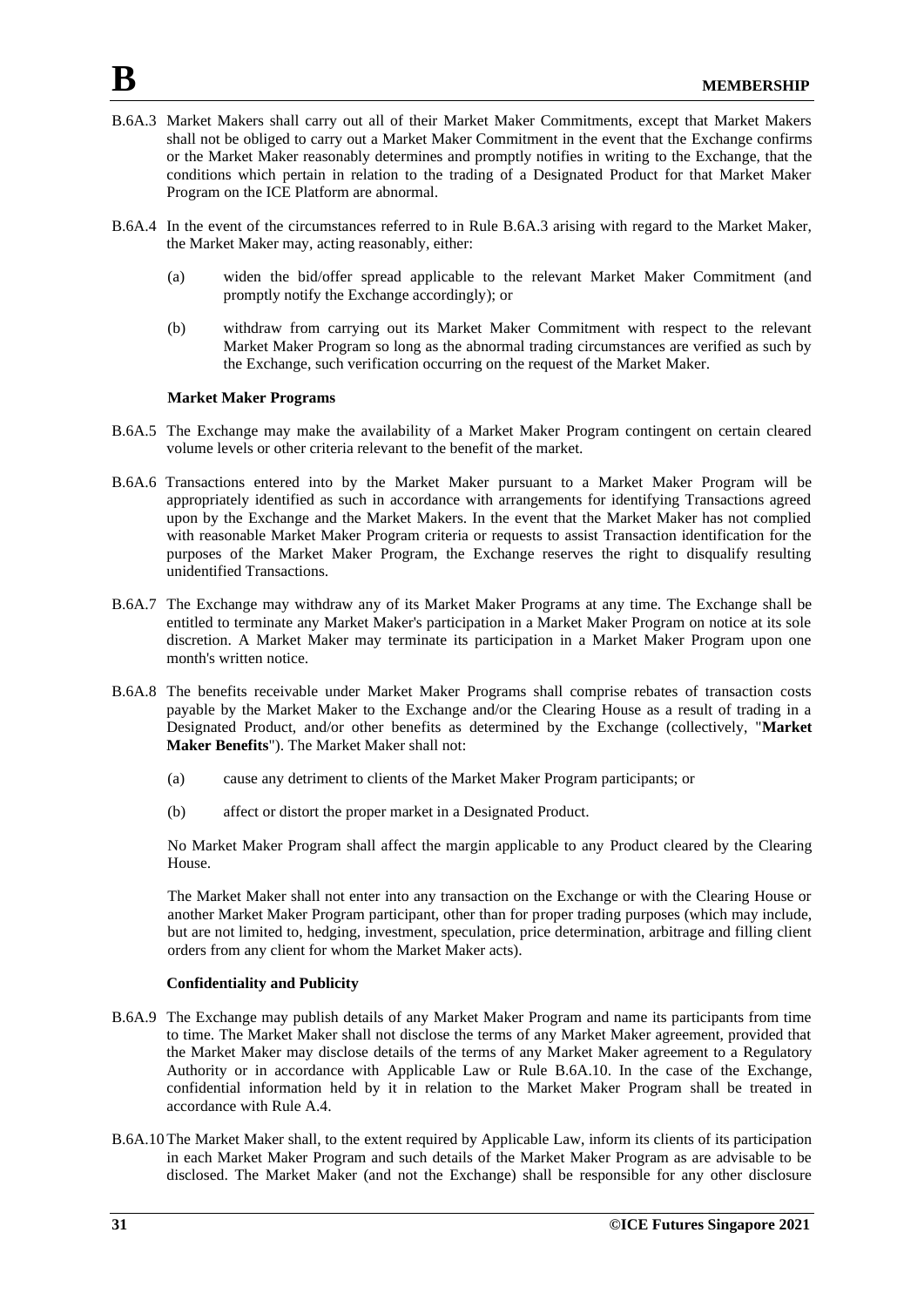required to be made to clients of the Market Maker, in relation to the Market Maker Program or any other risks or conflicts of interest that may arise from time to time pursuant thereto.

**Fees**

- B.6A.11 The Exchange shall, at its sole discretion, determine Market Maker Benefits, including the Transaction Fee Amount and the Termination Fee Amount payable to Market Makers.
- B.6A.12 Subject to Rule B.6A.13, Market Maker Benefits in respect of Transactions in a particular calendar month shall be paid to the Market Maker within 30 days of the end of the calendar month in which the relevant Transaction Fees are received by the Exchange, provided that, in the relevant calendar month, the Market Maker complies with the relevant Market Maker Commitments.
- B.6A.13 If the Market Makers ceases to participate in a Market Maker Program under Rule B.6A.7, then provided that the Market Maker has complied with the relevant Market Maker Commitments:
	- (a) a Termination Fee Amount shall be payable to the Market Maker on the Trading Days in the relevant calendar month prior to the date on which the termination is effective; and
	- (b) any Market Maker Benefit which does not comprise a rebate of transaction costs, and which therefore is excluded from the Termination Fee Amount, shall be subject to payment on a prorata basis.

#### **Payment**

- B.6A.14Where a Market Maker Program relates to a service for which only Exchange rebates, fee discounts or incentive payments are applicable, the payer of the rebate, fee discount or incentive fee under the Market Maker Program is the Exchange and the payee is the Market Maker, regardless of whether such person is or is not an Exchange Member. Where a Market Maker Program relates to a service for which both trading and clearing rebates, fee, discounts or incentive payments are applicable, the payer under the Market Maker Program is the Clearing House as to the total amount of the trading and clearing rebates, fee discounts or incentive payments multiplied by the percentage that clearing rebates, fee discounts or incentive payments represent of the total sum of clearing and trading rebates, fee payments and incentive payments. The Exchange will be the payer of the remainder of the rebate, fee discount or incentive payment.
- B.6A.15The Exchange may arrange for the Clearing House to make any payment in respect of the Market Maker Program on the payer's behalf. The Market Maker may direct that payments be made directly to its account or to the account of a relevant Member or Clearing Member, as appropriate. Any payment in accordance with such instructions shall constitute due and final payment by the Exchange to the account of the Market Maker. The Market Maker may direct changes to such payment arrangements from time to time by providing written notice to the Exchange.
- B.6A.16 In the absence of any payment instructions, the Exchange shall be entitled (but shall not be required) to make payment in respect of any payment under a Market Maker Program by crediting amounts to the proprietary account or customer account of the relevant Member or Clearing Member and in doing so, shall have discharged its obligations in relation to the relevant Market Maker Program payment.

#### **General**

B.6A.17 Terms, conditions, rebates, fee discounts and incentive payments may be varied, amended, modified, extended or supplemented by the Exchange at its sole discretion, from time to time, by notice to a Market Maker or by Circular.

#### **B.7 SUSPENSION AND EXPULSION**

- B.7.1 Without prejudice to Rule B.1.7, the Exchange may, upon the recommendation of a Disciplinary Panel under Rule E.4.11 or in the exercise of any other power conferred on the Exchange by the Rules:
	- (a) expel a Member from membership of the Exchange (or any part of the Market) or, in the case of other Persons Subject to the Rules, permanently remove their right to access the ICE Platform; or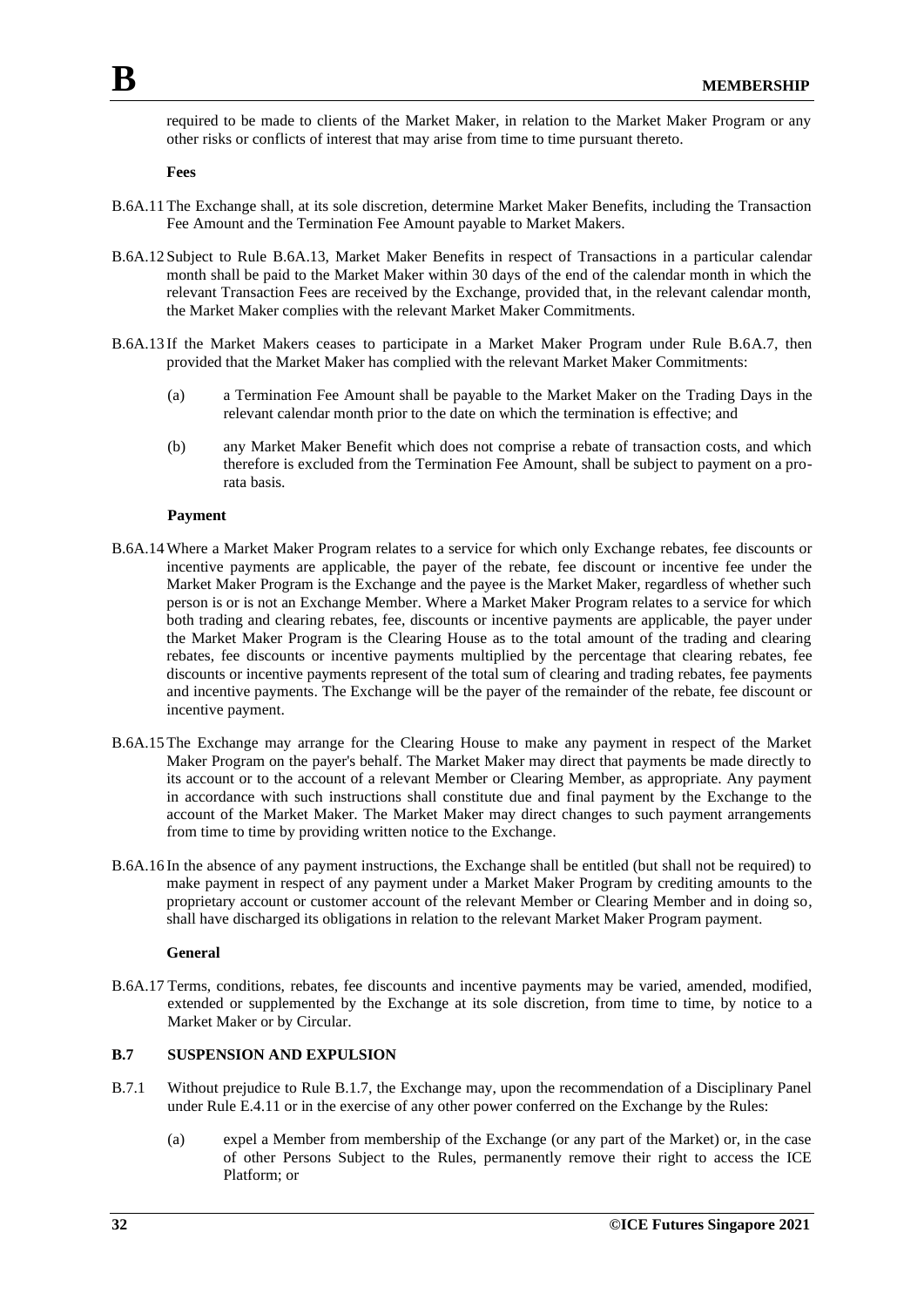(b) in the case of a Member, suspend any or all of the membership permissions of the Member including its permission to trade on the ICE Platform (or any part of it), to accept allocation of any Contracts made on the ICE Platform by another Member and to clear Contracts made on the ICE Platform (as applicable) (or any one or more of such permissions) for such term as the Exchange may determine.

The Exchange may give the Person Subject to the Rules a brief account of reasons for their action, and shall promptly do so at his request.

- B.7.2 If a Member fails to satisfy the requirements of Rule B.3 or fails to comply with the terms of the Electronic User Agreement, the Exchange may suspend any or all membership permissions of that Member including its permission to trade on the Market (or any part of it), to accept allocation of any Contracts made on the Market by another Member and to clear Contracts (as applicable) (or any one or more of such permissions) for such term as the Exchange may determine. Without prejudice to the generality of the foregoing, the Exchange may permit a Member to continue to exercise any or all of its permissions to clear Contracts for such period and on such terms (including, but not limited to, any agreement to be bound by the Rules) as the Exchange may in their discretion think fit.
- B.7.3 If an Insolvency occurs in respect of a Member then its membership permissions (including trading permissions and its permission to accept allocation of any Contracts made on the Market by another Member and to clear Contracts (as applicable)) may be suspended at the discretion of the Exchange as from the time of such occurrence, save that where the Member is Declared a Defaulter under and within the meaning of Section D, its membership shall continue until the completion of Default Proceedings (within the meaning of Section D). The suspension shall continue until the Member has settled with all its creditors to the satisfaction of the Exchange, or complied with Applicable Law, as the case may be.
- B.7.4 A Member whose permissions are suspended shall remain liable in respect of all its obligations of membership including, without limitation, its obligation to pay an annual subscription or any other fees, levies or charges in respect of the relevant category of membership and its obligations in respect of any steps taken with regard to him under Section D. A Member whose trading permissions have been suspended under Rule B.7.3 shall not, during the period of such suspension, be entitled to clear new Contracts, subject to any contrary determination under Section D.
- B.7.5 Subject to any applicable provision of Section D, the expulsion of a Member or the suspension of any or all of its permissions shall not affect the right of any party to pursue either a matter or dispute which has been referred to a Delivery Panel under Rule I.20 or to arbitration under Section H in respect of any Contract entered into by the Member.
- B.7.6 Upon the, expulsion of a Member taking effect it shall cease to have any rights of membership of the Exchange, including any trading permissions.
- B.7.7 Where, upon the suspension of a Member's rights of membership (including its permission to trade on the Market, to accept allocation of any Contracts made on the Market by another Member and to clear Contracts (as applicable) (or any one or more of such permissions)) under Rule B.7.3, the Member is not Declared a Defaulter under and within the meaning of Section D, any other Member holding open positions on the Market on its behalf shall be entitled to close the same without prior notice. Where, upon the suspension of a Member's permissions under Rule B.7.3, the Member is Declared a Defaulter under and within the meaning of Section D, any other Member holding on its behalf an open position on the Market which is not discharged under Section D may, upon the completion of Default Proceedings (within the meaning of Section D) in respect of the suspended Member, close such open position without prior notice.
- B.7.8 Upon the expulsion of a Member or the suspension of its trading permissions and/or its permission to accept the allocation of any Contracts made on the Market by another Member and/or (if applicable) its entitlement to clear Contracts taking effect, the Exchange shall give notice of the expulsion or suspension to all Members and to the Clearing House.

#### **B.8 RECONSIDERATION AND APPEAL**

B.8.1 If the Exchange refuses an application for membership or refuses to approve a change in business particulars notified to the Exchange under Rule B.5.1A, impose sanctions on a Member under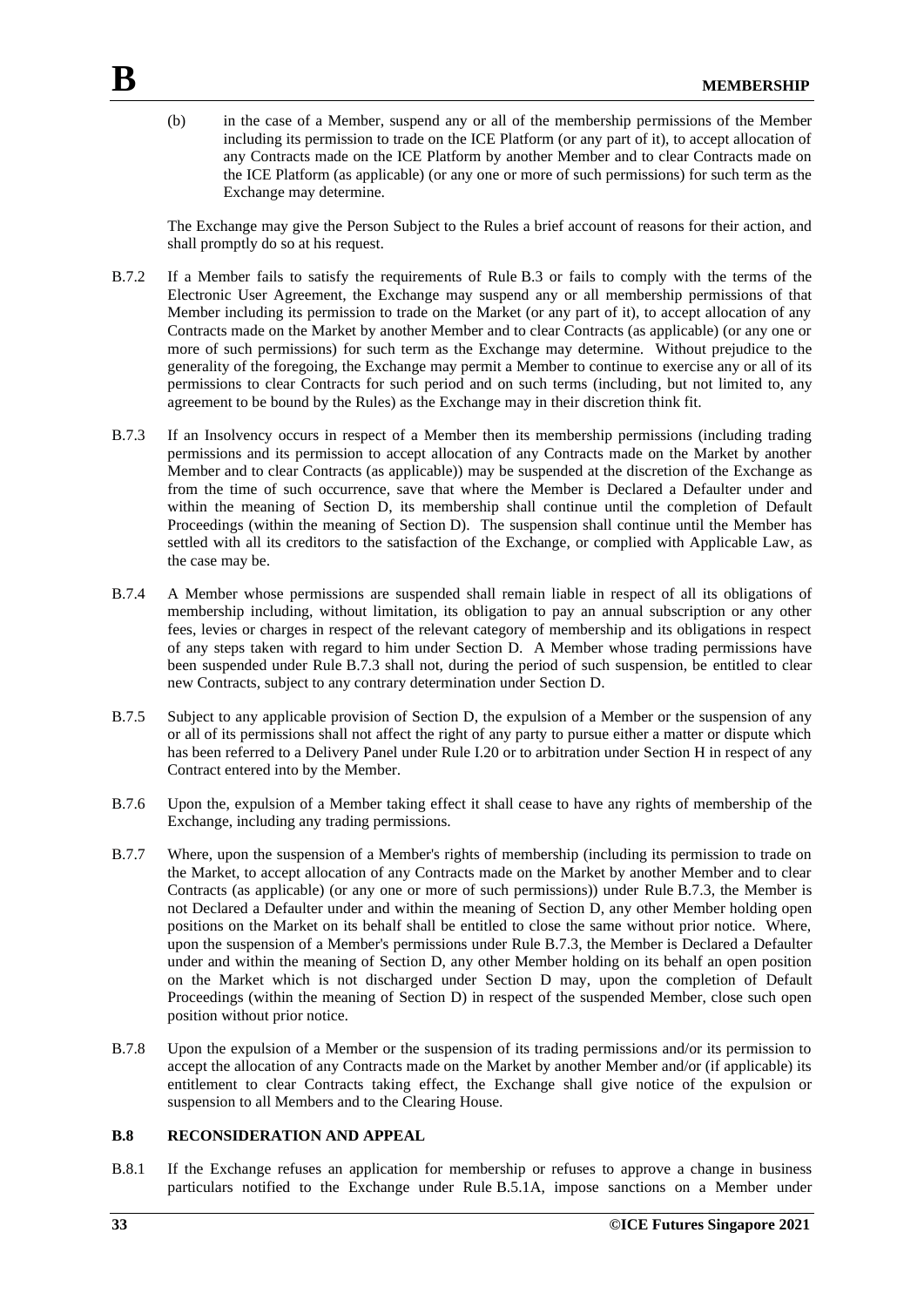Rule B.1.2, make a decision under Rule B.1.6 in respect of status, rights or obligations of a Member or suspend a Member's permission to trade for more than seven days or expel a Member (other than pursuant to a recommendation made by a Disciplinary Panel under Rule E.4.11), the applicant or Member may, within fourteen days of receiving notice of such decision, request the board of Directors of the Exchange in writing to reconsider the matter. The applicant or Member may make such representations and supply such information as it may consider relevant. No request or representation may be made under this Rule in respect of any determination made or step taken under Section D.

- B.8.2 The Exchange shall within 28 days of receiving the applicant or Member's written request for reconsideration consider any representations and information placed before them and shall confirm, amend or revoke the decision in respect of which the request has been received. The Exchange shall forthwith notify the applicant or Member of the outcome.
- B.8.3 Within fourteen days of receiving such notice from the Exchange, the applicant or Member may serve notice on the Exchange of its intention to appeal against the Exchange's determination. With such notice it shall lodge with the Exchange the sum of SGD 5,000 towards the costs of the appeal, which sum shall be returned to the applicant or Member if its appeal is successful.
- B.8.4 The appeal will be to an Appeals Panel appointed in accordance with the provisions of Rule E.4.14.
- B.8.5 The Appeals Panel may adopt such procedures as it deems appropriate in hearing the appeal but shall give both the appellant and the Exchange reasonable opportunity to make representations to it. The Appeals Panel may as it thinks fit either confine the appeal to a review of the Exchange's determination or hear the matter afresh. It shall have the power to order costs to be paid by either party.
- B.8.6 The Appeals Panel shall notify its award, with reasons, to the Exchange and to the appellant. The Exchange shall, within 28 days, serve notice on the appellant confirming, amending or revoking their decision accordingly.

#### **B.9 [NOT USED.]**

#### **B.10 CLEARING ACTIVITIES**

- B.10.1 Only certain categories of membership are eligible to be Clearing Members for the purposes of the Rules in relation to the ICE Platform, on the basis set out below:
	- (a) Trade Participants may elect to be: (i) Clearing Members for the purpose of clearing Own Business (subject to them having the relevant permissions from the Clearing House); or (ii) non-clearing Members, in which case they must have in place a Clearing Agreement with a General Participant acting as a Clearing Member.
	- (b) General Participants may elect to be: (i) Clearing Members for the purpose of clearing Own Business and/or client business (subject to them having the relevant permissions from the Clearing House); or (ii) non-clearing Members, in which case they must have in place a Clearing Agreement with a General Participant that is a Clearing Member.
	- (c) [Not used.]
	- (d) [Not used.]
	- (e) ICE Block Members may not be Clearing Members and must have in place a Clearing Agreement with a General Participant or ensure that their clients have in place a clearing arrangement with a Clearing Member, as appropriate.
- B.10.2 [Not used.]
- B.10.3 A Member shall forthwith notify the Exchange upon becoming or ceasing to be a Clearing Member, or upon any of its clients changing its Clearing Member.
- B.10.4 Without prejudice to Rule D.6.2, a Member shall notify the Exchange forthwith upon any change in particulars which it has notified under Rule B.10.3, and shall give brief reasons for the change.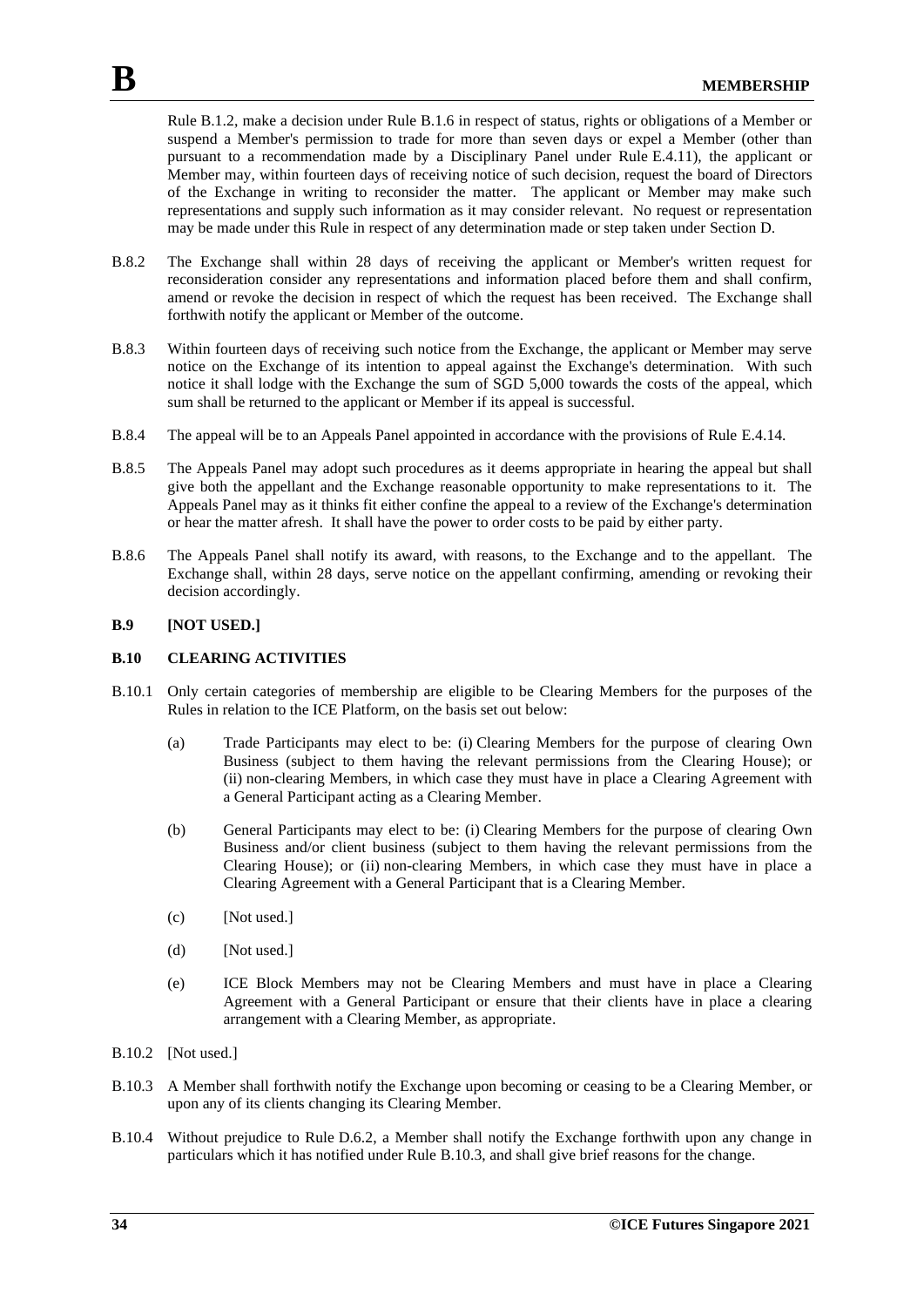# **B.11 RESPONSIBLE INDIVIDUALS**

- B.11.1 A Member shall not enter orders into or make trades on the ICE Platform except through a Responsible Individual registered with the Exchange pursuant to the Trading Procedures. At least one individual shall be registered by a Member as a Responsible Individual pursuant to Trading Procedure 14.
- B.11.2 A Member must ensure it has a sufficient number of Responsible Individuals for the nature and scale of business being conducted.
- B.11.3 [Not used.]
- B.11.4 [Not used.]
- B.11.5 [Not used.]

#### **Exchange jurisdiction following suspension of registration of Responsible Individual**

- B.11.6 A Responsible Individual whose registration is suspended by the Exchange under the Rules shall remain subject to the Rules and to the jurisdiction of the Exchange under the Rules in respect of acts and omissions of the individual while he was registered as a Responsible Individual, and in respect of any investigation or disciplinary proceedings relating thereto, whether commenced before or after his suspension, (including the payment of any fine or application of any other sanction imposed) as if he were still registered, for the longer of:
	- (a) the period of 12 months from the date on which the registration was suspended; or
	- (b) the period during which disciplinary proceedings continue against him, being proceedings started by the Exchange no later than 12 months after the date on which his registration was suspended, subject to any extension of the period under Rule B.11.8 below.
- B.11.7 Disciplinary proceedings commenced following suspension of a Responsible Individual's registration may be commenced by giving notice of an investigation to that individual no later than 12 months after the date on which his registration was suspended.
- B.11.8 In the event that a Disciplinary Panel concludes that there are, or may be, additional matters which should be investigated and in respect of which disciplinary proceedings may be taken, the period referred to in Rule B.11.7 shall be extended until such time as such additional disciplinary proceedings are completed (including the payment of any fine or application of any other sanction imposed).

# **Exchange jurisdiction following de-registration of Responsible Individual**

- B.11.9 A Member may terminate the registration of a Responsible Individual by giving to the Exchange notice in writing of its intention to de-register the Responsible Individual with effect from the date specified in the notice.
- B.11.10 A Responsible Individual who is de-registered shall remain subject to the Rules and to the jurisdiction of the Exchange in respect of acts and omissions of the individual while he was registered as a Responsible Individual, and in respect of any investigation or disciplinary proceedings relating thereto (including the payment of any fine or application of any other sanction imposed) as if he were still registered, for the longer of:
	- (a) the period of 12 months from the date on which the de-registration became effective; or
	- (b) the period during which disciplinary proceedings continue against him, being proceedings started by the Exchange no later than 12 months after the date on which his de-registration became effective, subject to any extension of the period under Rule B.11.12 below.
- B.11.11 Disciplinary proceedings commenced following a Responsible Individual's de-registration may be commenced by giving notice of an investigation to that individual no later than 12 months after the date on which the de-registration became effective.
- B.11.12 In the event that a Disciplinary Panel concludes that there are, or may be, additional matters which should be investigated and in respect of which disciplinary proceedings may be taken, the period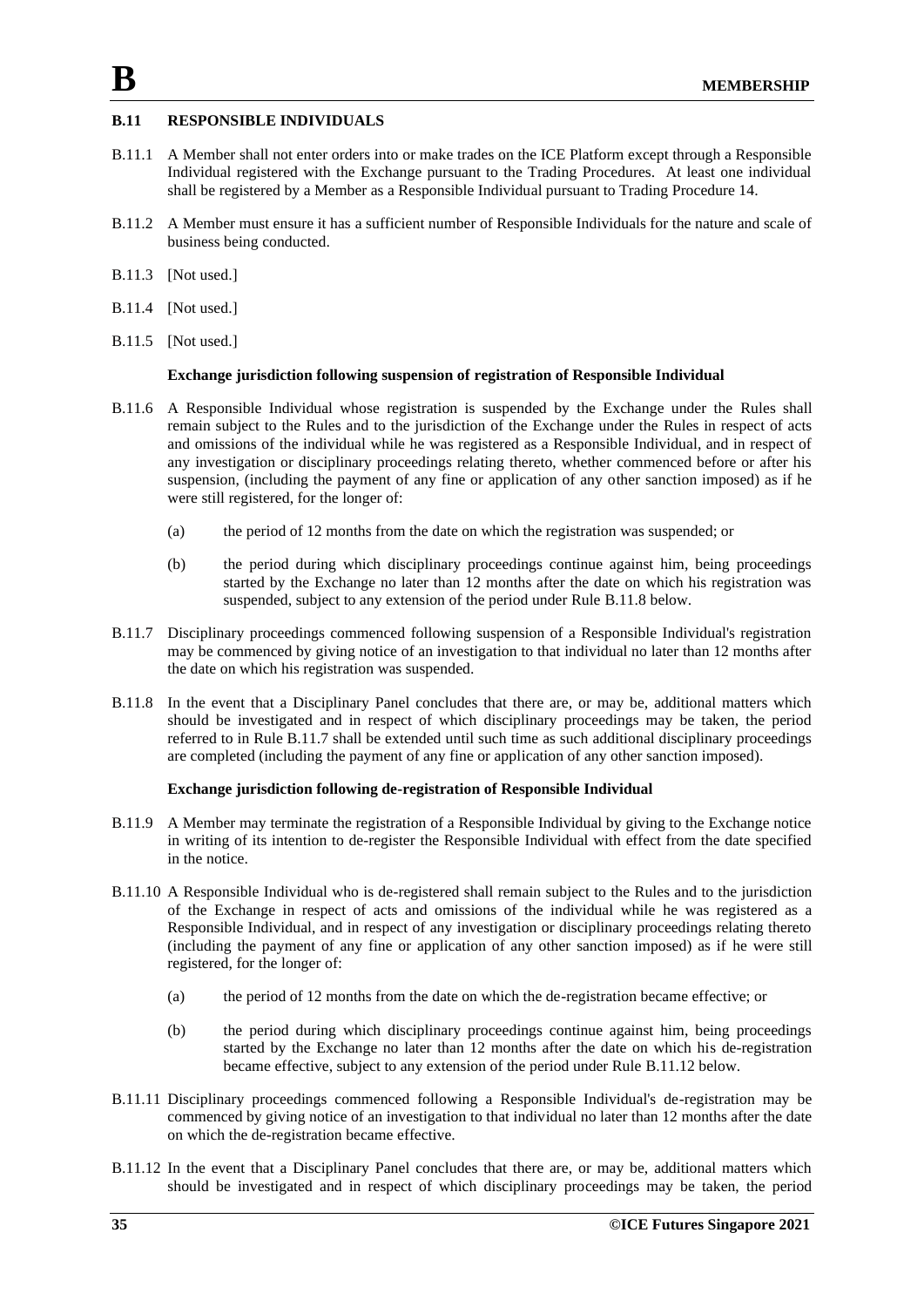referred to in Rule B.11.11 shall be extended until such time as such additional disciplinary proceedings are completed (including the payment of any fine or application of any other sanction imposed).

# **B.12 [NOT USED.]**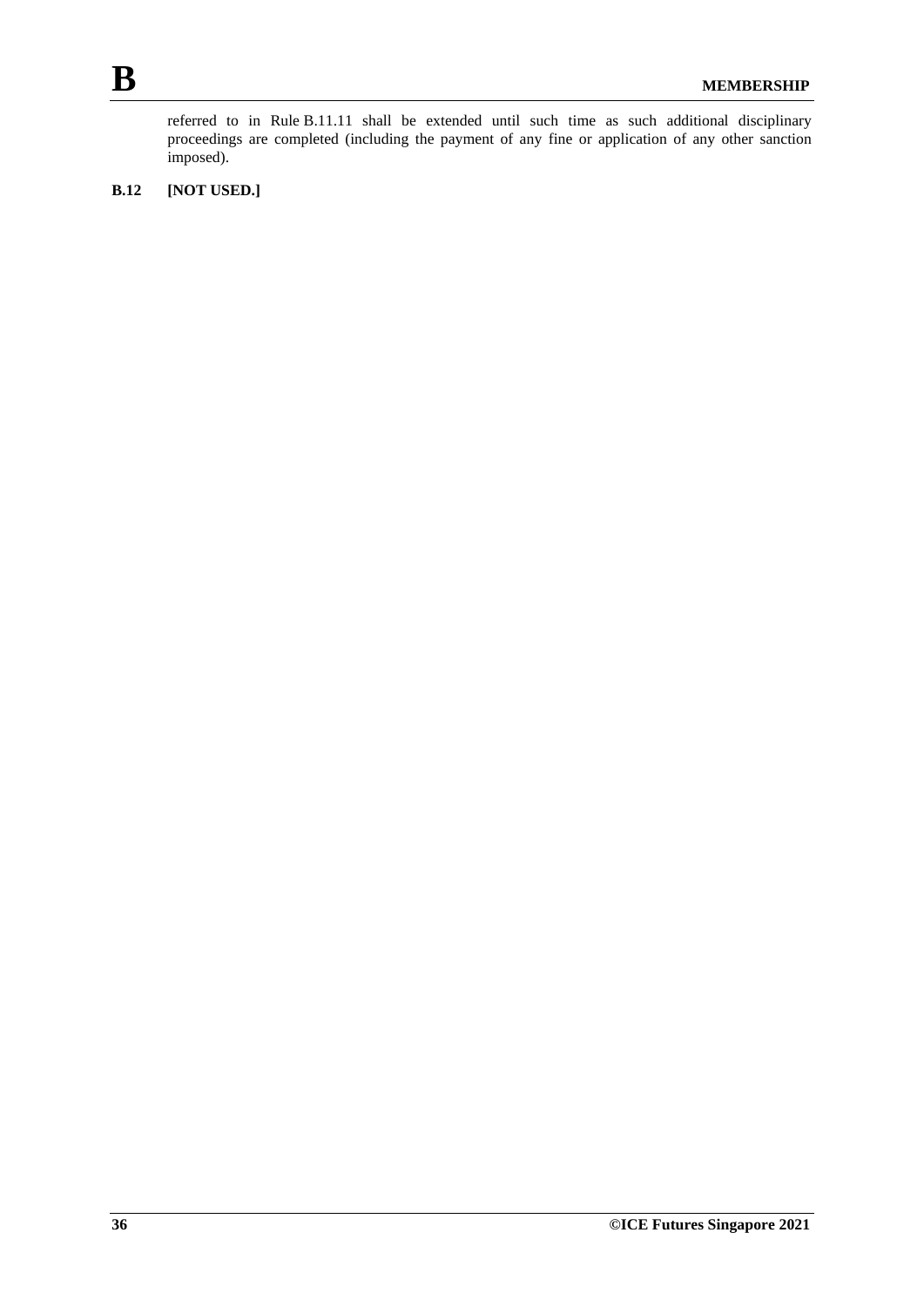# **SECTION C - COMPLIANCE**

- C.1 Reporting Requirements: Authorisation<br>C.2 Reporting Requirements: Supplementary
- C.2 Reporting Requirements: Supplementary<br>C.3 [Not used.]
- C.3 [Not used.]<br>C.4 Accuracy of
- Accuracy of Information
- C.5 Advertisements
- C.6 Opening of Accounts
- C.7 Particular Kinds of Client
- C.8 Records of Complaints<br>C.9 Investigation of Compla
- C.9 Investigation of Complaints<br>C.10 Authorisation, Rules and Co.
- C.10 Authorisation, Rules and Conduct Committee<br>C.11 [Not used.]
- C.11 [Not used.]<br>C.12 Inspections
- C.12 Inspections and Enquiries<br>C.13 Delivery Panel
- Delivery Panel
- C.14 Interviews
- C.15 Independent Complaints Commissioner
- C.17 Fidelity Fund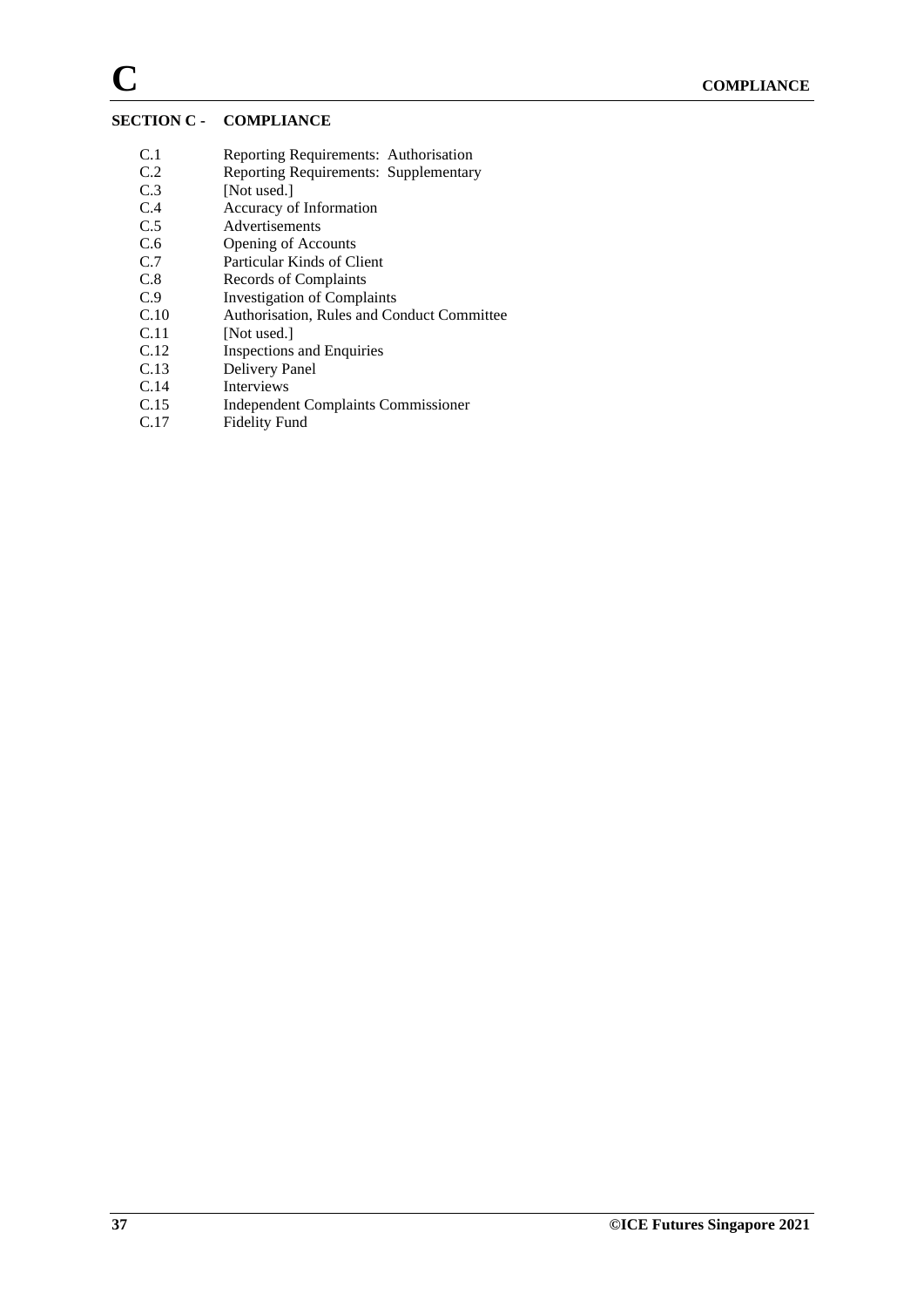### **C.1 REPORTING REQUIREMENTS: AUTHORISATION**

- (a) All Members who intend to trade on the Market shall obtain and maintain Authorisation to trade in Futures/or Options and any other investment or product which is traded on the Exchange. All Members who intend to trade on the Market shall obtain and maintain Authorisation for all Member's Representatives to ensure compliance with the SFA and any other Applicable Law.
- (b) Where a Member's (or any of its Member's Representative's) Authorisation is derived from reliance upon an exemption or exclusion from the requirement for Authorisation which is permitted pursuant to the SFA and MAS Requirements or other Applicable Law, the Member is fully responsible for ensuring that the relevant exemption/exclusion is available and sufficient for its activities. Such a Member must also have regard to and comply with any guidance issued by the Exchange from time to time regarding the availability of exemptions/exclusions for trading activities through the Exchange.
- (c) Every Member shall from time to time give written notice to the Exchange as to:
	- (i) where such Member's (or any of its Member's Representative's) Authorisation consists of reliance upon an exemption or exclusion set out in MAS Requirements or Applicable Law, that fact, and the nature of such exemption or exclusion;
	- (ii) where such Member's Authorisation consists of a CMS Licence, details of such licence and any applicable conditions imposed by the MAS;
	- (iii) details of any other Authorisations the Member (or any of its Member's Representative's) has or relies upon to conduct their business in connection with the Exchange (including any business registration requirement under the Companies Act (Chapter 50 of Singapore)).

Such notice shall be given not less than once in every year on or around a date agreed in advance with the Exchange and, in addition, forthwith upon any change in the particulars last notified. Notices shall be in such form as the Exchange may from time to time prescribe and shall, where required, be certified by a firm of auditors, solicitors or some other person acceptable to the Exchange.

### **C.2 REPORTING REQUIREMENTS: SUPPLEMENTARY**

- (a) Every Member shall also furnish to the Exchange such information; documents; records or data concerning its:
	- (i) relationship or dealings with its main (or any other) regulator in Singapore or other jurisdiction; and
	- (ii) activity on the ICE Platform which shall include any order, transaction and position information,

at such times and in such manner as may from time to time be prescribed by the Exchange.

(b) The Exchange may modify the operation of this Rule and make different directions in relation to different categories of Member and may make such directions generally or in relation to particular Members or particular occasions and in all cases subject to such conditions as they may think fit.

# **C.3 [NOT USED.]**

# **C.4 ACCURACY OF INFORMATION**

All Members shall ensure that to the best of their ability, all information and documents from time to time given to the Exchange or to the Clearing House are complete, fair and accurate.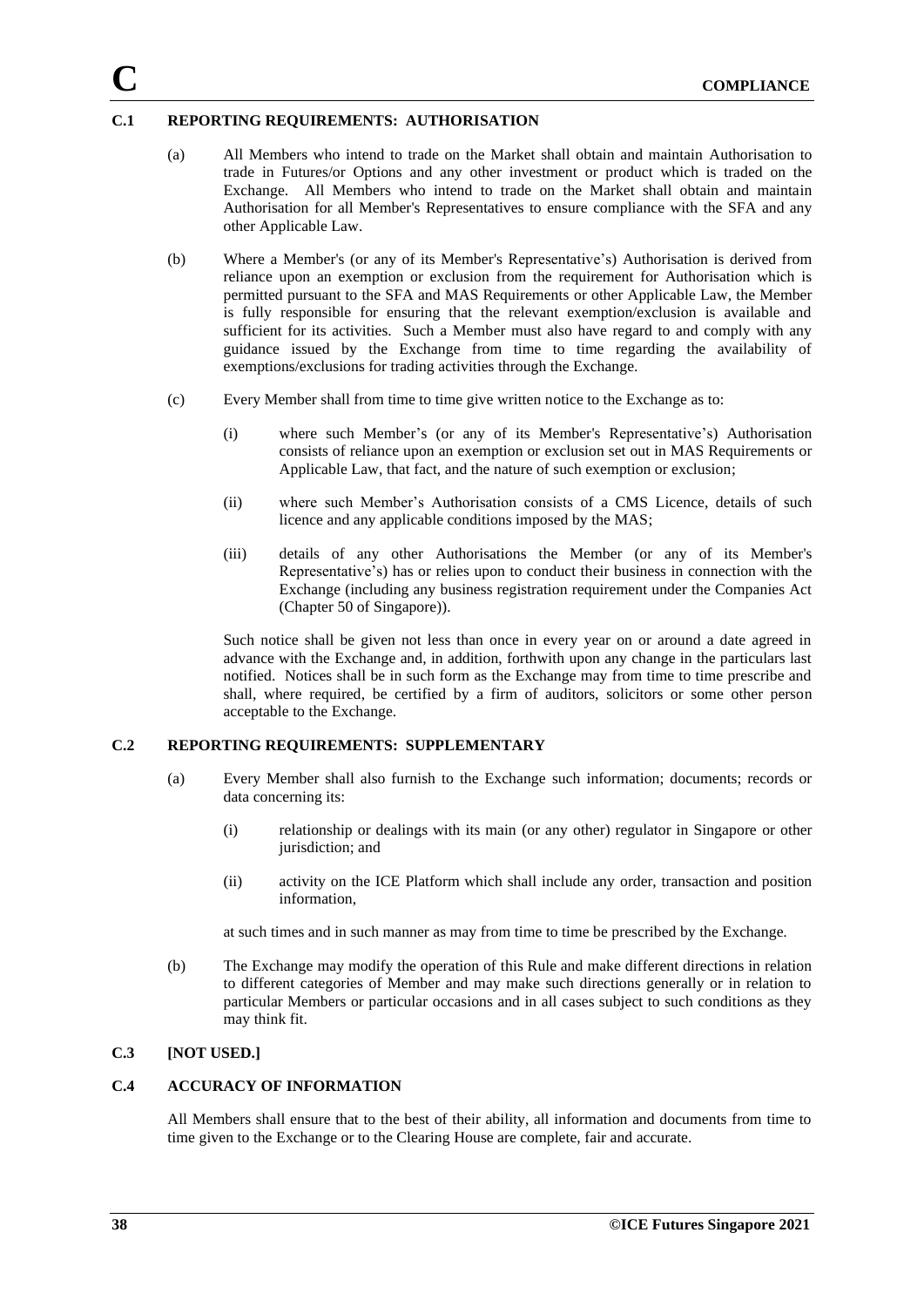# **C.5 ADVERTISEMENTS**

All advertising material issued by or on behalf of Members concerning the membership of the Exchange, Products available for trading on the Exchange or on the terms of the Rules or otherwise using the Exchange's name or in relation to matters of concern to the Exchange shall conform to such guidelines as may from time to time be published by the Exchange.

# **C.6 OPENING OF ACCOUNTS**

- C.6.1 A Member shall not open an account for the trading of Products or entering into a Contract or Corresponding Contract or accept an order to enter into a Contract or Corresponding Contract for the account of a client unless the Member has (subject to such exceptions as may be prescribed) entered into a written agreement with the client containing such terms as may from time to time be prescribed in the Rules or in directions given pursuant to this Rule by the Exchange. Without prejudice to any terms which may from time to time be so prescribed, a Member shall ensure that its written agreement with each client:
	- (a) imports into every Corresponding Contract made with the client all the terms of the Rules insofar as they are applicable; and
	- (b) with regard to business done with the client, enables the Member to perform all Contracts and Corresponding Contracts to which the Member is party from time to time and to comply with all requirements of the Rules (and arrangements, provisions and directions given thereunder) including, without limitation, requirements relating to disclosure and emergencies.
- C.6.2 (a) Subject to paragraph (b) below, a Member shall not enter into any Corresponding Contract with a client for a delivery month or delivery day capable of being traded on the Market at the date the Corresponding Contract is entered into and represent (in whatever form) to the client that it has entered into an "ICE Futures Singapore Contract" (however expressed) for such client unless a Contract is made on the Market by it in respect of and in the terms of the same Contract Terms as the Corresponding Contract to be made with the client or the Member has procured the entry into of a Contract on the Market through another Member. The Member shall ensure that if it is the buyer opposite its client under the terms of the Corresponding Contract entered into with its client otherwise than on the Market, it (or its Clearing Member as applicable) or such Member executing the same shall be the Seller under the terms of the relevant Contract and *vice versa*. Subject to paragraph (c) below, such Corresponding Contract made with the client shall be at the same price as the price at which the relevant Contract was made.
	- (b) Paragraph (a) above shall not apply to a Contract or Corresponding Contract made under Section D.
	- (c) Where a Member has executed for a client on the same day one or more orders (either buy or sell but not together) for the same Product and Contract Month (and in the case of Option Contracts the same strike price and either calls or puts, but not both together), the Corresponding Contracts made with the client referred to in paragraph (a) above may be reported to the client at an average price provided that:
		- (i) there is a written agreement between the client and the Member with whom the client has an account which, where rounding of the average price is used, includes the method of rounding, the number of decimal places to which the reported average price will be rounded, and the method of distribution or collection of the cash residual.

The cash residual shall be the difference between the rounded average price and the actual average price multiplied by the number of lots making up the order for the average price;

(ii) the formula used by the Member to calculate the average price before any rounding occurs is the trade weighted average set out in Trading Procedure 2.4.19 (a), (b), (c) and (d);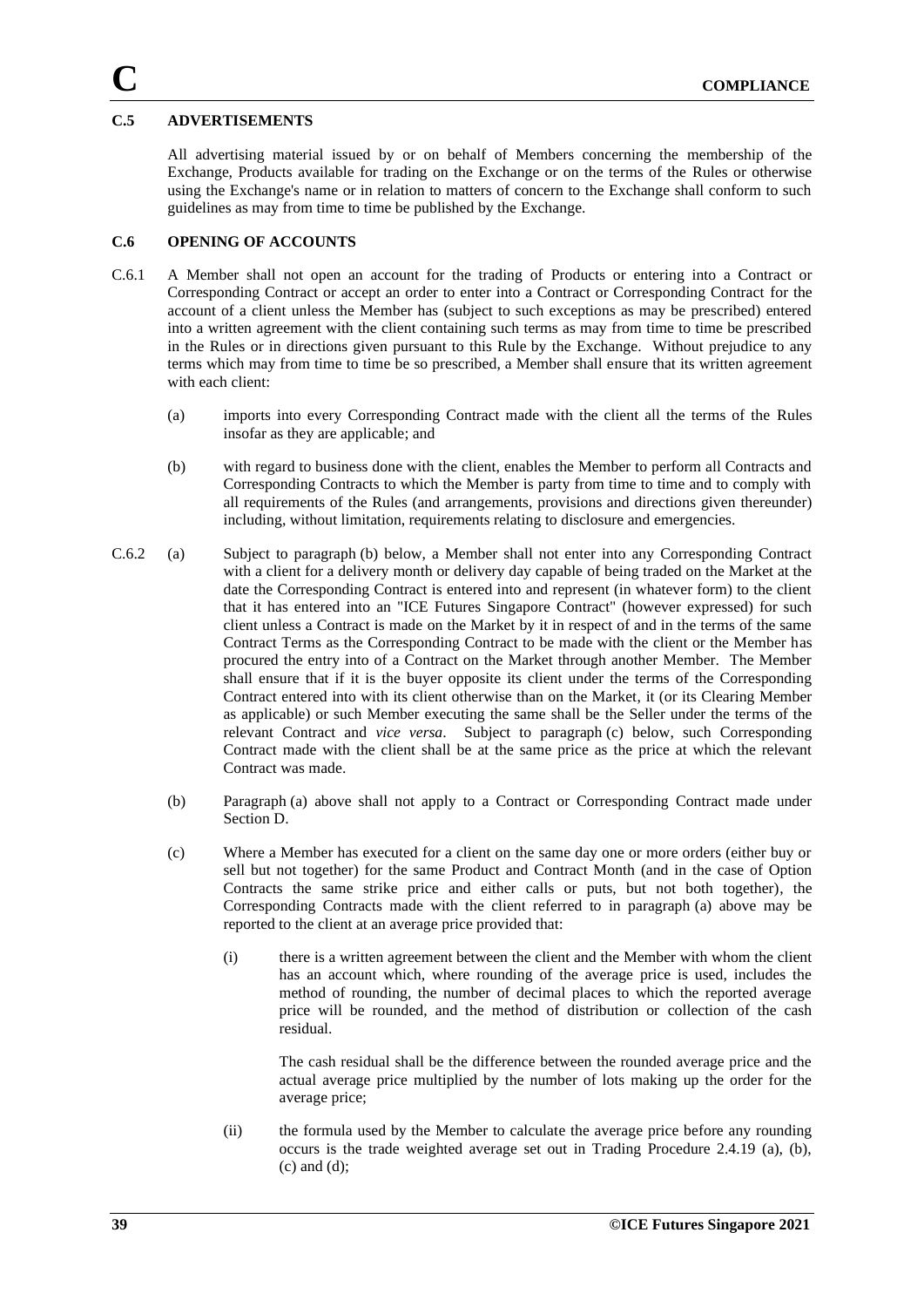- (iii) upon request by the client or the Exchange, a Member shall provide the prices and volumes of any trades that constitute an average price reported by the Member; and
- (iv) such reporting is permitted under Applicable Laws.
- C.6.3 A Member shall give a written confirmation to its client recording the terms of any Contract or Corresponding Contract made with or for that client.

### **C.7 PARTICULAR KINDS OF CLIENT**

- (a) In respect of Futures and Options business to be done on the Market or otherwise subject to the Rules, no Member may have as a client a person who is a director, employee, representative or otherwise associated (otherwise than as a client) with another Member, unless that Member consents in writing.
- (b) Any Member's Representative shall not trade either directly or through another Member for any account in which he is interested (either directly as the client or indirectly insofar as he is entitled to share in the profits of such account or is connected with the client or otherwise) save in accordance with the following procedure:
	- (i) all transactions must be separately recorded and identified in the accounting records of the Member;
	- (ii) the individual must have approval to trade for his personal account from his Member firm and must be party to an appropriate written agreement with his Member firm to govern the arrangements (including applicable regulatory and risk obligations) for this activity prior to any such trading commencing:
	- (iii) transactions must be cleared and margined as for any other client transaction;
	- (iv) transactions must be monitored by senior management of the Member for whom the individual is a Member's Representative. Such senior management shall be independent of the individual concerned and shall maintain procedures to ensure that such trading is not prejudicial to the interests of the Member's other clients.
- (c) Within seven business days of the date of approval to trade pursuant to Rule C.7(b)(ii), the Member must provide to the Exchange details of the approved individual and the house or client account number to which trades transacted by that individual will be assigned. Any changes in these account numbers must also be advised to the Exchange within seven business days of them becoming effective.

#### **C.8 RECORDS OF COMPLAINTS**

- (a) All Members shall retain for at least five years all written complaints in relation to their business in connection with the Exchange.
- (b) They shall ensure that all such complaints are promptly, thoroughly and fairly investigated and that the complainant is informed in writing of the outcome. All serious complaints shall be investigated by a suitably senior Member's Representative who has no personal interest in the subject matter.
- (c) They shall also compile and keep a register showing details of the date of receipt of all such complaints, the client, the account executive, the matter complained of and any action taken by the Member.
- (d) This register shall be open to inspection by the Exchange upon demand.

# **C.9 INVESTIGATION OF COMPLAINTS**

C.9.1 The Exchange shall consider all complaints made to it in writing save that if it considers that it would be appropriate to do so, it may refer the matter to another regulatory body pursuant to Rule A.3.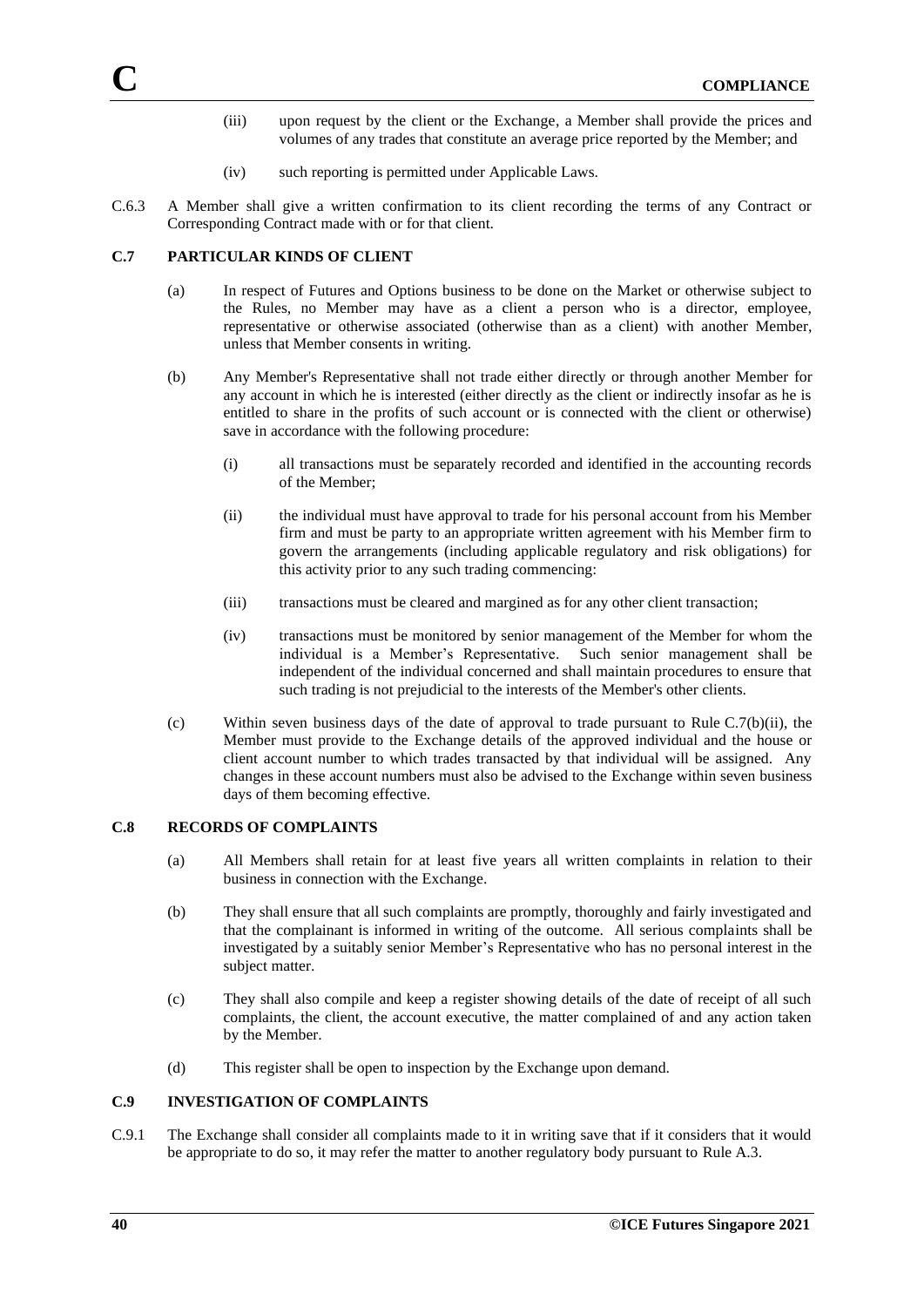- C.9.2 In the case of a complaint which, if substantiated, might constitute a breach of the Exchange's Rules, the Exchange may (subject to its power to refer the matter complained of pursuant to Rule A.3.1) authorise an immediate investigation or write to the Member or other person complained of (and any Member with whom such person was associated at the time of the matter complained of) requesting its or his comments or explanation or take such other or further steps (if any) as may be thought appropriate including the commencement of an investigation or disciplinary proceedings.
- C.9.3 The Exchange may inform the complainant in writing of any steps taken as a result of his complaint and of the result thereof.
- C.9.4 In the event of a complaint against the Exchange or any of its Directors, officers, employees, committees or panels (or any individual committee or panel member) (or agents in their capacity as such), such complaint shall be made and investigated in accordance with the Complaint Resolution Procedure issued by the Exchange from time to time.

### **C.10 AUTHORISATION, RULES AND CONDUCT COMMITTEE**

- C.10.1 There shall be an Authorisation, Rules and Conduct Committee appointed by the Exchange pursuant to Terms of Reference adopted by the Exchange.
- C.10.2 The ARC Committee shall be responsible for promotion of good regulatory practices. Without derogating from this, the ARC Committee shall have such powers as the Rules may from time to time provide including, without limitation, those powers mentioned in Section E.
- C.10.3 For the avoidance of doubt, the ARC Committee is a committee of the Exchange and has no executive powers independent of the Exchange. Accordingly, any reference in these Rules or the ICE Futures Contract Terms and Procedures to the ARC Committee shall be construed as being a reference to the Exchange acting by the ARC Committee, and any reference to a power of the ARC Committee shall be construed as being a power of the Exchange.

# **C.11 [NOT USED.]**

# **C.12 INSPECTIONS AND ENQUIRIES**

- C.12.1 Routine inspections and enquiries may be authorised by the Exchange who may itself carry out such inspections or make such enquiries, or authorise some other person or persons (including another exchange) to do so with it or on its behalf.
- C.12.2 In carrying out such inspection or enquiry, the Exchange shall have the same powers as an investigation panel would have under Rules E.3.3, E.3.4 and E.3.5 in respect of an investigation. Members (and other Persons Subject to the Rules) shall co-operate fully with all routine inspections and enquiries.
- C.12.3 If, in the course of such routine inspection or enquiry, the Exchange forms the provisional conclusion that there has been a breach of the Rules (or any arrangement, procedure or direction made, authorised or given thereunder), it may in an appropriate case deal with the matter itself and/or shall furnish to the chairman of the ARC Committee a report in writing of any action taken. Alternatively the Exchange shall report its provisional conclusion to the chairman of the ARC Committee which may itself make further enquiries. Unless otherwise directed, the Exchange shall forthwith inform the Member concerned or other person the subject of the inspection or enquiry, of his provisional conclusion and of the grounds thereof, and shall invite his comments or observations either orally or in writing.
- C.12.4 Subject to any direction as aforesaid, the Exchange shall continue its inspection or enquiry and on completion thereof it shall make a report in writing to the ARC Committee setting out its final conclusion, and making such recommendation as it considers appropriate. The ARC Committee shall consider such report, and shall then take one or more of the steps mentioned in Rule E.3.8.
- C.12.5 Any failure by the Exchange to comply with the above procedures or any of them shall not invalidate its conclusions or any steps taken in consequence thereof.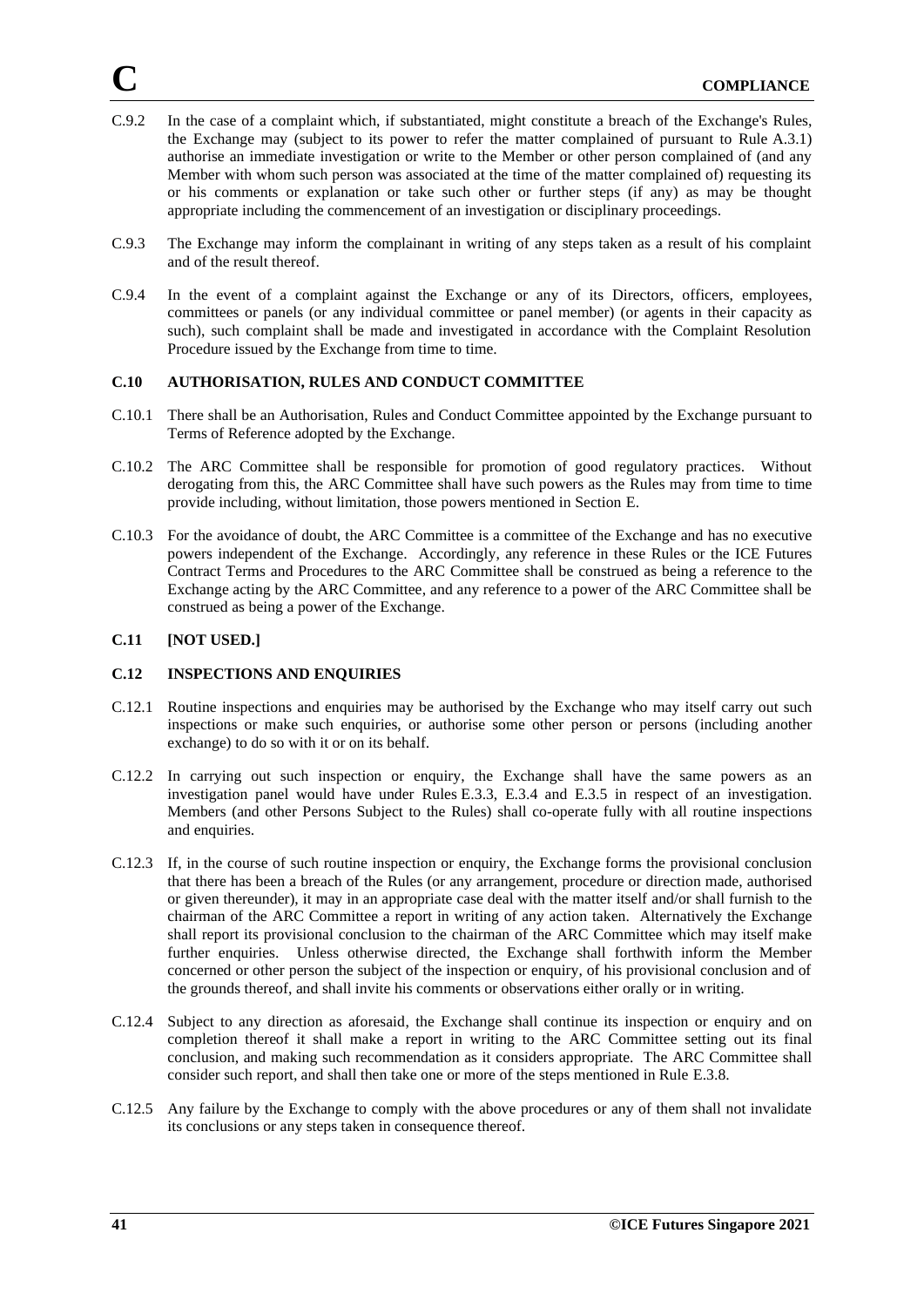- C.12.6 The provisions of Rules C.12.2, C.12.3 and C.12.4 shall be without prejudice to the rights of the Exchange under Rule D.7.2. Rules C.12.3 and C.12.4 shall not apply to any enquiry or inspection in respect of a Defaulter made under and within the meaning of Section D.
- C.12.7 The provisions of the Rules in C.12 shall be without prejudice to the provisions of the Electronic User Agreement.

### **C.13 DELIVERY PANEL**

- C.13.1 The Exchange shall be entitled to establish a Delivery Panel from time to time for the purposes of dealing with late performance, non-performance, disputes and other matters related to deliveries, as set out in the ICE Futures Contract Terms and Procedures.
- C.13.2 The Delivery Panel shall have such powers as the Rules and the ICE Futures Contract Terms and Procedures may from time to time provide, or such powers as the Exchange may confer.

#### **C.14 INTERVIEWS**

If a person is formally summoned to an interview with the Exchange personnel, that person must attend the interview on pain of a fine for SGD 2,000 per day of non-attendance and possible exclusion from the Market until they take reasonable steps to make themselves available on an alternative date. Every letter from the Exchange advising of the interview shall indicate the penalty in order for it to apply.

### **C.15 INDEPENDENT COMPLAINTS COMMISSIONER**

The Exchange shall appoint a person to the office of Independent Complaints Commissioner for such term, at such remuneration and on such other conditions as they think fit. The Exchange shall be entitled to remove from office any Independent Complaints Commissioner.

The Independent Complaints Commissioner shall have such powers as the Complaint Resolution Procedure may from time to time provide.

#### **C.16 FIDELITY FUND**

- C.16.1 For the purposes of this Rule C.16, "Member" shall mean a Member who has a CMS Licence.
- C.16.2 The Exchange shall, in accordance with Applicable Laws, maintain a fidelity fund to:
	- (a) compensate any person (other than an accredited investor as defined in the SFA) who suffers financial loss through the Defalcation committed, by a Member or Member's Representatives, in respect of any money or other assets that was entrusted or received by the Member or Member's Representatives for or on behalf of such person or by reason that the Member was a trustee of the money or other assets; or
	- (b) pay to a Member's Insolvency Practitioner to make up or reduce the total deficiency arising because the available assets of the Member are insufficient to satisfy any debts arising from such Member's trading on the Exchange that have been proved in the Insolvency of the Member.
- C.16.3 "Defalcation" for the purposes of this Rule C.16 refers to the misapplication, including any misappropriation, of any assets as contemplated under the SFA.
- C.16.4 All Members shall contribute to the fund in such manner and at such times as the Exchange may, having regard to the provisions of the SFA, determine from time to time and notify by way of Circular.
- C.16.5 Any person claiming compensation from the fund under this Rule shall act in accordance with the provisions of the SFA and the procedures determined by the Exchange and produce such documents in support of their claim as may be required by the Exchange.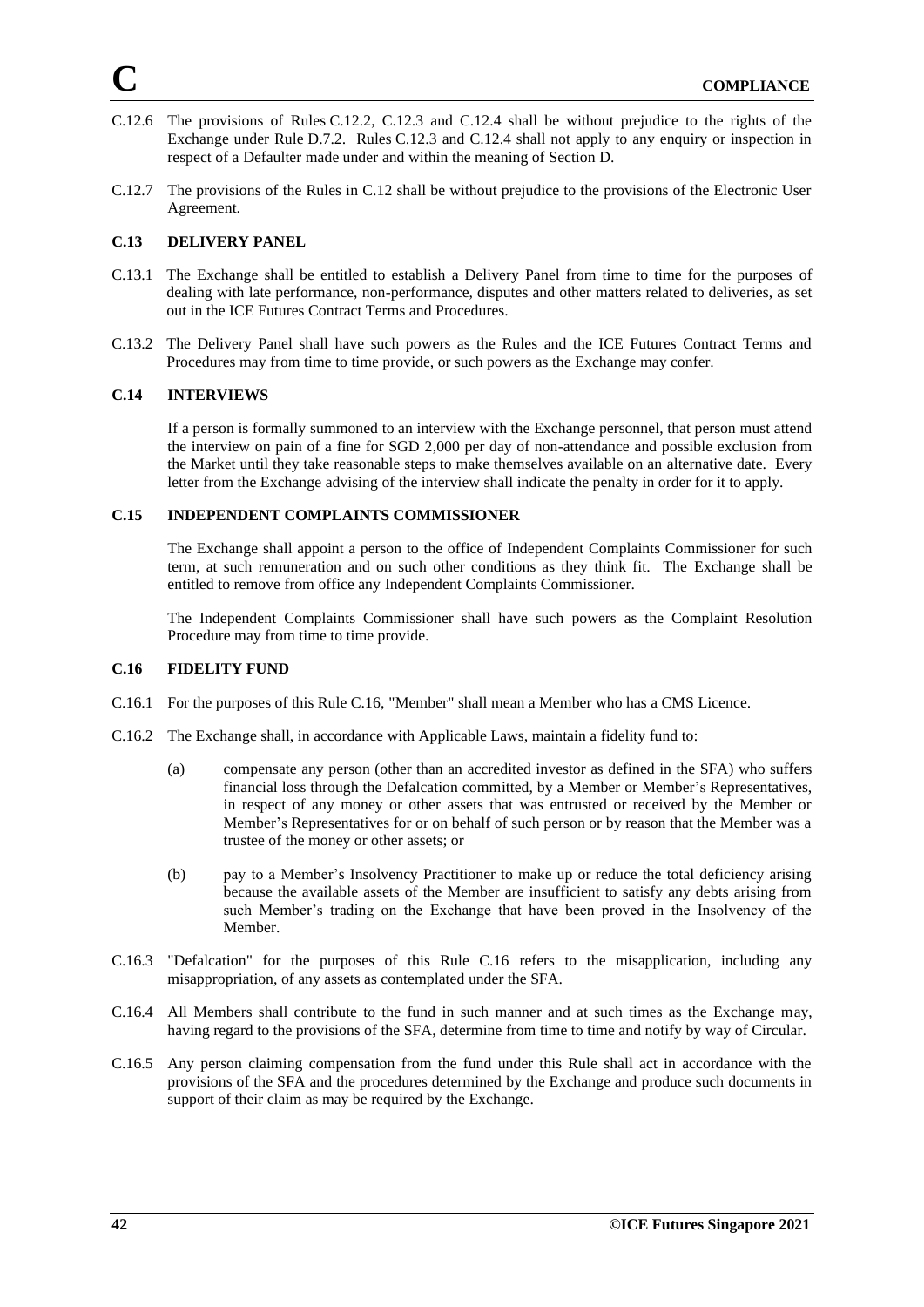# **SECTION D - DEFAULT**

- D.0 Definitions and Interpretation
- D.1 General<br>D.2 [Not use
- [Not used.]
- D.3 Events of Default
- D.4 Declaration of Default
- D.5 Default Proceedings
- D.6 Notification
- D.7 Procedures<br>D.8 Delegation
- D.8 Delegation of Functions<br>D.9 Costs
- D.9 Costs<br>D.10 Co-op
- Co-operation with other Bodies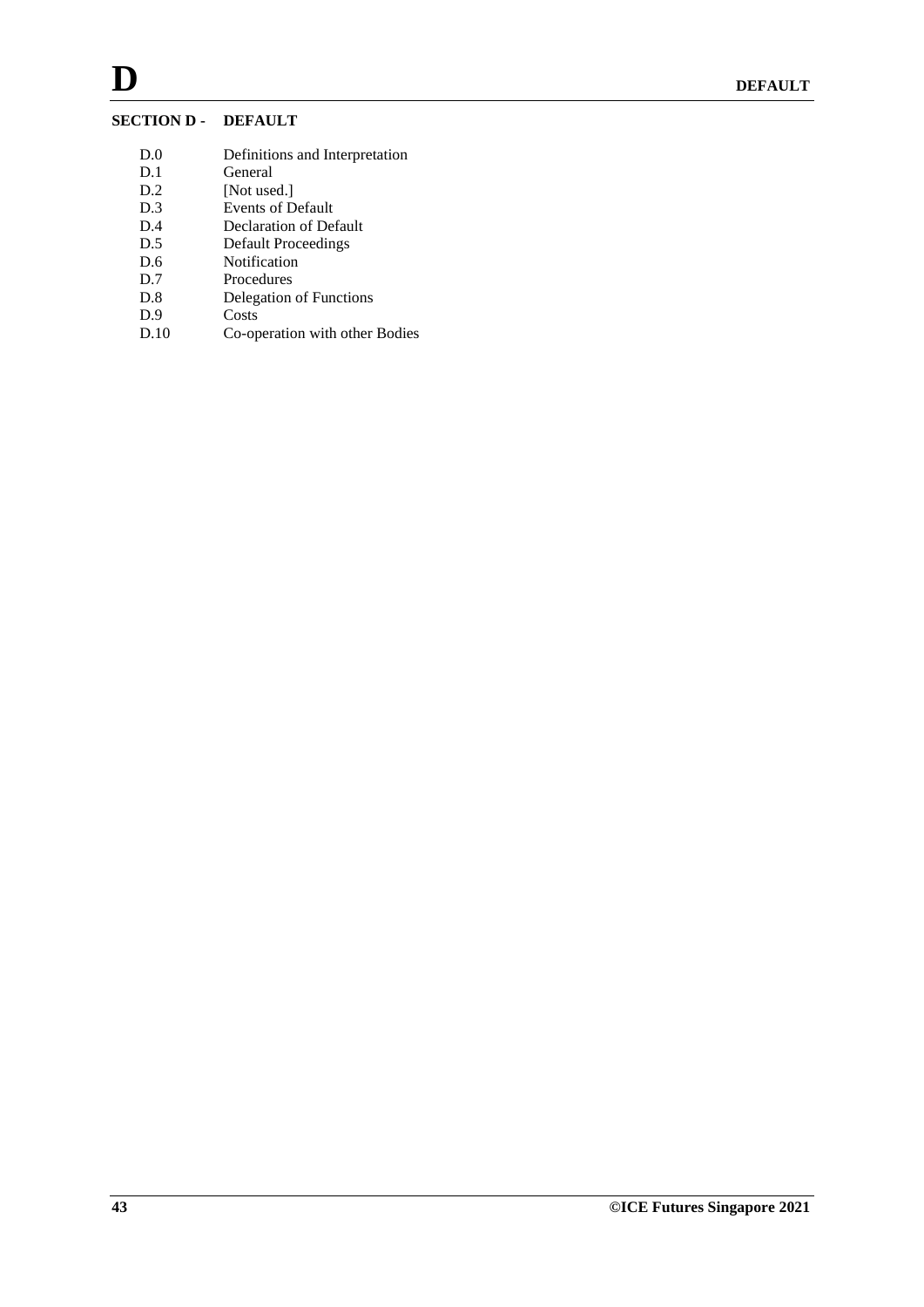# **D.0 DEFINITIONS AND INTERPRETATION**

In this Section D, the following words and expressions shall, unless the context otherwise requires, have the following meanings:

| <b>TERM</b>                 | <b>DEFINITION</b>                                                                                                                                                                                                                                                                                                                                                                                                                                                                                                                                                                            |
|-----------------------------|----------------------------------------------------------------------------------------------------------------------------------------------------------------------------------------------------------------------------------------------------------------------------------------------------------------------------------------------------------------------------------------------------------------------------------------------------------------------------------------------------------------------------------------------------------------------------------------------|
| "Closing-out Contract"      | means a Market Contract effected under the Rules or under the<br>Clearing House Rules, being a contract on the same terms as an<br>Unsettled Market Contract to which a Defaulter is party save as to<br>the price or premium and save that where the Defaulter is a Seller<br>under the terms of the Unsettled Market Contract, the Defaulter<br>shall be a Buyer under the terms of the Closing-out Contract and<br>vice versa and references to "Closing-out" shall be construed<br>accordingly;                                                                                          |
| "Counterparty"              | in relation to a Defaulter, means a person (other than the Clearing<br>House) party as principal to a Market Contract to which the<br>Defaulter is party;                                                                                                                                                                                                                                                                                                                                                                                                                                    |
| "Declared a Defaulter"      | in relation to a Member, means being declared a defaulter by the<br>Exchange under Rule D.4.1 or Rule D.4.2;                                                                                                                                                                                                                                                                                                                                                                                                                                                                                 |
| "Defaulter"                 | means a person who has been Declared a Defaulter;                                                                                                                                                                                                                                                                                                                                                                                                                                                                                                                                            |
| "Default Panel"             | means a panel from time to time appointed by the Exchange to<br>fulfil the function ascribed to such panel in this Section D;                                                                                                                                                                                                                                                                                                                                                                                                                                                                |
| "Default Proceedings"       | means proceedings taken by the Exchange under this Section D;                                                                                                                                                                                                                                                                                                                                                                                                                                                                                                                                |
| "Event of Default"          | has the meaning ascribed to it in Rule D.3.1;                                                                                                                                                                                                                                                                                                                                                                                                                                                                                                                                                |
| "Lot"                       | in respect of a Contract, has the meaning given in the relevant<br><b>Contract Terms;</b>                                                                                                                                                                                                                                                                                                                                                                                                                                                                                                    |
| "Market Contract"           | means any Contract or Corresponding Contract, excluding a<br>Contract or Corresponding Contract in respect of which the parties<br>have agreed to make and take delivery of a product of a<br>specification other than that provided for, or in a manner or at a<br>place or in terms other than those specified, in the relevant<br>Contract Terms. For the purposes of this Section D, where any<br>"Market Contract" is for more than one Lot there shall be deemed<br>to be a separate Contract in respect of each Lot and the term<br>"Market Contract" shall be construed accordingly; |
| "Segregated Client"         | means a person whose assets, if and when received by a Member<br>as collateral in respect of a Contract, is or would be client money<br>or client assets for the purposes of MAS Requirements;                                                                                                                                                                                                                                                                                                                                                                                               |
| "Unsettled Market Contract" | means a Market Contract in respect of which the rights and<br>liabilities of the parties thereto have not been discharged whether<br>by performance, compromise or otherwise.                                                                                                                                                                                                                                                                                                                                                                                                                |

### **D.1 GENERAL**

- D.1.1 Subject to Rule D.1.2, this Section D is without prejudice to, but in the case of any conflict take precedence over, any other provision of the Rules and the terms of any other agreement which apply to a Market Contract.
- D.1.2 All Contracts to which the Clearing House is central counterparty and the Defaulter is party under the Clearing House Rules shall be dealt with in accordance with the Clearing House Rules, which shall have priority over this Section D.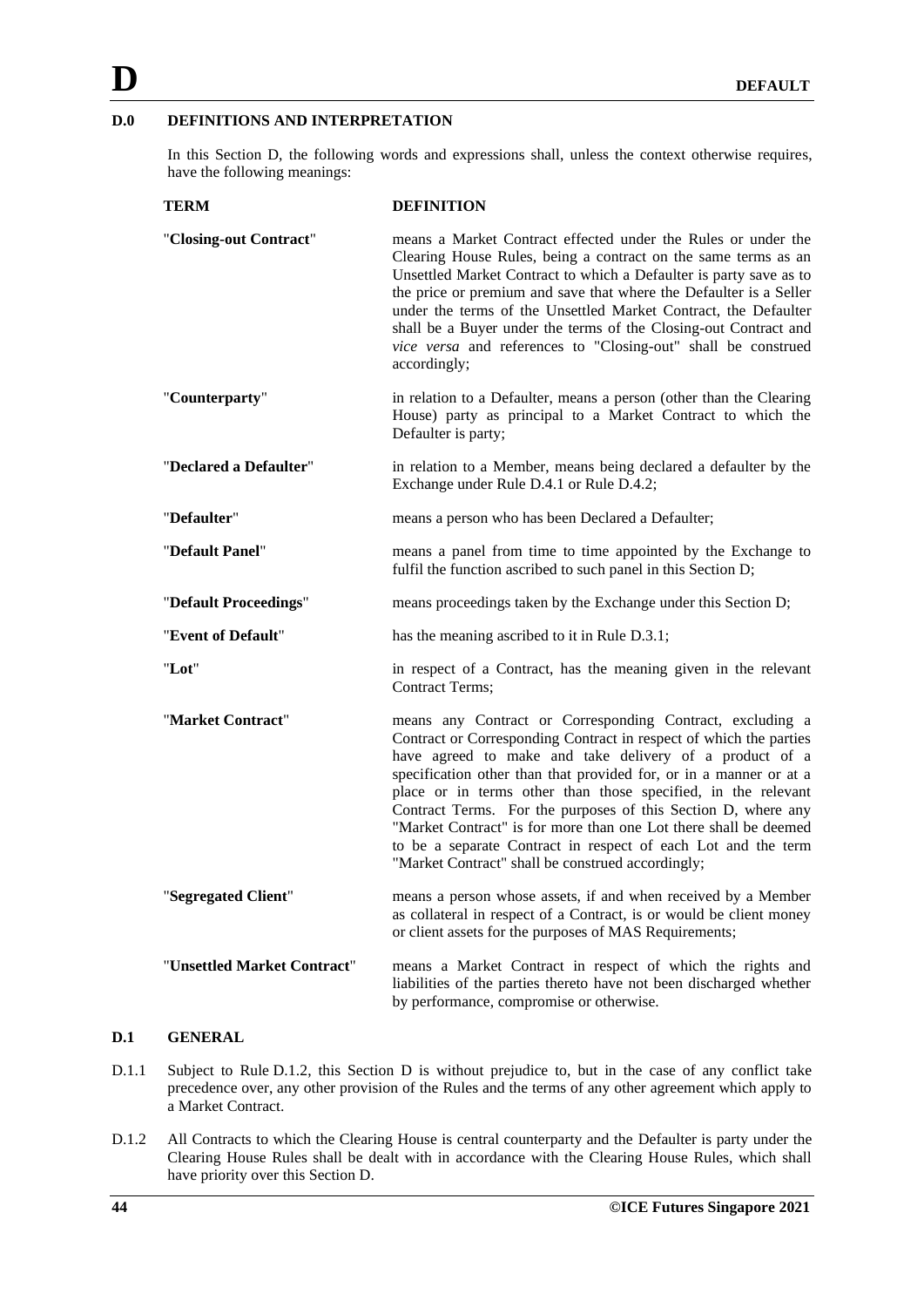# **D.2 [NOT USED.]**

# **D.3 EVENTS OF DEFAULT**

- D.3.1 An "Event of Default" shall occur in relation to a Member if the Exchange determines that the Member is or appears to be unable or likely to become unable to meet its obligations under one or more Market Contracts. Without prejudice to the generality of the foregoing, in making such determination, the Exchange may take any one or more of the following events or circumstances as sufficient grounds for determining that a Member is or appears to be unable or likely to become unable to meet his obligations under one or more Market Contracts:
	- (a) failure by a Member duly to perform or comply with any obligation to make payment or make or accept delivery under the terms of a Market Contract;
	- (b) failure by a Member to comply with any other obligation under a Market Contract or to satisfy any liability to provide margin;
	- (c) an Insolvency occurring in respect of a Member;
	- (d) a Member taking any corporate action or other step to authorise, institute or commence any of the actions referred to in (c) above;
	- (e) any execution, distress, sequestration, attachment or other process being levied or enforced against a Member against any substantial part of its revenues and assets and not being discharged within seven days of being so levied or enforced;
	- (f) a Member being refused an application for or being suspended or expelled from membership of a regulatory body or being in breach of the rules as to the financial requirements of membership of a regulatory body or a regulatory body taking or threatening to take any action in relation to the Member under Applicable Law, including the SFA or MAS Requirements or taking or threatening to exercise its powers under the Rules to restrict or prohibit the Member from entering into transactions or carrying on its business or dealing with its assets;
	- (g) any Authorisation or other authorisation necessary to carry on its business in the normal course being revoked, withheld or materially modified or failing to be granted or perfected or ceasing to remain in full force and effect;
	- (h) a Member failing to satisfy the Exchange at any time that it meets any minimum net worth or other financial requirement for membership from time to time stipulated by the Exchange, included as set out in the Membership Procedures as applicable;
	- (i) a Member being or being declared in default under the default rules of any exchange or clearing house or being declared in breach of the rules as to the financial requirements of membership of, or being refused membership of, or suspended or expelled from membership of, any exchange or clearing house;
	- (j) a Member, being a partnership, being dissolved; or
	- (k) any event that could be an Event of Default under the Clearing House Rules (regardless of whether the Member is a Clearing Member).
- D.3.2 An event or circumstance referred to in Rule D.3.1 shall, without limitation, be deemed to have occurred in relation to a Member being an unincorporated association or partnership if it occurs in relation to a person comprised in such unincorporated association or partnership.

# **D.4 DECLARATION OF DEFAULT**

D.4.1 Subject to Rule D.4.2, upon the occurrence of an Event of Default or at any time thereafter, if the Exchange, in its absolute discretion, considers that action should be taken under this Section D with respect to such Member the Exchange shall declare such Member to be a Defaulter by means of a Circular.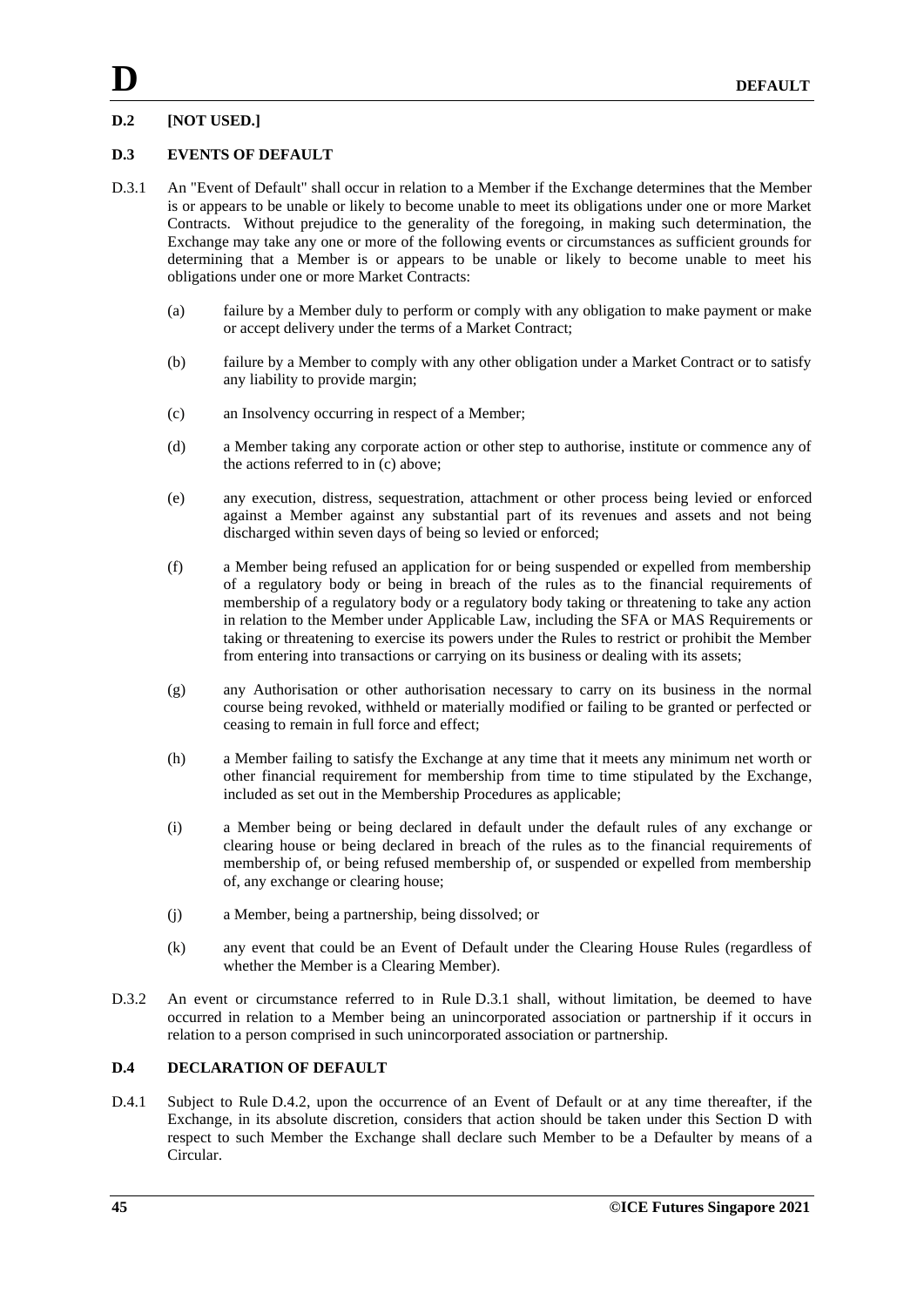- D.4.2 The Exchange may be directed by the MAS pursuant to Applicable Law to take action or not to take action (including not to take action under Rule D.4.1) or to take specified steps under this Section D.
- D.4.3 Subject to Rule A.4, the Exchange may consult with the Clearing House or any exchange or clearing house or any regulated market or central counterparty or Governmental Authority or any other relevant person before or at any time after taking action under this Section D in relation to a Defaulter.
- D.4.4 A Member who is Declared a Defaulter shall not enter into any Contract or Corresponding Contract (including, for the avoidance of doubt, a Closing-out Contract) with any person, and a Clearing Member or non-clearing Member shall not enter into any such Contract or Corresponding Contract with a Defaulter, after the time that it is Declared a Defaulter, (notwithstanding any order or instruction to do so given by a person other than the Default Panel) save in accordance with the Clearing House Rules.

#### **D.5 DEFAULT PROCEEDINGS**

- D.5.1 If a dispute arises as to whether a Contract has been made or as to whether a contract is a Market Contract, the Exchange may direct that the parties to the dispute refer the dispute to arbitration in accordance with Section H or appeal against any award made in relation thereto or (where it is permissible to do so) commence court proceedings or otherwise apply to the court in respect thereof, within such time limit as the Exchange may direct for the purpose (but without prejudice to any shorter limitation period applicable by virtue of the terms of the Market Contract, Section D or otherwise) and promptly send to the Exchange a copy of any document commencing arbitration proceedings or other process or appeal, failing which both parties shall be deemed to have waived their rights in respect thereof (subject always to any contrary provision of the SFA) whereupon the Exchange shall determine the issue on such evidence (if any) as it may in its absolute discretion require. The Exchange may make such further procedural directions as it thinks fit for the purposes of this Rule.
- D.5.2 The Default Panel shall have the power to determine whether a contract is a Market Contract or whether a Market Contract is an Unsettled Market Contract for the purposes of exercising the powers of the Exchange under this Section D. Any dispute between the Defaulter, or a person party to a contract with the Defaulter, and the Default Panel as to whether a contract is a Market Contract shall be referred to the Exchange for final determination and the Exchange shall determine the issue on such evidence as may be presented to them. The decision of the Exchange shall be final, conclusive and binding.
- D.5.3 Subject to Rule D.5.1, no person may refer to arbitration under Section H any dispute arising as to whether a contract is a Market Contract or a Market Contract is an Unsettled Market Contract, or any dispute, claim or matter arising out of or in connection with any step taken under this Section D.

#### **D.6 NOTIFICATION**

- D.6.1 As soon as reasonably practicable after a Member has been Declared a Defaulter, the Exchange will issue a Circular stating that the relevant Member is a Defaulter and may take such steps as it may in its absolute discretion consider appropriate in order that:
	- (a) Counterparties to Unsettled Market Contracts with the Defaulter, persons party to a Market Contract as agent for the Counterparty and such other persons as it thinks fit, are notified that a Member has been Declared a Defaulter;
	- (b) Counterparties to Unsettled Market Contracts with the Defaulter are notified of any decision taken under this Section D with respect to such Market Contracts to which they are party;
	- (c) if the Defaulter is party to a Market Contract as agent, (notwithstanding any prohibition on this in the Rules) its principal is notified that a default has occurred and the identity of the Counterparty to such Market Contract; and
	- (d) the Defaulter ceases to have access to the Trading Facilities and its membership is suspended.
- D.6.2 A Member shall forthwith give notice to the Exchange of the occurrence of any event or circumstances referred to in Rule D.3.1(c) to (k) inclusive in relation to the Member.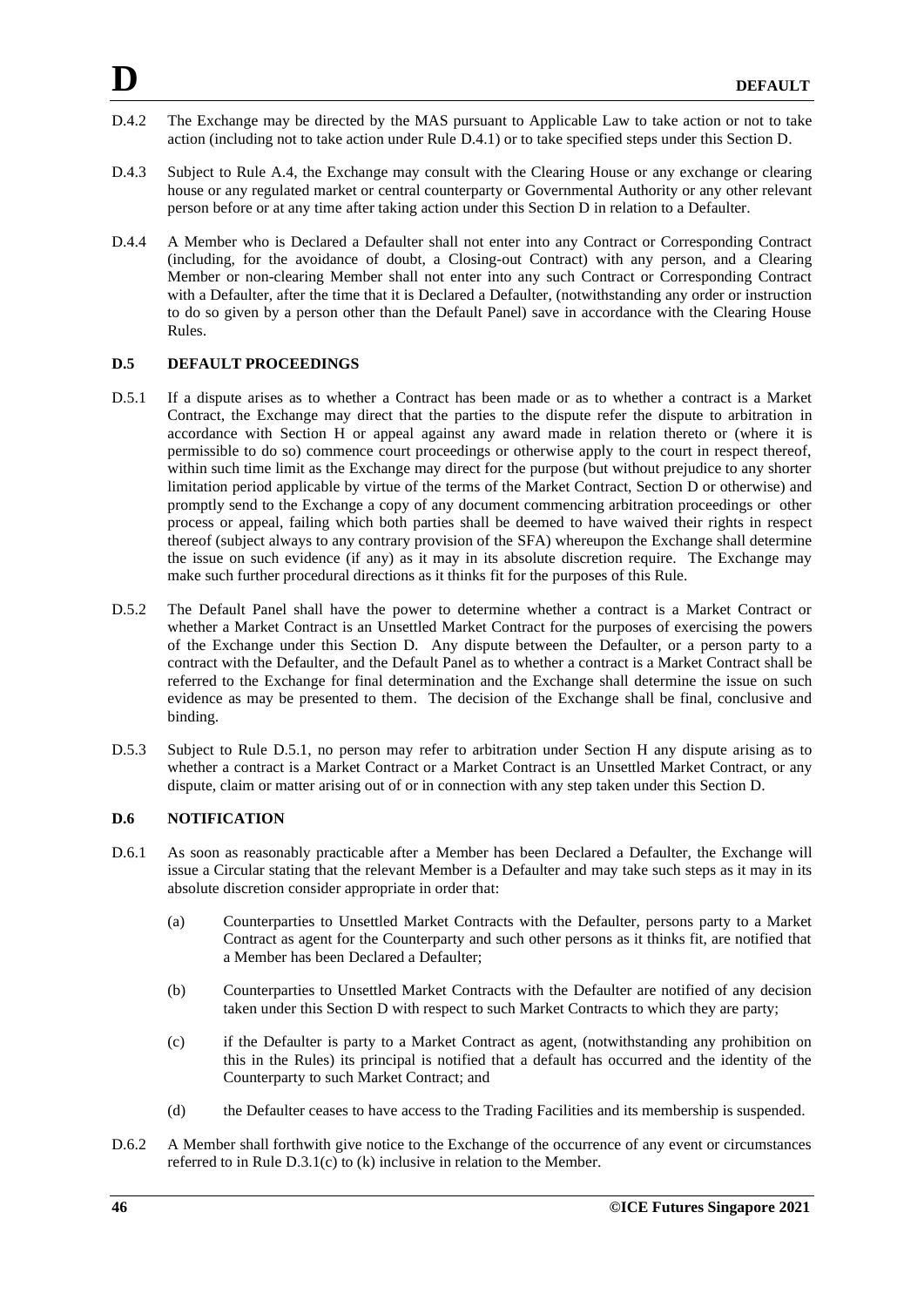D.6.3 The Defaulter and, where applicable, a Member party to a Market Contract or an alleged Market Contract with a Defaulter shall forthwith give notice to the Exchange of any dispute, claim or matter which it is proposed will be referred to arbitration under Section H or to the Exchange for resolution in accordance with Rule D.5.1.

# **D.7 PROCEDURES**

- D.7.1 The Exchange may from time to time prescribe procedures for the purposes of this Section D and to provide for the manner in which its rights or obligations under the SFA in relation to such Rules or Default Proceedings may be exercised by or on behalf of the Exchange.
- D.7.2 For the purposes of exercising its powers or fulfilling its obligations under this Section D or exercising its rights or fulfilling its obligations under the SFA in relation to such Rules, the Exchange shall have the right at all times through its employees or agents, without giving prior notice, to enter into any premises in which a Member carries on its business or maintains his records to examine and remove or take copies of or extracts from the trading, accounting, computer and other records of the Member and to operate any accounting or computing systems of the Member and to reproduce data to which the Exchange has access, for the purpose of obtaining the names and addresses of all Counterparties, details of all Unsettled Market Contracts entered into by the Member, details of money and other property held for the account of Segregated Clients and any other information which the Exchange considers to be necessary or desirable for the purpose of implementing this Section D.
- D.7.3 The Defaulter and each Member shall co-operate, and shall procure that its Member's Representatives shall co-operate, fully at all times with the Exchange and shall promptly provide such information as the Exchange or its employees or agents may request in connection with the implementation by the Exchange of this Section D or the exercise by it of its powers or the fulfilment by it of its obligations under the SFA in respect of such Rules including, without prejudice to the generality of the foregoing, information regarding Market Contracts entered into by the Defaulter.

#### **D.8 DELEGATION OF FUNCTIONS**

The Exchange may from time to time appoint one or more persons to perform any of the functions on its behalf, save those referred to in Rules D.4.1 and D.7.1, which it may or may be required to exercise under this Section D and may appoint any professional adviser to advise or assist the Exchange with respect to carrying out its functions hereunder.

# **D.9 COSTS**

The Defaulter shall indemnify the Exchange for costs, charges and expenses which the Exchange may incur or suffer in taking any action under this Section D, including the costs or fees of any person appointed to perform any function on behalf of the Exchange, or to advise or assist with respect thereto, under Rule D.8.

### **D.10 CO-OPERATION WITH OTHER BODIES**

Subject to Rule A.4, the Exchange may pass on any details of or other information in its possession relating to a Defaulter or his Market Contracts to the Clearing House, the MAS or to any other of the persons referred to in Rule D.4.3 or to any other body or authority having responsibility for any matter arising out of or in connection with the default and otherwise co-operate with any such persons in connection with such default.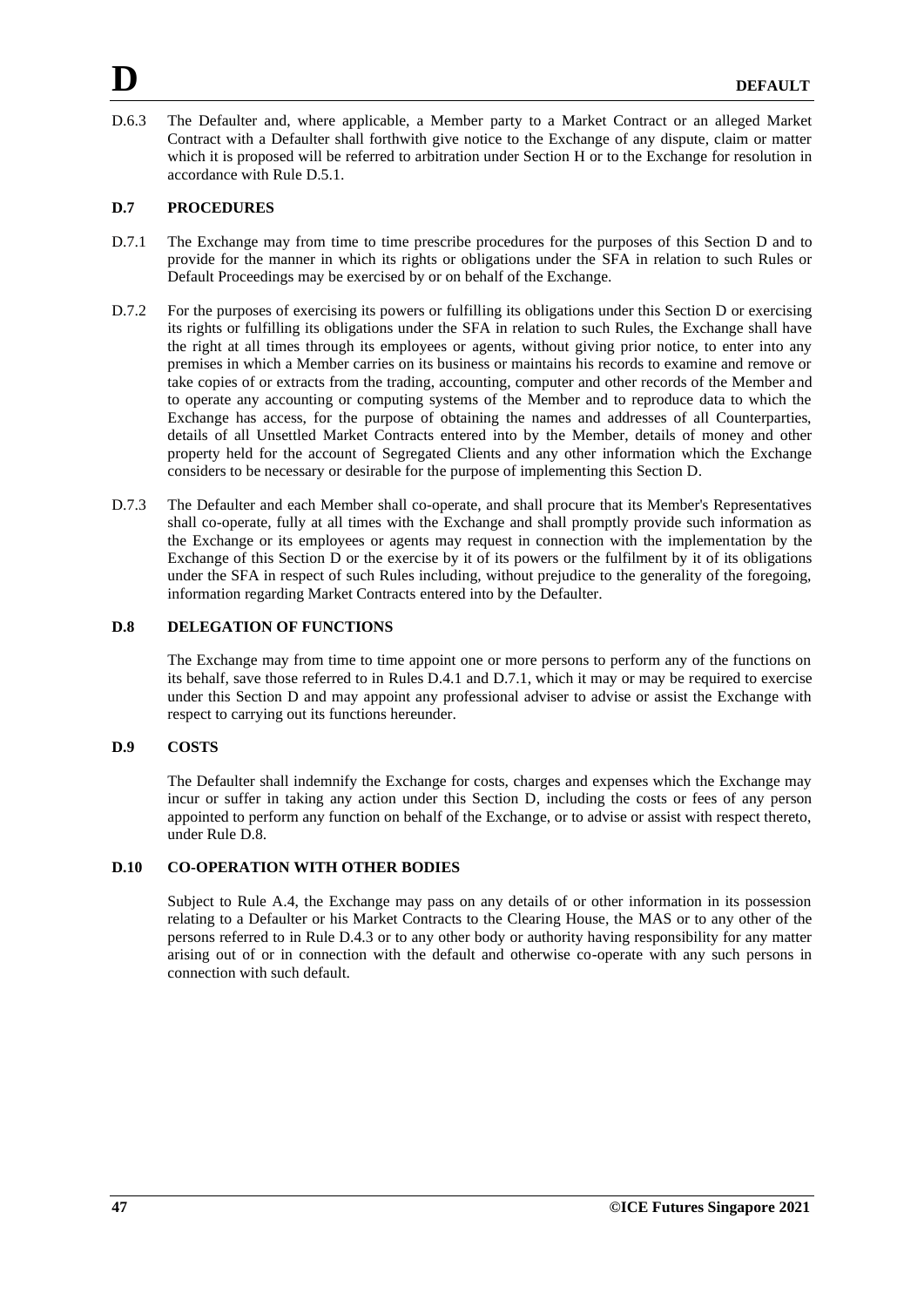# **SECTION E - DISCIPLINARY**

- 
- E.1 Notification of Breach<br>E.2 Breaches of Rules and E.2 Breaches of Rules and Acts of Misconduct<br>E.3 Investigations
- E.3 Investigations<br>E.4 Disciplinary P
- Disciplinary Proceedings
- E.5 Emergency Suspension
- E.6 [Not used.]
- E.7 Summary Enforcement
- E.8 General Offences<br>E.9 Loss or Damage to
- E.9 Loss or Damage to Trading Facilities<br>E.10 Other Offences
- Other Offences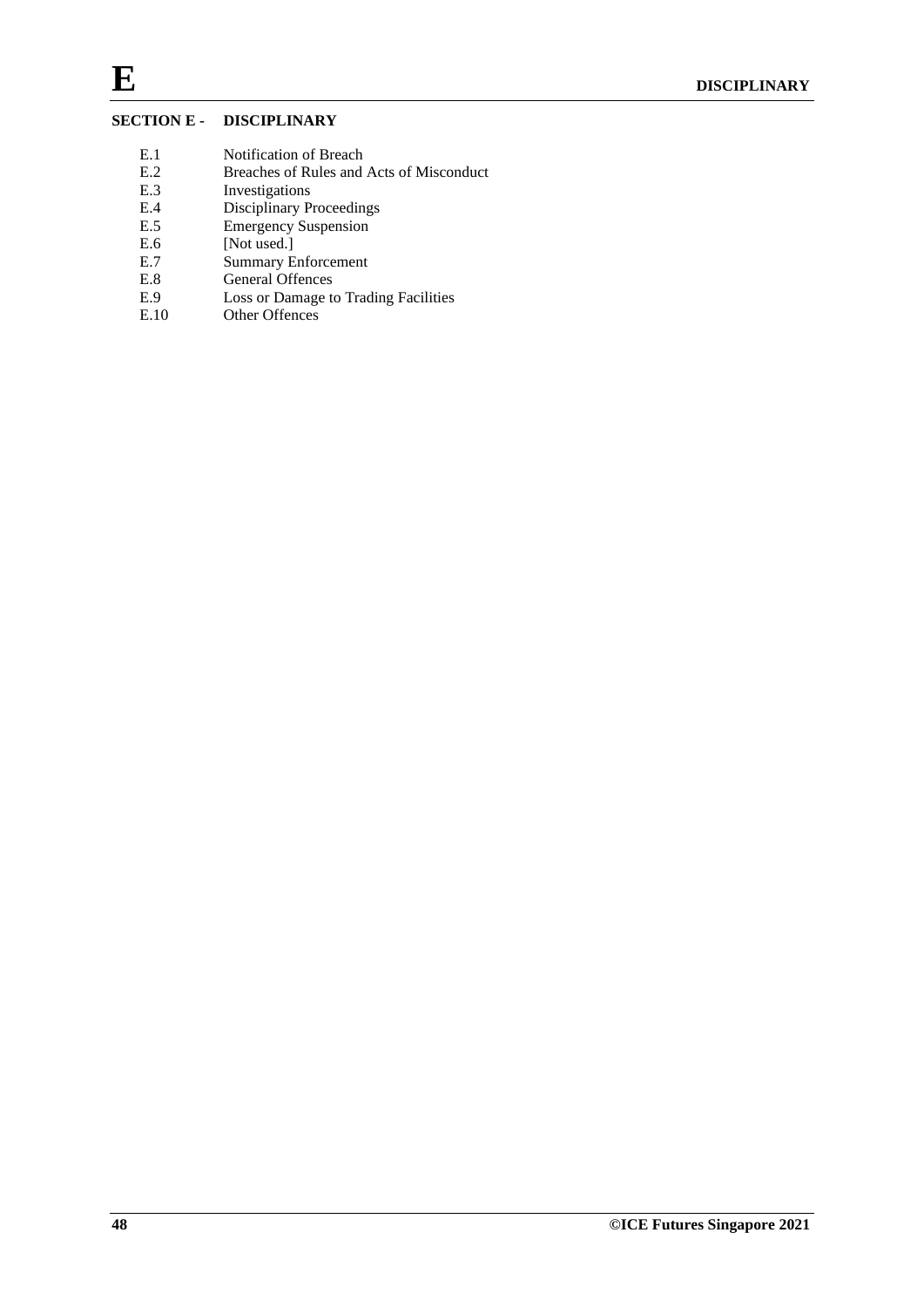# **E.1 NOTIFICATION OF BREACH**

All Members shall immediately notify the Exchange of any infringement of the Rules (including those prescribed under Rule A.9) or of any financial or commercial difficulty on the part of themselves or any Member or Person Subject to the Rules and, as soon as practicable thereafter, give the Exchange full particulars of the infringement or difficulty.

### **E.2 BREACHES OF RULES AND ACTS OF MISCONDUCT**

#### **Bringing the Exchange into Disrepute**

- E.2.1 (a) No Member and no other Person Subject to the Rules shall (or shall permit any Member's Representatives to) take any action or be guilty of any omission which in the opinion of the Exchange is liable to bring the Exchange or its Members into disrepute or otherwise be substantially detrimental to the interests or welfare of the Exchange.
	- (b) No Member and no other Person Subject to the Rules shall knowingly or recklessly permit the use of his or its services, facilities or membership by any person in a manner which is in the opinion of the Exchange liable to bring the Exchange or its Members into disrepute, impair the dignity or degrade the good name of the Exchange, create or maintain or exacerbate manipulations (or attempted manipulations) or corners (or attempted corners) or violations of the Rules (or arrangements, provisions or directions made or given thereunder) or otherwise be substantially detrimental to the interests or welfare of the Exchange.

#### **Conduct In Relation To Trading**

- E.2.2 (a) No Member (or other Person Subject to the Rules) shall in relation to Contracts or Corresponding Contracts entered into, or orders placed, on the Market or otherwise in accordance with the Rules:
	- (i) commit any act of fraud or bad faith;
	- (ii) act dishonestly;
	- (iii) engage or attempt to engage in extortion;
	- (iv) continue (otherwise than to liquidate existing positions) to trade or enter into such Contracts or Corresponding Contracts or provide margin to or accept margin from the Exchange when not in compliance with the minimum financial requirement currently in force in relation to the category of membership to which it belongs;
	- (v) knowingly disseminate false, misleading or inaccurate reports concerning any product or market information or conditions that affect or tend to affect prices on the Market:
	- (vi) manipulate or attempt to manipulate the Market, nor create or attempt to create a disorderly Market, nor assist its clients, or any other person to do so;
	- (vii) make or report a false or fictitious trade;
	- (viii) enter into any Contract or Corresponding Contract or fail to close out the same either intending to default in performance of the same or having no reasonable grounds for thinking that it would be able to avoid such default (provided that it shall not be sufficient to have intended to comply with any contractual or other provision governing the consequences of default); or
	- (ix) use or reveal any information confidential to the Exchange or another person obtained by reason of participating in any investigation or disciplinary proceedings.

#### **Market Abuse**

E.2.2A Members and other Persons Subject to the Rules whose behaviour amounts to any behaviour prohibited under Part XII of the SFA shall be in breach of the Rules.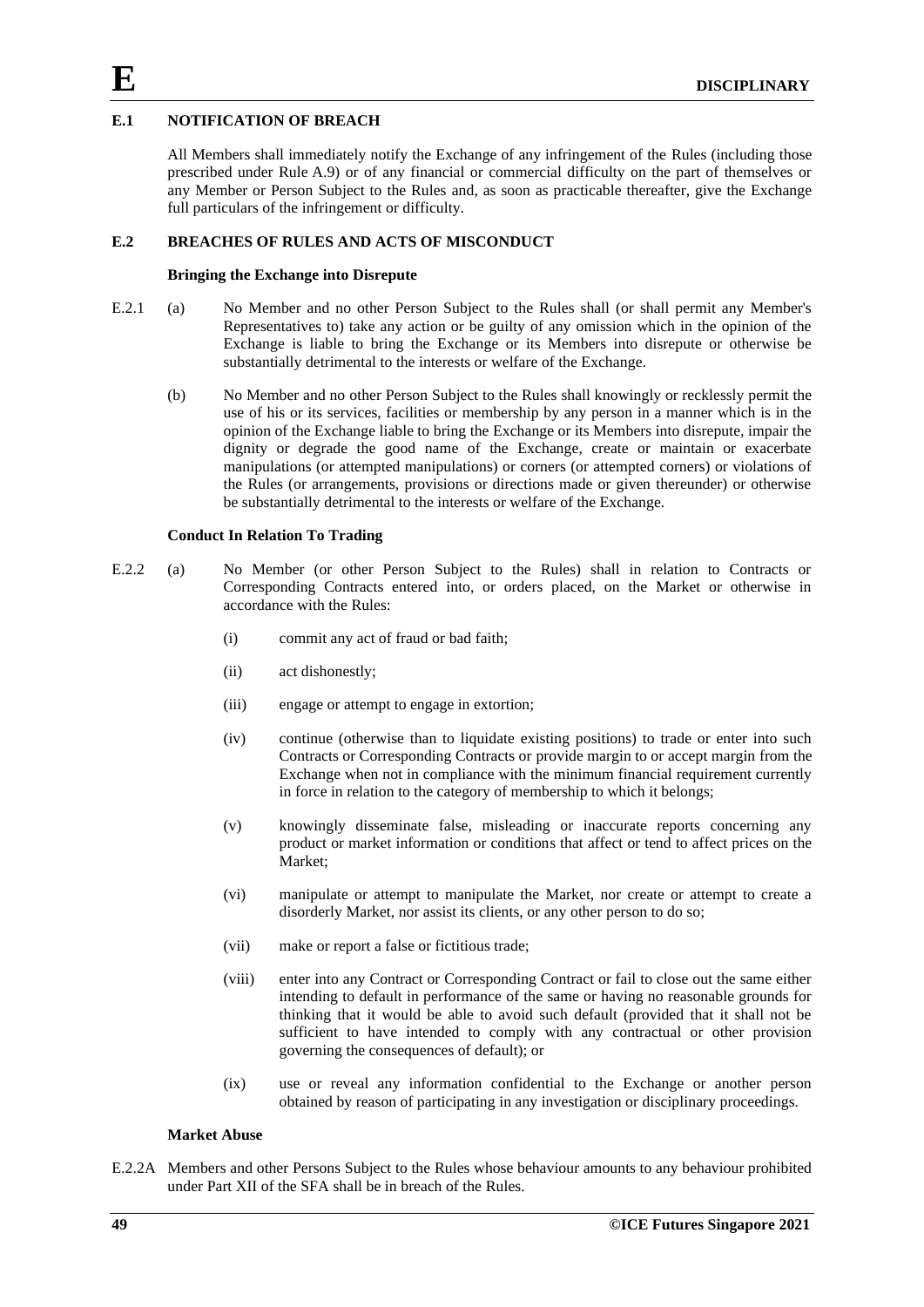### **Other Acts of Misconduct**

- E.2.3 For the purposes of these Rules, an act of misconduct is:
	- (a) any conduct contrary to Rule A.2.1;
	- (b) participation in conduct by a third party which would be a violation or attempted violation of these Rules if that third party were subject to these Rules;
	- (c) a failure to pay a fine or order for costs imposed by a Disciplinary Panel that had not been overturned by an Appeal Panel;
	- (d) any other event or practice which has developed or is developing on the Exchange and is thought to be capable of impairing the orderly conduct of business on the Exchange or affecting the due performance of contracts;
	- (e) provision to the Exchange of information (including information for the purpose of obtaining membership) which is false, misleading or inaccurate in a material respect;
	- (f) ceasing to meet eligibility criteria for membership as set out in the Rules without notifying the Exchange;
	- (g) any other matter of which the Exchange may, from time to time, notify Members through administrative notices issued to Members.
- E.2.4 The making of a Contract or Corresponding Contract by a Member with a client (whether or not a Member) otherwise than on the Market and not falling within Rule F.2.1(a) or (b) or any other breach of Rule F.2, shall constitute an offence. Any contract so made will be deemed not made by the Member subject to the Rules, save that the Member will be subject to disciplinary Rules and procedures.

# **E.3 INVESTIGATIONS**

- E.3.1 Investigations into alleged infringements of the Rules or an act of misconduct may be authorised by the Exchange.
- E.3.2 The Exchange shall issue a Notice of Investigation ("**NoI**") notifying the Member concerned that an investigation has been commenced. The NoI shall be sent to the Member or the person concerned and copied to the Member's compliance officer or other appropriate Member's Representative and shall contain a brief description of the matter under investigation.
- E.3.3 In the course of conducting an investigation, the Exchange may call for the assistance of such professional, legal or accounting advisers, clearing houses, exchanges, regulatory organisations and other advisers or persons as it thinks fit. Any external adviser appointed by the Exchange shall be required to treat all information obtained in the course of the investigation as confidential and to disclose it only to the Exchange.
- E.3.4 Members and other Persons Subject to the Rules shall co-operate fully with all such investigations (whether or not such Member or person is the direct subject of such investigation). Without limitation, each Member (and, so far as applicable, each Person Subject to the Rules) shall:
	- (a) promptly furnish to the Exchange such information and documentary and other material as may reasonably be requested (including, without limitation, in the case of Members details of the Member's own and clients' accounts);
	- (b) permit those persons appointed to carry out or assist in carrying out the investigation on reasonable notice, such notice being commensurate with the seriousness of the potential or alleged breach of the Rules and to enter any premises in any part of the world where the Member carries on its business or maintains its records during normal business hours for the purpose of carrying out such investigation. Each Member hereby irrevocably grants the Exchange a licence for this purpose and shall procure a licence to the Exchange from any affiliate person, agent or third party under its control that is necessary for this purpose;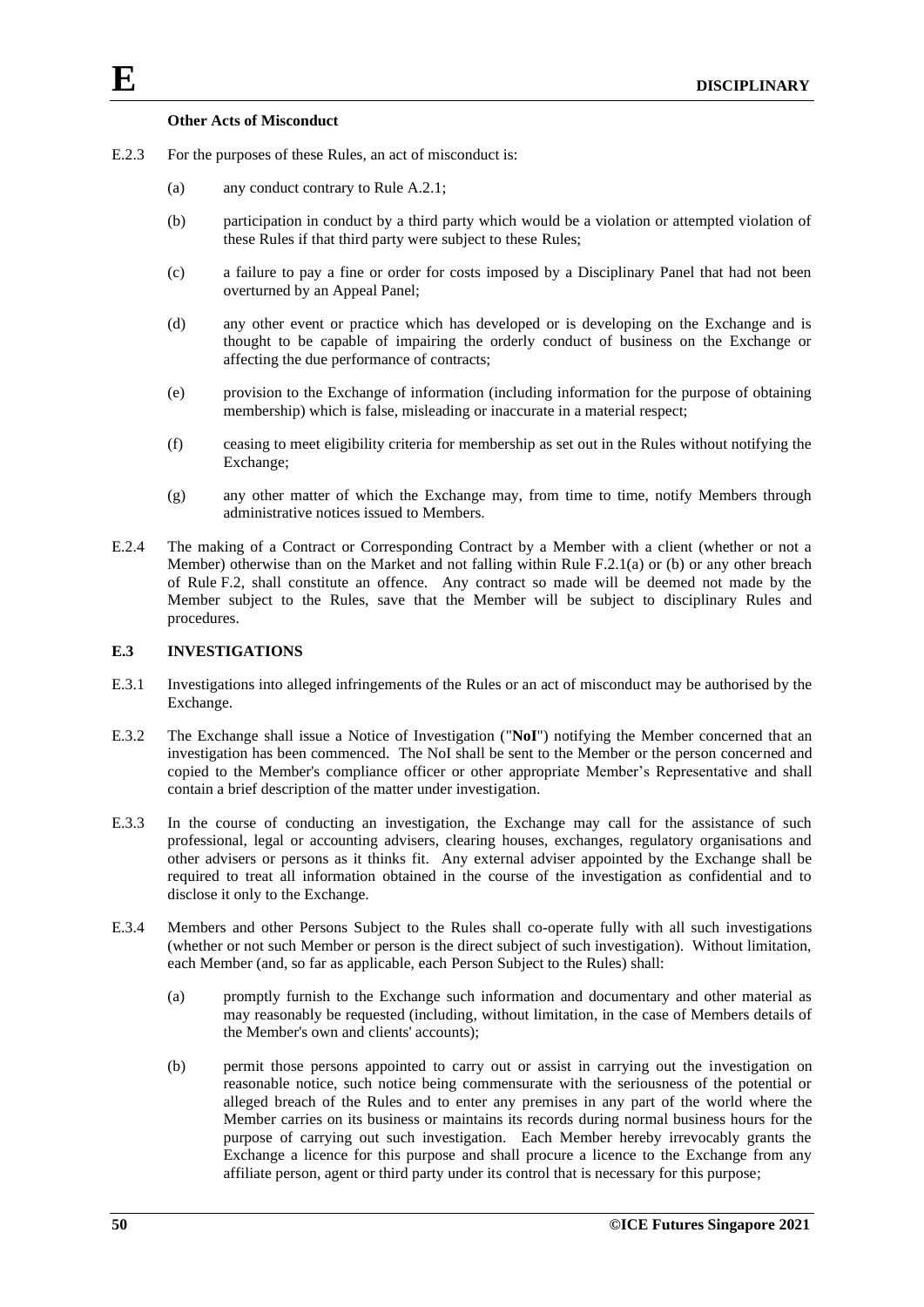- (c) make available for interview itself (if the Member is a natural person) and such of its Member's Representatives as may reasonably be requested; and itself answer, and procure that its Member's Representatives answer, truthfully and fully any question put by or on behalf of the Exchange. If a Member or Member's Representative fails to attend an interview with the Exchange or a scheduled hearing of the ARC Committee, Disciplinary Panel or Appeals Panel, the Member and/or Member's Representative may be fined SGD 2,000 per day of nonattendance and may be excluded from the Market until they take reasonable steps to make themselves available on an alternative date;
- (d) make available for inspection such documents, records or other material in its possession, power or control as may reasonably be required and, upon request, provide copies of the same;
- (e) use its best endeavours to ensure that so far as possible its agents give similar co-operation.
- E.3.5 Each Member and other Person Subject to the Rules authorises the Exchange to request any clearing house, exchange or regulatory body or person to furnish to the Exchange such information and documents as the Exchange may require in connection with an investigation.
- E.3.6 [Not used.]
- E.3.7 When, in the opinion of the Persons conducting the investigation, they have sufficient information, they shall make a written report to the Exchange who may, or may not, recommend to the ARC Committee that disciplinary proceedings should be commenced.
- E.3.8 The Exchange or the ARC Committee may, without prejudice to any other of their powers:
	- (a) decide that no further action should be taken and notify any Member or other person concerned in writing accordingly;
	- (b) in the event of a minor infringement or misconduct, issue a written warning (which shall be private save as provided for in paragraph (f) below) to the Member concerned (or, in the case of such an infringement or misconduct by some other person, that person with a copy to any Member with whom he was associated at the time of such infringement or misconduct);
	- (c) commence disciplinary proceedings (including, in an appropriate case, summary proceedings under Rule E.7.0 or Rule E.7.1);
	- (d) in the case of the ARC Committee, refer the matter back to the Exchange for further enquiry;
	- (e) [Not used.]
	- (f) report such of the findings of the investigation to such exchanges, clearing houses or other regulatory bodies as they think fit; or
	- (g) publish such findings and in such detail as they deem appropriate where the matter under investigation is considered of relevance to the market in general or in the public interest,

provided that the Exchange or the ARC Committee may, in an appropriate case, take more than one of the above actions or different actions in relation to different Members or other persons concerned in the same investigation.

# **E.4 DISCIPLINARY PROCEEDINGS**

#### **Commencement**

E.4.1 Disciplinary proceedings may be commenced by the ARC Committee only when it is satisfied (whether or not a formal investigation has taken place under the Rules) that there is *prima facie* evidence of an infringement of the Rules or misconduct by a Member or other Person Subject to the Rules. The ARC Committee shall only impose any sanction on a person that it determines is or was or should be held responsible (whether solely, jointly or by way of contribution) for the relevant conduct. If sanctions are to be imposed as a result of any conduct of a client of a Member, the relevant Member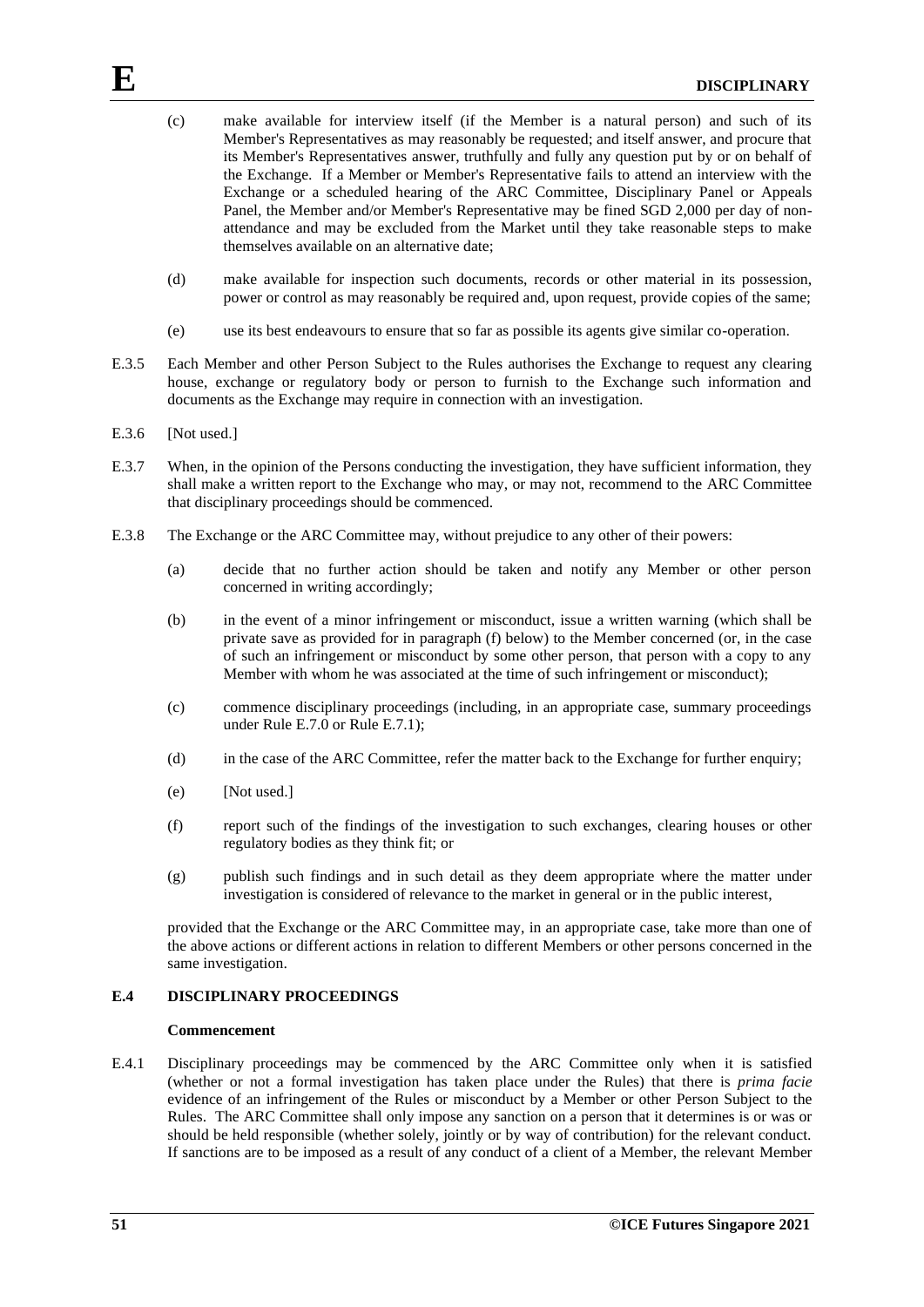may present information or evidence to the ARC Committee as to whether any sanctions should be limited to those set out in this Section E of the Rules.

- E.4.2 When the ARC Committee decide to commence disciplinary proceedings, they shall (subject to Rule E.7.0) direct that a written notice ("**Notice**") be sent to the Member (or, in the case of proceedings against some other person, that person and any Member with whom he was associated at the time of the matter in question), which shall set out the alleged act of misconduct or infringement, including a summary of facts relied upon.
- E.4.2.1 The Member or other person the subject of a Notice shall, if it wishes, have twenty working days (or such further time as the ARC Committee may in its absolute discretion allow) from the service of the Notice in which to provide a statement of defence (the "**Defence**") responding to all or any of the allegations, stating its intended pleas and what admissions of fact, if any, it makes. Where no defence has been served and no settlement has been reached, the Exchange will deem the Member or other person the subject of Notice to have accepted the facts and matters alleged in the Notice.
- E.4.2.2 Having seen and considered the Defence, the ARC Committee may, if it deems appropriate, continue to proceed with the disciplinary proceedings and refer the matter to the Disciplinary Panel or may choose to discontinue disciplinary proceedings or deal with the matter as set out in Rule E.3.8.
- E.4.3 Without adjournment or reference back to the ARC Committee, the Disciplinary Panel, or a quorum of the ARC Committee hearing a case summarily, may amend a Notice by deletion, alteration or addition, or may vary the Rule breach alleged or add another Rule breach, provided that they are of the opinion that:
	- (a) the amendment or variation is material to the course of conduct under investigation;
	- (b) the essential character of the allegation or Rule breach has not been changed; and
	- (c) the Member would not be prejudiced in any defence it might wish to put before the Disciplinary Panel.

In any other circumstances, and in particular should a Disciplinary Panel, or a quorum of the ARC Committee hearing a case summarily, determine that a separate or unrelated course of misconduct or an infringement of the Rules may have been revealed, it may order an adjournment to enable the matter to be investigated further or, in the case of the Disciplinary Panel, may refer the matter back to the ARC Committee for further examination.

### **Settlement**

E.4.3.A The Member and/or the person alleged to have committed the infringement may attempt to settle the disciplinary proceedings at any stage (including any appeal) with the Exchange. The terms of any settlement shall be agreed between the Exchange and the individual or Member as the case may be and submitted in writing to the chairman of the ARC Committee, or in his absence a quorum of this ARC Committee for ratification. Upon ratification, the terms of the settlement shall take effect. In the event the settlement is not ratified, the disciplinary proceedings shall continue.

#### **Appointment of Disciplinary Panel**

- E.4.4 (a) Disciplinary Panels shall be appointed, as required, by the Exchange. A Disciplinary Panel shall consist of a chairman sitting alone or together with one or two other persons; such persons that are appointed to the Disciplinary Panel may be persons drawn from market practitioners, lawyers or other suitable persons. Serving members of the ARC Committee or Directors shall not be appointed to a Disciplinary Panel. Expert assessors may be appointed, at the discretion of the ARC Committee or the Disciplinary Panel itself, to sit with and advise the Disciplinary Panel but not to vote. No person shall serve on or sit with a Disciplinary Panel if he has a personal or financial interest, in or has been involved in any investigation into, or previous Disciplinary Panel hearing on, the matter under consideration.
	- (b) The Member and/or the person alleged to have committed the infringement and the Exchange may object to any particular appointment to the Disciplinary Panel which objection will be determined in the first instance by the chairman of the Disciplinary Panel and, in the event that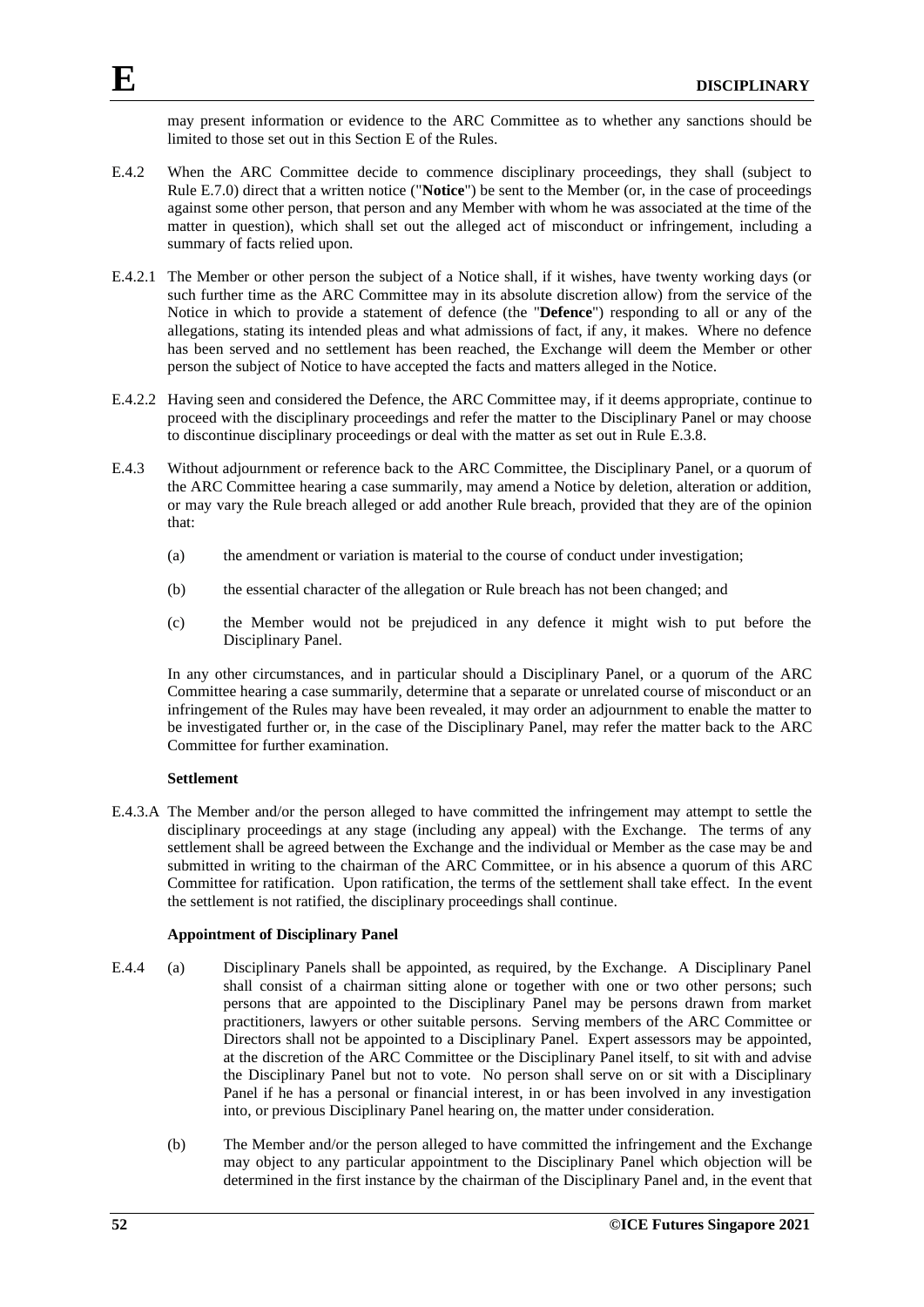the objection is against the chairman of the Disciplinary Panel, then this will be determined by the chairman of the Appeals Panel.

- (c) In the event of equality of votes, the chairman shall have a second or casting vote.
- (d) In the event of any member of the Disciplinary Panel having or acquiring a personal or financial interest in the outcome or in any other way being or becoming incapacitated or permanently unavailable, the chairman of the Disciplinary Panel (or in the case of the chairman of the Disciplinary Panel, the chairman of the Appeals Panel) may direct that the Disciplinary Panel shall continue to act with a reduced number or appoint another person to take the place of the retiring member of the Disciplinary Panel (and the disciplinary proceedings shall then proceed as if such person had been originally appointed in lieu of the first person) or may direct that a new Disciplinary Panel should be appointed to re-hear the matter.
- E.4.5 [Not used.]
- E.4.6 [Not used.]
- E.4.7 [Not used.]

#### **Proceedings of Disciplinary Panels**

- E.4.8 The Disciplinary Panel shall investigate the alleged misconduct or infringement and determine whether there has been a violation of the Rules and, if so, the appropriate sanction (if any) to be imposed. In carrying out this function, the Disciplinary Panel may adopt such procedures as it thinks fit. Without limitation:
	- (a) it may request from the Exchange or the Member (or the person concerned and any Member) such further statements, information, documents or other evidence as it may think fit, or either party to the proceedings may adduce further evidence as they consider necessary, within time limits agreed by the Disciplinary Panel;
	- (b) the Disciplinary Panel, or its chairman sitting alone, may deal with such matters as it considers appropriate at a pre-hearing review, issue directions and take such other steps as it considers appropriate for the clarification of the facts and issues and for the just and expeditious determination of the case;
	- (c) it may, if it considers appropriate, but only with the agreement of the Exchange and the Member concerned (or the person concerned and any associated Member), decide to determine the case upon written submissions and evidence placed before it;
	- (d) in all other cases, the Exchange and the Member (or the person concerned and any Member) shall be given the opportunity (and may be required by the Disciplinary Panel upon reasonable notice) to attend and give evidence before the Disciplinary Panel and be questioned. The Exchange or the Member (or the person concerned and associated Member, as the case may be) may call witnesses to give evidence and be questioned;
	- (e) the Member (or the person concerned and any associated Member) and the Exchange may be assisted or represented by any person who may or may not be legally qualified;
	- (f) any person who is subject to the Rules may be required (and any other person may be requested) by the Disciplinary Panel (upon reasonable notice) to attend and give evidence. The Member (or person concerned and any associated Member) shall be given notice of every hearing at which any person is to give evidence. Both the Member (or the person concerned and associated Member, as the case may be) and the Exchange shall be allowed the opportunity of examining and cross-examining any person who attends to give evidence;
	- (g) the Disciplinary Panel may call for any person to attend its hearings. Save for this, all hearings shall be in private unless the Member requests otherwise and the Exchange and the Disciplinary Panel consent;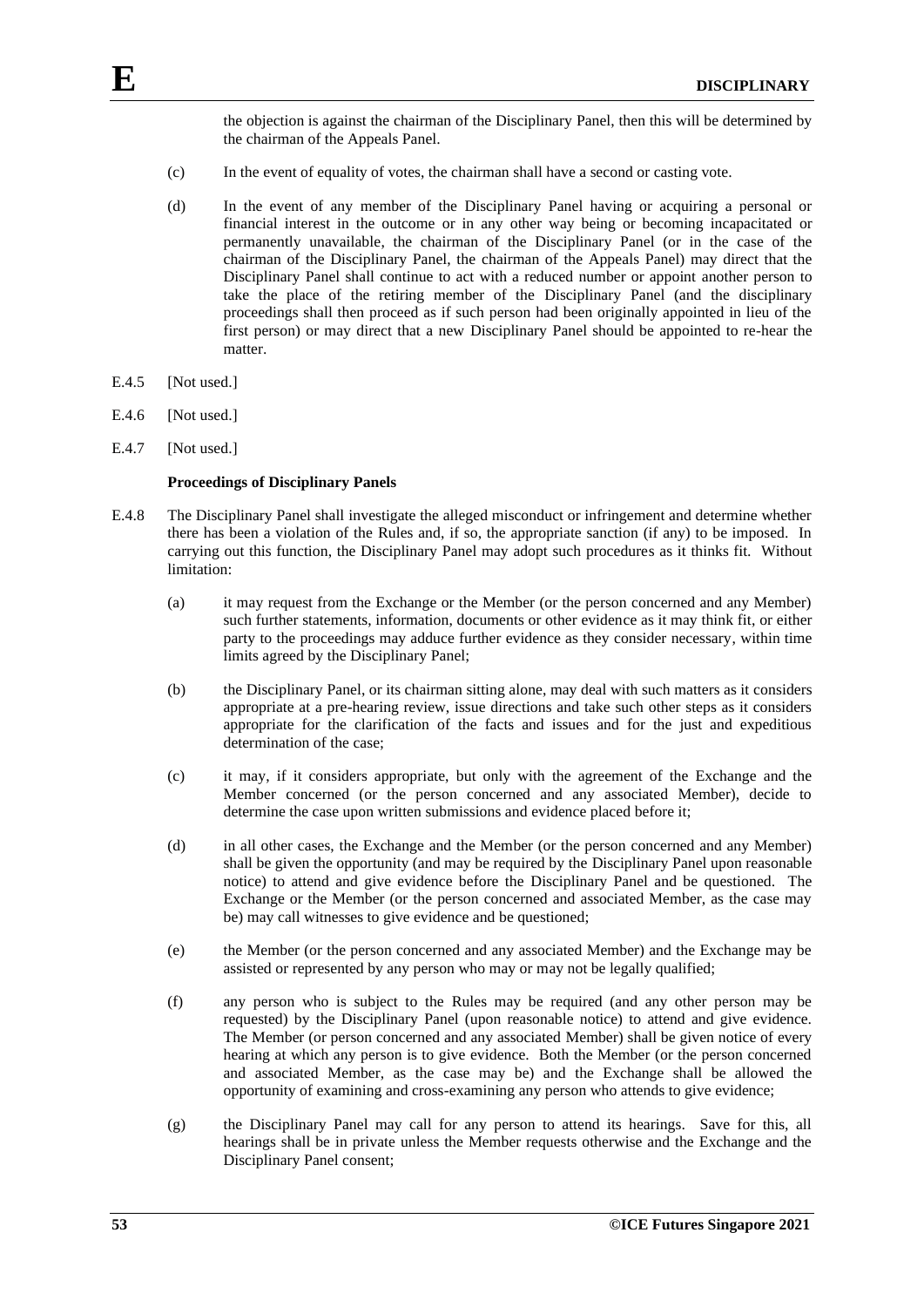- (h) the Disciplinary Panel shall not be bound by any rule of law or court procedure concerning admissibility of evidence and may accept as conclusive any finding of fact made by a court or any regulatory body;
- (i) the Disciplinary Panel shall apply the civil standard of proof on the balance of probabilities, with the cogency of evidence required being commensurate with the seriousness of the alleged infringement;
- (j) the Disciplinary Panel may consult with legal advisers;
- (k) a Member's disciplinary record shall not be disclosed to the Disciplinary Panel until the Disciplinary Panel shall have declared itself satisfied that an infringement has been proved. The Disciplinary Panel shall then bespeak such record from the Exchange and shall be entitled to take it into account when selecting the appropriate sanction;
- (l) the Disciplinary Panel may receive submissions from the Exchange on the appropriate sanction. Such submissions shall be made available to the Member and/or person concerned who shall have the right to make final submissions on penalty.
- E.4.9 If the Exchange or Member (or person concerned and any associated Member or either of them) should fail to meet a time limit imposed by the Disciplinary Panel or fail to attend a hearing, the Disciplinary Panel may, in its absolute discretion, allow an extension of time, adjourn its proceedings or proceed, if necessary in the absence of the Member (or the person and Member, or either of them).
- E.4.10 The findings of the Disciplinary Panel, and particulars of any sanction, shall be notified in writing to the Member concerned (or the person concerned and any associated Member). Such findings and sanction shall be deemed conclusive and binding upon expiry of the time permitted for appeal or receipt by the Exchange of any earlier written notice that such right of appeal will not be exercised.

#### **Sanctions**

- E.4.11 The sanctions which may be imposed on a Person Subject to the Rules by a Disciplinary Panel shall not exceed the following:
	- (a) the issue of a public or private warning or reprimand;
	- (b) the issue of a public or private notice of censure;
	- (c) in the case of an individual, disqualification (either indefinitely or for a fixed term) from being a Director or member of a committee or any panel of the Exchange;
	- (d) in the case of a Member, disqualification (either indefinitely or for a fixed term) of any of its Member's Representatives from being a Director or member of a committee or any panel of the Exchange;
	- (e) a fine of any amount, to be paid on such terms as may be prescribed by the Exchange by Circular;
	- (f) in the case of an individual entitled to enter or access the Market, suspension or curtailment of his right to do so (which may include suspension of his registration as a Responsible Individual) for a fixed term of up to a maximum of 36 months;
	- $(g)$  [Not used.]
	- (h) a recommendation to the Exchange that they expel a Member from membership of the Exchange, or in the case of other Persons Subject to the Rules, permanently remove their right to access the Trading Facilities of the Exchange under Rule B.7.1(a);
	- (i) the issue of an order requiring the Member found to have committed the breach (or the person found to have committed the breach and the Member with whom he was associated at that time, or either of them) to take such steps including making an order for compensation, as the Disciplinary Panel may direct to remedy the situation including, without limitation, making an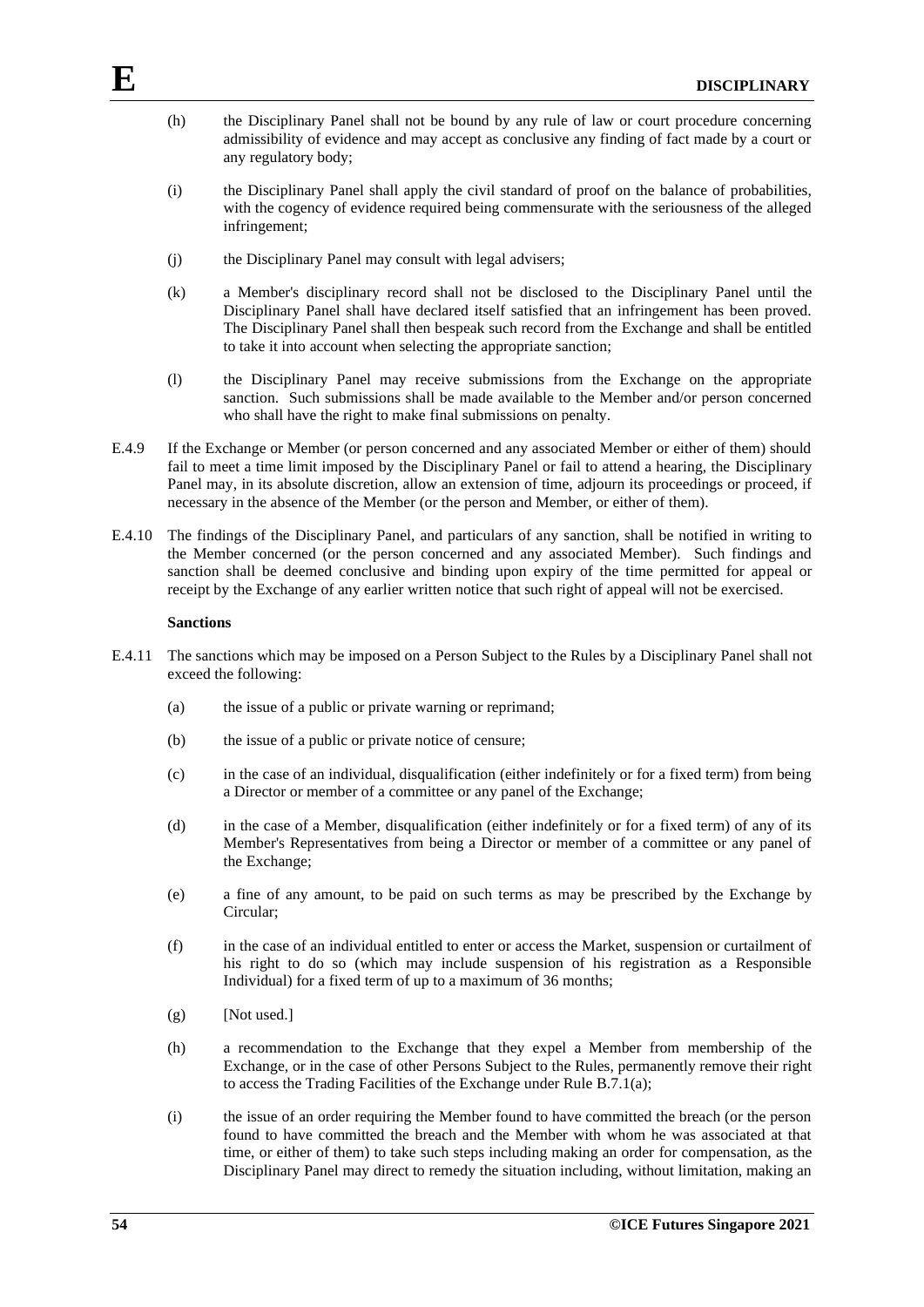order for restitution to any affected person when the Member (or person concerned) has profited (or avoided a loss) from an act of misconduct at that person's expense;

- (j) [Not used.]
- (k) any combination of the foregoing.

Where a Person Subject to the Rules is expelled pursuant to Rule B.7.1(a) or has any or all of his rights of membership suspended pursuant to Rule B.7.1(b) or Rule B.7.2 (as applicable), the ARC Committee may make such directions;

- (i) as they think fit in respect of his open Contracts or Corresponding Contracts (including, without limitation, directions for the reduction, transfer or elimination of them);
- (ii) to the effect that where a Person Subject to the Rules is expelled, they may reapply for registration with the Exchange at any time after the date specified in the notice of sanction. Such reapplication will only be considered if all costs and fines associated with the notice of sanction are paid in a timely fashion.
- E.4.12 (a) The contravention of any sanction imposed or direction made under or pursuant to Rule E.4.11 may be treated for all purposes as an infringement of the Rules. The lack of enforcement or actioning by the Exchange of a recommendation to impose any sanction shall not constitute a breach of the Rules by the Exchange.
	- (b) A Disciplinary Panel may order any party to the proceedings to pay costs as it thinks appropriate, including but not limited to, administration costs, costs incurred in the investigation, preparation, and presentation of the case.

### **Publication of Findings**

E.4.13 The ARC Committee shall give such publicity as they consider appropriate to any finding of, or any sanction imposed or other order made by a Disciplinary Panel or by an Appeals Panel, or any ratified settlement, provided that if the ARC Committee shall determine that no publicity shall be given as aforesaid, they shall record in the minutes of their meeting the reasons for the said determination. The provisions of this Rule are without prejudice to the right of the Exchange under Rule A.4.1 or otherwise to disclose confidential information to other regulatory or law-enforcement bodies.

#### **Appeal**

- E.4.14 The Exchange shall from time to time appoint persons who shall not be Directors or serving members of the ARC Committee, to serve on Appeals Panels. An Appeals Panel shall consist of a chairman sitting alone or together with one or two other persons who are not prevented from serving on the Appeals Panel by reason of the matters contained in Rule E.4.4 and shall not, for the avoidance of doubt, include any person sitting on the relevant Disciplinary Panel for the same or a related matter. The chairman of the Appeals Panel shall be a lawyer.
- E.4.15 (a) Within 14 days of receiving notice in writing of a finding or order of a Disciplinary Panel, or such longer period as the Exchange may in its absolute discretion direct, a defendant or the Exchange, or both, may request an Appeals Panel be convened to hear its appeal by lodging with the Exchange a notice of appeal in writing and by delivering a copy thereof to any other party. A notice of appeal shall set out the grounds of the appeal and shall contain a brief statement of all matters relied on by the appellant. The grounds of the appeal may be any one or more of the following:
	- (i) the Disciplinary Panel misdirected itself; or
	- (ii) the Disciplinary Panel's decision was:
		- (aa) one which no reasonable Disciplinary Panel could have reached;
		- (bb) unsupported by the evidence or was against the weight of the evidence; or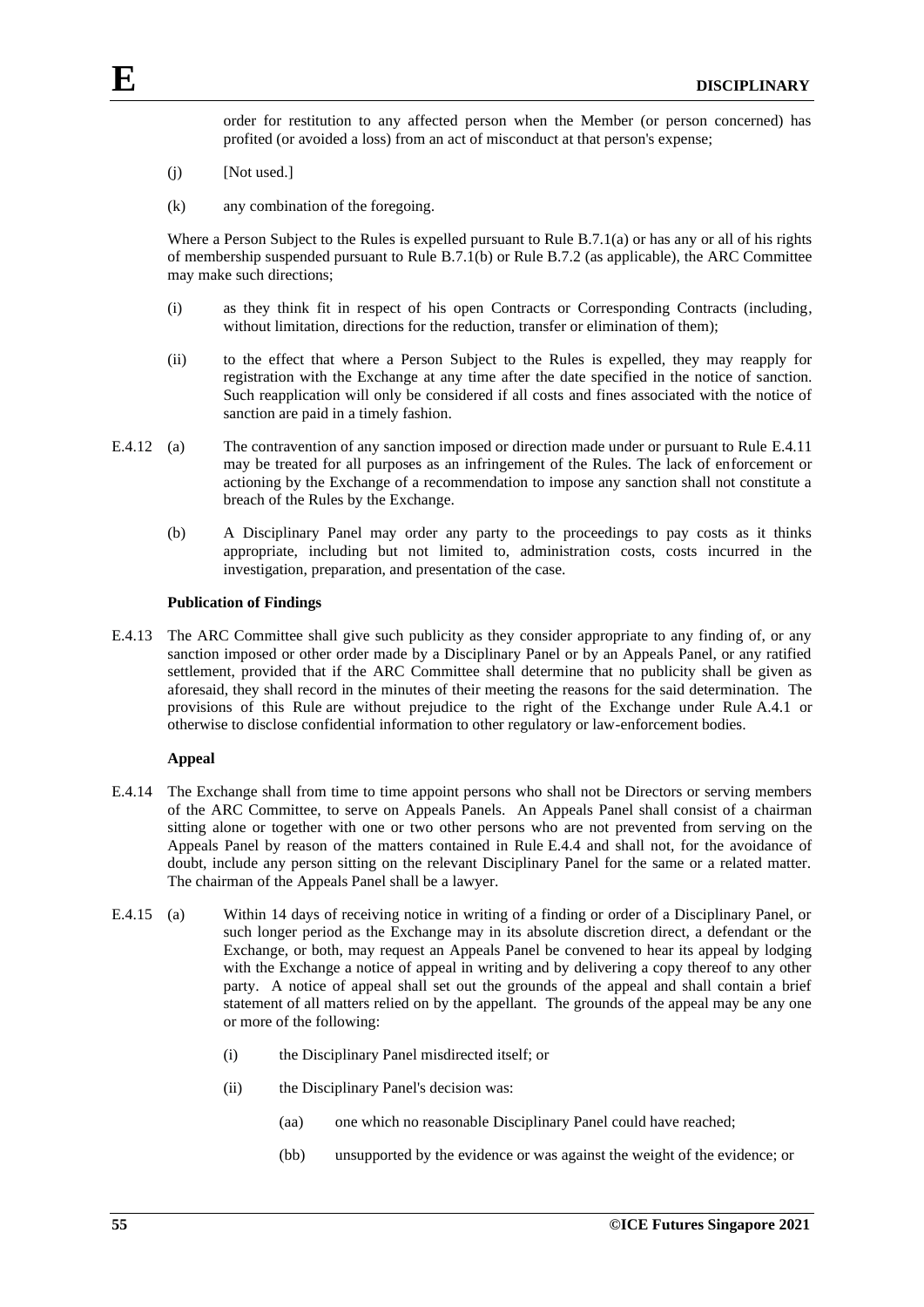- (cc) based on an error of law, or a misinterpretation of the Exchange Rules; or
- (iii) the sanction imposed by the Disciplinary Panel was excessive or, in the case of an appeal by the Exchange, was insufficient or inappropriate; or
- (iv) new evidence is available and that, had it been made available, the Disciplinary Panel could reasonably have come to a different decision. This will not apply if the evidence could have been adduced before the Disciplinary Panel by the exercise of reasonable diligence;

but no party may otherwise appeal against the Disciplinary Panel's finding of infringement, or order;

- (b) In the case of appeal against a sanction, the Appeals Panel may affirm, vary or revoke the sanction, in all cases, within the limits set out in Rule E.4.11. In the case of appeal pursuant to Rule E.4.15(a)(i), (ii) or (iv), the Appeals Panel may make such order or give such direction as it considers just including, if thought fit, in relation to an appeal pursuant to Rule E.4.15(a)(ii), a direction for a rehearing of the case by another Disciplinary Panel.
- (c) On receipt of a notice of appeal, the Exchange will constitute an Appeals Panel from among those persons authorised under Rule E.4.14 above.
- E.4.16 An Appeals Panel may adopt such procedure as it thinks fit and just, including without limitation the procedures described in Rule E.4.8. The appellant and the respondent may appear, make representations and (subject to the restriction on adducing new evidence in Rule  $E.4.15(a)(iv)$ ) call witnesses, who may be examined and cross-examined.
- E.4.17 (a) The decision of an Appeals Panel shall be final and binding and there shall be no further appeal. The decision shall be notified to the appellant in writing as soon as possible.
	- (b) Rule E.4.12(b) shall apply to the Appeals Panel as though the reference therein to the Disciplinary Panel were to the Appeals Panel.

#### **E.5 EMERGENCY SUSPENSION**

Notwithstanding and without prejudice to any other provision of the Rules (including without limitation this Section E of the Rules) the Exchange may, upon reasonable belief that immediate suspension is necessary to protect the interests of the Exchange and its Members or to ensure an orderly market, suspend for up to seven working days the right of any Member's Representative (including clients or customers) to enter the Market to trade. Such decisions shall be reviewed by the Exchange within that period, and may be extended subject to such arrangements as the Exchange thinks fit.

**E.6** [Not used.]

# **E.7 SUMMARY ENFORCEMENT**

- E.7.0 (a) Subject to paragraph (b) below, where in all the circumstances of a case the ARC Committee considers summary enforcement of the Rules to be apt, it may, instead of referring disciplinary proceedings to a Disciplinary Panel, summarily hear and determine the case itself. The sanctions which may be imposed by the ARC Committee are those set forth in Rule E.4.11 save that:
	- (i) the sanction of expulsion shall not be available to the ARC Committee;
	- (ii) the maximum sanction of suspension which may be imposed by the ARC Committee on an individual is limited to three calendar months; and
	- (iii) the maximum fine which may be imposed by the ARC Committee is limited to SGD 50,000 for an individual and SGD 100,000 for a Member in respect of each offence.

In the conduct of a summary hearing under this Rule the ARC Committee shall conform to such procedures as may from time to time be prescribed for the purpose by the Exchange.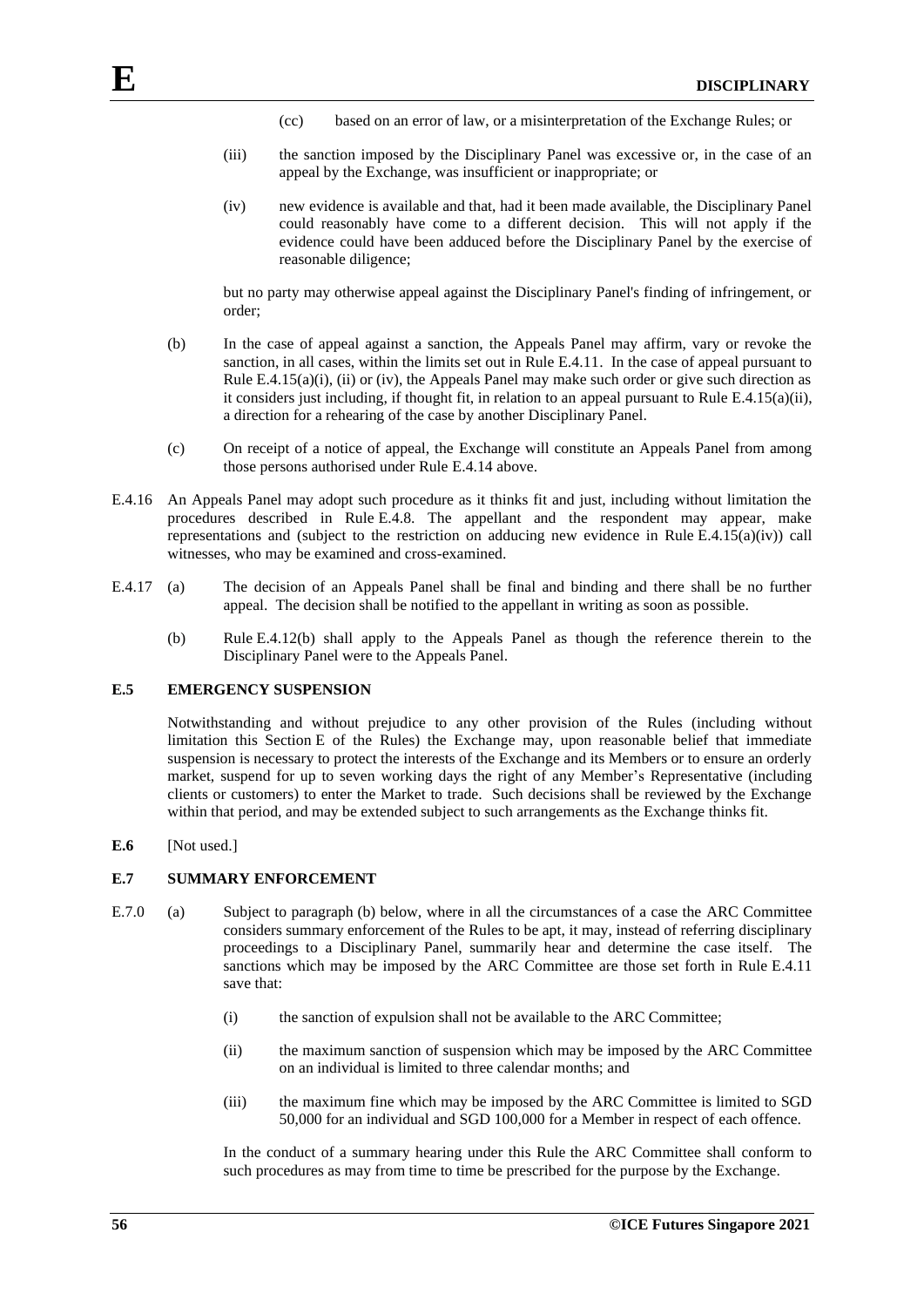- (aa) In connection with a summary hearing under this Rule the ARC Committee may order any party to the proceedings to pay costs as it thinks appropriate, including but not limited to, administration costs, costs incurred in the investigation, preparation and presentation of the case.
- (b) Where an alleged infringement or misconduct falls outside those mentioned in Rule E.7.1, before commencing a summary hearing under paragraph (a) above, the ARC Committee shall inform the Member or other person concerned that such person may object to summary enforcement. If the person concerned so objects, the case shall not proceed under this Rule but shall be referred to a Disciplinary Panel under Rule E.4.1.
- (c) A Member, or other person proceeded against, may appeal to a Disciplinary Panel against a summary determination of the ARC Committee under paragraph (a) above. Notice of appeal shall be lodged with the Exchange within seven days of notification of the Committee's determination. Rule E.4.8 shall apply to the proceedings of the Disciplinary Panel, modified as the Disciplinary Panel may consider appropriate to the case. The determination of the Disciplinary Panel on appeal from the ARC Committee shall be final and binding. There shall be no further appeal.
- E.7.1 Without prejudice to the powers of investigation and discipline contained in Rules E.3.1, E.4.1 and E.5, or to the summary jurisdiction of the ARC Committee under Rule E.7.0, an infringement or contravention of or a failure to observe or comply with any provision of the Rules appearing in Rule E.8 (except paragraph (a) thereof) or in Section G (Trading) may be summarily dealt with under Rule E.7.2.
- E.7.2 The Exchange or such other persons as may be duly authorised by the ARC Committee may take summary disciplinary measures, including, without limitation, the imposition of fixed penalty fines and fixed terms of exclusion from the Market (or any part thereof), in respect of any infringement, contravention or failure mentioned in Rule E.7.1. The Exchange, under the authority of the ARC Committee, may from time to time by Circular or other written notice to Members prescribe the procedure governing the taking of summary disciplinary measures under this Rule, any procedure for appeal and any other matter incidental thereto, including the limitation of summary measures either generally or in particular classes of case.
- E.7.3 A failure to observe any sanction imposed under Rule E.7.0 or Rule E.7.2 shall be treated as an infringement of the Rules. The lack of enforcement or actioning by the Exchange of any sanction shall not constitute a breach of the Rules by the Exchange.
- E.7.4 Any summary decision of the ARC Committee or the Exchange shall be notified to the relevant Member and may be circulated by the Exchange to the compliance officer or other appropriate Member's Representative or published by way of Circular.

# **E.8 GENERAL OFFENCES**

A Person Subject to the Rules is prohibited from doing any act which may bring the Exchange into disrepute. Such acts as may include, but are not limited to:

- (a) physical or verbal abuse of an Exchange official in the course of his duties;
- (b) abusive and/or disorderly behaviour;
- (c) any act which, in the opinion of the Exchange, may be prejudicial to the good reputation of the Exchange; and
- (d) any other act prescribed under this Rule by the Exchange.

#### **E.9 LOSS OR DAMAGE TO TRADING FACILITIES**

E.9.1 Damage or loss to the property of the Exchange or the Trading Facilities will be paid for by the Member causing such damage or loss to the property unless the Member can satisfy the Exchange that the damage or loss to property was caused by a third party named by the Member.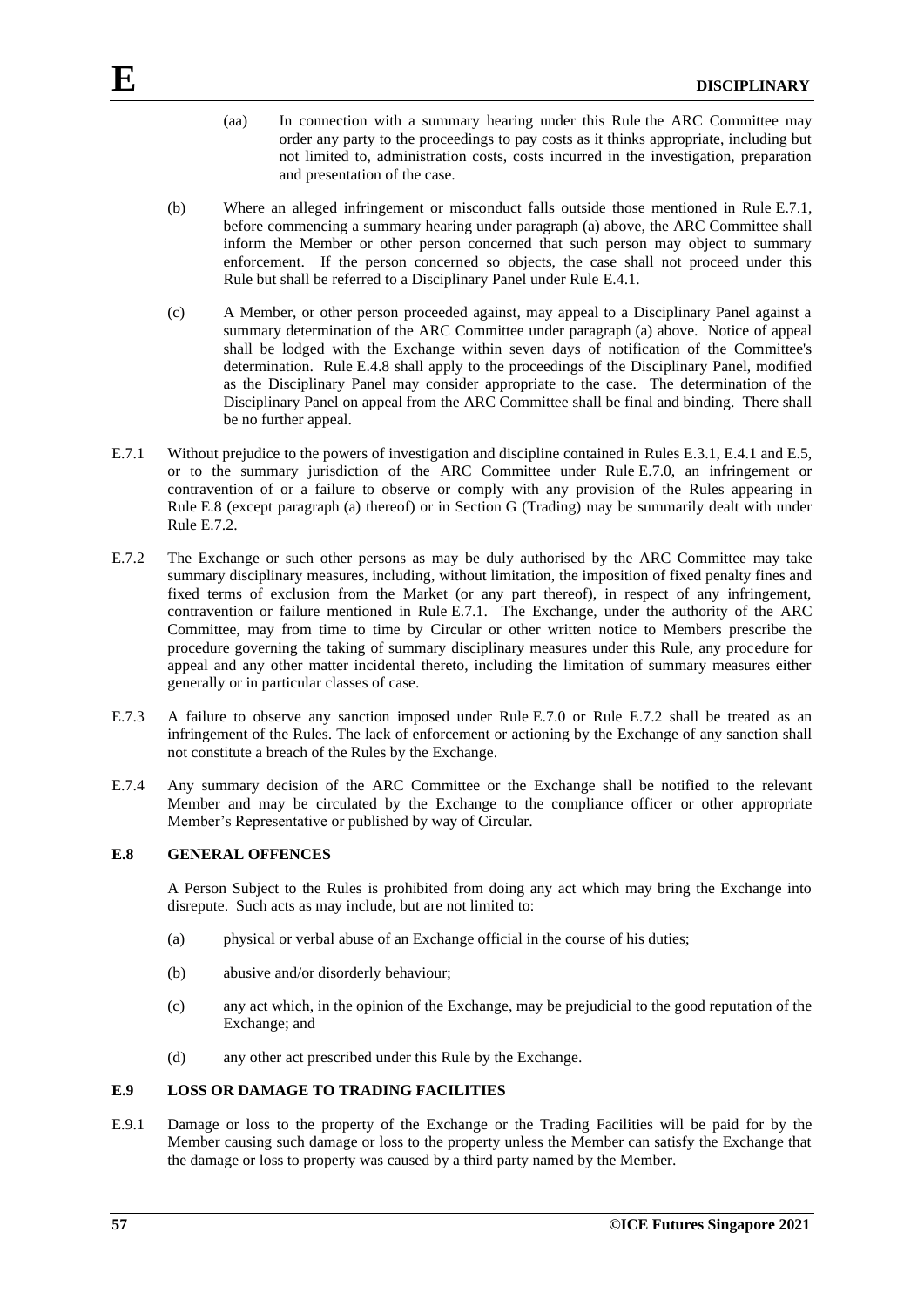E.9.2 All other forms of damage or loss to property to the Exchange or the Trading Facilities will be charged to the Members when no individual or individuals can be held responsible.

# **E.10 OTHER OFFENCES**

# E.10.1 **EFRP Reports**

The Exchange may, by Circular, require Members to report every EFRP transaction conducted under Rule F.5A to the Exchange in such manner and within such time as it may prescribe. Failure to comply with any such requirements shall be an offence.

# E.10.2 **Rules**

The Exchange may, by Circular, prescribe fixed penalty fines to be imposed on a Member who has, or appears to have, failed to comply with any obligation under the Rules.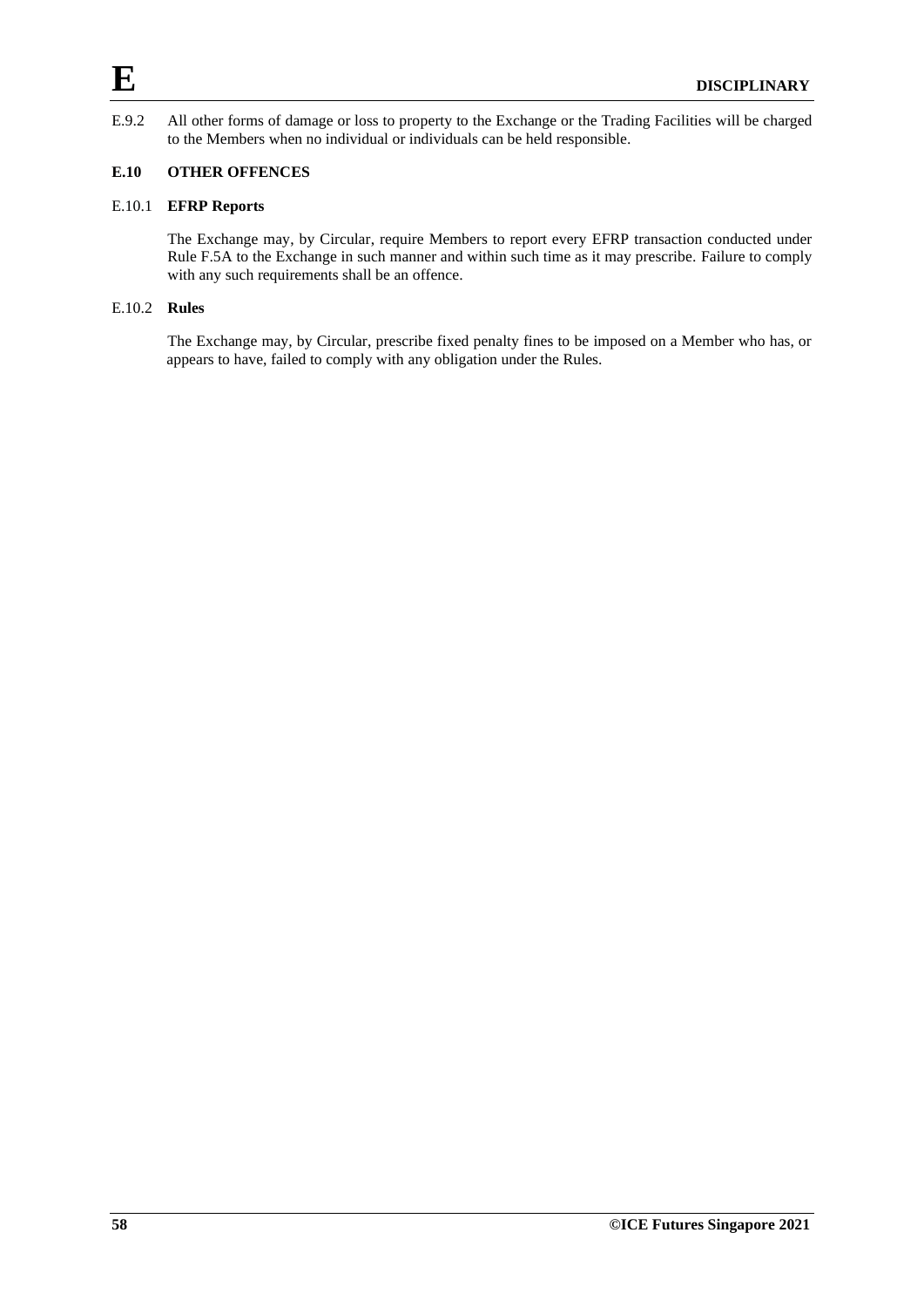# **SECTION F - CONTRACTS**

- F.1 Contracts with Clearing House<br>F.2 Contracts in the making of which
- F.2 Contracts in the making of which a Member is Subject to the Rules<br>F.3 Transaction Records
- F.3 Transaction Records<br>F.4 Deposits and Margins
- Deposits and Margins
- F.5 [Not used.]
- F.5A EFRPs
- F.6 Transfer of Contracts
- F.7 Block Trades<br>F.8 Position Trans
- Position Transfers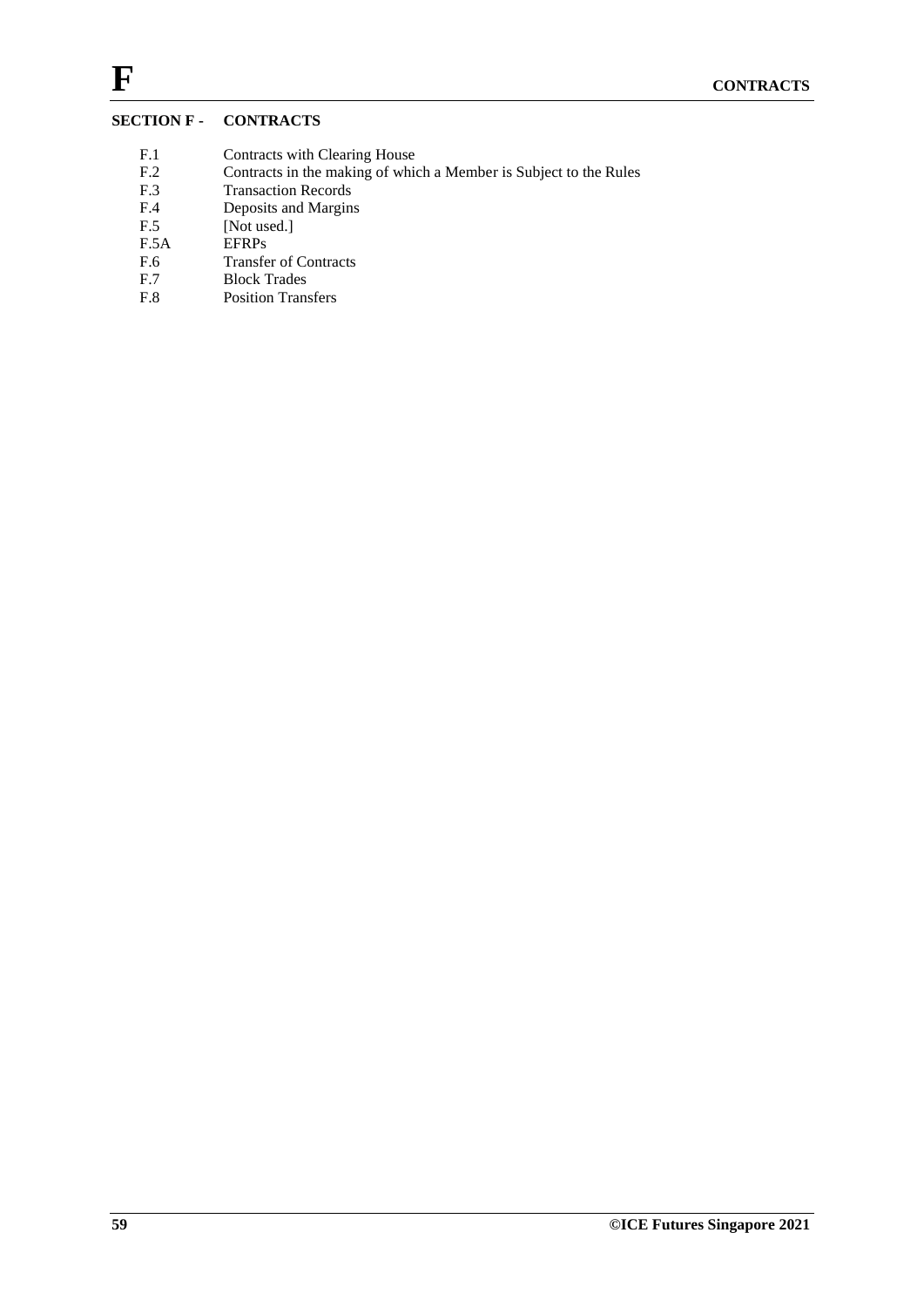# **F.1 CONTRACTS WITH CLEARING HOUSE**

F.1.1 Contracts shall arise only at the times, and subject to the conditions, set out in the Clearing House Rules. In the event of any conflict between this Rule F.1 and the Clearing House Rules, the Clearing House Rules shall prevail.

# **Platform Trades**

- F.1.2 The following Rules apply to a Platform Trade that is matched between one Member and another Member (the "**Counterparty**") which may be the same person as the first-mentioned Member pursuant to Rules F.1.3 and F.1.4. Pursuant to the Clearing House Rules, two Contracts arise at the time of such matching, which for the purposes of this Rule F.1 shall be called the "**ICE Futures Singapore Matched Contracts**".
- F.1.3 The two ICE Futures Singapore Matched Contracts arising in accordance with Rule F.1.2 shall be between the following parties:
	- (i) one Contract between the Clearing House and the following counterparty or counterparties acting as Buyer (the "**First Leg Contract**"):

#### *(Own Business Platform Trades of the Member)*

- (A) if the Member is a Clearing Member and is clearing a Platform Trade for Own Business, the Member;
- (B) if the Member is entering into a Platform Trade for Own Business and is not a Clearing Member (or, if it is a Clearing Member, and has, by act or omission, established settings in the ICE Clearing Systems such that it will not clear the relevant Platform Trade in either such capacity) the Clearing Member that has been selected by the Member as Clearing Member for the Platform Trade ("**Clearing Member A**"), provided that Clearing Member A is party to a Clearing Agreement with the Member (such Member, not being Clearing Member A, for the purposes of this Rule F.1 a "**non-clearing Member**");
- (C) [Not used.]

*(Client account Platform Trades of the Member)*

- (D) if the Member is a Clearing Member and is clearing a Platform Trade for the account of its client, the Member; and
- (E) if the Member is not a Clearing Member and is entering into a Platform Trade for the account of a client, the Clearing Member that has been selected by the Member as Clearing Member for the Platform Trade ("**Clearing Member B**"), provided that Clearing Member B is party to a Clearing Agreement with the Member or its client (such Member or its client, not being Clearing Member B, for the purposes of this Rule F.1 a "**non-clearing counterparty**"); and
- (F) [Not used.]
- (G) [Not used.]
- (ii) another Contract between the Clearing House and a counterparty or counterparties acting as Seller in the same way as set out in Rule F.1.3(i) above but with respect to the Counterparty (the "**Second Leg Contract**").
- F.1.4 Upon two ICE Futures Singapore Matched Contracts arising in accordance with Rules F.1.3(i)(B), (D) and (E), up to two Corresponding Contracts shall also arise between the following parties:
	- (i) in the case of Rule F.1.3(i)(B), the non-clearing Member and Clearing Member A;
	- (ii) [Not used.];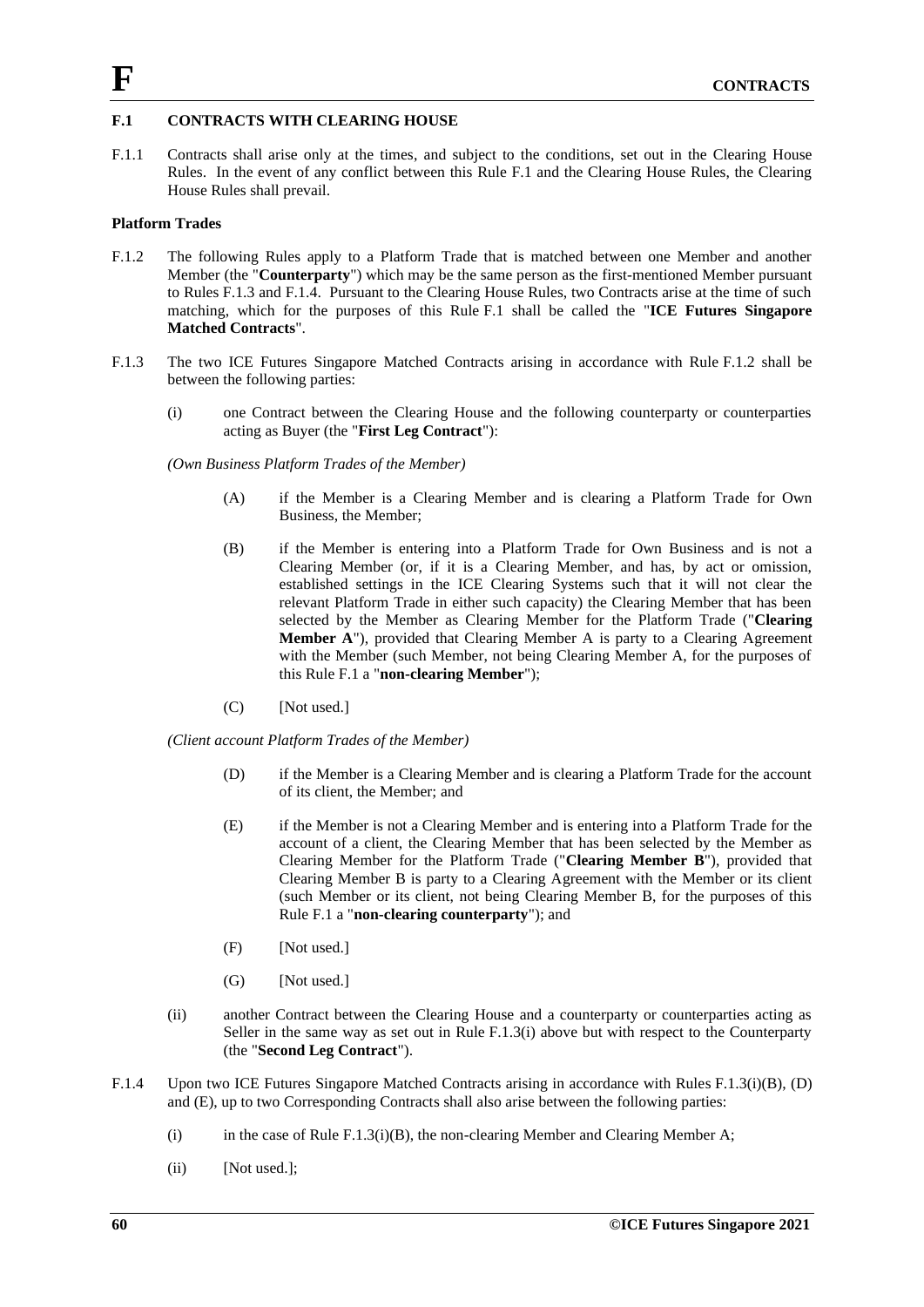- (iii) in the case of Rule F.1.3(i)(D), the client and the Member; and/or
- (iv) in the case of Rule F.1.3(i)(E), the non-clearing Counterparty and Clearing Member B,
- $(v)$  [Not used.]
- (vi) [Not used.]

as applicable, in respect of the First Leg Contract and/or Second Leg Contract (with respect to the Counterparty).), provided that no such Corresponding Contract shall arise where any Clearing Member is an FCM Clearing Member, except as provided for in Rule F.1.13. A party to a First Leg Contract may also be a party to a Second Leg Contract if it is the Clearing Member in respect of both legs and acts in a different capacity or for different clients in respect of the same Platform Trade. In such circumstances, any Corresponding Contracts arising in accordance with this Rule F.1.4 will arise separately with respect to the First Leg Contract and Second Leg Contract.

The terms of any such Corresponding Contracts shall be as set out in the Clearing House's Customer-CM Transactions Standard Terms, but on economic terms identical to the terms of the relevant ICE Futures Singapore Matched Contract, except that:

- (A) if the party to the ICE Futures Singapore Matched Contract is the seller under the ICE Futures Singapore Matched Contract it shall be the buyer under the Corresponding Contract and *vice versa*;
- (B) it is not a cleared Contract (with the result that certain terms applicable only to cleared Contracts will not apply pursuant to the Customer-CM Transactions Standard Terms); and
- (C) it shall be subject to such amended or different terms and conditions as are or have been agreed between the parties, to the extent not inconsistent with the Customer-CM Transactions Standard Terms.

### **Block Trade and EFRP Contracts ("ICE Futures Singapore Block Contracts")**

- F.1.5 The following Rules apply to an ICE Futures Singapore Block Trade which is agreed between two different Members (for the purposes of this Rule F.1.5 the "**Non-Crossed Transaction**"). The relevant details may be reported to the Exchange by one Member ("**Block Member A**") who is party to the Non-Crossed Transaction, through ICE Block, pursuant to the Rules and in such a manner that may be prescribed by the Exchange from time to time. The other Member party to the Non-Crossed Transaction ("**Block Member B**") must confirm acceptance of the relevant details through ICE Block. Pursuant to the Clearing House Rules, two ICE Futures Singapore Block Contracts arise at the time of receipt by the Exchange in its system of such confirmation of acceptance, provided that complete and correct data in respect of the transaction has been received.
- F.1.6 The two ICE Futures Singapore Block Contracts arising in accordance with Rule F.1.5 shall be established in the same way and between such parties as set out in Rule F.1.3(i) and (ii) above, but with respect to Block Member A and Block Member B.
- F.1.7 Upon an ICE Futures Singapore Block Contract arising under Rule F.1.5 above, up to two Corresponding Contracts shall be established in the same way and between such parties as set out in Rule F.1.4 above, but with respect to Block Member A and Block Member B.
- F.1.8 This Rule F.1.8, and Rules F.1.9 and F.1.10, apply to an ICE Futures Singapore Block Trade where both the buy and sell sides of the ICE Futures Singapore Block Trade are reported to the Exchange by the same Member (for the purposes of this Rule F.1.8, a "**Crossed Transaction**"). The relevant details may be reported to the Exchange by the Member ("**Block Member A**") through ICE Block pursuant to the Rules and in such a manner that may be prescribed by the Exchange from time to time. Pursuant to the Clearing House Rules, two ICE Futures Singapore Block Contracts arise at the time of receipt by the Exchange in the ICE Clearing Systems of correct and complete details relating to the Crossed Transaction.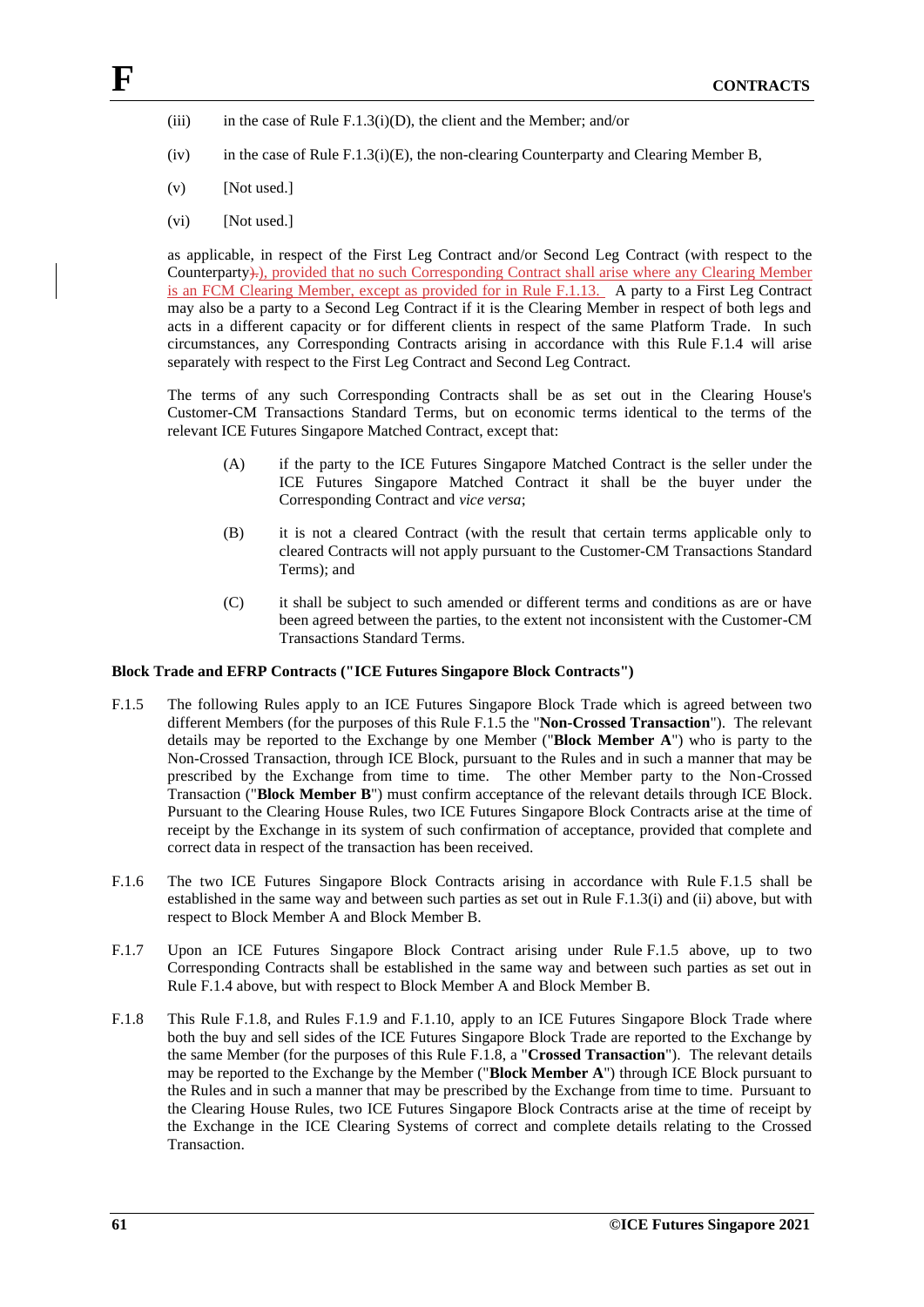- F.1.9 The two ICE Futures Singapore Block Contracts arising in accordance with Rule F.1.8 shall be established in the same way and between such parties as set out in Rule F.1.3(i) and (ii) above but with respect to Block Member A.
- F.1.10 Upon an ICE Futures Singapore Block Contract arising under Rule F.1.8 above, up to two Corresponding Contracts shall be established in the same way and between such parties as set out in Rule F.1.4 above, but with respect to Block Member A.

# **General Provisions**

- F.1.11 Subject to any Rules and procedures made pursuant to Rule F.6, an ICE Futures Singapore Matched Contract or ICE Futures Singapore Block Contract to which a Clearing Member becomes a party pursuant to Rule F.1 (and which has not been allocated by such Clearing Member to, and accepted by, another Clearing Member in accordance with Clearing House Rules) shall be recorded with the Clearing House in the name of such Clearing Member in accordance with and subject to the Clearing House Rules.
- F.1.12 An ICE Futures Singapore Matched Contract or ICE Futures Singapore Block Contract may be allocated from one Clearing Member, being the person initially party to such contract pursuant to Rule F.1.3, F.1.5 or F.1.9 ("**Clearing Member A**") to another Clearing Member ("**Clearing Member B**") if both such Clearing Members record their agreement to such allocation in the ICE Clearing Systems on the same day that the relevant ICE Futures Singapore Matched Contract or ICE Futures Singapore Block Contract arose. Subsequent to such agreement having been recorded, the original ICE Futures Singapore Matched Contract or ICE Futures Singapore Block Contract between Clearing Member A and the Clearing House shall be terminated simultaneously with a replacement ICE Futures Singapore Matched Contract or ICE Futures Singapore Block Contract, on the same terms as the terminated Contract, arising between Clearing Member B and the Clearing House and being recorded with the Clearing House in the name of Clearing Member B, in accordance with and subject to the Clearing House Rules. Any related Corresponding Contract to which Clearing Member A was party shall also simultaneously terminate and be replaced by a Corresponding Contract to which Clearing Member B is party.
- F.1.13 [Not used.]
- F.1.13 If Clearing Member A is an FCM Clearing Member and a Corresponding Contract would otherwise arise pursuant to Rule F.1.4, F.1.7 or F.1.10 but for the fact that the Clearing Member is an FCM Clearing Member, then:
	- (i) there shall be no Corresponding Contract, unless the clearing agreement between the FCM Clearing Member and the Member so provides;
	- (ii) where the clearing agreement does so provide, the relevant Contract arising between the FCM Clearing Member and the Clearing House pursuant to Rule F.1.3, F.1.6 or F.1.9 and the Clearing House Rules will be entered by such FCM Clearing Member for such Member as its customer under the terms of the clearing agreement between such Member and FCM Clearing Member (an "Agency Relationship"); and
	- (iii) where the clearing agreement does so provide, the Contract between the FCM Clearing Member and the Clearing House will be subject to particular provisions of the Clearing House Rules applicable to the Contracts to which FCM Clearing Members are party.
- F.1.14 If the Clearing House takes any action in relation to a Contract, without limitation including pursuant to Clearing House Rules 103 (Delay in performance by the Clearing House), 104 (Invoicing back and specification of terms), 107 (Conversion to other Eligible Currency), 109 (Alteration of Rules, Procedures, Guidance and Circulars), 110 (Extension or Waiver of Rules) or 112 (Force majeure and similar events), each affected Clearing Member may take equivalent action (or, if it cannot take equivalent action, it is not advisable to do so or equivalent action would not deal with the matter in hand, other appropriate action) against the relevant Member under the Corresponding Contract, including but not limited to terminating, and/or modifying the non-economic terms of, such Corresponding Contract and/or making adjustments to any determination of amounts paid or payable under the relevant Clearing Agreement.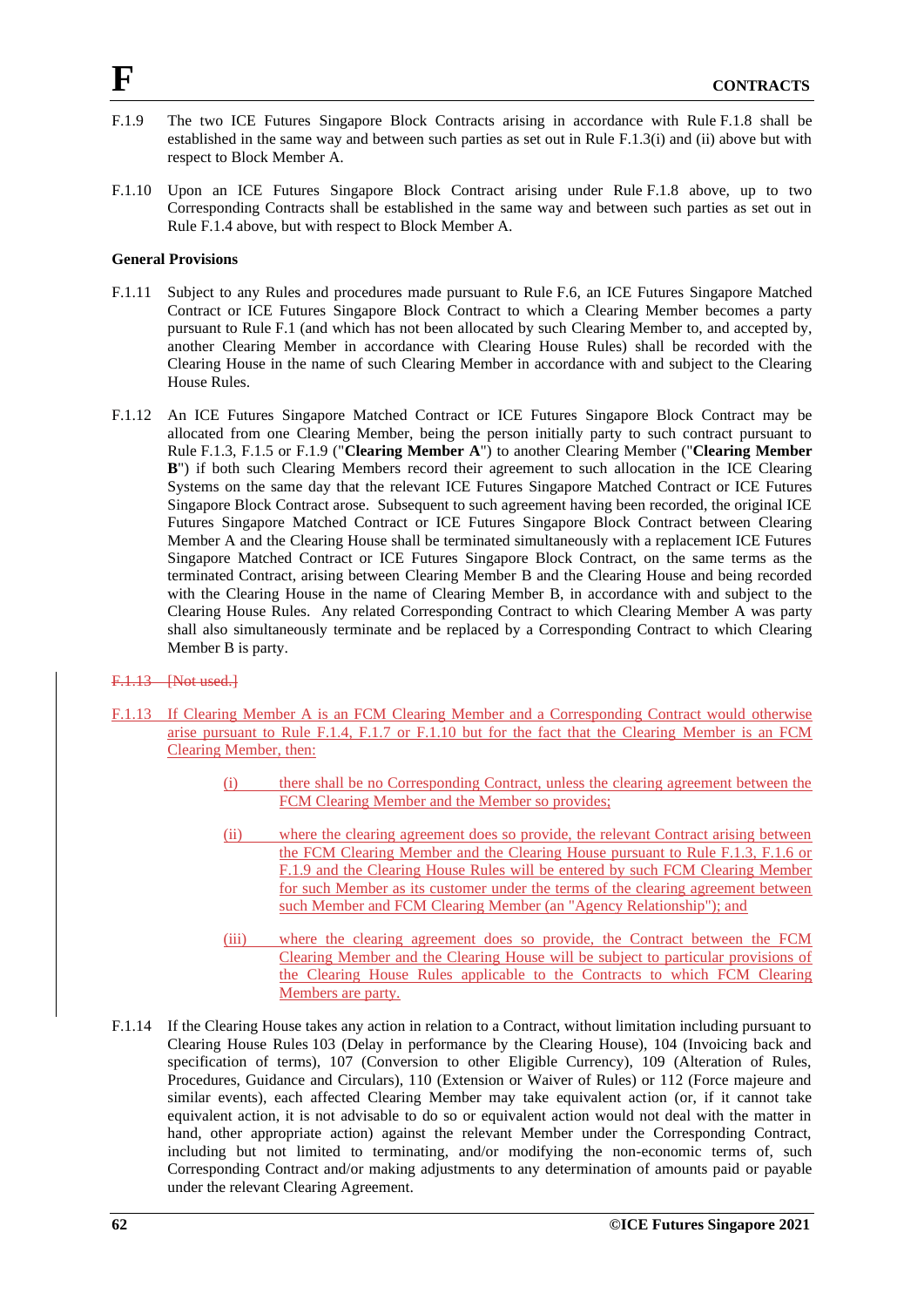- F.1.15 Each Member agrees and acknowledges that any Clearing Member selected by it for any Matched Transaction, if applicable, does not guarantee the Clearing House's performance of any of the Clearing House's obligations under the Rules, any Contract or any Corresponding Contract. In the event that the Clearing House defaults in or defers or varies the payment or performance of any obligation otherwise owed by it in respect of a Contract corresponding to a Corresponding Contract, the Clearing Member will be entitled to make a corresponding deduction, withholding or other reduction from, or tolling or deferring of any payment or performance otherwise owed by it under such Corresponding Contract and/or to make its performance under such Corresponding Contract conditional on performance by the Clearing House under the related Contract. Where any such deduction or forbearance may be attributable to Corresponding Contracts between the relevant Clearing Member with more than one Member, the Clearing Member shall allocate such deduction among such Members on a *pro rata* basis. If such defaulted or delayed payment is subsequently obtained by the Clearing Member from the Clearing House (in whole or in part), the Clearing Member shall thereupon be liable to make the corresponding payment or performance (or portion thereof) to the Member pursuant to the Corresponding Contract.
- F.1.16 Each Corresponding Contract will automatically terminate without any obligation or liability of any party to such Corresponding Contract in the event that the Contract to which it relates is void or voided, pursuant to the Clearing House Rules, at the same time as the relevant Contract terminates and without need for any further action on the part of any person.
- F.1.17 A Clearing Member may be suspended, have its membership with the Clearing House terminated or be subject to Default Proceedings (within the meaning of Section D) by the Clearing House. Members that are not Clearing Members should be aware that such events may have effects upon Corresponding Contracts or agency relationships or their ability to enforce their rights under Corresponding Contracts or agency relationships. Members should refer to the Clearing House Rules for further details and to other references to "Customers" in the Clearing House Rules, in addition to the relevant risk disclosures made by the Clearing House and each Clearing Member.
- F.1.18 Each Member is hereby deemed to acknowledge, represent and agree that:
	- (i) in entering into Contracts and Corresponding Contracts, Members will act as principal and not as agent, subject to the Clearing House Rules;
	- (ii) except as further detailed in the Clearing House Rules, the Clearing House has no obligation or liability to a Member that is not a Clearing Member, whether in tort, contract, restitution, in respect of any Contract, pursuant to the Rules or otherwise, (except any liability for fraud, death or personal injury or any other liability which under Applicable Laws may not be excluded); and
	- (iii) in accordance with the Clearing House Rules, the Clearing House has the right to suspend or terminate the clearing of transactions, either generally or in relation to a particular Clearing Member, without notice.

# **F.2 CONTRACTS IN THE MAKING OF WHICH A MEMBER IS SUBJECT TO THE RULES**

- F.2.1 A Member is subject to the Rules when entering into Contracts and contracts of the following kinds:
	- (a) a Corresponding Contract made with a client otherwise than on the Market in conformity to Rule C.6.2(a);
	- (b) a Corresponding Contract made with a client otherwise than on the Market, not conforming to Rule C.6.2(a) only because the relevant matching contract (within the meaning of that Rule save as to the time it is made) is made or procured by the Member after and not before the matching of the Contract;
	- (c) a Contract made on the Market which is allocated to and accepted by the Member;
	- (d) a Corresponding Contract arising between the Clearing Member and its client which is a Member, pursuant to a Clearing Agreement to which they are both a party; and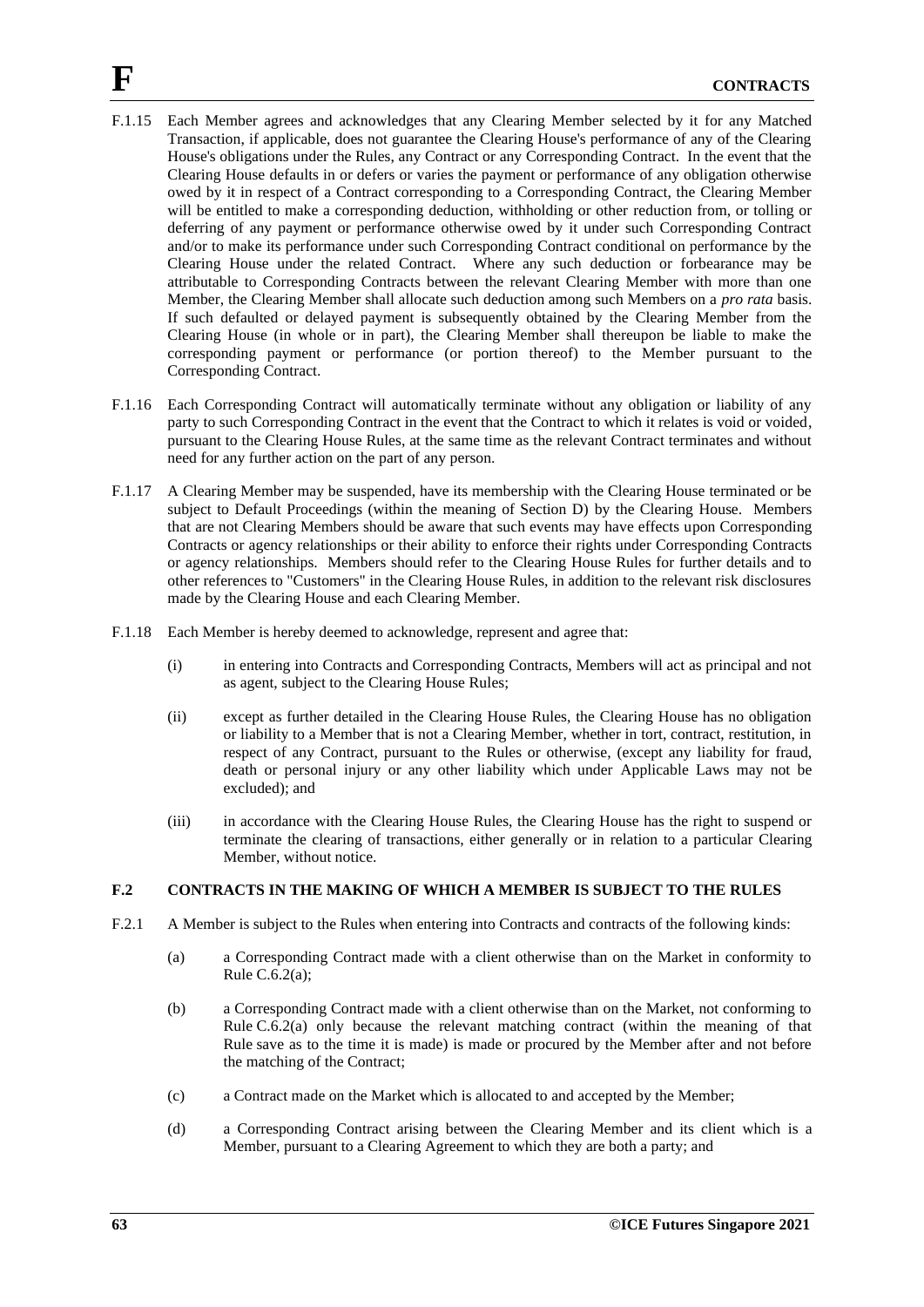(e) any other Contract made or required or permitted to be made under the Rules including, without limitation, Section D.

#### F.2.2 [Not used.]

### **F.3 TRANSACTION RECORDS**

- (a) All Members shall keep proper and complete accounting and other records relating to all Contracts and Corresponding Contracts made on the Market or Contracts entered into otherwise in accordance with the Rules, whether for a Member's own or a client's account, and containing such details as the Exchange or the ARC Committee may from time to time prescribe. Separate accounts shall be kept in relation to each client and all orders and accounts shall be given a unique and clearly identifiable reference.
- (b) All orders executed on the Market or otherwise in accordance with the Rules shall be promptly recorded in writing (or such other permanent form as may from time to time be permitted) by the Member in its own records and reported to the Exchange (or, if the Exchange permits, to the Clearing House on behalf of the Exchange) in such manner and together with such particulars as the Exchange may from time to time require. The Exchange shall (and is hereby authorised to) present and confirm particulars of all Contracts to the Clearing House on behalf of Members by means of the ICE Clearing Systems.
- (c) Members shall keep daily records of such open positions and shall comply with such reporting requirements as the Exchange or the ARC Committee may from time to time prescribe. The Exchange may request the Clearing House to disclose to the Exchange details of Contracts and open positions of Members.
- (d) Such records shall be maintained for a reasonable period of time (which shall be not less than five years) and shall be open to inspection by the Exchange.
- (e) The provisions of the Rules in F.3 shall be without prejudice to the provisions of the Electronic User Agreement regarding record keeping which shall supplement the Rules in F.3.
- $(f)$  [Not used.]

### **F.4 DEPOSITS AND MARGINS**

Members shall charge (by cash or such other collateral as may from time to time be approved by the Exchange) to clients who are not Members in respect of each Corresponding Contract:

- (a) at least such initial margin, if any, as shall for the time being be prescribed by the Exchange in respect of Products of that kind; and
- (b) such variation margin, if any, as the Exchange shall for the time being determine in respect of Products of that kind;

subject always to such conditions and exceptions as may be specified by the Exchange or by the ARC Committee.

#### **F.5 [NOT USED.]**

### **F.5A EFRPs**

- F.5A.1 These Rules shall apply to all EFRPs (including, for the avoidance of doubt, EFRPs entered on ICE Block by an ICE Block Member).
	- (a) EFRPs are available in respect of those Products and Contract Months as determined by the Exchange from time to time. Such transactions in such Products are not subject to the Trading Procedures unless specifically referred to.
	- (b) Details of the EFRP must be reported to the Exchange in accordance with Trading Procedure 16B or by any other means determined by the Exchange from time to time. The transaction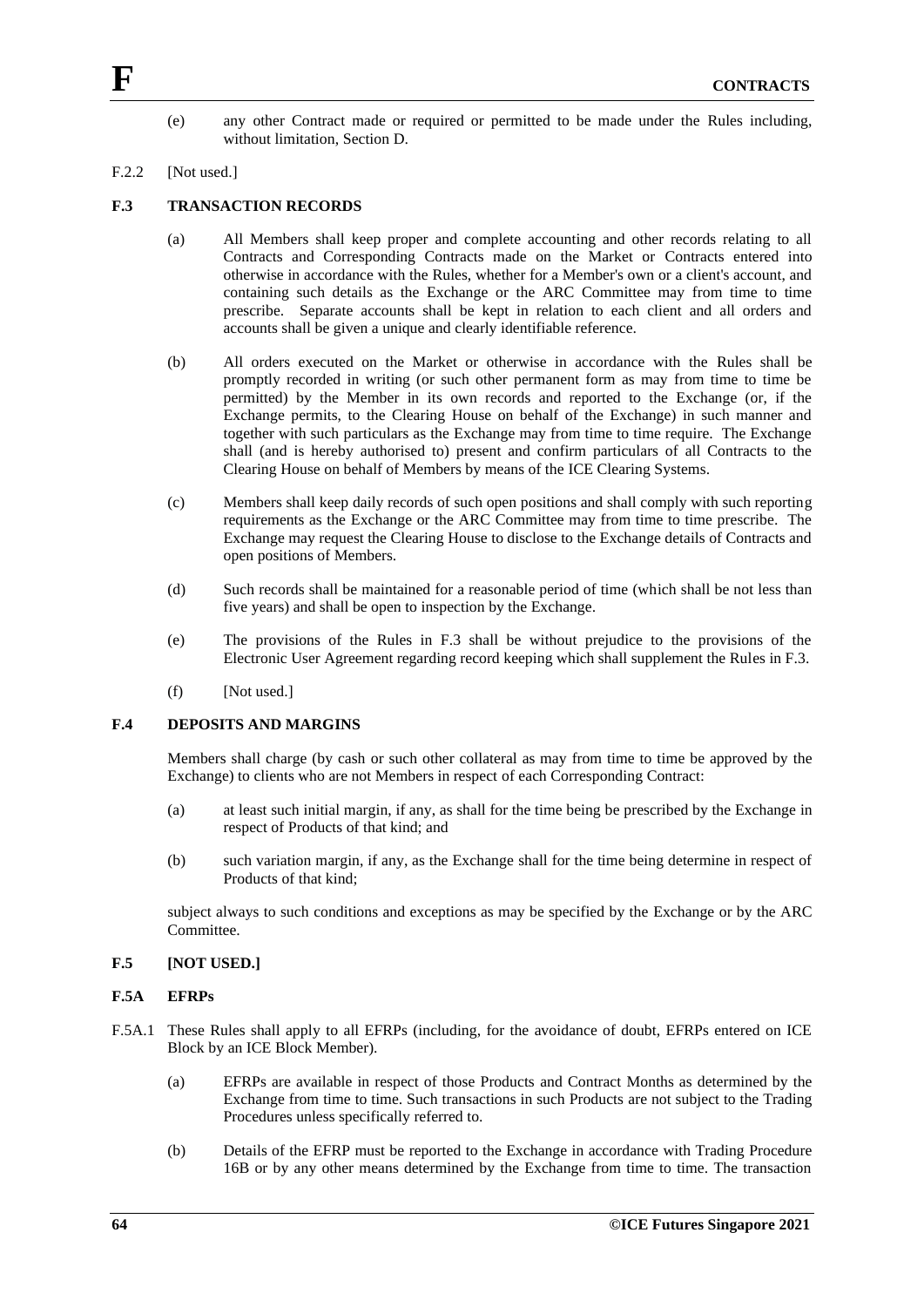details specified in Trading Procedure 16B shall be displayed on the ICE Platform and made available during the Trading Day.

- (c) In respect of EFRPs, upon demand by the Exchange, EFRP executing Members must provide satisfactory evidence that the EFRP has been executed in accordance with these Rules and the Trading Procedures.
- (d) EFRPs shall only be registered within price parameters as defined by the Exchange from time to time.
- (e) A decision by the Exchange not to record or accept an EFRP or not to present any EFRP to the Clearing House is final.
- (f) All Members and Persons Subject to the Rules must ensure that, on bringing the transactions on-Exchange, they comply with all applicable Rules.

#### **F.6 TRANSFER OF CONTRACTS**

The Exchange may from time to time make, add to or amend Rules and procedures providing for the transfer of Contracts between the Exchange and/or the Clearing House and another exchange or its clearing house.

### **F.7 BLOCK TRADES**

- F.7.1 (a) Block Trades may take place in respect of Products designated by the Exchange from time to time as Products that may be traded as Block Trades pursuant to the Rules.
	- (b) Block Trades may be organised only during such ICE Platform Trading Hours of the Block Trade Contract concerned and on such Trading Days as the Exchange may from time to time prescribe.
	- (c) Any Member is permitted to arrange Block Trades subject only:
		- (i) to the Member's Representative arranging the Block Trade on behalf of the Member, having such individual registration with the Exchange or otherwise as is required by Applicable Laws;
		- (ii) in the case of a Trade Participant, to the Block Trade being in respect of business for his Own Business and the counterparty with whom he arranges the Block Trade being another Member;
		- (iii) to Members having completed such form of registration or enrolment as may be prescribed by the Exchange from time to time;
		- (iv) to ICE Block Members having being approved by the Exchange and completed such form of registration or enrolment as may be prescribed by the Exchange from time to time;
	- (d) Where a General Participant enters into a Block Trade with or on behalf of a client who is not a Member of the Exchange, it must comply with all Applicable Laws, including in relation to suitability and appropriateness.
	- (e) [Not used.]
	- (f) A Member must not disclose the identity of the party to a Block Trade order to potential counterparties unless the Member has previously received that party's permission to do so. Members may disclose the terms of Block Trade orders in furtherance of bilateral negotiations, which may include indicating that the negotiations have ended.
	- (g) Members are not permitted to facilitate the execution of Block Trades on a system or facility which is accessible to multiple participants that allows for the electronic matching or the electronic acceptance of anonymous bids and offers.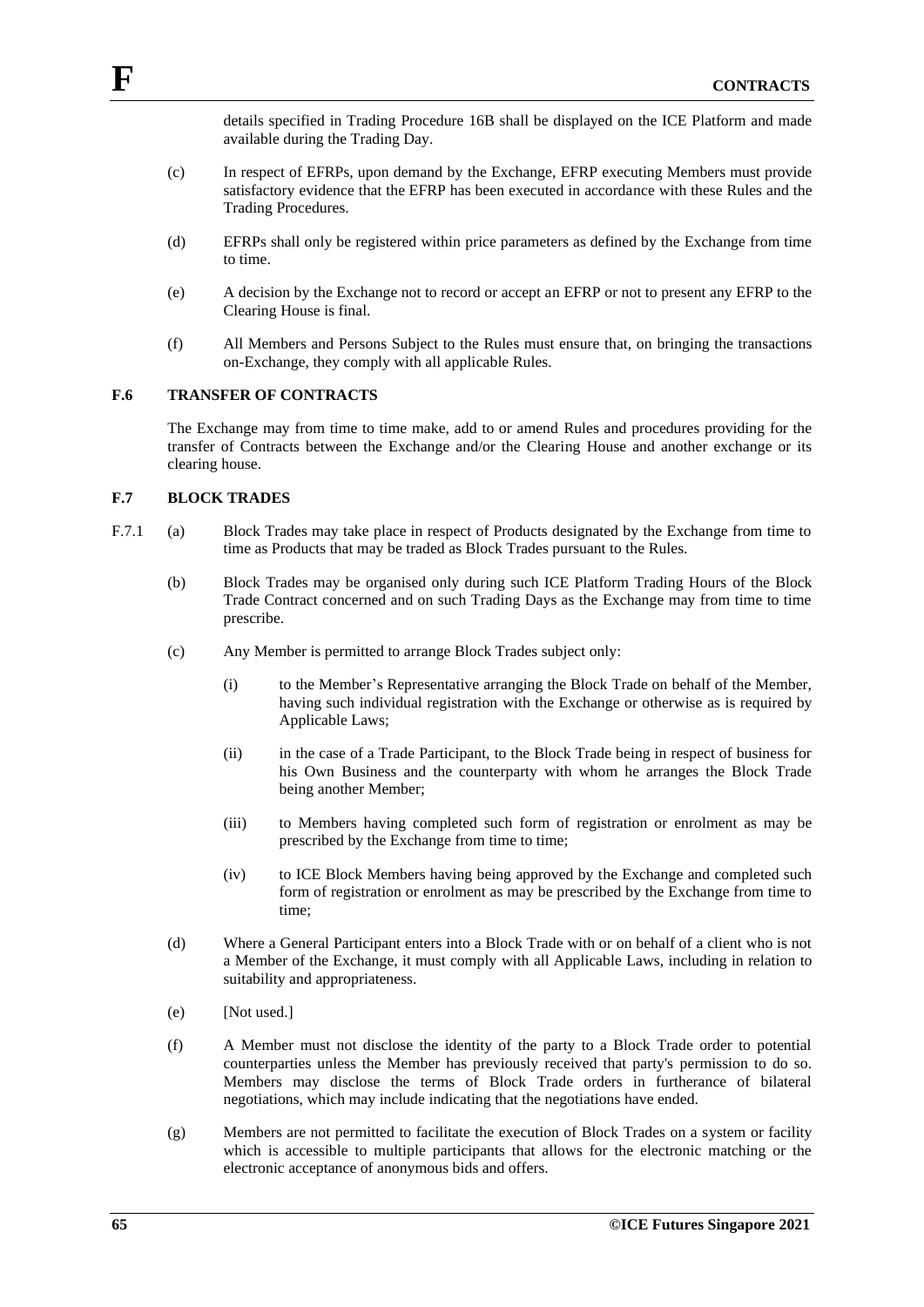#### **Minimum Volume Thresholds**

- F.7.2 (a) The Minimum Volume Thresholds in respect of each Block Trade Contract that can be traded as a Block Trade shall be determined by the Exchange and published from time to time. A Contract may be subject to one Minimum Volume Threshold for Block Trades which are to be published and separate Minimum Volume Thresholds for Block Trades which are not to be published or for which publication is to be deferred.
	- (b) Members are, subject to Rule F.7.1 above, permitted to enter into Block Trades which involve the trading of two or more different Products or Block Trades that involve the trading of two or more different Contract Months of the same Product.
	- (c) An order for a Block Trade for two or more Contract Months of the same Product may be matched with Block Trade orders for individual Contract Months provided that each such order meets or exceeds the Minimum Volume Threshold for that Product or combination.
	- (d) Applicable requirements relating to Block Trades, and the Minimum Volume Thresholds that apply, shall be determined by the Exchange and published from time to time. A breach of any guidance, policy or procedures published under this Rule F.7.2 relating to Block Trades by a Member or Person Subject to the Rules may constitute a breach of the Rules by such Member or person.

#### **Aggregation of Lots**

F.7.3 In respect of Products designated by the Exchange as Block Trade Contracts, Members must not aggregate separate orders in order to meet the Minimum Volume Thresholds.

Members may aggregate separate orders provided each such separate order meets or exceeds the Minimum Volume Threshold for the relevant Product or are received from the same client. Members may also aggregate orders for funds which are operated by the same fund manager and traded by the same fund manager, pursuant to the same strategy.

Likewise Members may not combine separate orders in respect of different Products to generate an inter-contract spread trade, unless each such separate order is for the same client or meets or exceeds the Minimum Volume Threshold for the relevant Product.

In the case of Option Contracts designated as Block Trade Contracts, where a Member receives a Block Trade order which meets or exceeds the relevant minimum volume threshold, he may aggregate orders on the matching side only, in order to facilitate execution of the Block Trade.

F.7.4 When arranging a Block Trade and, in particular, when aggregating orders on the matching side to facilitate arrangement of a Block Trade in accordance with the Rules, (and in particular with Rule F.7.3) Members must ensure that they act with due skill, care and diligence; and the interests of the client(s) are not prejudiced.

#### **Price**

F.7.5 Members shall ensure, when arranging or organising Block Trades, that the price of any Block Trade being quoted represents the Fair Market Value for that trade*.* On each occasion of quoting a Block Trade price, the Member must, at the time, make it clear to the potential counterparty(ies), whether a Member or a client who is not a Member of the Exchange, that the price being quoted is a Block Trade price and not the prevailing market price.

When determining a Block Trade price, a Member should, in particular, take into account the prevailing price and volume currently available in the Market, the liquidity of the Market and general market conditions, but shall not be obliged to obtain prices from other Members, unless this would be appropriate in the circumstances.

Prices of Block Trades will not be included in the determination or calculation of any Exchange index or settlement price.

### **Submission of Details of Block Trades**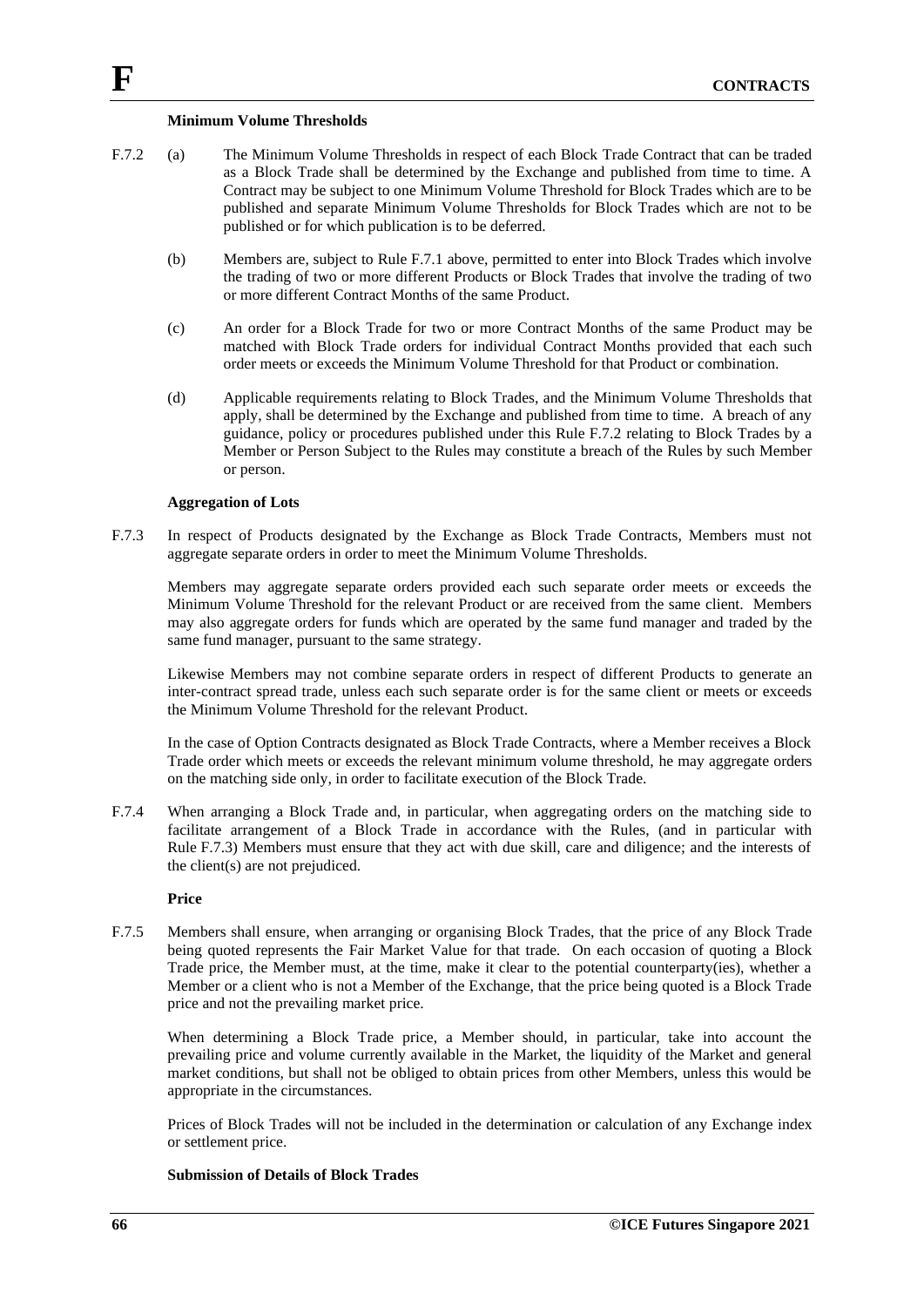- F.7.6 Once a Block Trade has been organised the Members must submit the Block Trade details to the Exchange in accordance with Trading Procedure 17.
- F.7.7 A decision by the Exchange not to record or accept a Block Trade or not to present details of the Block Trade to the Clearing House is final.

### **F.8 POSITION TRANSFERS**

- F.8.1 (a) Once a Contract arises under the Clearing House Rules, that Contract may not be transferred to another Member's name without the agreement of the Clearing House and unless in accordance with this Rule F.8. Members may transfer positions in accordance with relevant Clearing House processes and the Clearing House Rules in the following instances:
	- (i) transfers of open Contracts from one Member to another Member made at the request of a client where no change in the underlying position at the client level is involved; or
	- (ii) transfers of open Contracts from one account to another account on the books of the same Member made at the request of a client where no change in the underlying position at the client level is involved.
	- (b) Position transfers input in accordance with Rule  $F.8.1(a)(i)-(ii)$  above may be submitted on any Trading Day for the Contract Month up until the close of the ICE Clearing Systems or expiry of the relevant Contract Month on the last Trading Day of such Contract Month, subject to guidance from the Exchange.

Position transfers where Rule  $F(0,1)(g)(i)$ -(iv) below applies may be submitted on any Trading Day for the Contract Month up to five Trading Days before the expiry of the relevant Contract Month, subject to guidance from the Exchange. Requests for such transfers must be provided at least one Trading Day prior to the transfer date.

- (c) Position transfers which have the effect of off-setting (closing-out) existing open positions are not permitted in the spot month of a Contract.
- (d) Position transfers in Futures Contracts and Option Contracts may be effected at:
	- (i) the prior day's settlement price; or
	- (ii) at the original market price,

subject to such approvals from the Clearing House as may be required.

- (e) [Not used.]
- (f) For all such position transfers, the Member receiving the positions must record the transferred Contracts on its books at either the original dates or the transfer date, in accordance with the price at which the positions were transferred.
- (g) Position transfers shall not be permitted if there is any change in the beneficial ownership of the Contracts involved except for the following, at the discretion of the Exchange and on submission of such details as requested by the Exchange:
	- (i) position transfers made for the purpose of combining the positions held by two or more funds which are operated by the same fund manager and traded by the same fund manager, pursuant to the same strategy, into a single account so long as the transfers do not result in the liquidation of any open positions, and the pro rata allocation of interests in the consolidating account does not result in a significant change in the value of the interest of any fund participant;
	- (ii) such other position transfer as the Exchange, in its discretion, shall exempt in connection with, or as a result of, a merger, asset purchase, consolidation or similar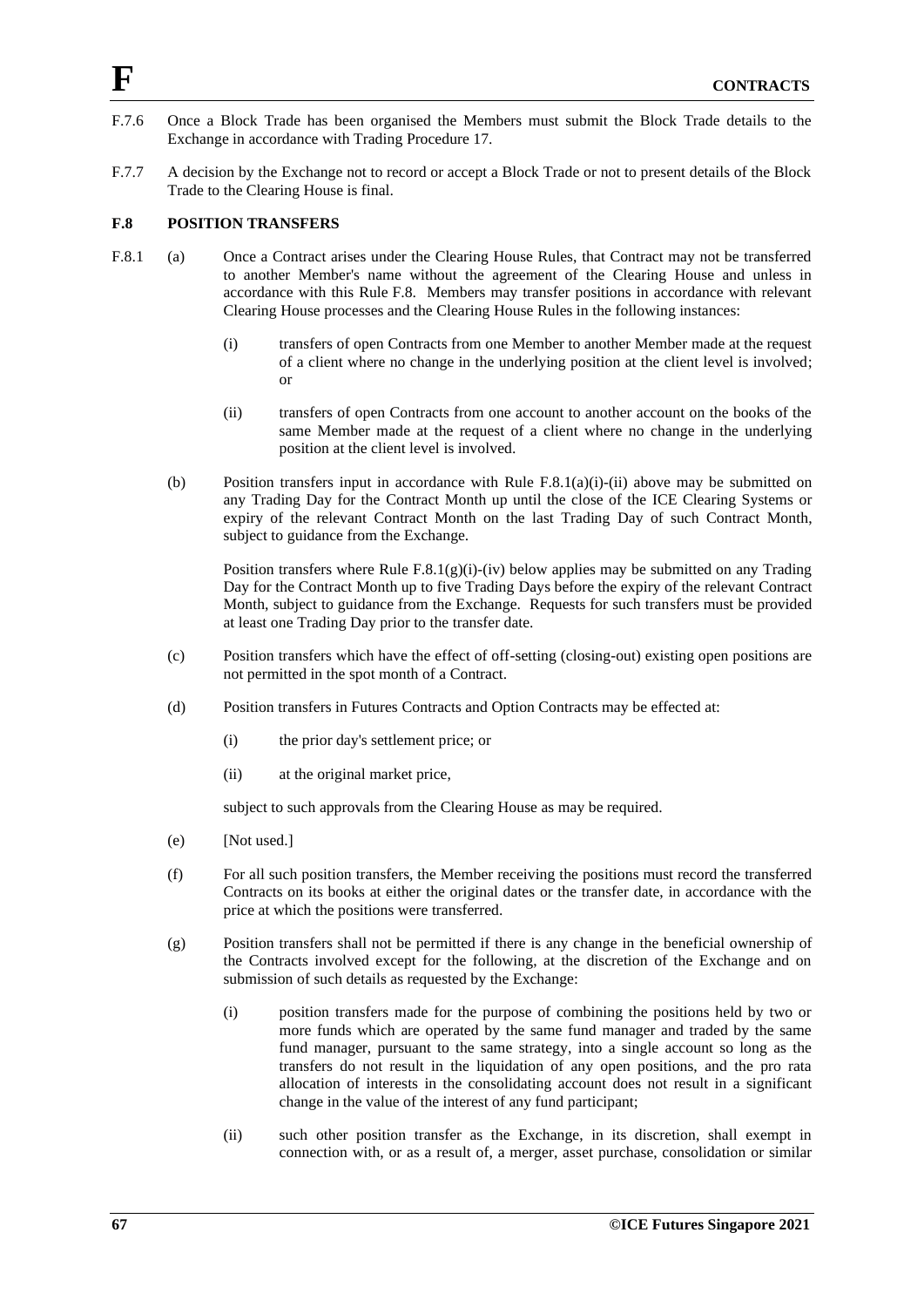non-recurring corporate transaction between two or more entities where one or several entities become the successor in interest of one or several other entities;

- (iii) with the consent of the Member(s) and the approval of the Exchange, the transfer of existing positions between accounts or between Members when the situation so requires and such transfer is in the best interests of the Exchange or the Market; and
- (iv) for purposes of this Rule, a change in beneficial ownership shall not be deemed to have occurred with respect to:
	- (a) position transfers between firms which are 100% owned by the same person; and
	- (b) position transfers between any person and any entity owned 100% by such person.
- (h) The Exchange may review position transfers at any time. When reviewing position transfers, the Exchange may seek further explanations or supporting documentation from Members in order to confirm its understanding of the nature of the transaction. Processing of a position transfer will not preclude the Exchange from instigating disciplinary proceedings in the event that it transpires that the position transfer may have been in contravention of applicable Exchange Rules.
- (i) If a Member who is a Clearing Member is in default with regard to the Clearing House, the Clearing House shall have discretion to transfer any or all of the rights, liabilities and obligations of the Defaulter (as defined in Section D) in respect of any Contract to another Clearing Member without reference to the Exchange.

# **F.9 TRANSACTION REPORTING**

F.9.1 Each Member acknowledges and agrees that the Exchange shall be authorised to submit the terms of a Contract (and any related Corresponding Contract) to any Repository as a delegate for the Clearing House, Clearing Member and any relevant client, as applicable, save where the relevant Clearing Member notifies the Clearing House or the Exchange in writing that it does not require the Exchange to act as such (whether generally or in respect of particular clients or kinds of Contract).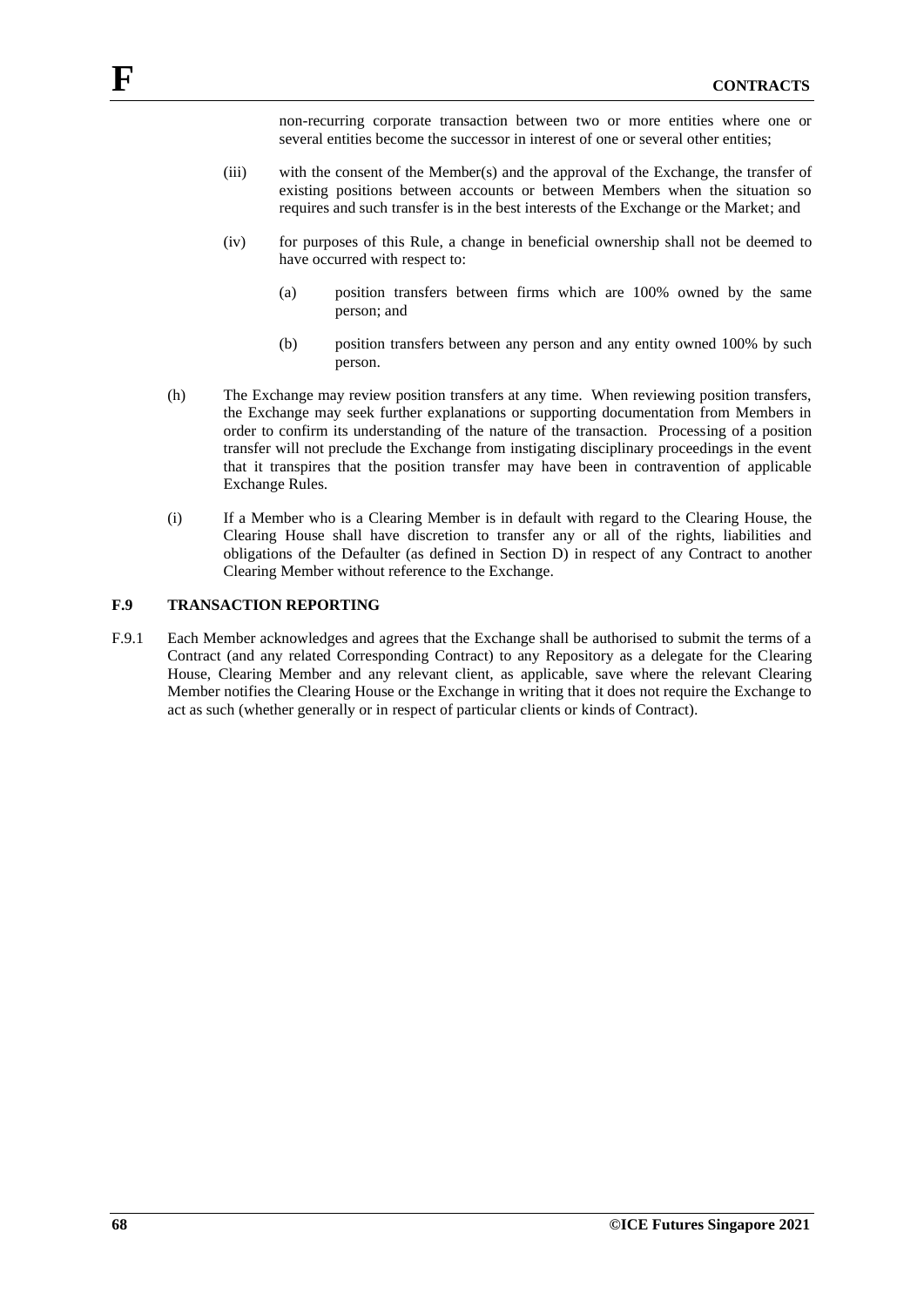# $SECTI$

|      | <b>TION G - TRADING</b>                          |
|------|--------------------------------------------------|
| G.1  | Generally                                        |
| G.2  | <b>Exchange Policies and Procedures</b>          |
| G.2A | [Not used.]                                      |
| G.2B | [Not used.]                                      |
| G.2C | [Not used.]                                      |
| G.2D | [Not used.]                                      |
| G.2E | [Not used.]                                      |
| G.2F | Contracts Traded by Members on the ICE Platform  |
| G.3  | Validity of Contracts                            |
| G.4  | Prior Arrangement Prohibited                     |
| G.5  | Orders Given on a Not Held Basis                 |
| G.6  | [Not used.]                                      |
| G.6A | <b>Matching Orders</b>                           |
| G.7  | Priority of Orders                               |
| G.8  | Disclosure, Withdrawal and Withholding of Orders |
| G.9  | Abuse of Orders                                  |
| G.10 | Qualification to Trade on the Market             |
| G.11 | Limitation on Members' Trading Staff             |
| G.12 | [Not used.]                                      |
| G.13 | Price Limits                                     |
| G.14 | <b>Emergency Closures</b>                        |
| G.15 | <b>Trading Disputes</b>                          |
| G.16 | Order Receipt and Order Entry Records            |
| G.17 | Open Interest                                    |
| G.18 | [Not used.]                                      |
| G.19 | [Not used.]                                      |
| G.20 | Disorderly Trading                               |
| G.21 | ICE Futures Singapore Markers ("Markers")        |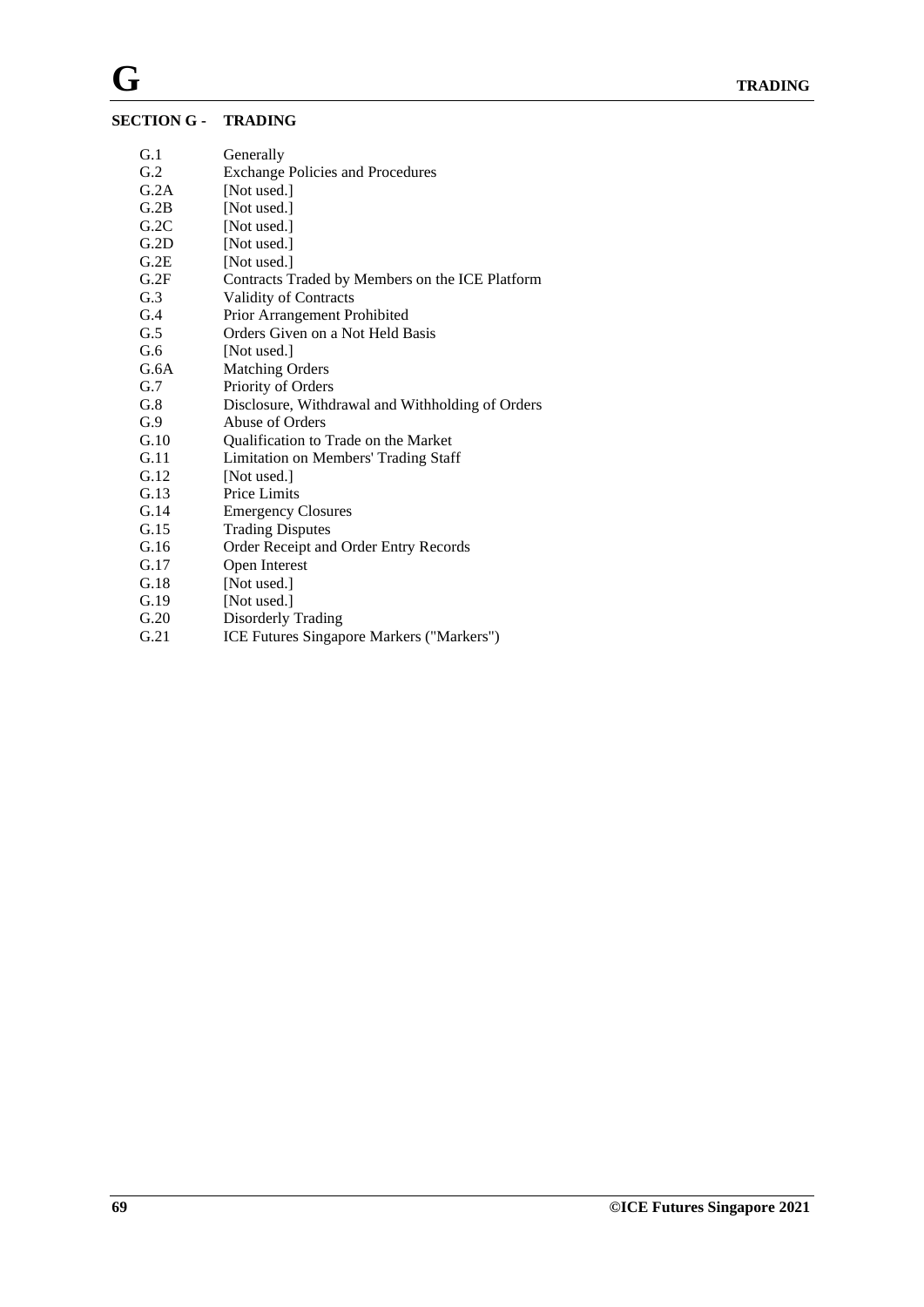# **G.1 GENERALLY**

Contracts shall be executed on the Market in accordance with this Section G and such procedures as are for the time being prescribed under Rule G.2.

The Exchange shall from time to time determine those Products that shall be traded.

### **G.2 EXCHANGE POLICIES AND PROCEDURES**

- (a) The Exchange may from time to time by Circular or other written notice to Members and Persons Subject to the Rules prescribe procedures governing trading on the ICE Platform and the registration of EFRPs, Block Trades and Cross Trades on the Market and other aspects of business conducted on the Market.
- (b) A breach of any policy, guidance document or any procedures prescribed under this Rule G.2 by a Person Subject to the Rules will constitute a breach of the Rules by such person.
- **G.2A** [Not used.]
- **G.2B** [Not used.]
- **G.2C** [Not used.]
- **G.2D** [Not used.]
- **G.2E** [Not used.]

## **G.2F CONTRACTS TRADED BY MEMBERS ON THE ICE PLATFORM**

An order executed or matched on the ICE Platform by, for or following any submission by or on behalf of a Member shall give rise to Contract(s) in accordance with Rule F.1 and Clearing House Rules.

#### **G.3 VALIDITY OF CONTRACTS**

- (a) To be a valid Contract made on the Market, the Contract must give rise to a Contract under Clearing House Rules that is not void or voided and must be:
	- (i) executed on the ICE Platform only by a registered Responsible Individual using his appropriate ITM; and
	- (ii) executed in accordance with either Rule G.5 or G.6.A; or
	- (iii) expressly authorised by the Exchange in its absolute discretion, pursuant to Trading Procedure 8.5; or
	- (iv) expressly authorised by the Exchange in its absolute discretion.
- (b) Once a bid or offer made on the Market has been accepted in whole or in part, there is no right of withdrawal by the Exchange or a Member, subject to each of: (i) Rule G.15; (ii) any power exercisable by the Exchange pursuant to Section D; (iii) any power exercisable by the Clearing House treating a Contract as void or voided; and (iv) the default rules set out in the Clearing House Rules.
- (c) Acceptance of a bid or offer gives rise to a Contract between the two parties in accordance with the Clearing House Rules and as further described in Rule F.1, subject to each of: (i) Rule G.15; (ii) any power exercisable by the Exchange; and (iii) the Clearing House treating a Contract as void.

### **G.4 PRIOR ARRANGEMENT PROHIBITED**

It shall be an offence for a Member or Member's Representatives to prearrange a Contract made or intended to be made on the Market, except a Contract made or to be made under Rule F.5.A or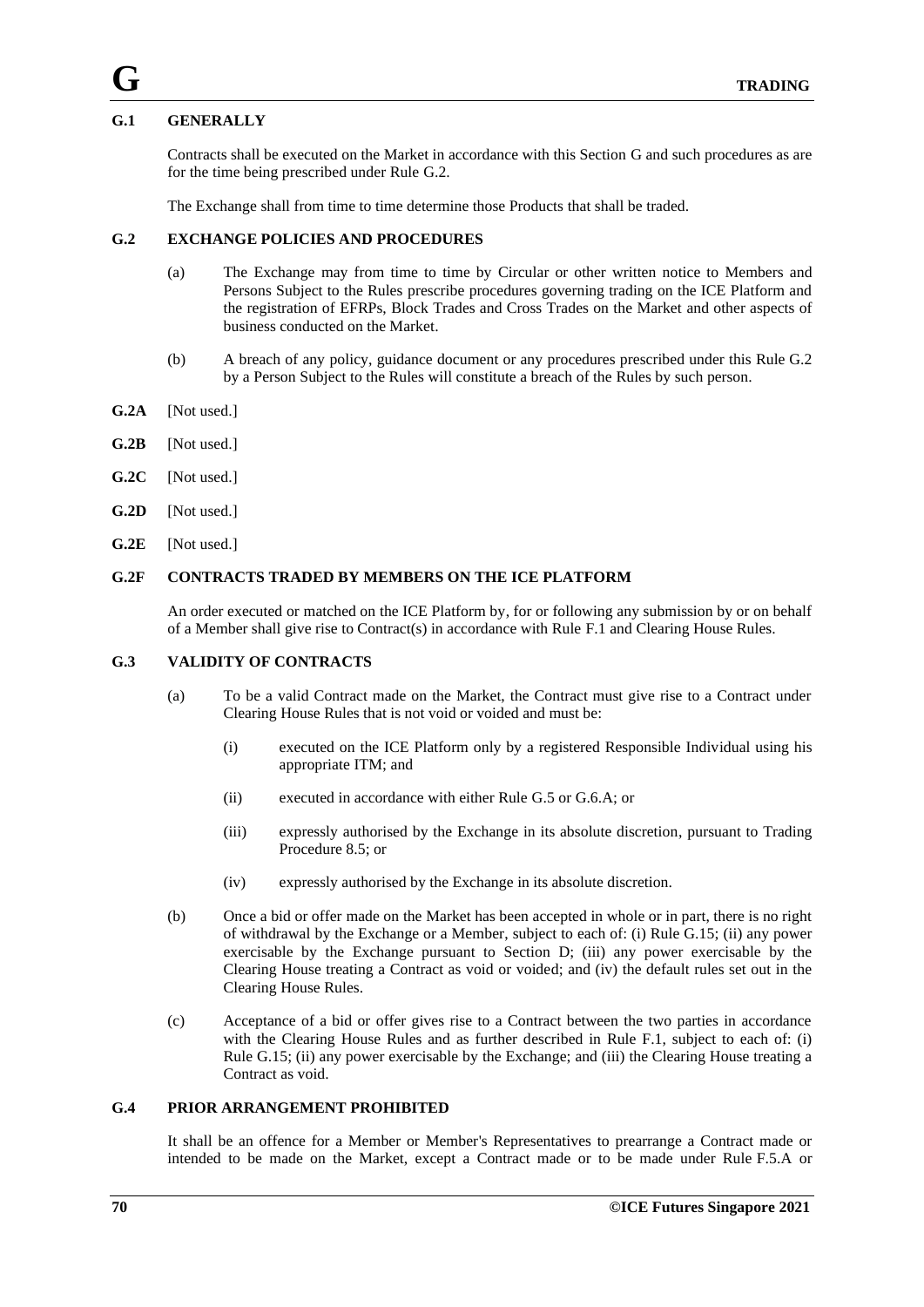Rule F.7. It shall also be an offence for a Member or Member Representative to engage in pre-execution communications, except in accordance with the following procedures:

- (a) for the purposes of this Rule, pre-execution communications shall mean communications for the purpose of discerning interest in the execution of a transaction in a Product prior to the terms of an order being submitted to the ICE Platform;
- (b) a Member or Member Representative may engage in pre-execution communications subject to it complying with the following conditions:
	- (i) if a customer order is involved, the customer has previously consented to such communications being made on its behalf;
	- (ii) the details of such communications shall not be disclosed to any person who is not a party to the communications;
	- (iii) no order shall be entered, and no trade shall be executed, to take advantage of information conveyed during such communications, except in accordance with this Rule; and
	- (iv) each order that results from pre-execution communications shall be executed in accordance with Rule G.6A.

#### **TRADING PRACTICES**

#### **G.5 ORDERS GIVEN ON A NOT HELD BASIS**

A Member given an order to work on a not held basis has discretion to work the order in the best interests of the client. The exact terms of this discretion are not prescribed by the Exchange but will be agreed between each Member and its individual clients.

A Member may only work an order on a not held basis when it has specific instructions to do so. Any arrangements to work all of a particular client's orders on a not held basis should be supported by prior agreement. However, irrespective of whether an order is being worked on a not held basis, Members are required to immediately execute the order on the ICE Platform should the order become capable of execution. It shall be an offence to withhold an order which is capable of immediate and full execution for the purpose of soliciting matching business.

### **G.6 [NOT USED.]**

# **G.6A MATCHING ORDERS**

- G.6A.1 Without prejudice to the obligations of a Member under Applicable Law, including, without limitation, Regulation 47D of the SF(LCB)R, a Cross Trade is defined either as a single Responsible Individual simultaneously executing matching buy and sell orders for different beneficial account owners, or by separate Responsible Individuals registered with the same Member trading together for different beneficial account owners.
- G.6A.2 Pursuant to Rule G.4, any matching orders arising from pre-execution communications or prearrangement must be entered to the ICE Platform either:
	- (a) by submission to the ICE Platform as a Cross Trade in accordance with this Rule G.6A; or
	- (b) by submission as a Block Trade or EFRP where the transaction has been made in accordance with applicable Rules and procedures.
- G.6A.2A Matching orders may be submitted to the ICE Platform as Cross Trades through the following methods:
	- (a) the Order Book Method a method by which matching business is entered into the order book as two separate orders; and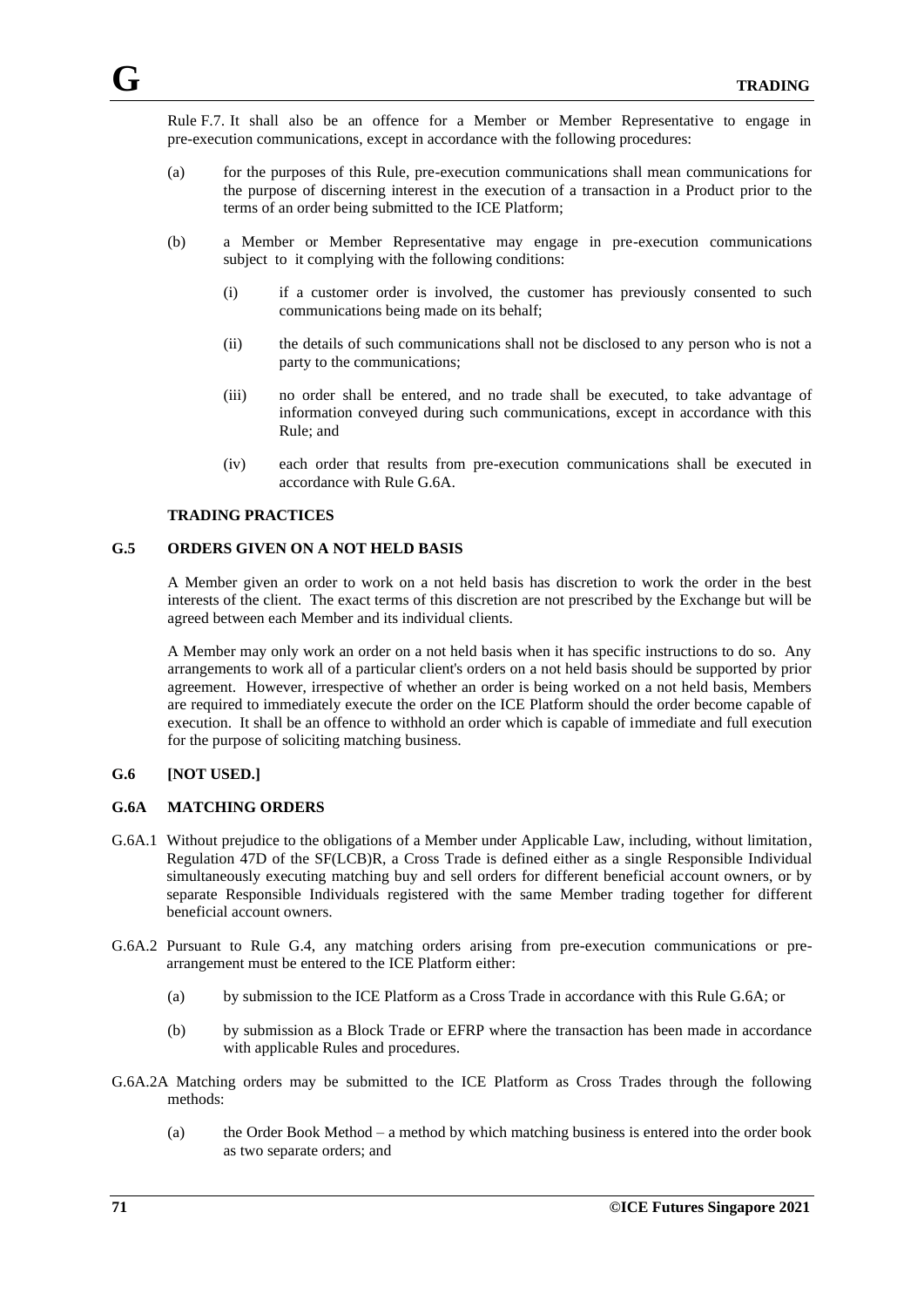(b) the Crossing Order Method – a method by which matching business is entered into the order book as a single order containing a matching bid and offer.

The Exchange shall designate which methods may be used for each Product or group of Products by Circular.

- G.6A.3 Subject to the provisions of this Rule G.6A, once a Member or a Member's Representative has procured matching business through pre-execution communications, the process for the submission of matching orders must be initiated without delay, using the designated method for the Product concerned.
- G.6A.4 In relation to matching orders which are submitted to the ICE Platform using the Order Book Method, where no bid and/or offer exists in the Market for the relevant Product, and where Members have matching orders, one side of the order shall be submitted to the ICE Platform without delay (the "**first submission**") and the matching order may only be submitted to the ICE Platform when a period of at least five seconds has elapsed since the first submission. If the matching order is to be submitted, the applicable buy or sell order must be submitted as soon as practicable and in any event no later than thirty seconds after the first order was submitted. Where a Member wishes to match a client order with an order where that Member is acting in a proprietary capacity, it shall enter the client order first and also comply with the requirements under Applicable Law in trading against its client. Where matching orders are both client orders, the Member shall determine which client order to enter first in accordance with Applicable Laws. Such orders may be filled by existing orders.
- G.6A.5 A bid and/or offer must not be submitted to the ICE Platform deliberately to circumvent the procedures set out in Rule G.6A.4.
- G.6A.6 [Not used.]
- G.6A.7 [Not used.]
- G.6A.8 [Not used.]
- G6A.9 Where matching orders are to be submitted to the ICE Platform using the Order Book Method, the price of the trade must be representative and must be:
	- (a) (i) within the prevailing best bid and offer price on the ICE Platform; or
		- (ii) at the best bid or offer where the differential between such best bid and offer is the minimum price movement for the Product concerned (such trade must also meet any applicable minimum volume thresholds which the Exchange may set by Circular from time to time); or
	- (b) where a bid but no offer, or an offer but no bid, exists on the ICE Platform, better than such bid or offer as the case may be; and
	- (c) in any event, at a price which represents a fair value for the trade.
- G.6A.9A In relation to matching orders which are submitted to the ICE Platform using the Crossing Order Method, such orders must be submitted without delay once the terms of the Crossing Order have been agreed. Crossing Orders must contain the quantity and price at which execution is sought and the submitting Member or Member's Representative must not enter an RFQ until the Crossing Order has been activated. Upon receipt by the ICE Platform, the Crossing Order will be time-stamped and will automatically initiate an RFQ, which will be exposed to the market for a prescribed time period before the ICE Platform central processing system seeks to execute the Crossing Order. The prescribed time period shall be five seconds, or such other period as the Exchange may specify by Circular. Immediately following such period, the Crossing Order will be activated, at which point it will be evaluated against other orders in the order book. Matching of orders shall occur through application of the trade matching algorithm for the Product concerned, subject to the over-riding condition that the price of a resultant trade must represent a fair value for such trade.
- G.6A.10 A Member or a Responsible Individual may deliberately seek to effect a trade involving two wholly or partially matching orders provided the requirements in these Rules are met.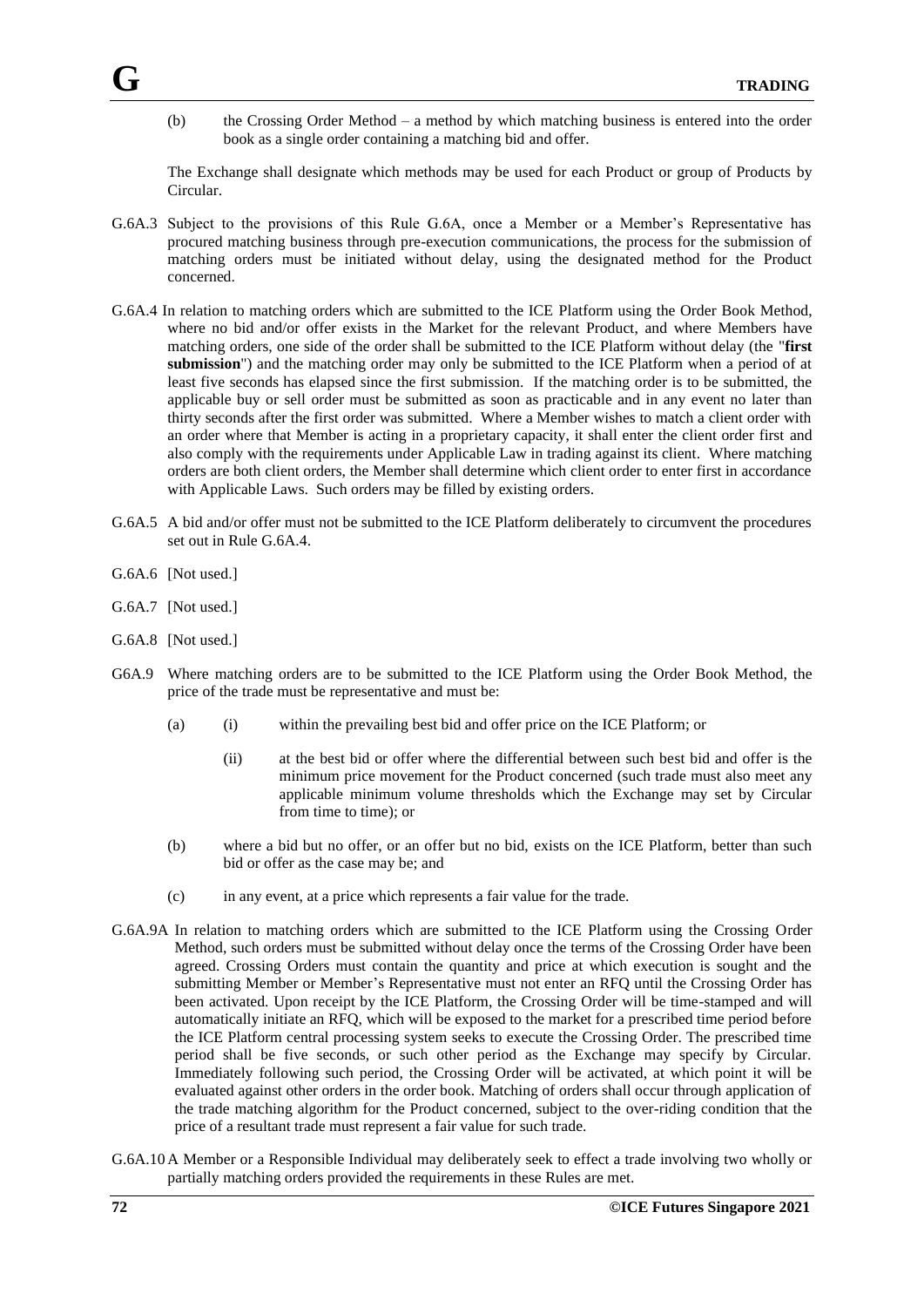- G.6A.11 Members and Responsible Individuals must ensure that, when executing client business by way of a Cross Trade, they comply fully with relevant Exchange Rules and Applicable Laws, and, in particular:
	- (i) they act with due skill, care and diligence and in compliance with any applicable best execution requirements, applicable client order handling rules and the Member's allocation policy;
	- (ii) the interests of the client or clients, as the case may be, are not prejudiced;
	- (iii) they are in compliance with the terms and conditions applicable between the relevant Member and client; and
	- (iv) they are in compliance with Rule C.6.
- G.6A.12The Exchange shall monitor trades made by the Member resulting from the simultaneous entry of bid and offer orders which are not filled by existing orders.

#### **G.7 PRIORITY OF ORDERS**

- (a) A Member undertaking Own Business or business on account of any of its Member's Representatives or other persons associated or connected to such persons, as well as on account of other clients, shall always give priority to the orders of such other clients. However, this Rule does not require Members with house or other proprietary orders already entered in the ICE Platform when a client order is received at the same price, to give precedence to that client order.
- (b) The orders of clients must be dealt with fairly and, subject to paragraph (a) above, in their due turn.

#### **G.8 DISCLOSURE, WITHDRAWAL AND WITHHOLDING OF ORDERS**

- G.8.1 A Person Subject to the Rules must neither withdraw nor withhold a client's order in whole or in part for his own benefit or the benefit of any other person. Nor shall a Person Subject to the Rules procure another Person Subject to the Rules to act in contravention of this Rule G.8.1.
- G.8.2 All client orders must be shown in whole or in part to the Market immediately upon receipt subject to Rule G.8.5 below.
- G.8.3 A Member or Person Subject to the Rules must not disclose any order to another client or to any other person, unless so requested by the Exchange or other Regulatory Authority or organisation, without first showing the order to the Market in accordance with Rule G.8.2 above.
- G.8.4 [Not used.]
- G.8.5 In the case of orders to be shown on the ICE Platform:
	- (a) All orders must be entered into the ICE Platform in full (but not necessarily shown in full) upon receipt by the Member and designated as active unless:
		- (i) the order gives the Member discretion as to the time when the order is to be displayed on the ICE Platform, in which case such order must be entered immediately into the ICE Platform in full but can be designated as inactive until the Member exercises its discretion as to when the order must immediately be shown on the ICE Platform by being designated active;
		- (ii) the Member has discretion to vary the price of the order, in which case such order must be entered immediately in full and designated active for the base price. When the Member exercises its discretion in relation to the change, the order must be amended immediately;
		- (iii) the order is subject to a condition which requires the Member to withhold the order in line with the client's requirements, in which case the order must be entered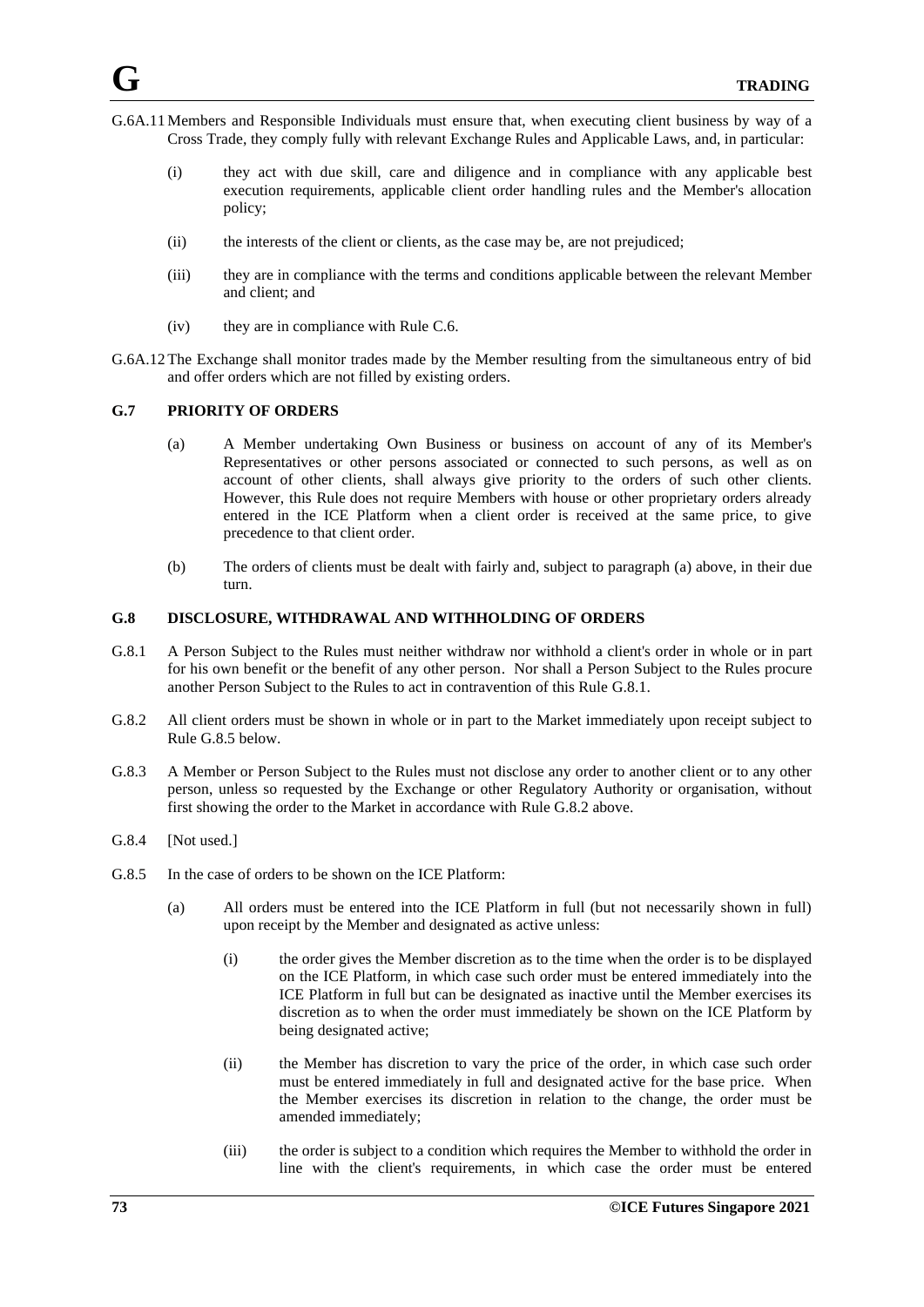immediately in full but can be designated inactive until the condition is met when it must immediately be shown on the ICE Platform by being made active;

- (iv) the client has given the Member instructions to work an order on a not held basis.
- (b) Any order designated active in the ICE Platform must be entered to show at least the minimum quantity as determined by the Exchange from time to time.
- (c) A Member may only disclose any order to other clients once all or part of the order has been displayed on the ICE Platform in accordance with Rule G.8.2 unless the order is being worked on a not held basis.

#### **G.9 ABUSE OF ORDERS**

- (a) A Member must not take advantage of a client's order for its own benefit, the benefit of another Member or the benefit of any Member's Representative, whether by trading ahead of the client's order or otherwise.
- (b) A Member shall not be taken as having taken advantage of a client's order merely because it executes a Cross Trade in accordance with the provisions of this Section G.

#### **TRADERS**

#### **G.10 QUALIFICATION TO TRADE ON THE MARKET**

- (a) A person wishing to register as a Responsible Individual with the Exchange for the purpose of conducting Exchange business on the ICE Platform must be a person employed by or representing a Member who has permission to access the ICE Platform pursuant to Rule B.6.
- (b) Before the Exchange will register a person as a Responsible Individual, a person intending to be a Responsible Individual must attend and complete such training course in the use of the ICE Platform, and pass such written or practical examination or assessment as is for the time being prescribed under this Rule by the Exchange.
- (c) A Member must first register a person with the MAS as an appointed representative (or otherwise comply with Section 99B of the SFA) or with such other individual registration as is required by Applicable Laws if that person is to arrange Block Trades or EFRPs, as applicable.

#### **G.11 LIMITATION ON MEMBERS' TRADING STAFF**

(a) A General Participant or Trade Participant may register any number of Responsible Individuals for the purpose of trading on the ICE Platform without limitation on the number of Responsible Individuals who may have access to the ICE Platform at any one time, subject to the requirements of Rule B.11 and the Rules generally.

#### **G.12 [NOT USED.]**

### **G.13 PRICE LIMITS**

- G.13.1 [Not used.]
- G.13.2 For a Product trading on the ICE Platform:
	- (a) The Exchange may implement procedures to establish the maximum price fluctuations on the Market in respect of each Product, and to provide for any consequential restriction or suspension of business.
	- (b) The absence of such procedures shall not prevent the exercise of any other power under the Rules to curtail or suspend trading on the Market.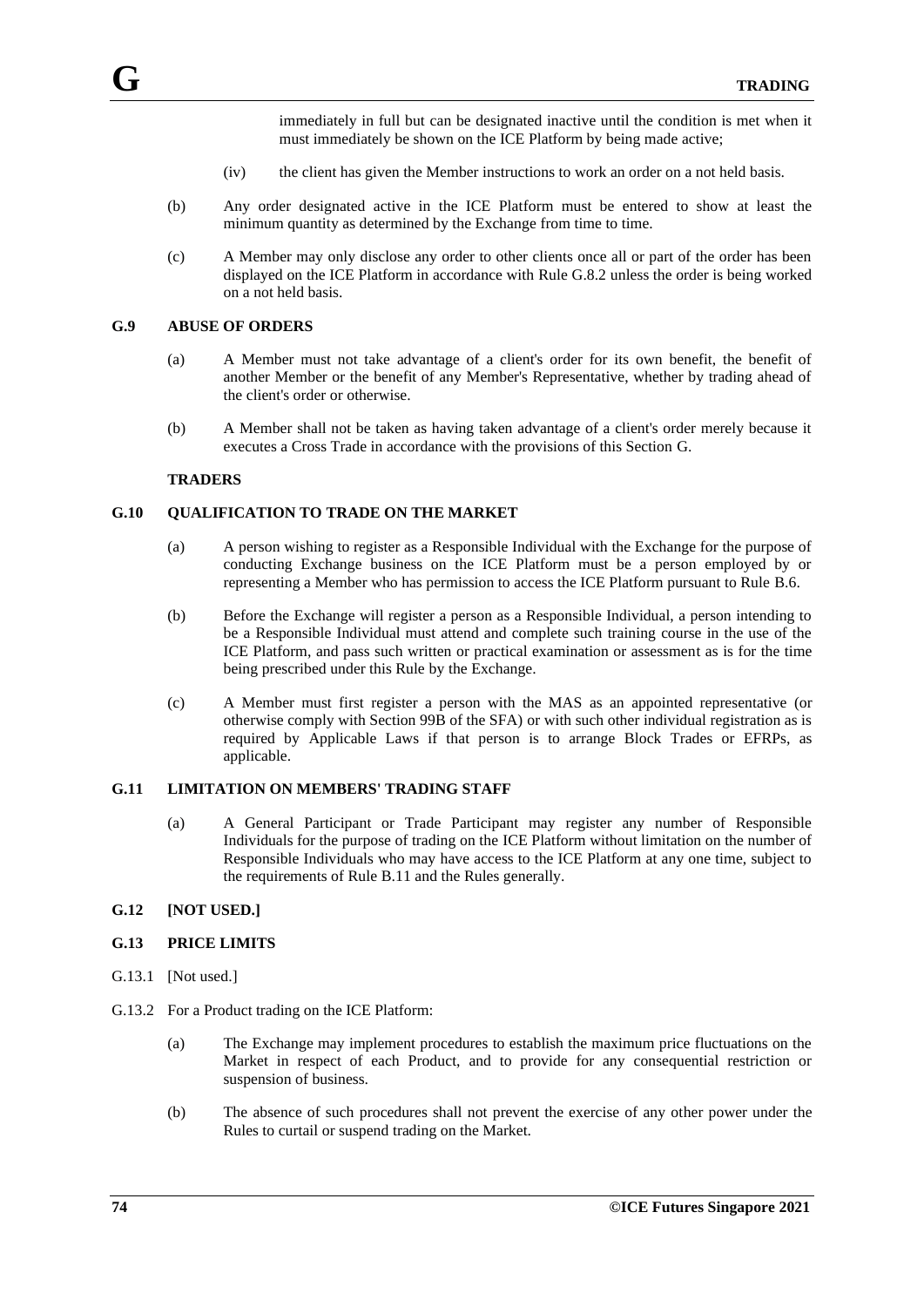#### **G.14 EMERGENCY CLOSURES**

- (a) Trading on the Market may be temporarily suspended by the Exchange in the event of a fire alert, bomb scare or other alarm or in such other event, which in the opinion of the Exchange makes suspension of trading necessary in the interests of the Exchange, or its Members, or is needed in order to maintain a fair and orderly market. Trading will be resumed as soon as reasonably practicable following any such interruption.
- (b) The Exchange may declare that trading on the ICE Platform has been suspended and will remain so until all the consequences of such an event have been remedied to their satisfaction. If, as a result of action under (a) above, trading in respect of any Product may not be resumed before the end of the trading session, or at a time which, in the opinion of the Exchange, would leave sufficient time before the end of the trading session as would allow the determination of a representative settlement price, the Exchange will either:
	- (i) declare the trading session suspended and determine the settlement prices; or
	- (ii) declare that trading continue pursuant to alternative trading arrangements, as appropriate. Notification of alternative trading arrangements will be made by way of Circular, notice or such other means of communication as the Exchange sees fit.

#### **G.15 TRADING DISPUTES**

If the price of a Matched Transaction or Contract (for the purposes of this Rule G.15, the "trade") made, or alleged to be made, on the ICE Platform is the subject of a dispute on the day of trade, then the market participant (who need not be a Member or party to such trade) who disputes the price of such trade shall notify the Exchange within such period of time as the Exchange may specify.

Once notified, the Exchange may, in its absolute discretion, apply or vary procedures pursuant to Trading Procedure 11 to determine whether the price of such trade is unrepresentative.

The Exchange may investigate any trade which has been cancelled or where the price of such trade is adjusted due to the determination of the Exchange that it was executed at an unrepresentative price.

If a trade made, or alleged to be made on the ICE Platform, is disputed on the day of trade on the basis that it may have been made in breach of the Rules, then the market participant (who need not be a Member or party to such trade) who disputes the validity of the trade, shall notify the Exchange within such period of time as the Exchange may specify.

Once notified, the Exchange may, in its absolute discretion, make such enquiries in accordance with Rule C.12 to determine the validity of the trade.

#### **G.16 ORDER RECEIPT AND ORDER ENTRY RECORDS**

- (a) Where client orders are not submitted to the ICE Platform immediately, at any Member location, into an order routing system or Front End Application, all such orders must be recorded immediately when they reach the Member either on an order slip and, time-stamped on a time-stamping machine unique to each Member, or entered into an electronic order system which must record the time of such entry.
- (b) Additionally in the case of an order for a Block Trade or EFRP and Contingent Agreements to Trade, the time that the verbal agreement of the terms of the relevant transaction is reached and the person reaching such agreement on behalf of the Member must also be recorded in such a manner immediately upon such agreement.

All Members are required to have a time-stamping machine or electronic order recorder, or have access to an order routing system or a Front End Application at all locations where orders are received.

(c) If an order is to be transmitted to another location or locations before being shown to the Market, a further order slip must be completed and time-stamped or a further electronic record made for each location.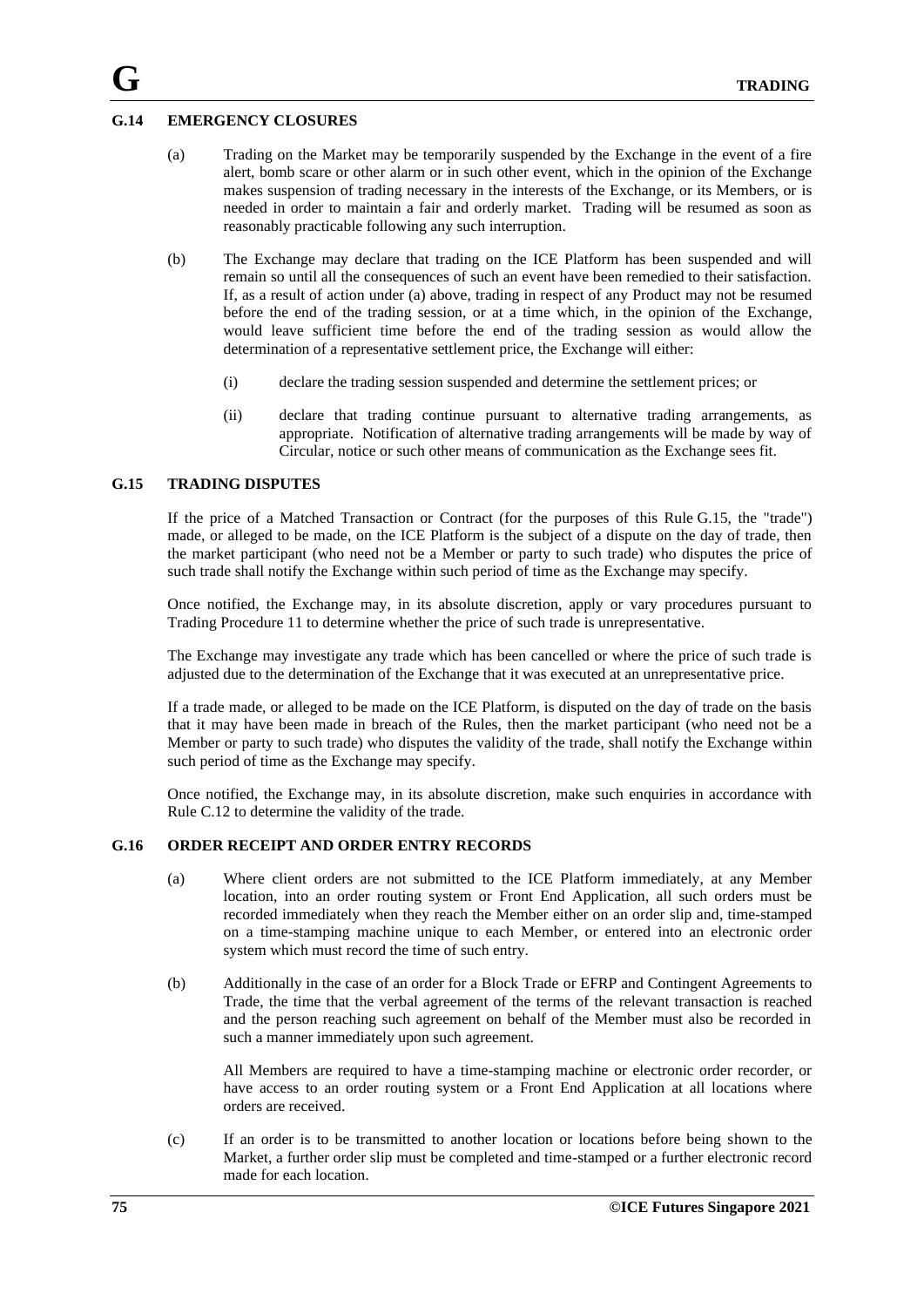- (d) In the case where orders are submitted through an order routing system or a Front End Application, Members must ensure that there is an adequate audit trail of submission of orders to the Trading Server and that their systems arrangements meet the Exchange requirements for orders and that their Front End Applications meet the Exchange's (or its affiliate's) Front End Application Conformance Criteria.
- (e) Members must ensure that all trade and transaction records include such information required by the Exchange which, at a minimum, must include all information under Trading Procedure 3.1.2 and be in accordance with Rule F.3.
- (f) The Exchange may from time to time prescribe additional information that may be required to be recorded on order and trade records. Members must ensure that all such required information is recorded and provided in accordance with the relevant provisions in the Rules.

#### **G.17 OPEN INTEREST**

- G.17.1 A Member's open interest in any Exchange Future or series of an Option, is the number of lots, long or short, which the Member holds either for its Own Business or on behalf of clients which will either be:
	- (a) offset by trading out in the Market;
	- (b) in the case of Options, exercised or held to expiry;
	- (c) in the case of Futures, offset by the exercise of a relevant Option; or
	- (d) taken to delivery or cash settlement.
- G.17.2 The open interest figures published daily by the Exchange are calculated on the basis of the number of Contracts held by Members which remain open.
- G.17.3 Members' positions are maintained in sub-accounts as set out in the Clearing House Rules.
- G.17.4 (a) Open interest at the close of business on a Trading Day for each sub-account will be calculated using the method set out above after a cut-off time on the subsequent Trading Day, and will include any settlements and position adjustments carried out before the cut-off time. The cut-off time will be notified by the Exchange to Members from time to time.
	- (b) In respect of certain Products notified to Members by the Exchange from time to time the Exchange will calculate an indicative 'open interest' figure on the last Trading Day of each Contract Month in respect of the expiring Contract Month. Such indicative open interest figure will be calculated on the basis of the number of contracts held by Members at the close of business on the last Trading Day in such Contract Month.
	- (c) In respect of such Products notified to Members under Rule G.17.4(b) Members will be permitted to perform settlements and position adjustments in respect of positions in the expiring Contract Month after the cessation of trading in such Contract Month up to the last Trading Day cut-off time, which will be as notified by the Exchange to Members from time to time. Members must ensure that positions in the expiring Contract Month which should not be maintained gross in accordance with Rule G.17.5 are settled on the last Trading Day of the expiring Contract Month prior to the last Trading Day cut-off time.
- G.17.5 In cases where clients, including certain in-house departments, hold both long and short positions, Members will need to determine, in accordance with Applicable Law or otherwise, whether these should be maintained gross or whether, or to what extent, they should be netted or otherwise closed out.
- G.17.6 Once positions have been netted or otherwise closed out, they may not subsequently be re-opened by Members themselves other than by trading in the Market, except that Members wishing to re-open positions in order to effect deliveries on behalf of clients or otherwise may apply to the Exchange for permission to do so.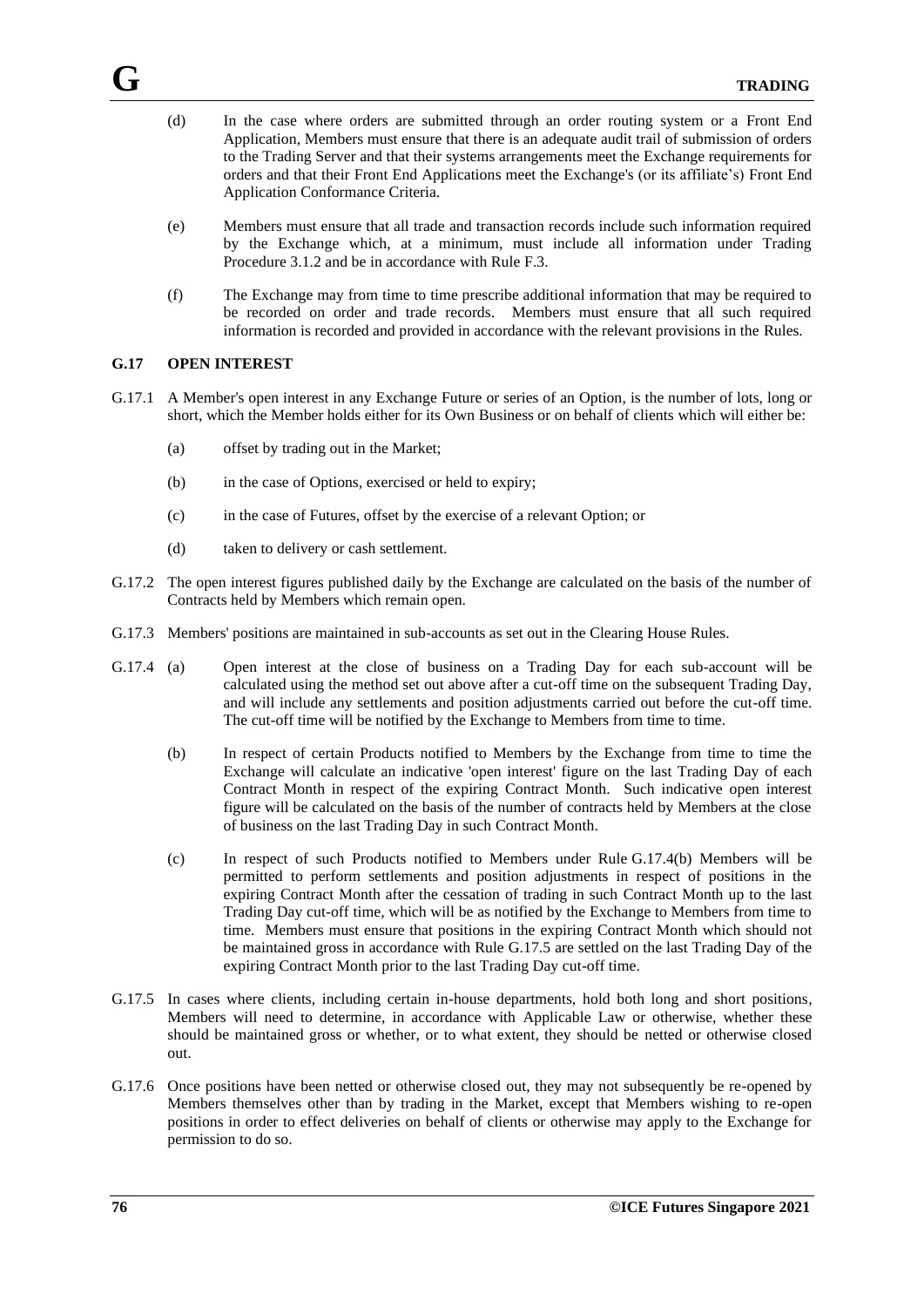# **G.18 [NOT USED.]**

### **G.19 [NOT USED.]**

### **G.20 DISORDERLY TRADING**

It shall be an offence for a Responsible Individual or Member to engage in disorderly trading whether by high or low ticking, aggressive bidding or offering, or otherwise.

## **G.21 ICE FUTURES SINGAPORE MARKERS ("MARKERS")**

- G.21.1 The Exchange shall determine from time to time those Products and Contract Months which may be published as tradable and/or non-tradable Markers.
- G.21.2 Members may execute trades in the tradable Markers daily, during the trading hours as determined by the Exchange from time to time.
- G.21.3 Bids and offers in Markers are displayed in the ICE Platform with a price of zero representing the relevant Marker price. For those Products and Contract Months where it is permitted to trade at a premium or discount to the Marker price, the price of such Markers will be prefixed by a plus or minus sign as appropriate. For example, trades in a Marker at +1 cent will be at a premium of 1 cent to the Marker price for that specific Marker while those executed at -1 cent will be at a discount of 1 cent to the Marker price.
- G.21.4 Markers will appear in the ICE Systems with the previous Trading Day's Marker price as representing the relevant Marker price for that Trading Day. This price will be replaced with the Marker price as determined by Exchange staff in accordance with Trading Procedures 2.4.12 – 2.4.19, and published daily.
- G.21.5 The Exchange may, in its absolute discretion, vary the means of calculation of the Marker prices or exclude trades from the calculation of the marker price if the Exchange feels it is in the best interests of the Exchange to do so.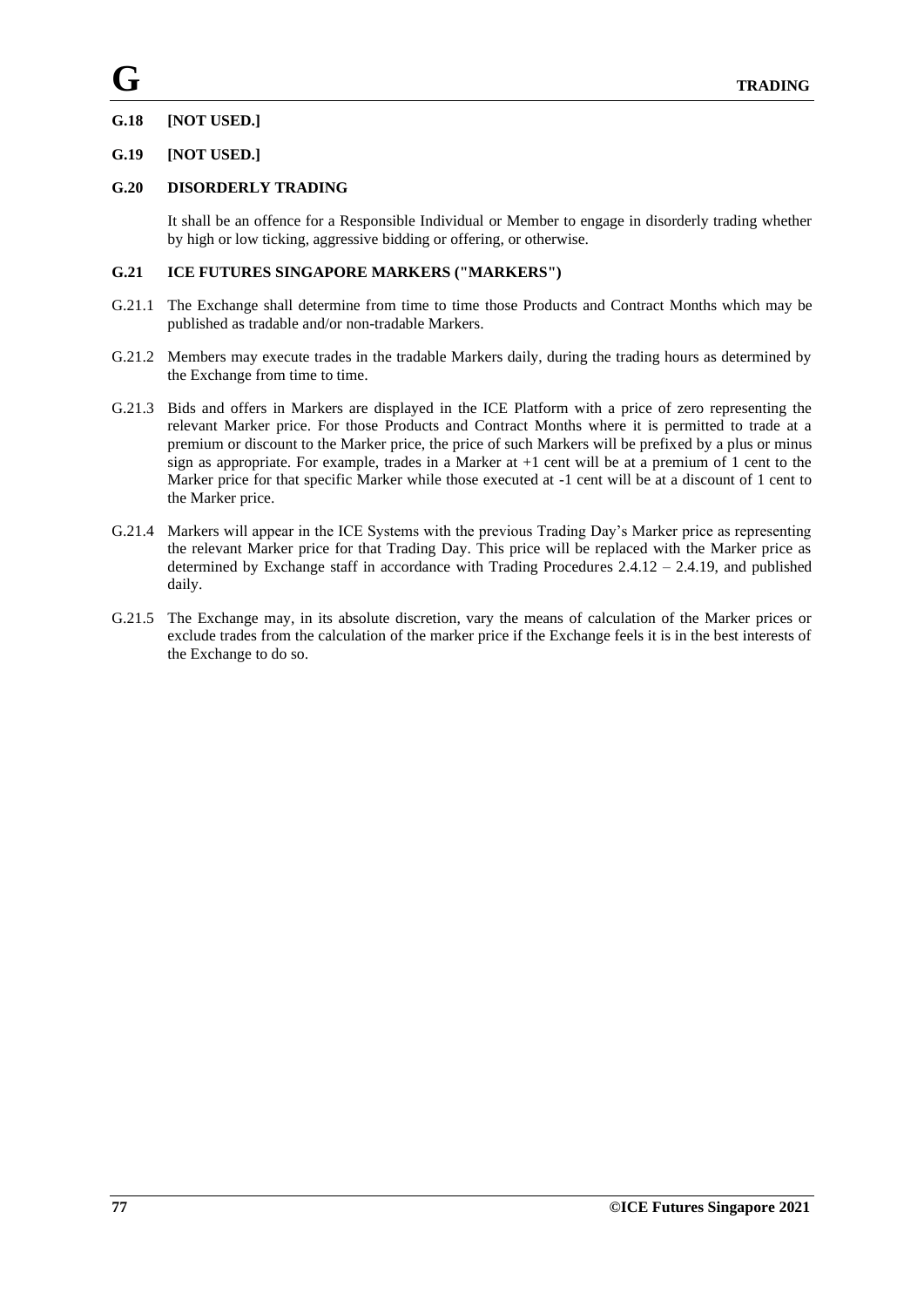# **SECTION H - ARBITRATION**

| H.1 | Arbitration of Disputes between Members or between a Member and the Clearing House |
|-----|------------------------------------------------------------------------------------|
| H.2 | Arbitration of Exchange Disputes between Member(s) and the Exchange                |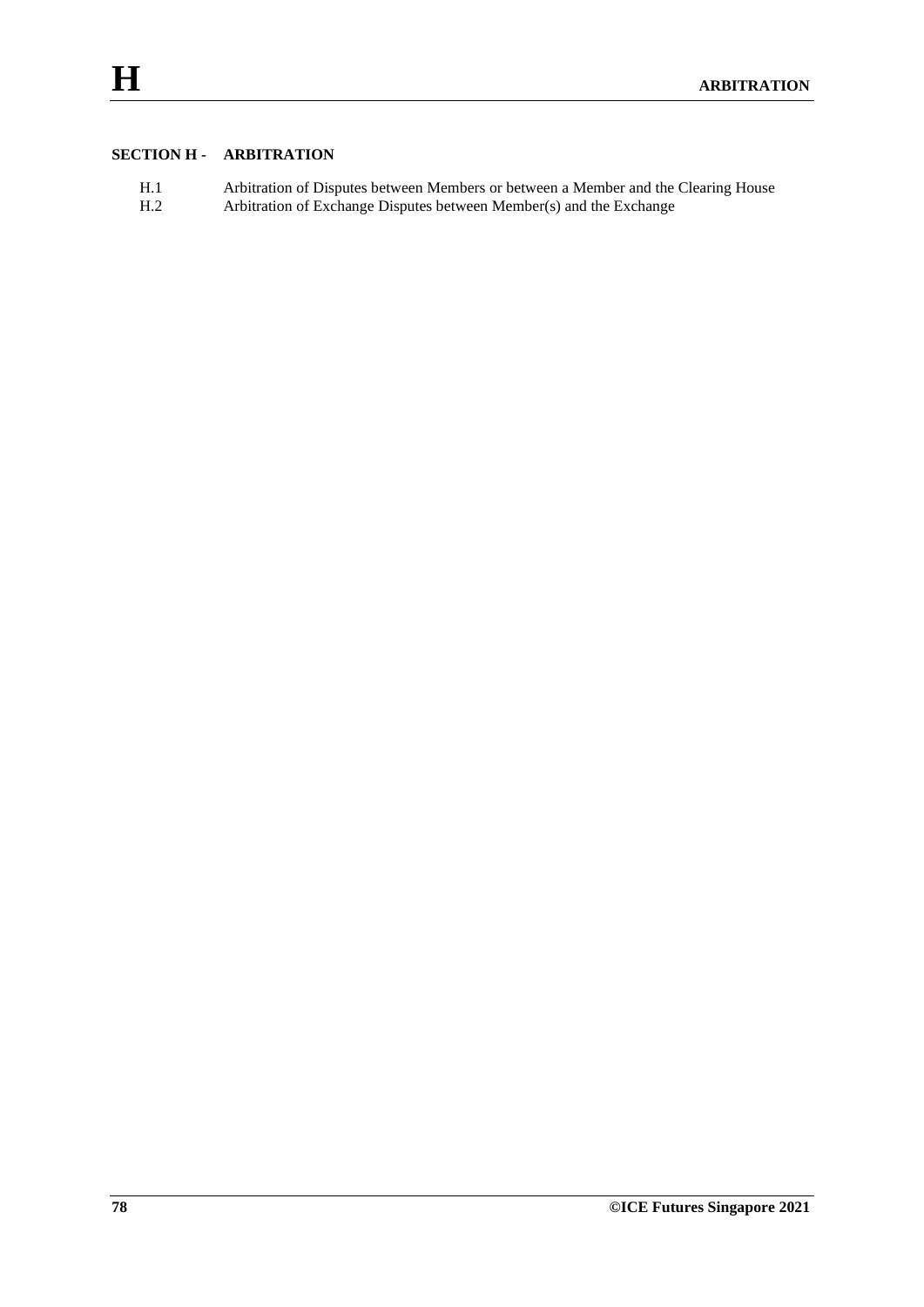#### **H.1 ARBITRATION OF DISPUTES BETWEEN MEMBERS OR BETWEEN A MEMBER AND THE CLEARING HOUSE**

#### H.1.1 **SCOPE**

A dispute arising out of or in relation to any Contract between two or more Members or between a Member and the Clearing House, including any question regarding the existence, validity or termination of such Contract and any other dispute set out in these Rules or the ICE Futures Singapore Contract Terms and Procedures referenced as being subject to resolution in accordance with this Section H (a "**Dispute**") shall be referred for final and binding resolution by arbitration in Singapore in accordance with the following provisions of this Rule H.1.

This Rule H.1:

- (a) shall not apply to any Dispute between: (i) a Member and any of its clients; and (ii) a Clearing Member and any of its clients;
- (b) shall not apply to any Dispute which is required to be settled by a Delivery Panel in accordance with Rule I.20;
- (c) shall not apply to any Dispute of a Member or other third party against the Exchange; which Dispute shall be settled in accordance with Rule C.9.4 and the Complaint Resolution Procedures, provided such Dispute constitutes an 'eligible complaint' as defined therein;
- (d) shall not apply to any Dispute between one or more Members and the Exchange that is not settled in accordance with Rule C.9.4 and the Complaint Resolution Procedures, or which otherwise is or is required to be settled in accordance with Rule H.2; and
- (e) is not intended to extend to Disputes which, under these Rules or the ICE Futures Contract Terms and Procedures, are expressly required to be resolved under the rules of another body or are required to be so handled under Applicable Laws.

#### H.1.2 **ROLE OF THE CLEARING HOUSE**

- (a) In the event that the Clearing House is a party to one or more Disputes under this Rule H.1, each of which arises under one or more Contracts, the Clearing House may: (i) in the case of a Dispute as to whether a Contract is valid or void (or other similar Disputes), match the relevant Contract with the corresponding Contract which arose (or was purported to arise) from the same Matched Transaction; or (ii) in the case of a Dispute relating to a delivery, where a Buyer under a Contract has been matched by the Clearing House with a Seller under another Contract for the purposes of making delivery between them in satisfaction of delivery obligations to or of the Clearing House, match such underlying Contracts. In respect of a Dispute which reference to arbitration has been made under this Rule H.1 where the Clearing House has matched a pair of Contracts in accordance with this Rule H.1.2, a party to such Dispute may:
	- (i) in the case of a Dispute between the Clearing House and a Buyer, request the joinder of the Seller under the matched Contract;
	- (ii) in the case of a Dispute between the Clearing House and a Seller, request the joinder of the Buyer under the matched Contract or;
	- (iii) in the case that the Clearing House is a party to two or more such Disputes, to which a Buyer and a Seller are parties, request the consolidation of such Disputes before the Arbitration Panel first constituted.

Such request for joinder under paragraph (i) or (ii) shall be decided by the Arbitration Panel constituted to decide the Dispute for which the request for joinder is made, having regard to all the circumstances of the case.

Such request for consolidation under paragraph (iii) shall be decided by the Exchange, in the event that an Arbitration Panel has not yet been constituted, or where one or more Arbitration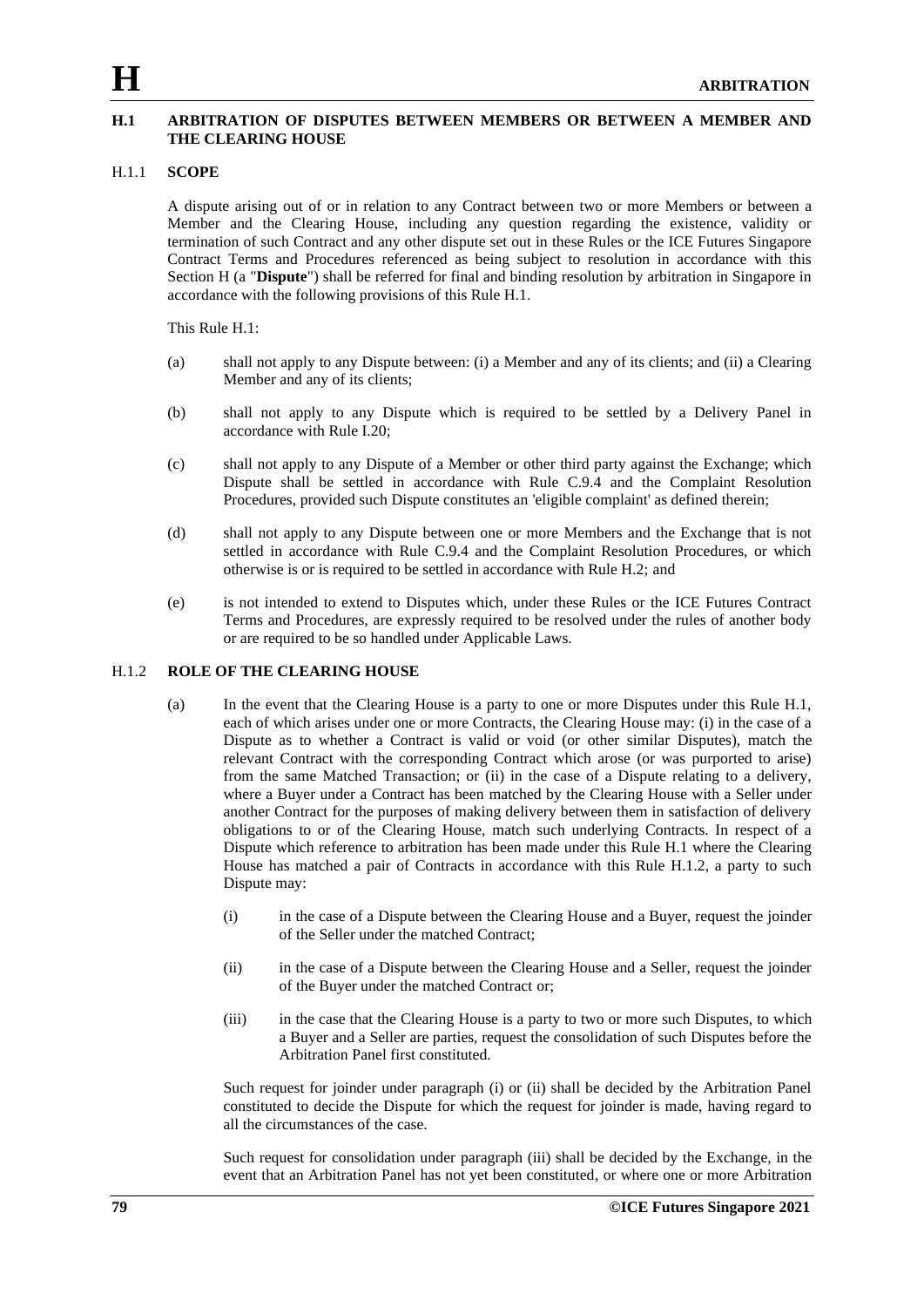Panels have already been constituted, by the Arbitration Panel appointed in the arbitration first commenced, having regard to all the circumstances of the case.

- (b) In any Dispute under this Rule H.1 to which the Clearing House, a Buyer and a Seller are parties (whether by operation of paragraph (a) or otherwise) and which arises under one or more Contracts which have been matched by the Clearing House in accordance with Rule H.1.2(a) and in respect of which reference to arbitration has been made under this Rule H.1, the Clearing House may elect to call upon a Seller and a Buyer to conduct such Dispute between them in accordance with the following provisions:
	- (i) the Clearing House shall give notice in writing of such election to the Buyer, the Seller and the Exchange;
	- (ii) the Seller and the Buyer shall, at their own expense, each argue the Clearing House's case against the other, subject to the provisions of this Rule;
	- (iii) copies of all pleadings, correspondence and documents shall be given to the Clearing House and the Clearing House shall be entitled to submit any additional arguments to the Arbitration Panel (as defined in Rule H.1.3) in support of its own case, in which case it shall supply copies of such submissions to the Seller and the Buyer;
	- (iv) the Arbitration Panel shall have the power to call upon the Clearing House to disclose documents which are in its custody, power or possession relating to the arbitration to the same extent as the other parties to the arbitration; and
	- (v) the Arbitration Panel shall in its award determine the rights of each of the Seller, the Buyer and the Clearing House in respect of the relevant transactions. If the Clearing House is found liable to one party in respect of a breach of a Contract and the other party is also found liable to the Clearing House in respect of the same breach of a Contract which has been matched by the Clearing House as mentioned in paragraph (a) above, then the liability of the Clearing House shall be deemed to be a foreseeable consequence of that breach and the Clearing House shall be entitled to be indemnified by the other party in respect of such liability.
- (c) The Clearing House shall be bound by an arbitration award made against it in pursuance of an arbitration conducted pursuant to this Rule H.1, whether it participates in the arbitration or not.

#### H.1.3 **APPOINTMENT AND CONSTITUTION OF ARBITRATION PANEL**

- (a) Any party to a Dispute may refer such Dispute to arbitration after giving four clear Trading Days' notice in writing of his intention to do so to the other party or parties and to the Exchange. Where the parties are situated in different countries such notices shall be given by cable, telex or facsimile transmission or otherwise by the most expeditious means of written communication available.
	- (i) Upon a reference to arbitration under this Rule, the Exchange shall appoint an arbitration panel consisting of representatives of three Members and designate one such representative as the chairman (the "**Arbitration Panel**"), within seven clear Trading Days of the reference to arbitration.
	- (ii) Not more than one member on the Arbitration Panel shall be a Director. No member of the Arbitration Panel shall act in any arbitration in which he, or a Member which he represents, is or becomes directly or indirectly interested in the subject matter in dispute.
- (b) The Arbitration Panel shall have authority to determine the Dispute in accordance with this Rule H.1 notwithstanding any failure or refusal of the other party to concur in the reference unless the Exchange determines that another arbitration tribunal has jurisdiction over the Dispute and that the Dispute shall be referred to that tribunal.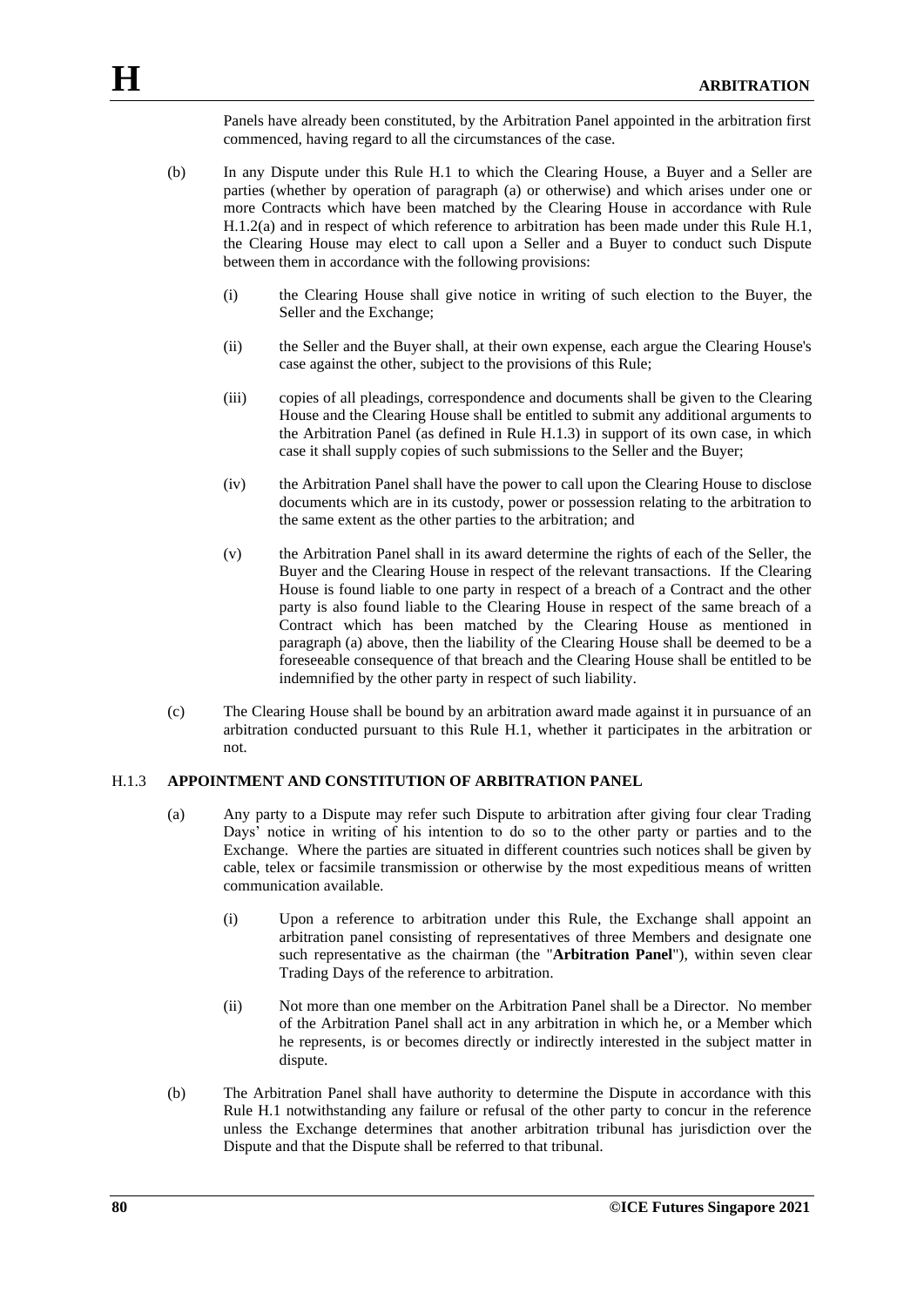- (c) In the event of a member of the Arbitration Panel being or becoming so interested, dying or in any other way being or becoming, in the opinion of the Exchange, unable to act, the Exchange may revoke the appointment of such member and appoint as soon as practicable another person of the same class (i.e. a person who is or is not one of the Directors, as the case may be) to take his place and the arbitration shall thereupon proceed as if such other person had been originally appointed in lieu of the first-mentioned person.
- (d) In the event of disagreement between the members of the Arbitration Panel, the decision of the majority shall prevail and in the event of an equality of votes the chairman shall have a second or casting vote.
- (e) The award shall state the reasons of the Arbitration Panel and a note thereof shall be entered by the Exchange in a book to be kept for that purpose.
- (f) The award of the Arbitration Panel shall be signed by its chairman, and when so signed shall be final and binding in all cases. Judgment upon the award may be entered or the award enforced through any other procedure in any court of competent jurisdiction.

## H.1.4 **ARBITRATION PROCEDURE**

- (a) The party (or parties) referring any Dispute to arbitration under this Rule H.1 (including any Seller or Buyer required to participate in such arbitration pursuant to Rule H.1.2, as appropriate, the "**Claimant**") shall communicate its statement of claim in writing to the other party or parties to the Dispute (the "**Respondent**"), together with a copy of the Contract and the evidence on which he intends to rely, and provide a copy of the same to the Exchange and Arbitration Panel within 14 clear Trading Days of the reference to arbitration (or the election referred to in Rule H.1.2(b)(i), where applicable).
- (b) The Respondent shall, not later than 22 clear Trading Days after the receipt of the Claimant's statement of case and copy Contract and said evidence, if any, communicate its statement of defence in writing to the Claimant, together with a copy of such other evidence on which he intends to rely, and provide a copy of the same to the Exchange and Arbitration Panel.
- (c) The Claimant may, not later than 15 clear Trading Days after the receipt of the Respondent's statement of defence and said evidence, if any, communicate its statement of reply together with any further evidence on which he intends to rely to the Respondent and provide a copy of the same to the Exchange and Arbitration Panel.
- (d) No further document stating the claim of one party against the other or the answer to any claim shall be admitted in the arbitration without the express prior consent of the Arbitration Panel, which may determine any application for such consent in its absolute discretion.
- (e) Notwithstanding the foregoing, the Arbitration Panel shall be entitled to require either party to the Dispute to provide such documents or information in written form as the Arbitration Panel may in its absolute discretion consider necessary to enable it to determine the Dispute. Subject to compliance with any such requirement the Arbitration Panel shall determine the Dispute and shall issue its award within 3 months of the date of the reference to arbitration.
- (f) In the event of either party failing to comply with any time limit prescribed by this Rule H.1.4 or prescribed by the Arbitration Panel pursuant to this Rule H.1.4, the Arbitration Panel shall be entitled to proceed to determine the Dispute notwithstanding such failure.
- (g) Each party to the Dispute shall inform the Arbitration Panel whether it requests a *viva voce* hearing with or without the attendance of witnesses not later than 14 clear Trading Days after the communication of the statement of defence in accordance with paragraph (b) above. After considering the parties' views, the Arbitration Panel shall in its discretion determine whether to hold a *viva voce* hearing with or without the attendance of witnesses or whether to decide the case on a documents only basis.
- (h) The Arbitration Panel shall conduct the arbitration in accordance with these Rules. To the extent that any matters are not covered by these Rules, the Arbitration Panel shall have the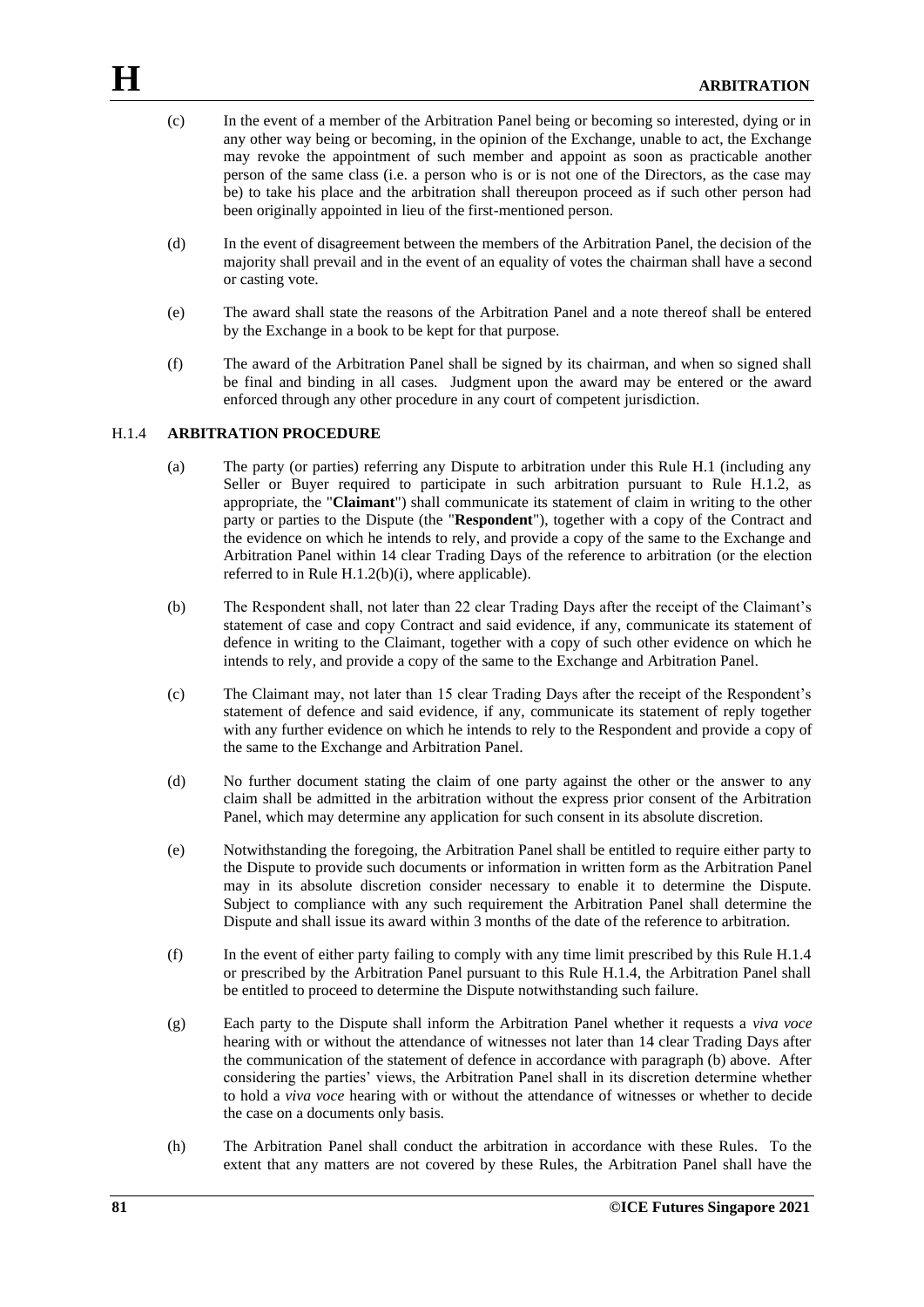power to determine such matters as it considers appropriate to ensure the fair, expeditious, economical and final determination of the Dispute and the enforceability of any award.

- (i) In all cases the Arbitration Panel shall act fairly and impartially and shall ensure that each party has a reasonable opportunity to present its case.
- (j) The Arbitration Panel shall determine any disputes as to its jurisdiction.
- (k) The Arbitration Panel shall have the power to obtain and receive oral and documentary evidence and to decide in its discretion on the admissibility and weight of any such evidence, including whether to apply strict rules of evidence.
- (l) The Arbitration Panel shall not assume the powers of *amiable compositeur* or decide the Dispute *ex aequo et bono* unless the parties to the Dispute have agreed to grant it such powers.
- (m) The Arbitration Panel may, on such terms as it thinks fit, extend the period within which either it, the Exchange or a party to the Dispute is required, by this Rule H.1 or by any order or direction made or given by the Arbitration Panel, to complete (or "commit" or "perform") any act notwithstanding that the said period may have expired.
- (n) Should a reference to arbitration under this Rule H.1 be withdrawn by any party to the reference, the Exchange or the Arbitration Panel shall be entitled to require payment by any party to the reference of their fees, expenses and costs in connection with the arbitration.

#### H.1.5 **NO OTHER LEGAL PROCEEDINGS**

No party to a Contract or alleged Contract and no other person claiming under any such party, shall bring any claim against any other such party in respect of any Dispute which is required to be referred to arbitration pursuant to this Rule H.1 or otherwise resolved as provided by the Rules.

#### H.1.6 **REGISTRATION FEE**

A registration fee of SGD 200 for Members (or such other sums as the Exchange may from time to time prescribe) shall be paid to the Exchange upon each reference of a dispute to arbitration by the Claimant. The registration fee is not returnable under any circumstances.

#### H.1.7 **DEPOSIT**

The Claimant shall deposit with the Exchange the sum of SGD 2,000 (or such other sum as the Exchange may from time to time prescribe by Circular) on account of the Exchange's and the Arbitration Panel's fees and expenses in connection with the arbitration. The Arbitration Panel may in its absolute discretion call from time to time for further sums to be deposited by either party on account of such fees and expenses. In the event of failure to make any such deposit as aforesaid the Arbitration Panel may, notwithstanding anything contained in this Rule H.1, postpone or discontinue the arbitration proceedings.

## H.1.8 **APPLICATION OF DEPOSIT**

Any sum deposited in accordance with Rule H.1.7 shall be applied towards payment of the total fees and expenses of the Exchange and the Arbitration Panel without prejudice to the incidence of liability therefor as between the parties to the dispute under the award of the Arbitration Panel or Rule H.1.11 below. Any balance of such sums shall thereafter be returned to the depositor in such proportions as the Arbitration Panel in its absolute discretion sees fit.

### H.1.9 **FAILURE TO PARTICIPATE**

If any party refuses or fails to refer or participate in the reference of any Dispute to arbitration where required in accordance with this Section H (whether or not any other party to the dispute is a Member) or refuses or fails to perform any award of the Arbitration Panel, he shall be deemed to have infringed this Rule H.1.9 and be subject to disciplinary proceedings accordingly.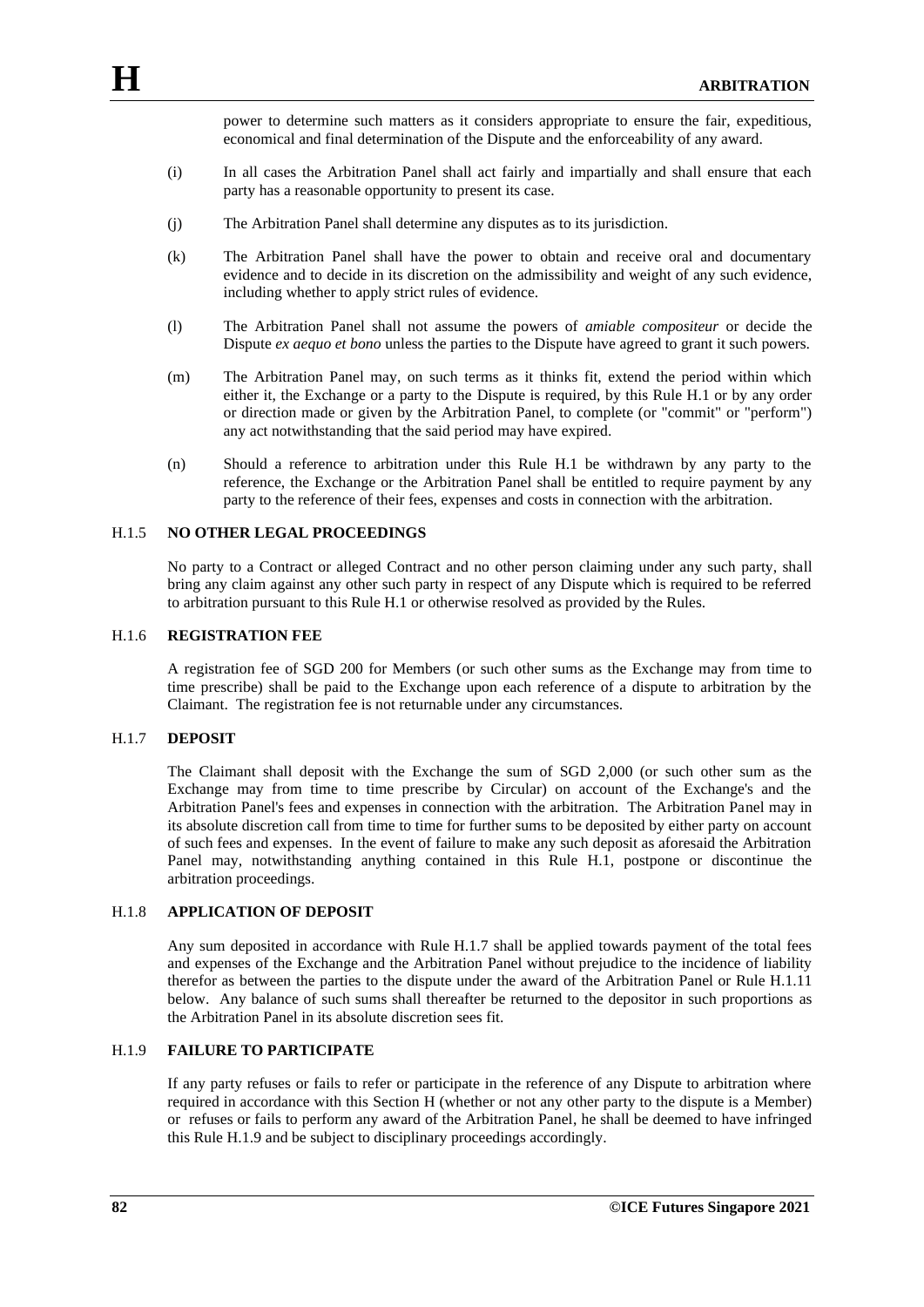#### H.1.10 **SUSPENSION**

The fact of a Member being suspended or expelled shall not affect the rights of any person to arbitration under this Rule H in respect of any Contract entered or allegedly entered into by the Member.

#### H.1.11 **COST OF ARBITRATION**

The total amount of the costs of the arbitration shall be fixed by the Arbitration Panel in its discretion. Such costs shall be borne by the losing party unless otherwise specified by the Arbitration Panel.

#### H.1.12 **ARBITRATION AWARD**

- (a) The award shall be sent by the Arbitration Panel to the Exchange as soon as reasonably practicable. Upon receipt thereof the Exchange shall invite each party in writing to take up the award, stating the sum payable under paragraph (b) below.
- (b) Either party may take up the award by sending to the Exchange written notice of his wish to do so accompanied by a cheque or draft, payable to the Exchange, for the sum of the fees and expenses mentioned in Rule H.1.11, less the aggregate of sums deposited with the Exchange under Rule H.1.7; provided that where one party has taken up the award the other may not do so unless the first party's cheque or draft shall fail to be paid. The Exchange shall receive such payment for the persons entitled to the said fees and expenses under the award or this Rule H.
- (c) Upon the taking up of the award, and payment of the cheque or draft mentioned in paragraph (b) above, the Exchange shall send the award to the party taking it up and a copy thereof to the other party. Liability for payment of the fees and expenses shall be settled between the parties in accordance with the award.
- (d) In the event that neither party shall take up the award within four weeks from the date on which the Exchange shall have invited them to do so, the Exchange may, on behalf of the persons thereto entitled under the award or this Rule H.1, recover payment of the sum payable under paragraph (b) above from the party who made the reference to arbitration.

### H.1.13 **GOVERNING LAW**

For the purpose of all proceedings pursuant to this Rule H.1 by arbitration or otherwise, any Contract shall be deemed to have been made in Singapore, any correspondence in reference to the offer, the acceptance, the place of payment or otherwise notwithstanding, and Singapore shall be regarded as the place of performance. Disputes shall be settled according to the law of Singapore whatever the domicile, residence, or place of business of the parties to the Contract may be or become.

#### H.1.14 **SERVICE OF NOTICES**

Any notice or other document which is to be served on or delivered to any party in connection with an arbitration under this Rule H may be sent by prepaid post to the usual or last known address or place of business of that party and shall be deemed to have been received on the day it is delivered. Notices may also be served by telex, cable, facsimile transmission or any other means of reproducing words in visible form.

#### H.1.15 **APPLICABILITY OF RULES**

The version of this Section H applying to any dispute referred to arbitration pursuant to this Rule H.1 shall be that operative at the time of the reference.

#### H.1.16 **DISCLOSURE OF AWARD**

The Arbitration Panel may recommend to the Exchange that any matter coming to its attention in the course of an arbitration should be the subject of an investigation or disciplinary proceedings. The Arbitration Panel may accordingly disclose such of its award and the statements and evidence presented to it as it thinks fit for this purpose. Such recommendation shall not, however, normally be made until after the Arbitration Panel has made its award.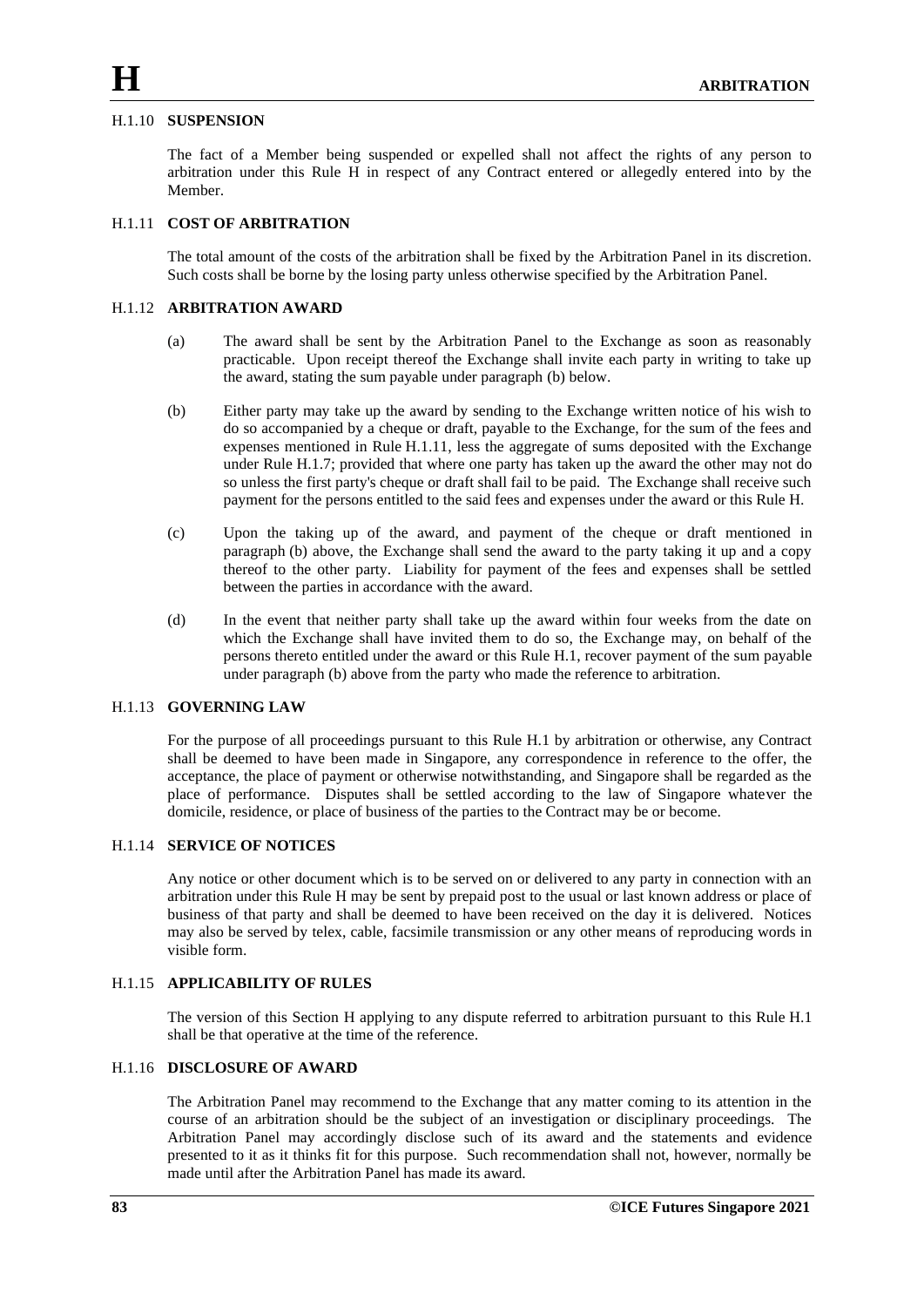#### **H.2 ARBITRATION OF EXCHANGE DISPUTES BETWEEN MEMBER(S) AND THE EXCHANGE**

- H.2.1 Any dispute, difference, controversy or claim (of any and every kind or type, whether based on contract, tort, statute, regulation, or otherwise) arising out of, in relation to, or in connection with these Rules, the ICE Futures Contract Terms and Procedures, the Electronic User Agreement, or any Contract, including any dispute as to the existence, construction, validity, interpretation, enforceability, termination or breach of these Rules, the ICE Futures Contract Terms and Procedures, the Electronic User Agreement or any Contract, between one or more Members and the Exchange (an "**Exchange Dispute**") subject to any dispute resolution procedure set out in these Rules, the ICE Futures Contract Terms and Procedures, the Complaint Resolution Procedures (a "**Resolution Process**") shall be referred to and finally resolved by arbitration in accordance with the Arbitration Rules of the Singapore International Arbitration Centre (the "**SIAC Rules**") for the time being in force, which rules are deemed to be incorporated by reference into this Rule H.2. No Exchange Dispute may be so referred to arbitration pursuant to this Rule H.2 where any award in respect of such Exchange Dispute referred to a Resolution Process has been issued and is final and binding pursuant to the terms of such Resolution Process. In the event of a conflict between any provision of a Resolution Process and the terms of this Rule H.2, the terms of such Resolution Process shall prevail. In the event of a conflict between any provision of the SIAC Rules and this Rule H.2, this Rule H.2 shall prevail.
- H.2.2 The seat of arbitration will be Singapore and the language of the arbitration proceedings shall be English.
- H.2.3 The tribunal will comprise three arbitrators appointed in accordance with the SIAC Rules. Tribunal members shall not be current or former employees or directors of any Member that is a party to the arbitration, current or former employees of the Exchange or any persons with a material interest or conflict of interest in the outcome of the Exchange Dispute.
- H.2.4 The tribunal shall have the power on the application of any party to an existing arbitration, to require one or more Members to be joined to an existing arbitration. Each Member agrees that it may be joined as an additional party to an arbitration involving the Exchange and another Member.
- H.2.5 If more than one arbitration is begun under this Rule H.2 or a Resolution Process, whether between different parties or pursuant to two different agreements or documents, and the Exchange or a Member, being a party to such arbitrations, serves notice upon the tribunals concerned that it believes two or more arbitrations are substantially related and that the issues should be heard in one set of proceedings, the tribunal appointed in the first-filed of such proceedings shall have the power to determine whether, in the interests of justice and efficiency, the proceedings should be consolidated and heard together before that tribunal. For the avoidance of doubt, such consolidation shall occur where the Exchange is not involved in such arbitrations in any capacity other than as a party to the relevant dispute.
- H.2.6 In the case of such joinder or consolidation, the tribunal shall make a single, final award determining all Exchange Disputes between the relevant parties in those proceedings. Each Member and the Exchange irrevocably waives any right to challenge any award or order of any tribunal by reason of the fact that it arises from a joined or consolidated arbitration. Each Member and the Exchange hereby irrevocably waives any right to challenge any award or order of any tribunal appointed under the Electronic User Agreement by reason of the fact that it arises from a consolidated arbitration.
- H.2.7 The award of the tribunal will be final and binding on the parties thereto from the day it is made. Judgment upon the award may be entered or the award may be enforced, through any other procedure in any court of competent jurisdiction.
- H.2.8 The provisions of this Rule H.2 may not be varied by any Member or Members, save where each Member that is a party to the Exchange Dispute or arbitration proceedings, and the Exchange agree in express written terms.
- H.2.9 The commencement of any arbitral proceedings shall be without prejudice to and shall not limit in any way the right of the Exchange to instigate any breaches of these Rules or impose any other sanction under these Rules, including in accordance with Sections C, D and E.
- H.2.10 Each Member that now or hereafter has a right to claim sovereign immunity from suit or sovereign immunity from enforcement for itself or any of its assets shall be deemed to have waived any such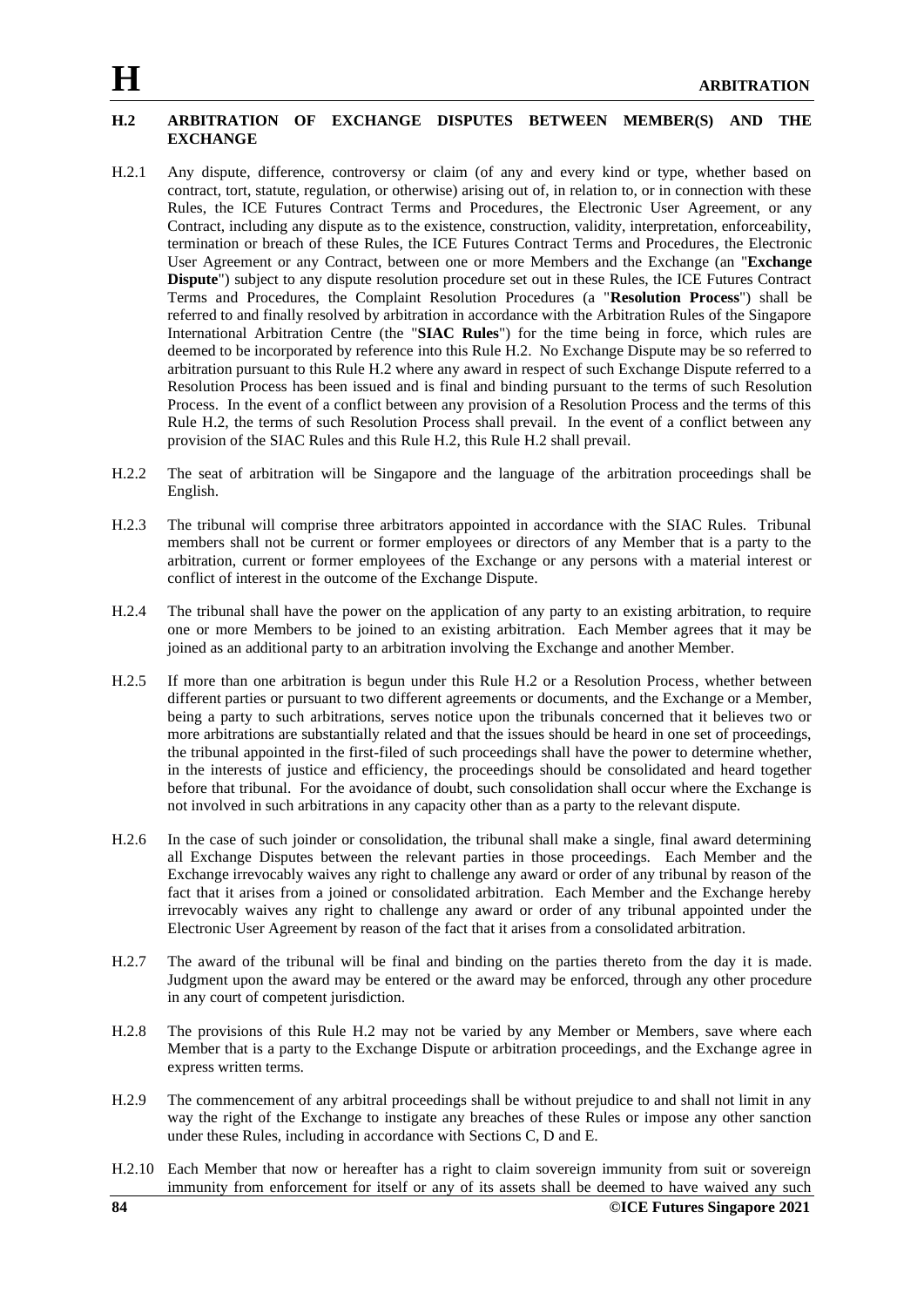immunity to the fullest extent permitted by Applicable Laws. Such waiver shall apply in respect of any immunity from:

- (i) any proceedings commenced pursuant to this Section H;
- (ii) any judicial, administrative or other proceedings to aid an arbitration commenced pursuant to this Section H; and
- (iii) any effort to confirm, enforce, or execute any decision, settlement, award, judgment, service of process, execution order or attachment (including pre-judgment attachment) that results from any judicial or administrative proceedings commenced pursuant to this Section H.
- H.2.11 The rights and obligations of a Member under the Rules and in relation to any Contract are of a commercial and not a governmental nature.
- H.2.12 No Member shall raise or in any way whatsoever assert a defence of sovereign immunity in relation to any claim or enforcement proceedings arising from a Dispute or Exchange Dispute.
- H.2.13 Any arbitration or reference to arbitration made under this Rule H.2 shall be deemed to be an arbitration or reference under the International Arbitration Act (Chapter 143A of Singapore).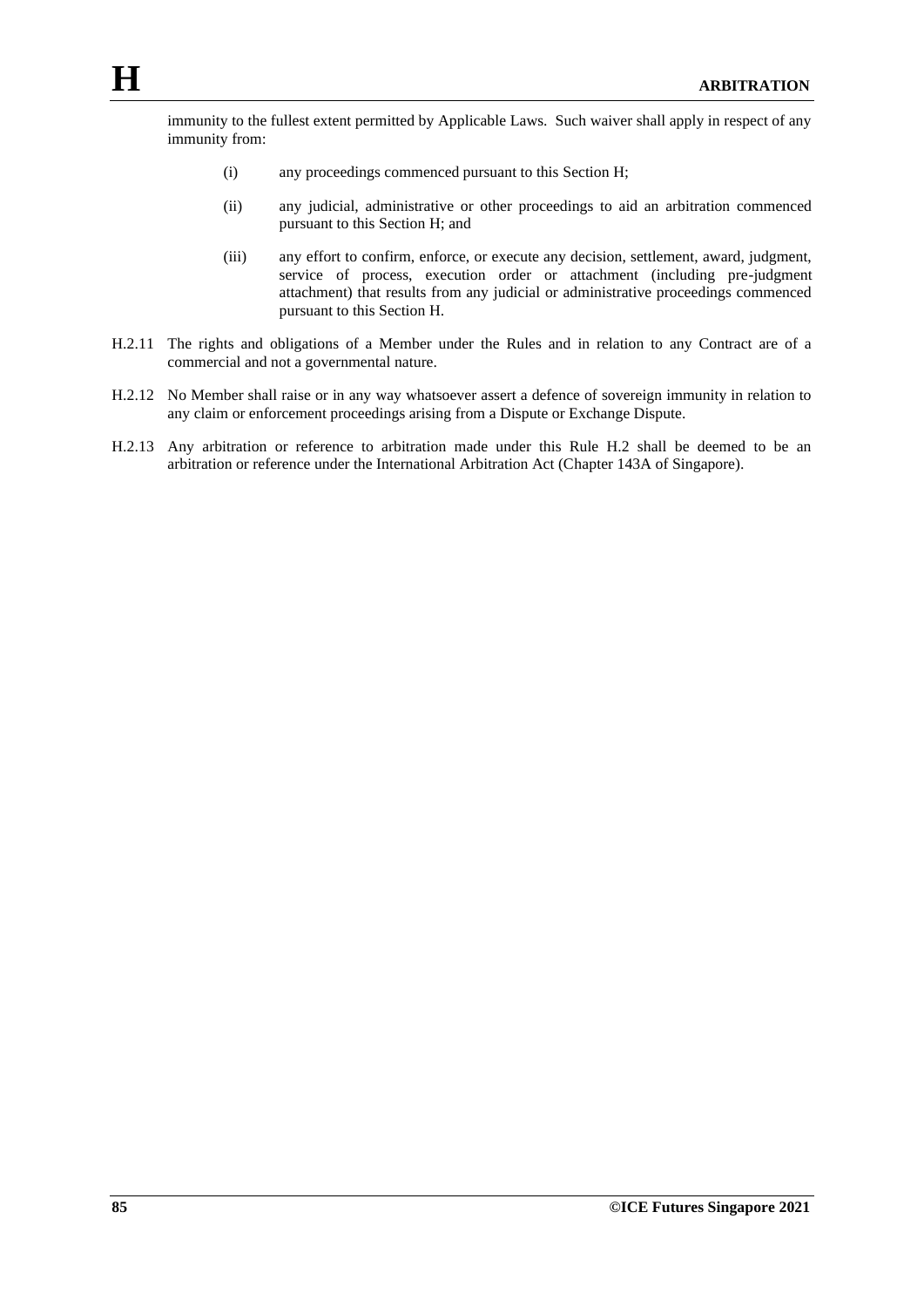# **SECTION I - GENERAL PROVISIONS ON CONTRACTS**

- I.1 Procedures
- I.2 [Not used.]
- I.3 Contract Months and Contract Dates
- I.4 Headings<br>I.5 War or G
- War or Government Intervention
- I.6 New Legislation
- I.7 Arbitration
- I.8 Law and Jurisdiction
- I.9 Contract Security
- I.10 Exchange Monitoring
- I.11 Exchange Powers
- I.12 Settlement to Market<br>I.13 Final Settlement Price
- I.13 Final Settlement Price for Cash Settled Currency Futures Contracts<br>
1.14 Application of General Rules
- I.14 Application of General Rules<br>I.15 Further Amendment of Contra
- Further Amendment of Contract Terms
- I.16 Regulatory Functions
- I.17 Trade Emergency Panel
- I.18 Definitions and Interpretation
- I.19 Non-performance
- I.20 Delivery Panel
- I.21 Appeals Procedure
- 
- I.22 Publication of a Determination<br>I.23 Environmental Compliance and I.23 Environmental Compliance and Liability<br>I.24 [Not used.]
- I.24 [Not used.]<br>I.25 [Not used.]
- I.25 [Not used.]<br>I.26 PRIIPS Res
- PRIIPS Restrictions; In relation to European Economic Area retail customers only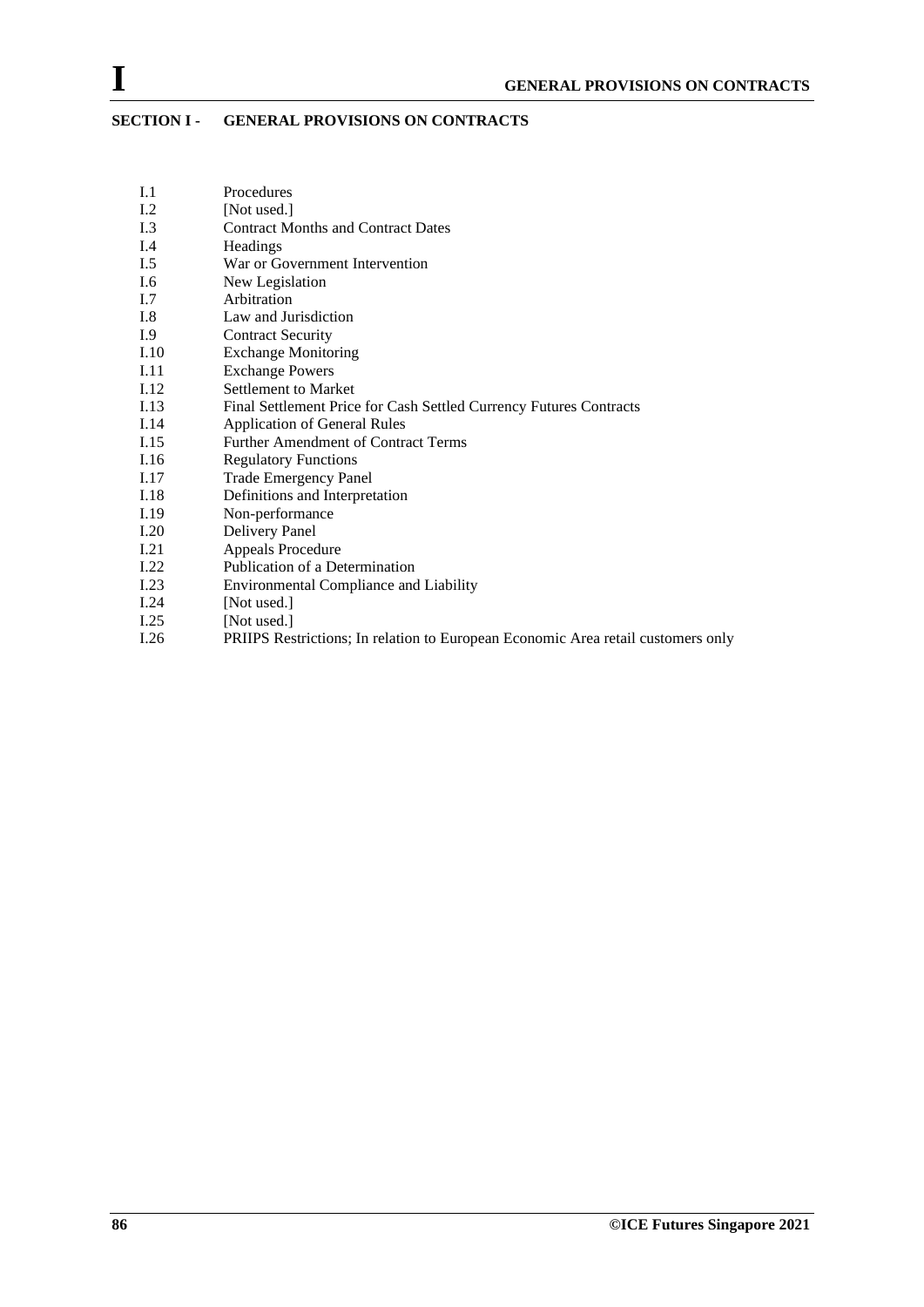## **I.1 PROCEDURES**

All Contracts shall be subject to such Contract Procedures as may from time to time be adopted by the Exchange, provided always that, if any conflict between the Contract Procedures and the Contract Terms shall arise, the provisions of the Contract Terms shall prevail and provided further that no Contract Procedure shall be adopted other than for the regulation of administrative matters affecting Contracts (which shall include, without limitation, all such matters as are regulated by the Contract Procedures first adopted with this Rule). The Exchange may at its discretion at any time revoke, alter or add to the Contract Procedures and any such amendment shall be circulated to the Members and shall have such effect on existing as well as new Contracts as the Exchange may direct.

### **I.2 [NOT USED.]**

# **I.3 CONTRACT MONTHS OR CONTRACT DATES**

Trading shall be permitted in respect of such spot and forward months ("**Contract Months**") or spot and forward dates ("**Contract Dates**") in a particular Product as the Exchange shall determine from time to time, including such groups of contract months and groups of contracts dates as determined by the Exchange from time to time.

### **I.4 HEADINGS**

The construction of this Section I shall not be affected by the headings thereto which are included for convenience only.

#### **I.5 WAR OR GOVERNMENT INTERVENTION**

- I.5.1 If the Exchange, after consultation with the Clearing House, determines in its absolute discretion that one of the following conditions is satisfied:
	- (a) a state of war exists or is imminent or threatened and is likely to affect the normal course of business;
	- (b) a government of any nation, state or territory, or any alliance of government, or any institution of such government or alliance, has proclaimed or given notice of its intention to exercise controls which appear likely to affect the normal course of business; or
	- (c) the Association of Southeast Asian Nations, the European Union or a similar supranational or multinational institution thereof has introduced, varied, terminated or allowed to lapse any provision, so as to be likely to affect the normal course of business, or has given notice of its intention to do so,

then Contracts for such Contract Months or Contract Dates as the Exchange shall specify (which may, if the Exchange so determines, include Contracts under which a tender has been made) shall, upon the Exchange's formal announcement that such condition is satisfied, be invoiced back at the official quotation in respect of each such Contract Month or Contract Date fixed by the Clearing House for the date of the announcement or for such one of the six business days (not counting any day on which there was no official quotation) immediately preceding the date of the announcement as the Exchange shall in its absolute discretion specify in the announcement.

- I.5.2 In respect thereof, accounts shall be made up by the Clearing House on that basis for each Member contracting with it. Settlement of such accounts shall be due immediately and shall be treated as complete and final notwithstanding any further change of circumstances.
- I.5.3 In the case of a Contract Month or Contract Date for which there is no official quotation, Contracts shall, for the purpose of this Rule I.5, be invoiced back at the market value as determined by the Exchange.
- I.5.4 The Exchange's formal announcement under this Rule I.5 shall be made by Circular.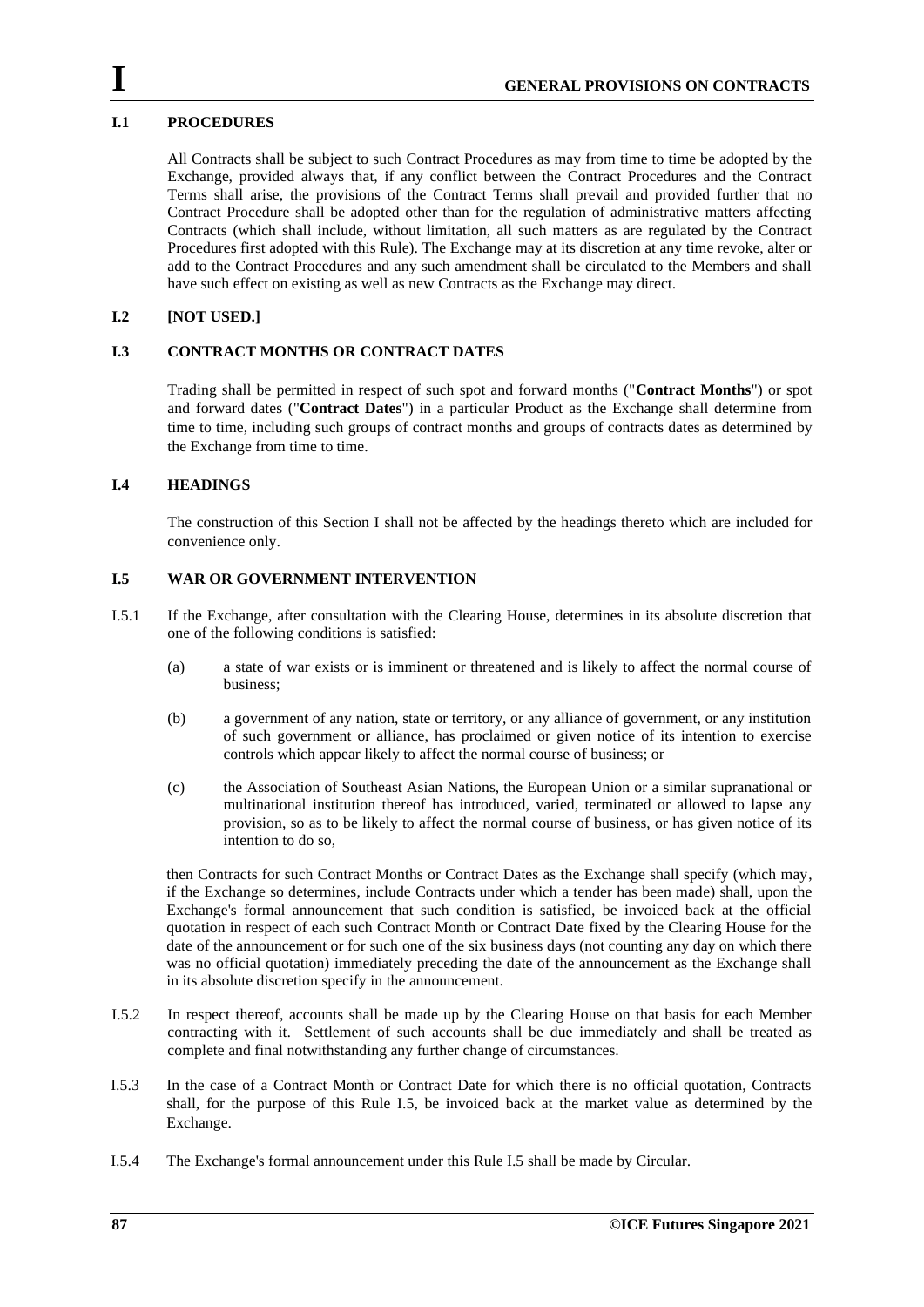I.5.5 The decision of the Exchange under this Rule I.5 as to the price at which Contracts are invoiced back shall be binding on both parties and no dispute as to such price may be referred to arbitration, but the completion of invoicing back shall be without prejudice to the right of either party to refer disputes arising out of a Contract to arbitration under Section H of the Rules.

### **I.6 NEW LEGISLATION**

- I.6.1 If the Exchange, after consultation with the Clearing House, in its absolute discretion, determines that a change of legislative or regulatory provisions of Singapore, any other country or any international organisation, or of institutions or market organisations in any country or group of countries, (including without prejudice to the generality of the foregoing, a change in respect of duties or taxes) has affected, is affecting or is likely to affect the normal course of business, the Exchange shall have the power (without prejudice to their powers under any other provision of the Rules) to vary this Section I in any way it deems necessary or desirable for the preservation of the orderly course of business.
- I.6.2 Such variation may be made notwithstanding that it may affect the performance or value of existing Contracts (or such existing Contracts as may be specified by the Exchange). Without limiting its powers hereunder, the Exchange will use its best endeavours to keep any such variation to the minimum that they consider reasonably necessary to deal with the situation.
- I.6.3 The Exchange's powers under this Rule I.6 shall be exercisable by Circular. Any variation made under this provision shall take effect at such time and for such period as the Exchange shall prescribe, but (without prejudice to the preceding paragraph) shall not take effect earlier than the publishing of the relevant Circular.
- I.6.4 Every Contract affected by a variation under this Rule I.6 shall remain in full force and effect subject to such variation and shall not be treated as frustrated or repudiated except so far as may be allowed in the Exchange's Circular.
- I.6.5 Any Circular published by the Exchange under this Section may be varied or revoked by a subsequent Circular.

#### <span id="page-87-0"></span>**I.7 ARBITRATION**

Any dispute arising out of a Contract shall (subject to any contrary provision in this Section I, including, without limitation, Rules I.20.1, I.20.10 and I.20.12) be referred to arbitration under Section H.

In any case where an invoicing back price has been fixed in accordance with this Section I, the fixing of such price shall not limit the jurisdiction of the board of arbitration to make such award as it deems fit in the circumstances.

All cash settlements and invoicing back prices fixed by the Exchange under the Contract Rules shall be final and binding on all parties. No dispute arising from or in relation to any cash settlement or invoicing back price fixed by the Exchange under the Contract Rules shall be referred to arbitration under Section H, but the completion of cash settlement or invoicing back shall be without prejudice to the right of either party to refer any other dispute arising out of the Contract to arbitration under Section H or to any action under the Clearing House Rules.

#### **I.8 LAW AND JURISDICTION**

This Section I and every Contract and all non-contractual obligations arising out of or in connection therewith, are governed by and shall be governed by and construed in accordance with the laws of the Republic of Singapore and, subject to Rule [I.7,](#page-87-0) any matter arising therefrom shall be subject to the jurisdiction of the courts of Singapore.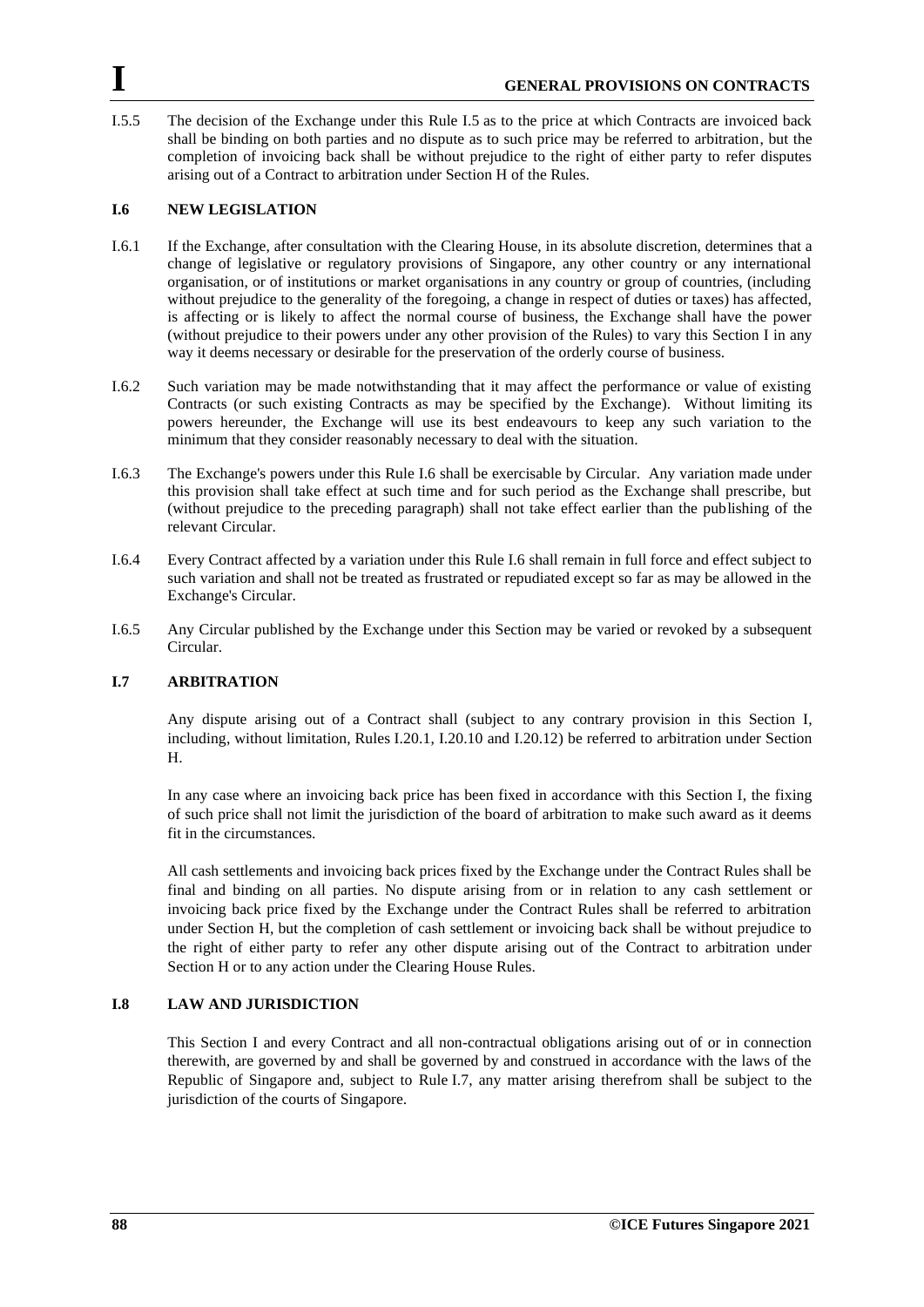### **I.9 CONTRACT SECURITY**

The Clearing House may call for such additional margin, at any time and from time to time, as may be deemed necessary and in accordance with the Clearing House Rules to ensure satisfaction of all obligations relating to a Contract.

### **I.10 EXCHANGE MONITORING**

In order to assist the Exchange in monitoring the performance of Contracts (but without obliging it to do so and without prejudice to any other power which it might have), the Exchange may, at any time and from time to time, require Members and the Clearing House to supply to it such information as it thinks fit. The Exchange may require such information to be supplied to it through the Clearing House.

### **I.11 EXCHANGE'S POWERS**

The provisions of this Section I shall be without prejudice to any powers given to the Exchange by other provisions of the Rules.

### **I.12 SETTLEMENT TO MARKET**

At the request of the Exchange or otherwise, the Clearing House may apply a system of settlement or marking to market or revaluation to Contracts in accordance with the Clearing House Rules. Accordingly, references in this Section I to:

- (a) a Contract shall be construed as including settlement obligations arising in accordance with the Clearing House's system; and
- (b) the price at which the Buyer or Seller contracted to buy or sell shall be construed as the price for the time being registered on behalf of the Buyer or Seller by the Clearing House under such system,

and all terms of a Contract shall be construed to allow the application of such a system.

### **I.13 FINAL SETTLEMENT PRICE FOR CASH SETTLED CURRENCY FUTURES CONTRACTS**

If, for any reason, the relevant index or other value on which final settlement of any cash settled FX Contract is based is not published at the end of the relevant Trading Day for such Product, or the Exchange believes there is an error in the calculation of the index or other value, or the Exchange is otherwise unable to issue a final settlement price on such day and alternative settlement procedures are not otherwise specified in the relevant Contract Terms, then the Exchange may:

- I.13.1 determine a final settlement price that reflects the true market value at the time of final settlement based upon another pricing source or otherwise at its discretion; or
- I.13.2 postpone the determination of the final settlement price until such time as the relevant pricing data (as set out in the applicable Contract Terms) is available.

#### **I.14 APPLICATION OF GENERAL RULES**

I.14.1 Each Contract shall be subject to the Rules. Each Contract shall also be subject to the Clearing House Rules. The Clearing House Rules shall prevail in the event of any inconsistency between the Clearing House Rules and the relevant Contract Terms. The Clearing House Rules provide that the Clearing House is a party as principal to each Contract, whether as Buyer or Seller and that its counterparty is the relevant Clearing Member. This Section I shall be construed accordingly and, in particular, references to "Buyer" and "Seller" shall include the Clearing House unless the context otherwise requires.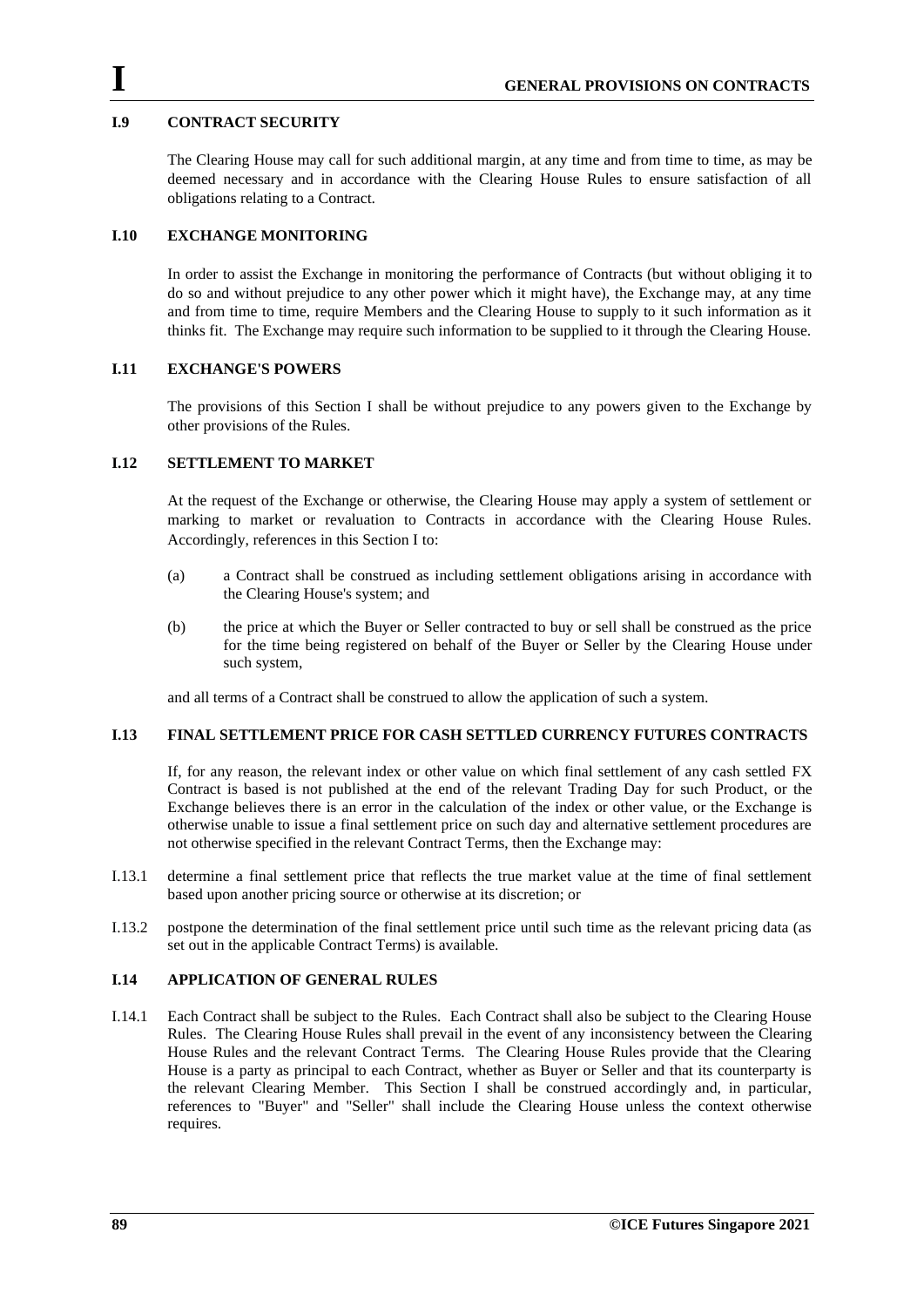I.14.2 The provisions of neither the Convention relating to a Uniform Law on the International Sale of Goods, of 1964, nor the United Nations Convention on Contracts for the International Sale of Goods, of 1980, shall apply to Contracts.

# **I.15 FURTHER AMENDMENT OF CONTRACT TERMS**

- I.15.1 In respect of any Contract, the Contract Terms may from time to time be amended pursuant to this Rule I.15 without prejudice to any right contained elsewhere in the Rules to amend the Contracts Terms. Such an amendment may, according to its terms, have effect on existing as well as new Contracts, and in such case, all Contracts declared to be affected shall forthwith (or at such time as the terms of the amendment shall indicate) automatically be modified in conformity to the amendment.
- I.15.2 The Exchange shall not propose an amendment under this Rule I.15 on terms affecting existing Contracts if the amendment is in their opinion likely to affect the market price of the Product. The restraint imposed by this paragraph (b) shall not apply in respect of:
	- (a) Contract Months which, in the case of Contracts as the Exchange shall specify, are for the time being more distant than the ninth forward Contract Month;
	- (b) Contract Months which, in the case of Contracts as the Exchange shall specify, are for the time being more distant than the sixth forward Contract Month;
	- (c) [Not used.]
	- (d) Contract Dates which, in the case of Contracts as the Exchange shall specify, fall within a month which is for the time being more distant than the third forward Contract Month; or
	- (e) Contract Months which, in the case of Contracts as the Exchange shall specify, are for the time being more distant than the third forward Contract Month.
- I.15.3 In this Rule I.15, references to the amendment of the Contract Terms include additions to and the partial revocation of the Contract Terms.

#### **I.16 REGULATORY FUNCTIONS**

- I.16.1 Where the Exchange considers that circumstances have arisen, or are reasonably likely to arise, in which it would be desirable for any of the Contract Terms to be varied in the interests of ensuring the orderly operation and evolution of the Market or pursuant to any of the Exchange's other regulatory functions, the Exchange shall have the power (without prejudice to its powers under any other provision of the Rules) to vary any of the Contract Terms in any way it deems appropriate to respond to such circumstances in accordance with the Exchange's regulatory functions. Such circumstances may include, without limitation:
	- (a) where the provisions for the specification, pricing, settlement or other aspects of a Contract are no longer representative of practices in the underlying market to which a Contract relates;
	- (b) where, without changes to the provisions for the specification, pricing, settlement or other aspects of a Contract, there is a risk of material detriment being caused to the market for that Contract, whether in terms of liquidity, reputation or otherwise;
	- (c) where a Contract may, without variation, cease to be a viable hedging tool; or
	- (d) where any aspect of the current business on the Market in respect of any Contract is, in light of any other current or anticipated circumstances, at risk of being conducted otherwise than in an orderly manner and/or so as to afford proper protection to participants in the Market, and such risk may be addressed by changes to the Contract Terms.
- I.16.2 Such variation may be made notwithstanding that it may affect the performance or value of existing Contracts (or such existing Contracts as may be specified by the Exchange). Without limiting their powers hereunder, the Exchange will use its reasonable endeavours to keep any such variation to the minimum that they consider reasonably necessary to respond to the circumstances in question.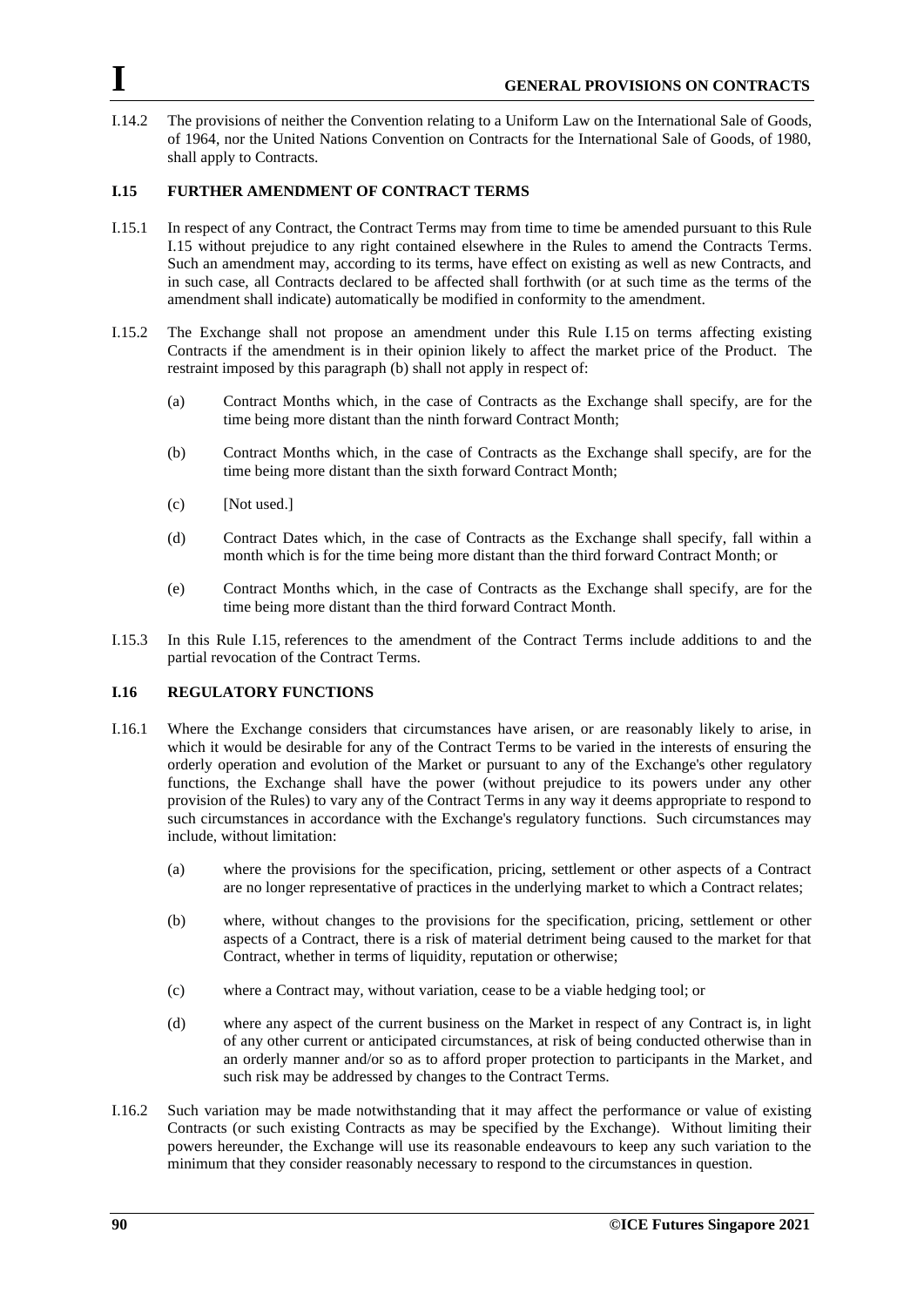- I.16.3 The Exchange's powers under this Rule I.16 shall be exercisable by Circular. Any variation made under this provision shall take effect at such time and for such period as the Exchange shall prescribe, but (without prejudice to the preceding paragraph) shall not take effect earlier than the publication of the relevant Circular. The Exchange shall seek to give Members prior notice but, where deemed necessary, changes may take effect immediately upon the posting of such Circular or at such other time as the Exchange prescribes.
- I.16.4 Every Contract affected by a variation under this Rule I.16 shall remain in full force and effect subject to such variation and shall not be treated as terminated or frustrated or repudiated except so far as may be allowed in the relevant Circular.
- I.16.5 Any Circular published by the Exchange under this Rule I.16 may be varied or revoked by a subsequent Circular.

### **I.17 TRADE EMERGENCY PANEL**

- I.17.1 In the event of the Exchange identifying or suspecting the development or possible development of a situation or practice referred to below, it shall forthwith refer the matter to a panel (the "**Trade Emergency Panel**") being a minimum of three people comprising: two Clearing House senior executives nominated for this purpose by the Clearing House; or non-executive Directors. The Trade Emergency Panel may take such professional advice as it sees fit in coming to any decision.
- I.17.2 If, in the opinion of the Trade Emergency Panel, an excessive position or unwarranted speculation or any other undesirable situation or practice affecting or capable of affecting the Market is developing, or has developed, it may take any steps whatsoever to provide for, correct or check the further development of such situation or practice and may give directions to Members accordingly. Such steps may (without prejudice to the generality of this Rule I.17), if the Trade Emergency Panel thinks fit, extend to trading which occurred before or on the date that such step is instigated.
- I.17.3 A Member contravening a direction of the Trade Emergency Panel under this Rule I.17 shall be liable to the same sanctions (including expulsion or suspension from membership) as if a breach of the Rules were committed.

### <span id="page-90-0"></span>**I.18 DEFINITIONS AND INTERPRETATION**

I.18.1 In this Rule [I.18](#page-90-0) and in Rules [I.19](#page-90-1) t[o I.22,](#page-94-0) unless the context otherwise requires:

#### **TERM DEFINITION**

- "Party" means the Seller or the Buyer under a Contract, which shall not include the Clearing House (except where the context otherwise requires).
- I.18.2 Any discretion that may be exercised by a person or body under Rules [I.19](#page-90-1) to [I.22,](#page-94-0) will be exercised in the absolute discretion of such person or body.

### <span id="page-90-1"></span>**I.19 NON-PERFORMANCE**

- <span id="page-90-3"></span>I.19.1 If it appears to the Clearing House that a Party has, or may have, failed to perform its obligations under a Contract, the Clearing House will, as soon as practicable, take such steps as it deems appropriate to achieve an amicable settlement between the Parties to the affected Contracts. If such steps have not led or are not likely to lead to settlement within five days of the failure (or apparent failure) having come to the attention of the Clearing House, the Clearing House will refer the matter to the Exchange. Subject to Rules [I.19.2](#page-90-2) and [I.19.3,](#page-91-0) if a reference is made to the Exchange under this Rule [I.19.1,](#page-90-3) the Exchange will refer such matter to the Delivery Panel under Rule [I.20.1.](#page-91-1)
- <span id="page-90-4"></span><span id="page-90-2"></span>I.19.2 If a reference is made to the Exchange under Rule [I.19.1](#page-90-3) but an amicable solution is notified to the Exchange by the Parties involved prior to the referral of the matter to the Delivery Panel under Rule [I.20.1](#page-91-1) by the Exchange, the Exchange will either:
	- (a) refer such matter to the Delivery Panel under Rule [I.20.1;](#page-91-1) or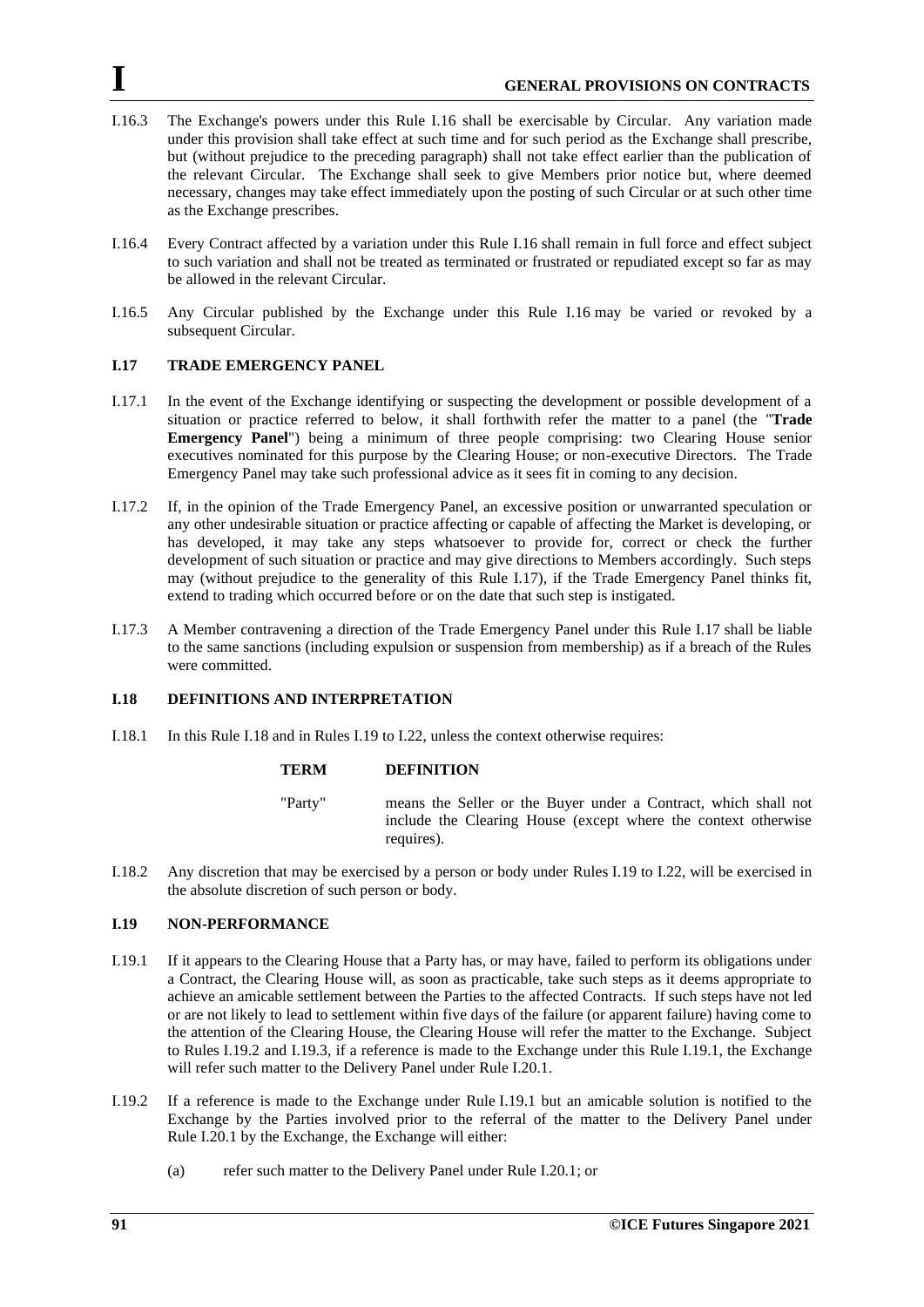(b) not refer such matter to the Delivery Panel under Rule [I.20.1](#page-91-1) but make such determination as it appears to the Exchange, in its discretion, to be expedient concerning the settlement of such Contract and shall convey its determination to the Parties and to the Clearing House.

Such determination shall be binding on the Parties and the Clearing House and no dispute as to such determination may be referred to arbitration, but shall be without prejudice to the right of either Party to refer any other failure (or apparent failure) of a Party in the performance of its obligations under a Contract or any related dispute to arbitration under Section H of the Rules.

- <span id="page-91-0"></span>I.19.3 If it comes to the attention of the Exchange, other than pursuant to Rule [I.19.1,](#page-90-3) that a Party to a Contract has, or may have, failed to perform its obligations under a Contract, the Exchange may refer such matter to the Delivery Panel under Rule [I.20.1.](#page-91-1)
- I.19.4 [Not used.]
- I.19.5 [Not used.]

#### <span id="page-91-3"></span>**I.20 DELIVERY PANEL**

- <span id="page-91-1"></span>I.20.1 The Exchange may, in respect of a delivery under a Contract, refer any dispute to the Delivery Panel, but shall refer any matter to the Delivery Panel:
	- (a) in the circumstances stated in Rules [I.19.1,](#page-90-3) [I.19.2\(a\)](#page-90-4) o[r I.19.3.](#page-91-0)
	- (b) [Not used.]
	- (c) [Not used.]

The Exchange will not refer a dispute or matter in respect of a delivery under a Contract to the Delivery Panel if a Party has been Declared a Defaulter under Section D of the Rules or the default rules of the Clearing House. The Exchange will notify the Clearing House and each of the Parties to the affected Contracts that a dispute or matter has been referred to the Delivery Panel.

- I.20.2 Following a reference made to the Delivery Panel by the Exchange under Rule [I.20.1,](#page-91-1) the Exchange may, in its discretion, require both Parties, or either of them, to pay to the Exchange a fee of SGD 5,000, unless the Exchange determines, in its discretion, to waive or reduce the fee.
- I.20.3 Following the referral of a dispute or matter to the Exchange, the Exchange may constitute a Delivery Panel. Any member of the Delivery Panel shall have no direct or indirect interest in any Party (or any client or underlying client of a Party) or the dispute or matter to be determined.
- <span id="page-91-4"></span>I.20.4 Any objection raised by a Party to any member of the Delivery Panel being appointed to the Delivery Panel shall be determined by the Exchange, as the case may be, at their discretion.
- <span id="page-91-5"></span>I.20.5 The Delivery Panel shall meet at any time in person or by telephone.
- <span id="page-91-2"></span>I.20.6 The Delivery Panel may, in its discretion, require the Parties to the affected Contracts to present written submissions and evidence in support of their claim, to the Delivery Panel by such time and in such form as the Delivery Panel may direct. An oral hearing will only take place if the Delivery Panel, in its discretion, considers it to be necessary. A Party may be assisted by or represented by any person who may be legally qualified at that oral hearing if the Delivery Panel, in its discretion, considers it to be necessary. The Delivery Panel will determine the dispute or matter on such evidence as it thinks is relevant, notwithstanding that such evidence may not be admissible in a court of law, and make one or more of the directions contemplated by Rule [I.20.9](#page-92-0) below.
- <span id="page-91-6"></span>I.20.7 The Delivery Panel may obtain legal advice from the Exchange's legal advisers.
- <span id="page-91-7"></span>I.20.8 The Delivery Panel may obtain expert advice from any expert appointed by the Exchange. The identity of a Party will not be disclosed to an expert nor will the identity of any expert be disclosed to a Party. Each Party will have the opportunity to respond to the substance of any expert advice obtained by the Delivery Panel.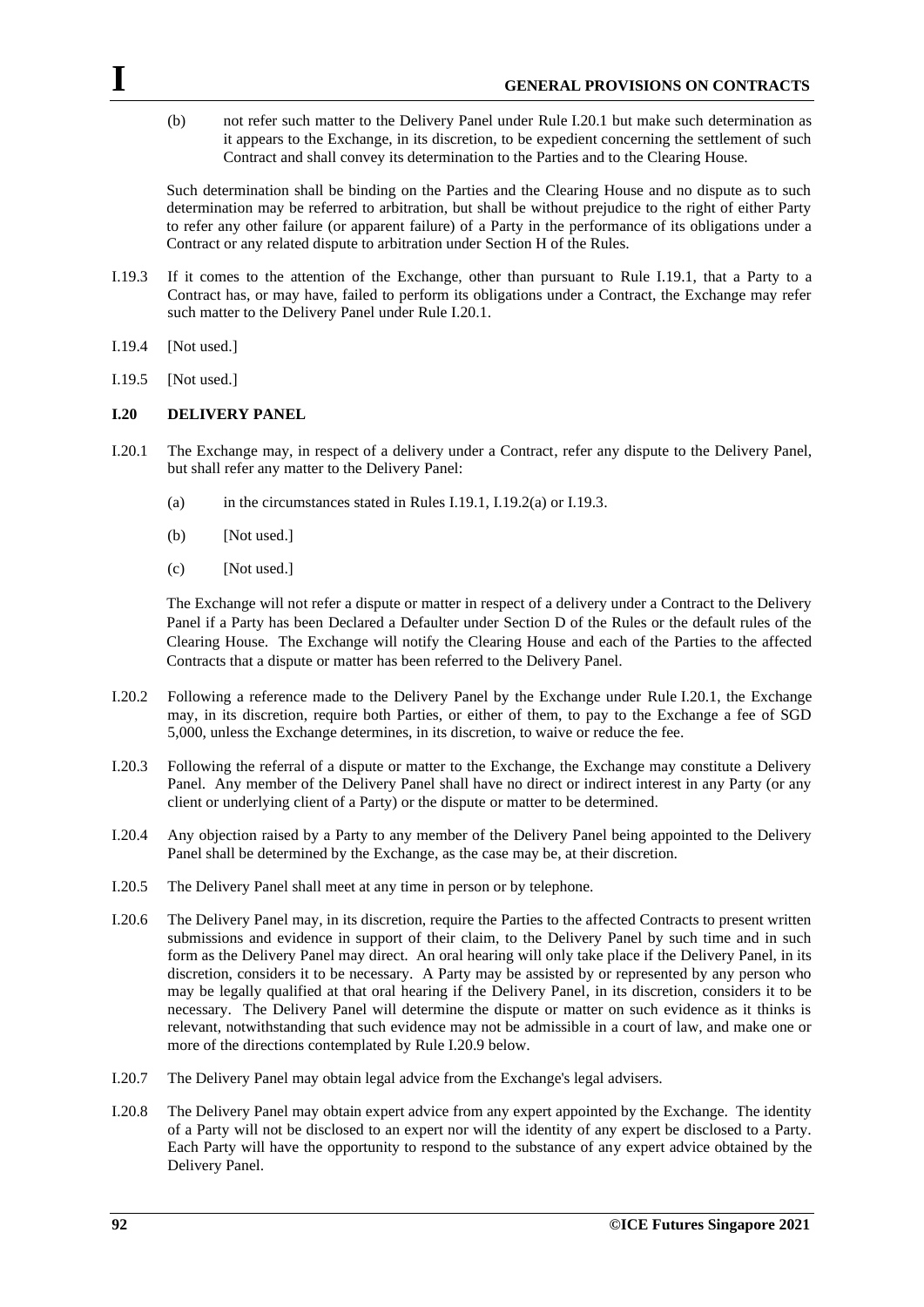<span id="page-92-0"></span>I.20.9 Following the determination of any dispute or matter pursuant to Rule [I.20.6,](#page-91-2) the Delivery Panel shall report in writing its findings, (which shall include, as may be appropriate, whether a Party has failed to perform its delivery obligations under a Contract), to the Exchange, the Clearing House and to each of the Parties to the affected Contracts.

The Delivery Panel may, either at the same time or in advance of its written findings being available, make any one or more of the following directions, except that if it determines that an event of force majeure has occurred which has hindered or prevented the performance of a Contract by five business days after the due date for delivery of the product under a Contract, the Delivery Panel shall only be entitled to make the direction referred to in paragraphs (b) and (c) below:

- <span id="page-92-1"></span>(a) direct a Party as to how delivery under the affected Contracts should proceed;
- <span id="page-92-3"></span>(b) direct the Clearing House to invoice back one or more of the affected Contracts at a price to be set by the Delivery Panel in its discretion, taking into account any information it considers to be relevant for this purpose which may have been supplied by the Exchange. The price for invoicing back may, at the Delivery Panel's discretion, take account of any compensation that it may consider should be paid to or by a Party.

In the event of any delay to the invoicing back process, the Delivery Panel may, at its discretion, in advance of it setting a price for invoicing back, and in agreement with the Clearing House, direct the Clearing House to make an interim payment to a party. The amount of the interim payment will be set by the Delivery Panel at its discretion. In such an event, the price for invoicing back shall take account of the interim payment as appropriate; or

- <span id="page-92-2"></span>(c) direct any of the Parties to pay to the Exchange costs in an amount determined by the Delivery Panel in its discretion. Such costs may include, but shall not be limited to: the fees and expenses of members of the Delivery Panel or any expert; any legal costs; and expenses which the Exchange or the Clearing House may incur or be subjected to in respect of such dispute or matter.
- I.20.10 The determination of a matter by the Delivery Panel shall be without prejudice to the powers of the Exchange to take such action under Section E of the Rules as it considers in its discretion appropriate. Without prejudice to the foregoing, in the case where the Delivery Panel finds that a Party has failed to perform its obligations under a Contract, the Exchange may issue a fine under Section E of the Rules.
- I.20.11 A Party shall comply with any finding, determination or direction made by the Delivery Panel under this Rule [I.20.](#page-91-3) A direction by the Delivery Panel made under Rules [I.20.9\(a\)](#page-92-1) and (b) shall be immediately binding upon the Parties to the affected Contracts. Any finding, determination or direction by the Delivery Panel made under Rule [I.20.9\(c\),](#page-92-2) shall be deemed conclusive and binding upon expiry of the time permitted for appeal or receipt by the Exchange of any earlier written notice that such right of appeal will not be exercised. Any Party who refuses or fails to comply with or perform any finding, determination or direction made under this Rule [I.20,](#page-91-3) shall be deemed to have infringed this Rule I.20 and such infringement will constitute a breach of the Rules by such Party and may be the subject matter of disciplinary proceedings under Section E of the Rules.
- <span id="page-92-4"></span>I.20.12 In respect of a dispute or matter which has been referred to the Delivery Panel under Rule [I.20.1](#page-91-1) and determined by a Delivery Panel, no finding, determination or direction made under Rule [I.20](#page-91-3) in respect of such dispute or matter, including, without limit, any issue or dispute arising out of or in connection with the invoicing back price determined by the Delivery Panel under Rule [I.20.9\(b\),](#page-92-3) shall be referred to arbitration under Section H of the Rules. This Rule [I.20.12](#page-92-4) shall be without prejudice to the right of a Party to refer any other matter or dispute to arbitration under Section H of the Rules.
- I.20.13 In the event of a member of the Delivery Panel:
	- (a) becoming directly or indirectly interested or involved in any Party (or any client or underlying client of a Party) or the dispute or matter to be determined other than as a result of being a member of the Delivery Panel;
	- (b) dying; or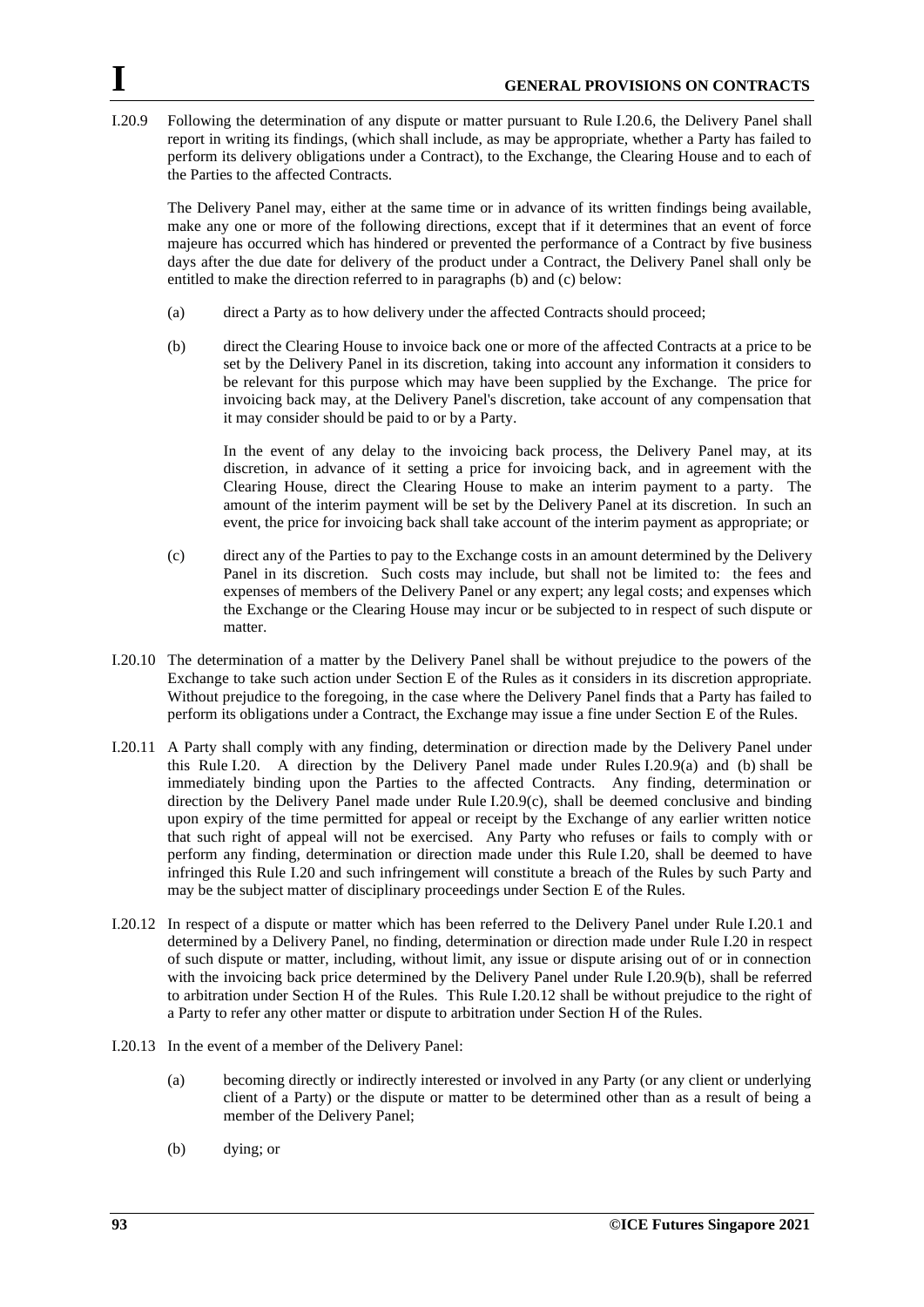(c) in any other way being or becoming, in the opinion of the Exchange, incapacitated from acting on the Delivery Panel,

the Exchange may appoint another person to take such Delivery Panel member's place, and the Delivery Panel shall thereupon proceed to determine the dispute or matter as if such other person had been originally appointed to the Delivery Panel.

# <span id="page-93-1"></span>**I.21 APPEALS PROCEDURE**

- <span id="page-93-0"></span>I.21.1 A Party to an affected Contract or the Exchange may appeal against any finding, determination or direction made by the Delivery Panel under Rule [I.20.9\(a\)](#page-92-1) o[r \(c\).](#page-92-2) Such notice of appeal shall be lodged in writing with the Exchange within ten business days of the Delivery Panel's finding, determination or direction.
- I.21.2 A notice of appeal under Rule [I.21.1](#page-93-0) shall set out the grounds of the appeal and shall contain a brief statement of all matters relied on by the appealing Party. The grounds of the appeal shall be any one or more of the following:
	- (a) the Delivery Panel misdirected itself;
	- (b) the Delivery Panel's finding, determination or direction under Rule [I.20.9\(a\)](#page-92-1) or [\(c\)](#page-92-2) was:
		- (i) one which no reasonable Delivery Panel could have reached; or
		- (ii) based on an error of law, or a misinterpretation of the Rules or the Contract Terms; or
	- (c) the finding, determination or direction under Rule [I.20.9\(a\)](#page-92-1) or [\(c\)](#page-92-2) of the Delivery Panel was excessive, insufficient or inappropriate; or
	- (d) new evidence is available which, had it been before the Delivery Panel, could reasonably have led to a different finding, determination or direction under Rule [I.20.9\(a\)](#page-92-1) or [\(c\).](#page-92-2) This will not apply if the appealing Party could have produced the evidence to the Delivery Panel had he made reasonable efforts to obtain it,

but no Party may otherwise appeal under Rule [I.21.1.](#page-93-0)

- I.21.3 Upon receipt of a notice of appeal, the Exchange shall convene a panel (the "**Delivery Appeals Panel**") comprising three members, which shall not include any member of the Delivery Panel which made the finding, determination or direction under Rule [I.20.9\(a\)](#page-92-1) or [\(c\)](#page-92-2) that is the subject of the appeal. Any member of the Delivery Appeals Panel shall have no direct or indirect interest in any Party (or any client or underlying client of a Party), the dispute or matter determined by the Delivery Panel or the subject of the appeal.
- I.21.4 The appealing Party and, if applicable, the other Party, may at the discretion of the Delivery Appeals Panel, present written submissions in support of, or in contention of, the ground for appeal, to the Delivery Appeals Panel by such time and in such form as the Delivery Appeals Panel may direct. An oral hearing of the appeal will only take place if the Delivery Appeals Panel in its discretion considers it to be necessary. A Party may be assisted by or represented by another person at that oral hearing if the Delivery Appeals Panel, in its discretion, considers it to be necessary. The Delivery Appeals Panel will consider the finding, determination or a direction under Rule [I.20.9\(a\)](#page-92-1) or [\(c\)](#page-92-2) of the Delivery Panel, review the evidence before the Delivery Panel and such further evidence as may be put to the Delivery Appeals Panel. No new evidence of fact may be adduced unless the Delivery Appeals Panel is satisfied that there is good reason why such evidence was not presented to the Delivery Panel and only if such evidence is relevant, notwithstanding such evidence may not be admissible in a court of law.
- I.21.5 The Delivery Appeals Panel may:
	- (a) dismiss or allow the appeal;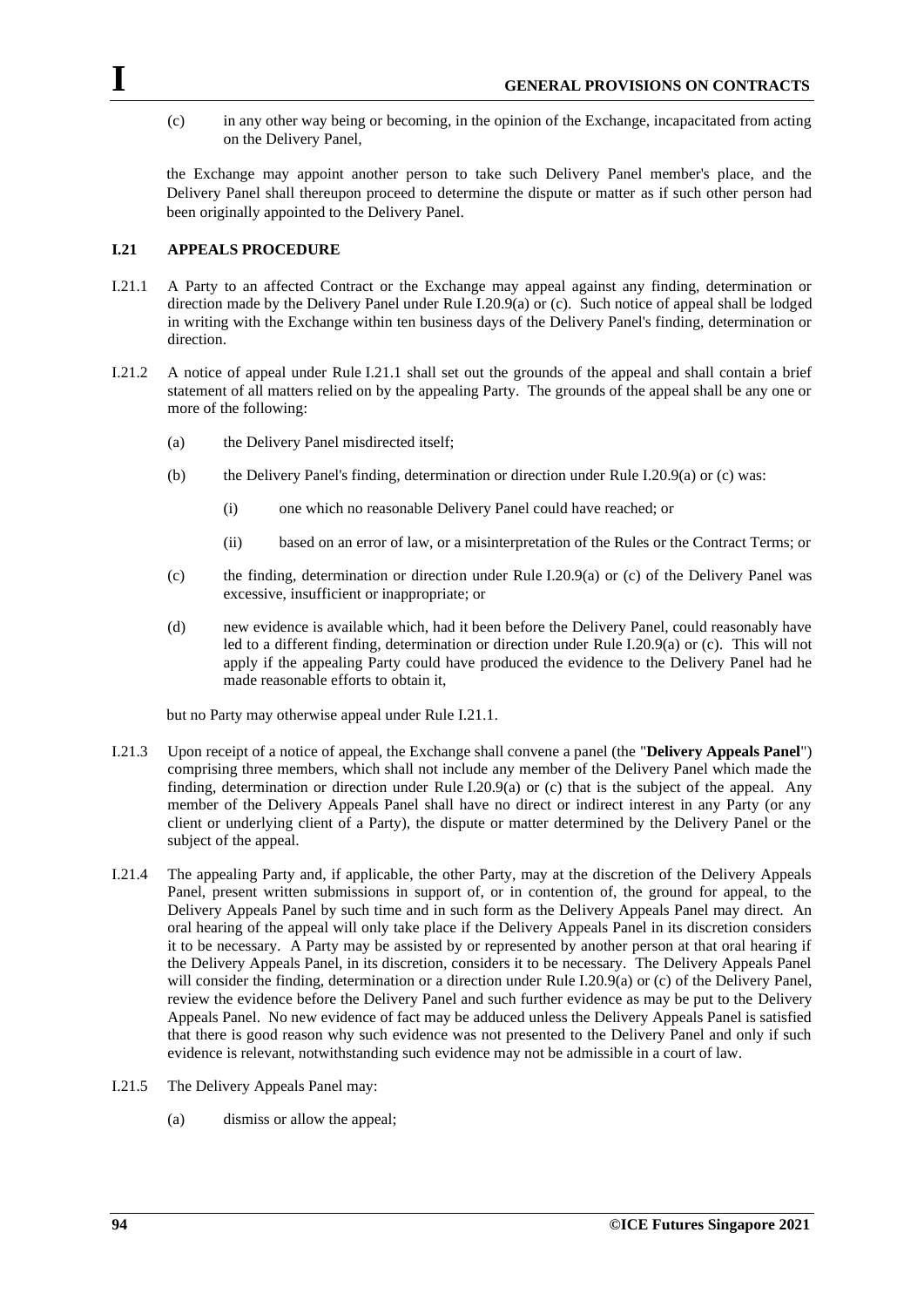- (b) confirm or amend the finding, determination or a direction under Rule [I.20.9\(a\)](#page-92-1) or (c) (including increasing or decreasing the amount of costs payable by a Party in respect of a direction made under Rule [I.20.9\(c\)\)](#page-92-2); or
- (c) substitute its own finding, determination or direction under Rule [I.20.9\(c\)](#page-92-2) (which may include increasing or decreasing any finding, determination or direction imposed).

Notwithstanding the foregoing, if an appeal is upheld in respect of a direction under Rule [I.20.9\(a\)](#page-92-1) or any finding or determination upon which a Delivery Panel made a direction under Rules [I.20.9\(a\)](#page-92-1) or [\(b\),](#page-92-3) the Delivery Appeals Panel may only direct a Party to pay an amount of compensation or costs as it determines in its discretion to be appropriate.

- I.21.6 The Delivery Appeals Panel may, at any stage, approve the settlement of any issue between the Parties to the affected Contracts on such terms as it considers expedient or satisfactory. Any withdrawal of an appeal by an appealing Party must be in writing and lodged with the Exchange. The Exchange may direct such Party to pay to the Exchange costs in accordance with Rule [I.21.7.](#page-94-1)
- <span id="page-94-1"></span>I.21.7 The Delivery Appeals Panel may direct a Party to pay to the Exchange costs in an amount determined by it, in its discretion. Such costs may include, but shall not be limited to: the fees and expenses of any member of the Delivery Appeals Panel or any expert; any legal costs; and expenses which the Exchange or the Clearing House may incur or be subjected to in relation to the appeal.
- I.21.8 The finding, determination or direction of the Delivery Appeals Panel shall be final and binding and there shall be no further appeal. The decision shall be notified in writing to the appealing Party, any other Party to the affected Contracts, the Delivery Panel which made the finding, determination or direction, the Clearing House and the Exchange.
- I.21.9 A Party shall comply with any decision of the Delivery Appeals Panel. Any Party who refuses or fails to comply with or perform any decision or direction made, or action taken, under this Rule [I.21,](#page-93-1) shall be deemed to have infringed this Rule I.21.9 and such infringement will constitute a breach of the Rules by such Party and may be the subject matter of disciplinary proceedings under Section E of the Rules.
- I.21.10 Following the lodgement of a notice of appeal with the Exchange under Rule [I.21.1,](#page-93-0) the Exchange may, in its discretion, require the appealing Party, to pay to the Exchange a fee of SGD 5,000, unless the Exchange determines, in its discretion, to reduce or waive the fee.
- I.21.11 Rules [I.20.4,](#page-91-4) [I.20.5,](#page-91-5) [I.20.7](#page-91-6) and [I.20.8](#page-91-7) shall apply to the Delivery Appeals Panel as though the reference therein to the Delivery Panel were to the Delivery Appeals Panel.

### <span id="page-94-0"></span>**I.22 PUBLICATION OF A DETERMINATION**

Notwithstanding Rule A.4.1, the Exchange shall give such publicity as it considers appropriate in its discretion, to any finding, determination or direction made by a Delivery Panel or decision or direction made by a Delivery Appeals Panel. This Rule I.22 is without prejudice to the right of the Exchange under Rule A.4.3, or otherwise, to disclose confidential information to other regulatory or law enforcement bodies.

### <span id="page-94-2"></span>**I.23 ENVIRONMENTAL COMPLIANCE AND LIABILITY**

- I.23.1 In this Rule [I.23,](#page-94-2) the following terms have the following meanings:
	- (a) The term "**Buyer**" means, in relation to a delivery under a Contract under the Clearing House Rules, the Member or the Clearing House, whichever is obliged to receive delivery of a Commodity (whether itself or through another Person).
	- (b) The term "**Commodity**" means any kind of property which is capable of being delivered pursuant to a Contract.
	- (c) The term "**Environment**" means all or any of the following media (whether alone or in combination): air (including the air within buildings or other natural or man-made structures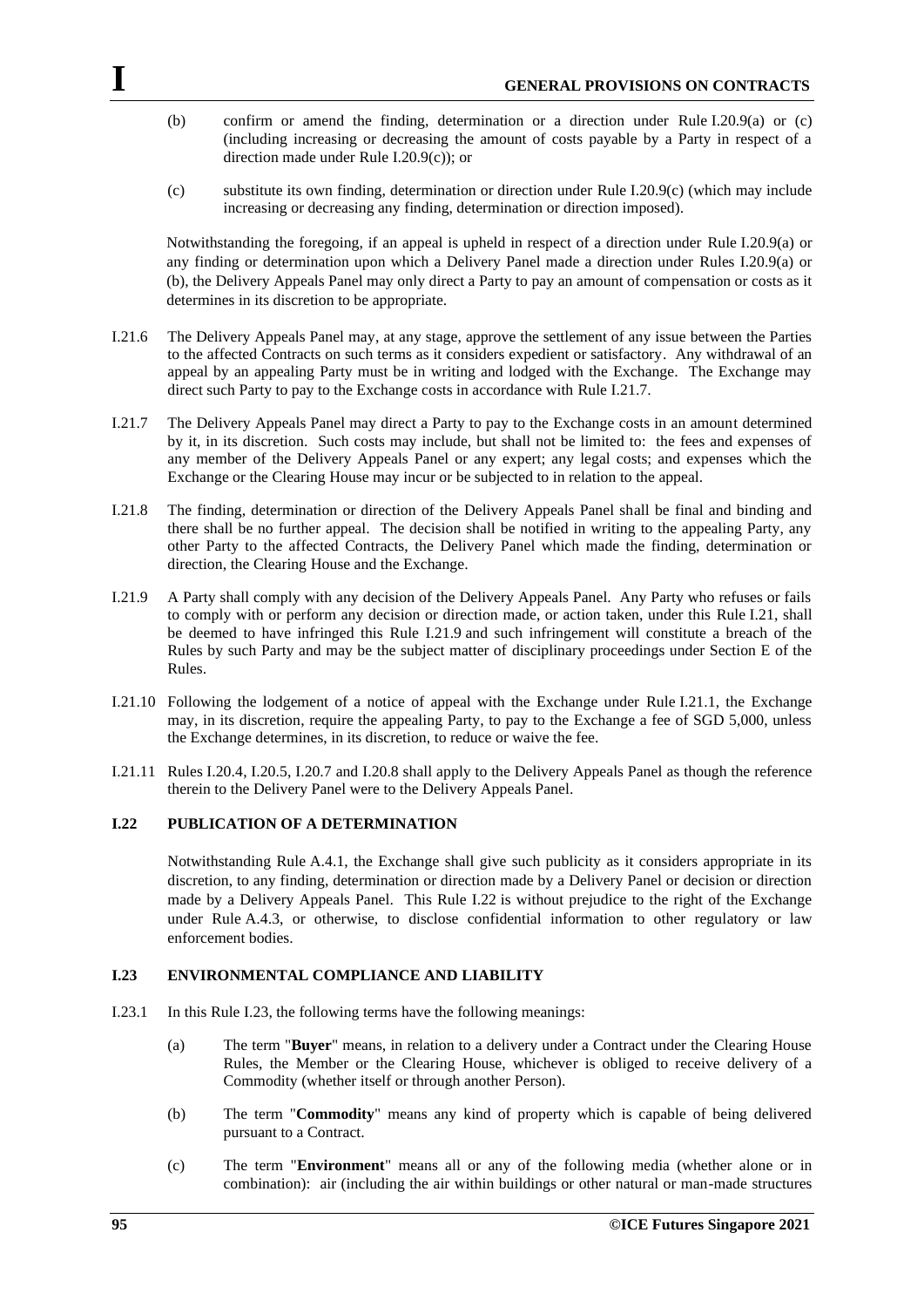whether above or below ground), water (including surface water, sub-surface water, groundwater, coastal, marine or inland waters or waterways, and water within drains, sewers or other natural or man-made structures), land (including surface land, land under water, soil and sub-soil), any natural resource and any ecological systems and living organisms supported by these media.

- (d) The term "**Environmental Law**" means, as in force from time to time, any national, federal, supranational, state, regional, provincial, local or other law, treaty, directive or other lawful requirement, and including, without limitation, common law, any statute, ordinance, rule, regulation, code, lawful requirement, guidance, statutory guidance note, published practice or concession, order, judgment or ruling of any Governmental Authority, in each case governing or relating to pollution, the protection of the Environment, noise, nuisance, health, safety or natural resources, or the use, sale, delivery, registration, handling, transportation, treatment, storage, disposal, release or discharge of Hazardous Materials.
- (e) The term "**Environmental Permit**" means any licence, approval, authorisation, permission, certificate, certification, registration, notification, waiver, order or exemption that is issued, granted or required under Environmental Law.
- (f) The term "**Hazardous Material**" means all chemicals, materials, substances, preparations or articles, whether natural or man-made and whether solid, liquid or gaseous, which are defined or regulated as toxic, hazardous, noxious, radioactive, flammable, corrosive or caustic or as a pollutant, contaminant or waste or words of similar import under any Environmental Law or Environmental Permit, or which may otherwise be capable, whether alone or in combination, of causing harm to any human or other living organism or the Environment.
- (g) The term "**Person**" means any individual, partnership, firm, body corporate, association, trust, unincorporated organisation or other entity.
- (h) The term "**Seller**" means, in relation to deliveries under a Contract under the Clearing House Rules, the Member or the Clearing House, whichever is obliged to make delivery of a Commodity (whether itself or through another Person).
- (i) The term "**Transferee**" means a Person nominated by a Buyer to whom a transfer or delivery is to be made under a Contract and includes reference to the Buyer where transfer or delivery is to be made to the Buyer.
- (j) The term "**Transferor**" means a Person nominated by a Seller by whom a transfer or delivery is to be made under a Contract and includes reference to the Seller where transfer or delivery is to be made by the Seller.
- <span id="page-95-0"></span>I.23.2 Without prejudice to Rule A.7 of the Rules, and without prejudice to Rule 111 of the Clearing House Rules, neither the Exchange nor the Clearing House is responsible for, and neither shall have any liability whatsoever in respect of, any application, notification, reporting, data or information sharing, registration, certification, authorisation, investigation, remediation or the taking or not taking of any other action or thing that may be required by any Environmental Law or Environmental Permit in respect of any Commodity or Contract. In particular but without limitation, neither the Exchange, nor the Clearing House, shall be responsible for, or have any liability whatsoever in respect of, the taking or not taking of any of the following actions:
	- (a) any pre-registration, registration or other action in connection with any Hazardous Material or other substance, preparation, article or material that is the subject of, or part of, any Commodity or Contract.
	- (b) [Not used.]
	- (c) [Not used.]
	- (d) [Not used.]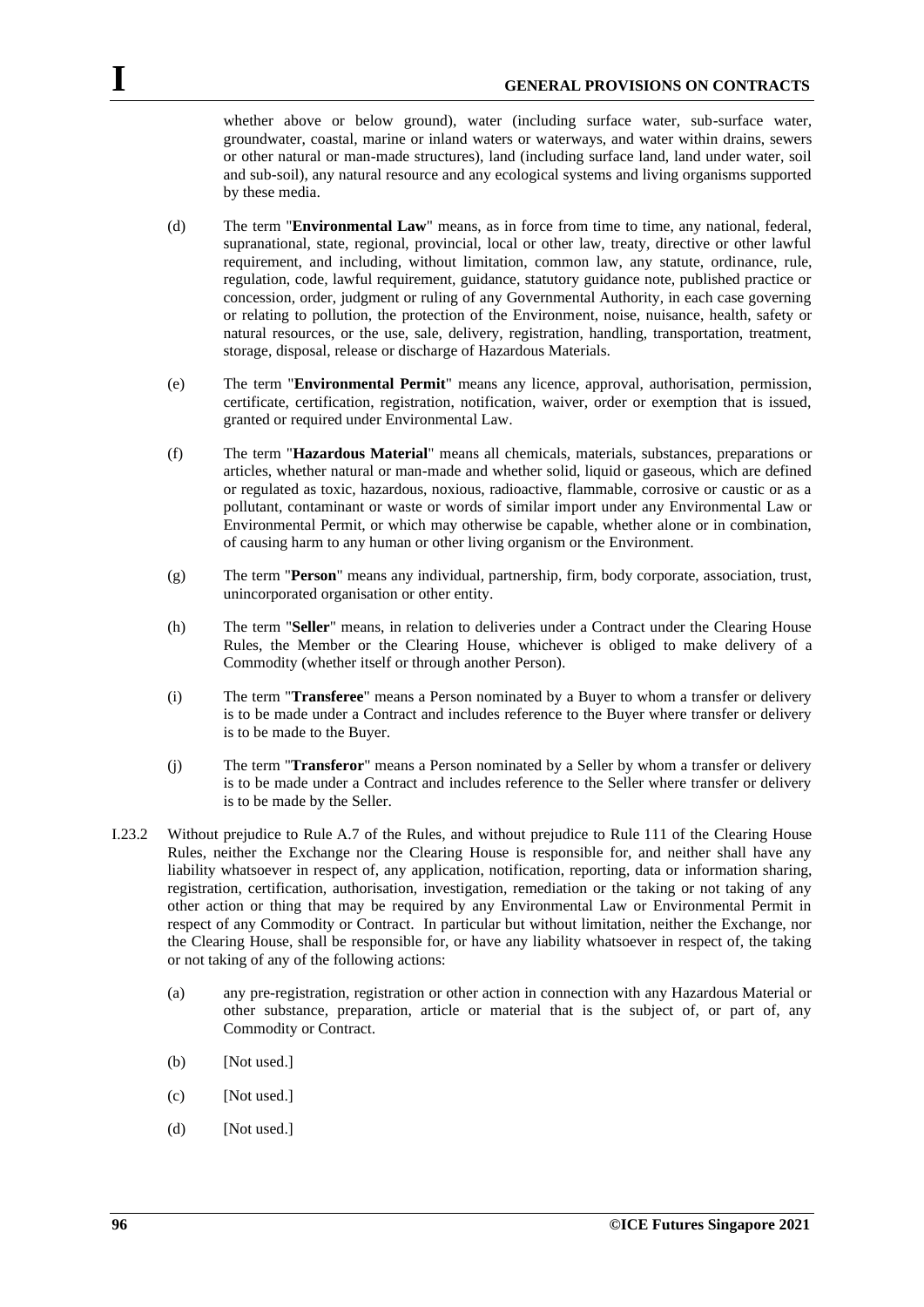- I.23.3 Without prejudice to Rule A.7 of the Rules, and without prejudice to Rule 111 of the Clearing House Rules, neither the Exchange, nor the Clearing House, is responsible for, and neither shall have any liability whatsoever in respect of:
	- (a) the condition, safety or compliance or non-compliance with any Environmental Law or Environmental Permit;
	- (b) the presence of any Hazardous Material or occurrence of any contamination related to; or
	- (c) any other liability or obligation arising under Environmental Law or Environmental Permit related to,

any barge, installation, equipment, vehicle, land, water or other location or area used in connection with the sale, delivery, registration, handling, transportation, treatment, management, storage, disposal, release or discharge of any Commodity. Further, neither the Exchange, nor the Clearing House, shall be responsible for, or have any liability whatsoever in respect of the condition or safety of any Commodity delivered pursuant to any Contract.

- I.23.4 Each Member delivering a Commodity pursuant to a Contract shall comply, and shall be deemed to represent and warrant that it has complied, fully with any application, notification, reporting, data or information sharing, registration, certification, authorisation, investigation, remediation or the taking or not taking of any other action or thing required by any Environmental Law or Environmental Permit and applicable to such Commodity, including, without limitation, as related to the condition or safety of such Commodity. In particular but without limitation, such Member shall comply, and shall be deemed to represent and warrant that it has complied, fully with any and all requirements specified in Rule [I.23.2](#page-95-0) to the extent applicable to such Commodity.
- I.23.5 Neither the Buyer nor the Seller, nor their Transferees or Transferors, shall have any claim against the Exchange or the Clearing House, whether in contract, tort or restitution, as a fiduciary or under any other cause of action, for any loss, liability, cost, damage or expense incurred or suffered as a result of any non-compliance with any Environmental Law or Environmental Permit, the condition of or any hazard posed by any Commodity, or the presence of any Hazardous Material or occurrence of any contamination.
- **I.24 [NOT USED.]**
- **I.25 [NOT USED.]**

## **I.26 PRIIPS RESTRICTIONS; IN RELATION TO EUROPEAN ECONOMIC AREA RETAIL CUSTOMERS ONLY**

(a) The Exchange understands that some Members may offer trading services related to PRIIPs Contracts traded on the Exchange to EEA Retail Investors where they are permitted to do so and where the Exchange is permitted to provide such access. In such circumstances, EEA Retail Investors may also have direct trading access to PRIIPs Contracts traded on the Exchange. The Exchange has therefore produced Key Information Documents in the English language in relation to its PRIIPs Contracts. Translated versions of English language Key Information Documents may also be published by the Exchange at its discretion from time to time as set forth in Rule I.26(b). These steps are being taken in order to provide a more efficient basis for compliance with the PRIIPS Regulation and the PRIIPS RTS for Members whose clients are EEA Retail Investors. To the extent permitted under the PRIIPs Regulation, the Exchange undertakes no duty of care for the contents of any Key Information Documents and makes no warranty, representation or undertaking as to the accuracy of any Key Information Document. The Exchange has not considered the specific circumstances of any Member or EEA Retail Investor. Persons should only trade in PRIIPs Contracts based on their own assessments of the risks and should take their own financial, tax and legal advice. Members are responsible for verifying whether the Key Information Documents produced by the Exchange are sufficient for their purposes or their clients' purposes, for adding any further disclosures as may be required for their clients and for assessing the suitability and appropriateness for their clients of any PRIIPs Contracts traded on the Exchange. Effective as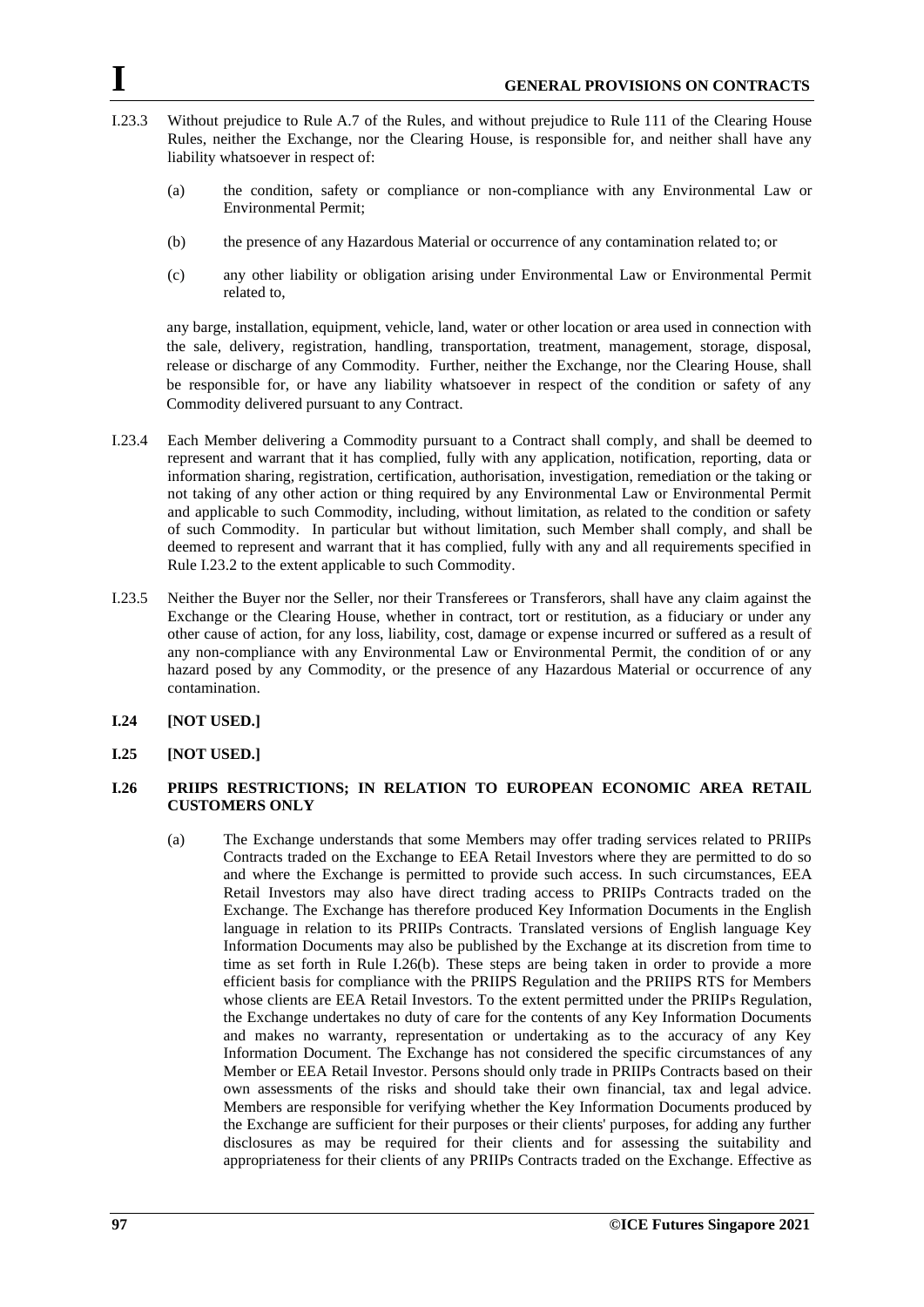from 1 January 2018, no Member shall offer, sell, distribute or otherwise make available any PRIIPs Contracts to any EEA Retail Investor, unless:

- (i) for PRIIPs Contracts offered to EEA Retail Investors in EEA Member States where the Exchange has produced a Key Information Document in English or a translated Key Information Document in either case only where English or such other language is an official language of that EEA Member State: the Key Information Document has been provided to the EEA Retail Investor by the Member in accordance with Rule I.26 $(c)$ -(h) in good time and in accordance with the PRIIPs Regulation and PRIIPs RTS (together with any necessary Member-specific disclosures) before such EEA Retail Investor is bound by any contract or offer relating to a PRIIPs Contract; or
- (ii) for PRIIPs Contracts offered to EEA Retail Investors in EEA Member States where the Exchange has not produced a translated Key Information Document in an official language of that EEA Member State: a key information document (which may be faithfully and accurately translated from the Key Information Document or otherwise produced in an official language of the EEA Member State in which the EEA Retail Investor is located) has been provided to such EEA Retail Investor by the Member in accordance with Rule I.26(c)-(h) (with the references in Rule I.26(c)-(h) to the Key Information Document being construed as references to the local language key information document produced by the Member, and references to the Exchange's website being construed as a reference to the website used by the Member to publish or make available the local language key information document produced by the Member) in good time and in accordance with the PRIIPs Regulation and PRIIPs RTS (together with any necessary Member-specific disclosures) before the EEA Retail Investor is bound by any contract or offer relating to a PRIIPs Contract.
- (b) The Exchange will initially only produce and publish English language Key Information Documents for PRIIPs Contracts but may publish any translated Key Information Documents in other languages at its sole discretion. As a result:
	- (i) unless the Exchange chooses to do so, at its discretion, the Exchange will not be responsible for producing, publishing or providing EEA Retail Investors with Key Information Documents in any official language of the EEA Member State in which the EEA Retail Investor is located nor for ensuring that any applicable requirements under the PRIIPs Regulation or PRIIPs RTS have been satisfied for any local language key information document produced by Members;
	- (ii) the Exchange is not a 'manufacturer' of any PRIIPs for purposes of the PRIIPs Regulation with respect to any offer to any EEA Member State other than those in which English is an official language or otherwise where a translated Key Information Document in a non-English language is published on its website; and accordingly, any Member or other person offering such products in such EEA Member State will itself be the 'manufacturer' for purposes of the PRIIPs Regulation, since PRIIPs Contracts for which no such translation is provided are not intended by the Exchange for distribution to EEA Retail Investors in such EEA Member States; and
	- (iii) any Member which produces and makes available to EEA Retail Investors any local language key information documents for PRIIP Contracts in any language or format that has not been produced and published by the Exchange agrees to indemnify the Exchange for any losses or liabilities suffered by the Exchange as a result of the Member publishing and making available to such EEA Retail Investors such key information documents which are misleading or inaccurate or are inconsistent with: (A) the English language Key Information Document produced by the Exchange produced for that PRIIP Contract (or any revised versions of the same); (B) the relevant parts of any legally binding pre-contractual and contractual documents; or (C) the requirements of Article 8 of the PRIIPs Regulation (and as further specified in the relevant PRIIPs RTS).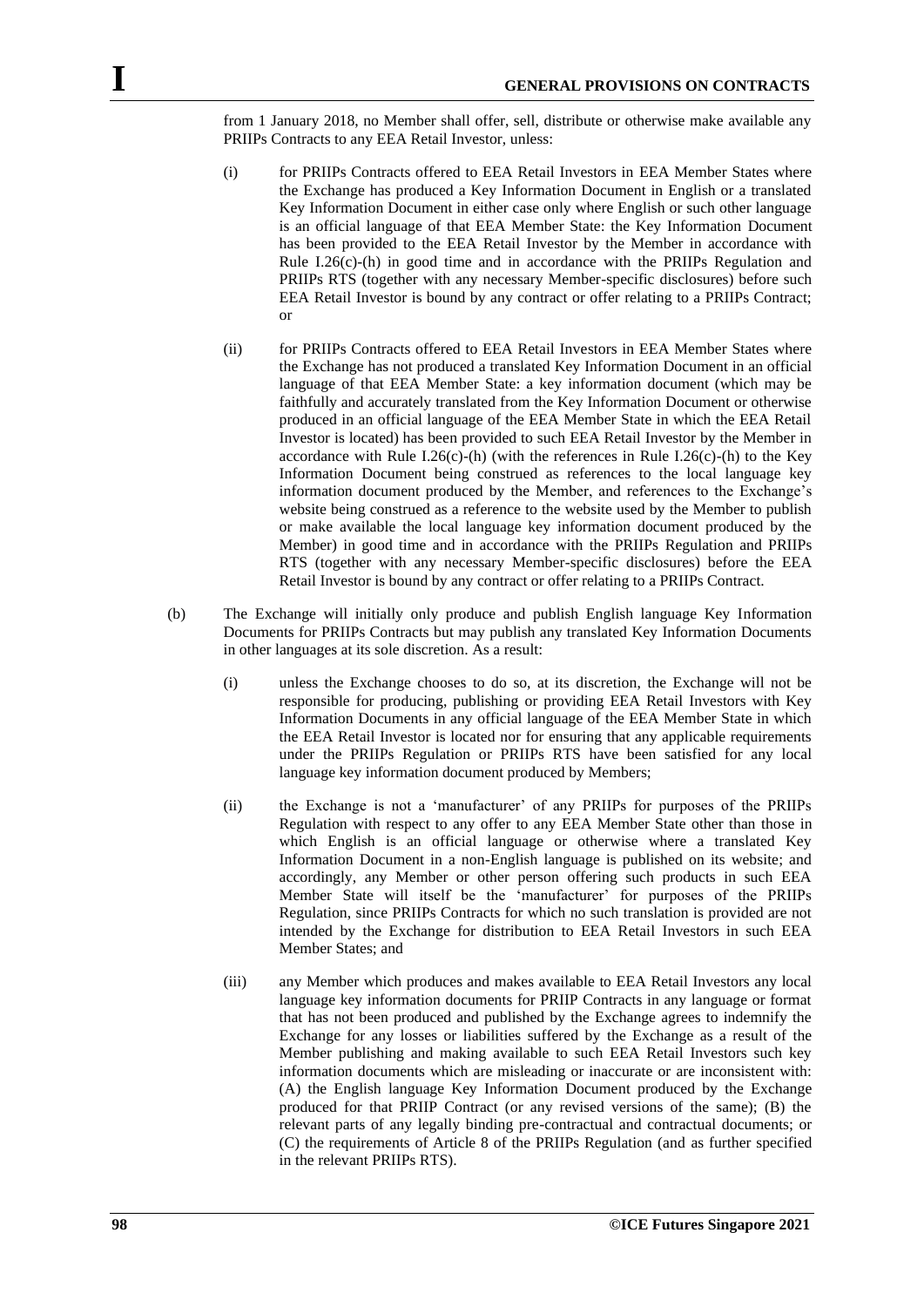- (c) Subject to Rule I.26(d)-(f), Members must provide relevant Key Information Documents to EEA Retail Investors by:
	- (i) providing the EEA Retail Investor with a paper copy of the relevant Key Information Document;
	- (ii) providing the EEA Retail Investor with a link to the address on the Exchange's website that contains the relevant Key Information Document; or
	- (iii) providing the EEA Retail Investor with the relevant Key Information Document on a Durable Medium other than paper.
- (d) Members must provide a paper copy of the relevant Key Information Document to EEA Retail Investors for any PRIIPs Contracts that are being made available to the EEA Retail Investor if the relevant PRIIPs Contracts are being made available on a face-to-face basis, unless the EEA Retail Investor requests otherwise.
- (e) If a Member provides the relevant Key Information Document for any PRIIPs Contract that is being made available to an EEA Retail Investor by providing a link to the Exchange's website pursuant to Rule I.26(ii):
	- (i) the Member must retain evidence that the EEA Retail Investor has regular access to the internet (this requirement is satisfied if the EEA Retail Investor has provided an email address for the purposes of the EEA Retail Investor's business with the Member);
	- (ii) the Member must give the EEA Retail Investor a choice between receiving the relevant Key Information Document on paper or by means of a link to the Exchange's website, and the Member must, retain evidence of the EEA Retail Investor's choice to receive the relevant Key Information Document via the Exchange's website;
	- (iii) the Member must notify the EEA Retail Investor of his right to request a paper copy of the relevant Key Information Document free of charge;
	- (iv) the Member must provide a paper copy of the relevant Key Information Document to that EEA Retail Investor when requested by the EEA Retail Investor and free of charge;
	- (v) the Member must provide electronic or written notification to the EEA Retail Investor of the specific address on the Exchange's website for the relevant Key Information Document; and
	- (vi) where revised versions of the relevant Key Information Document are available the Member must provide previous versions of the relevant Key Information Document if any previous versions are requested by the EEA Retail Investor.
- (f) If the Member provides the relevant Key Information Document for any PRIIPs Contract that is being made available to an EEA Retail Investor in a Durable Medium other than paper pursuant to Rule I.26(iii):
	- (i) the Member must retain evidence that the EEA Retail Investor has regular access to the internet (this requirement will be satisfied if the EEA Retail Investor has provided an email address for the purposes of the EEA Retail Investor's business with the Member); and
	- (ii) the Member must give the EEA Retail Investor a choice between receiving the relevant Key Information Document on paper or in a Durable Medium other than paper; and the Exchange will, and the Member must, retain evidence of the EEA Retail Investor's choice to receive the Key Information Document in a Durable Medium.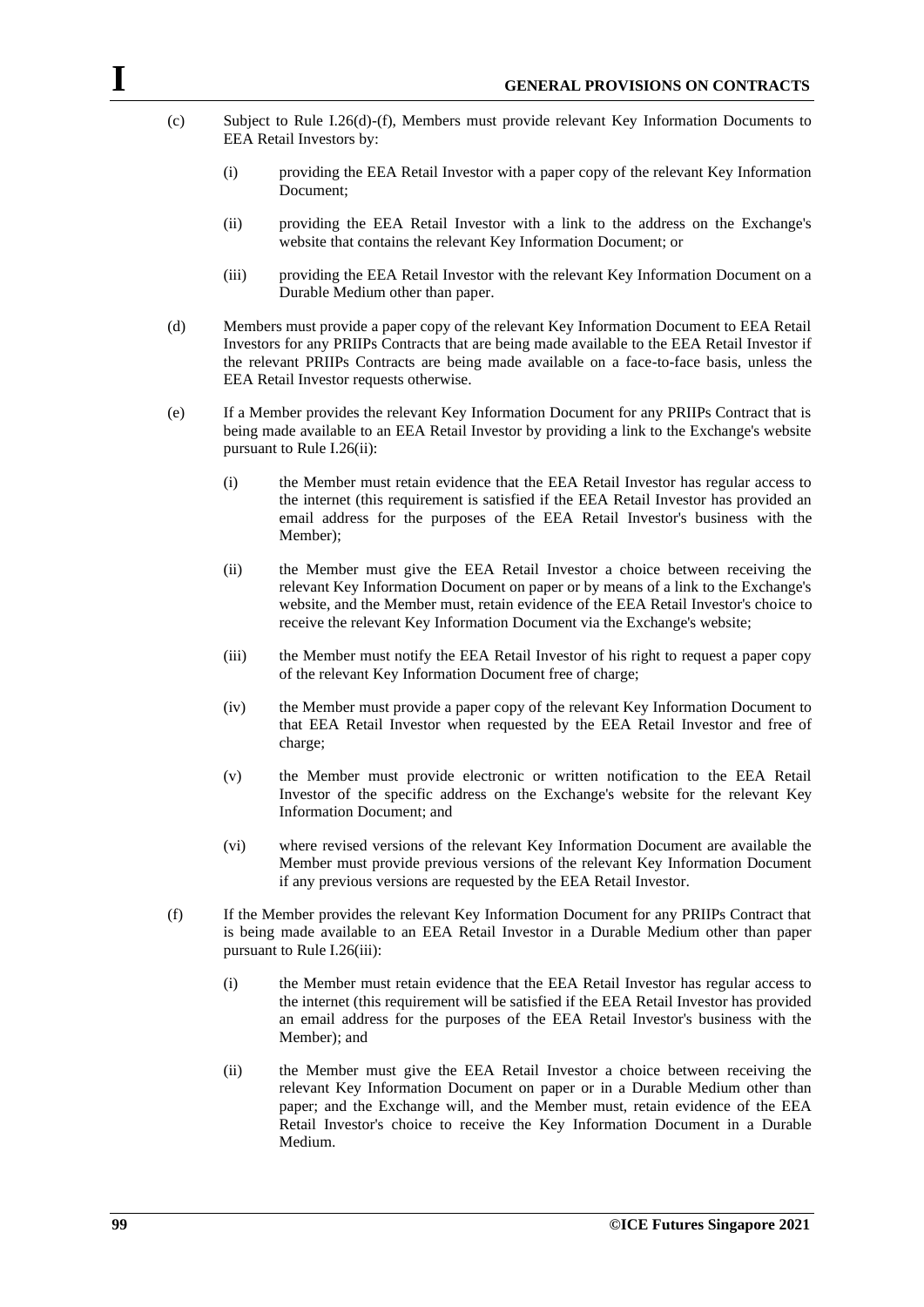| (g)                        | Members must have adequate systems, controls and policies to ensure compliance with the<br>requirements of Rules $I.26(a)$ -(f) and, at the request of the Exchange, be able to show evidence<br>of any such systems, controls, policies and, subject to Applicable Law, evidence that those<br>requirements have been met in relation to any single EEA Retail Investor that is a client of a<br>Member. |                                                                                                                                                                                                                                                                                                                                                                                                                                                                                                                                 |  |
|----------------------------|-----------------------------------------------------------------------------------------------------------------------------------------------------------------------------------------------------------------------------------------------------------------------------------------------------------------------------------------------------------------------------------------------------------|---------------------------------------------------------------------------------------------------------------------------------------------------------------------------------------------------------------------------------------------------------------------------------------------------------------------------------------------------------------------------------------------------------------------------------------------------------------------------------------------------------------------------------|--|
| (h)                        | Members whose clients offer PRIIPs Contracts to EEA Retail Investors must procure that all<br>such clients agree to terms equivalent to those set forth in this Rule I.26 as regards their<br>dealings with EEA Retail Investors and the position and liability of the Exchange.                                                                                                                          |                                                                                                                                                                                                                                                                                                                                                                                                                                                                                                                                 |  |
| (i)                        | In this Rule I.26, the following words and expressions shall, unless the context otherwise<br>requires, have the following meanings:                                                                                                                                                                                                                                                                      |                                                                                                                                                                                                                                                                                                                                                                                                                                                                                                                                 |  |
| "Durable Medium"           |                                                                                                                                                                                                                                                                                                                                                                                                           | means a durable medium as defined in point $(m)$ of Article $2(1)$ of Directive<br>2009/65/EC;                                                                                                                                                                                                                                                                                                                                                                                                                                  |  |
| "EEA Retail Investor"      |                                                                                                                                                                                                                                                                                                                                                                                                           | means a retail investor as defined in Article 4(6) of the PRIIPs Regulation<br>who is located in a Member State of the European Economic Area;                                                                                                                                                                                                                                                                                                                                                                                  |  |
| "Key Information Document" |                                                                                                                                                                                                                                                                                                                                                                                                           | means the key information document drawn up by the Exchange (including<br>any non-English language translated key information document produced<br>by the Exchange at its discretion) and published on its website (including<br>any revised versions produced by the Exchange from time to time) for a<br>PRIIPs Contract for purposes of facilitating compliance with the PRIIPs<br>Regulation. The key information documents (and any revised versions)<br>published by the Exchange can be found on the Exchange's website; |  |
| ''PRIIP''                  |                                                                                                                                                                                                                                                                                                                                                                                                           | means a packaged retail and insurance-based investment product as defined<br>in Article 4(3) of the PRIIPs Regulation;                                                                                                                                                                                                                                                                                                                                                                                                          |  |
| "PRIIPs Contract"          |                                                                                                                                                                                                                                                                                                                                                                                                           | means a Contract that is (or is determined by the Exchange from time to<br>time as likely to be or to have a material risk of being) a PRIIP;                                                                                                                                                                                                                                                                                                                                                                                   |  |
| "PRIIPs Regulation"        |                                                                                                                                                                                                                                                                                                                                                                                                           | means Regulation (EU) No 1286/2014 of the European Parliament and of<br>the Council of 26 November 2014 on Key Information Documents for<br>packaged retail and insurance-based investment products (PRIIPs), as<br>amended from time to time;                                                                                                                                                                                                                                                                                  |  |
| "PRIIPs RTS"               |                                                                                                                                                                                                                                                                                                                                                                                                           | means any regulatory technical standards adopted by the European<br>Commission pursuant to the PRIIPs Regulation, as amended from time to<br>time.                                                                                                                                                                                                                                                                                                                                                                              |  |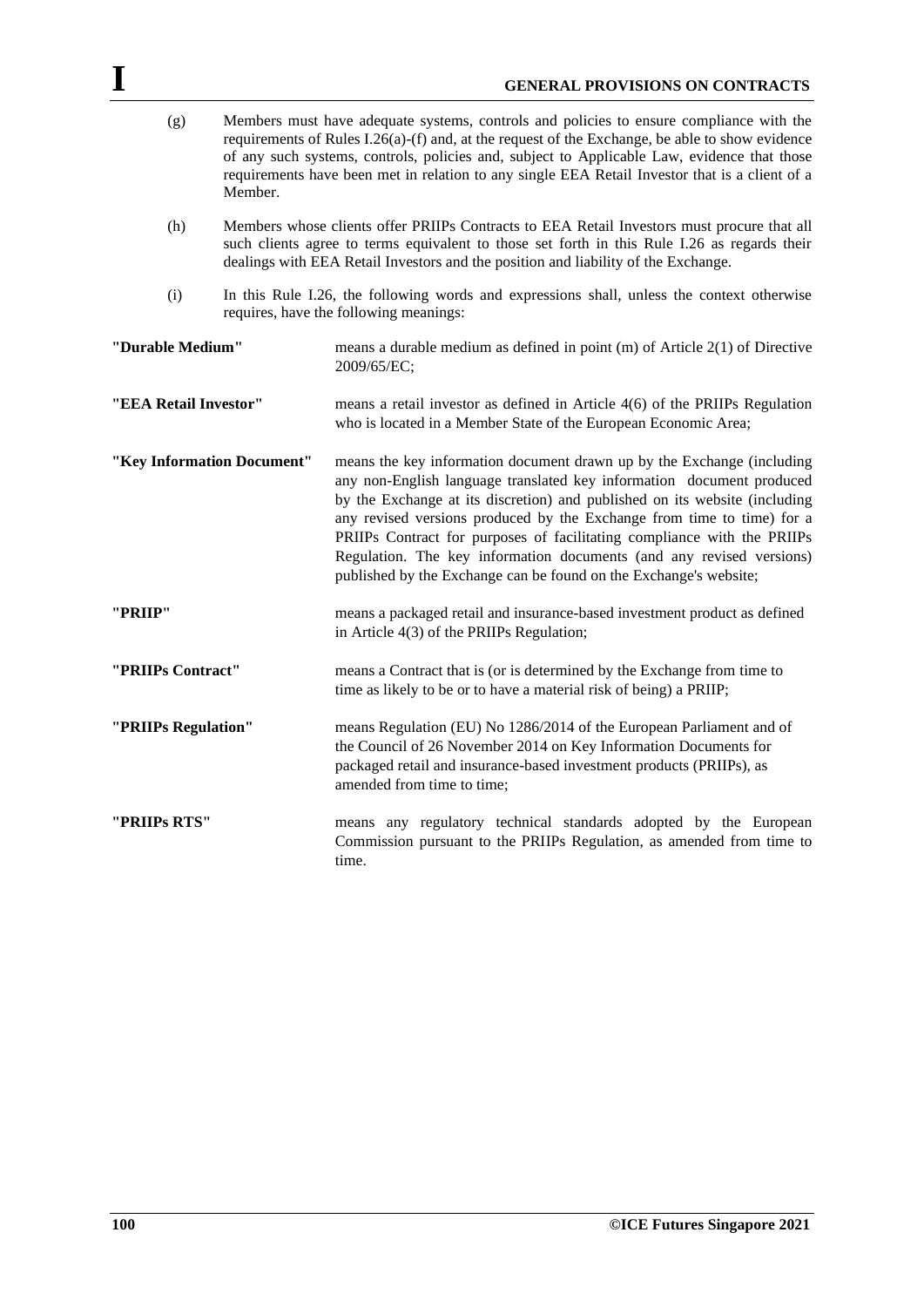# **SECTION J - POSITION REPORTING, ACCOUNTABILITY AND LIMITS**

- J.1 Definitions
- J.2 Reporting of Positions
- J.3 Limits and Exemptions
- J.4 Bona Fide Hedging Positions<br>
J.5 Risk Management Positions
- J.5 Risk Management Positions<br>
J.6 Arbitrage and Spread Position
- J.6 Arbitrage and Spread Positions<br>
J.7 Aggregation of Positions Aggregation of Positions
- 
- J.8 Position Accountability<br>
J.9 Enforcement of Limits Enforcement of Limits
- J.10 Exchange Access to Position Information
- J.11 Emergency Powers Not Limited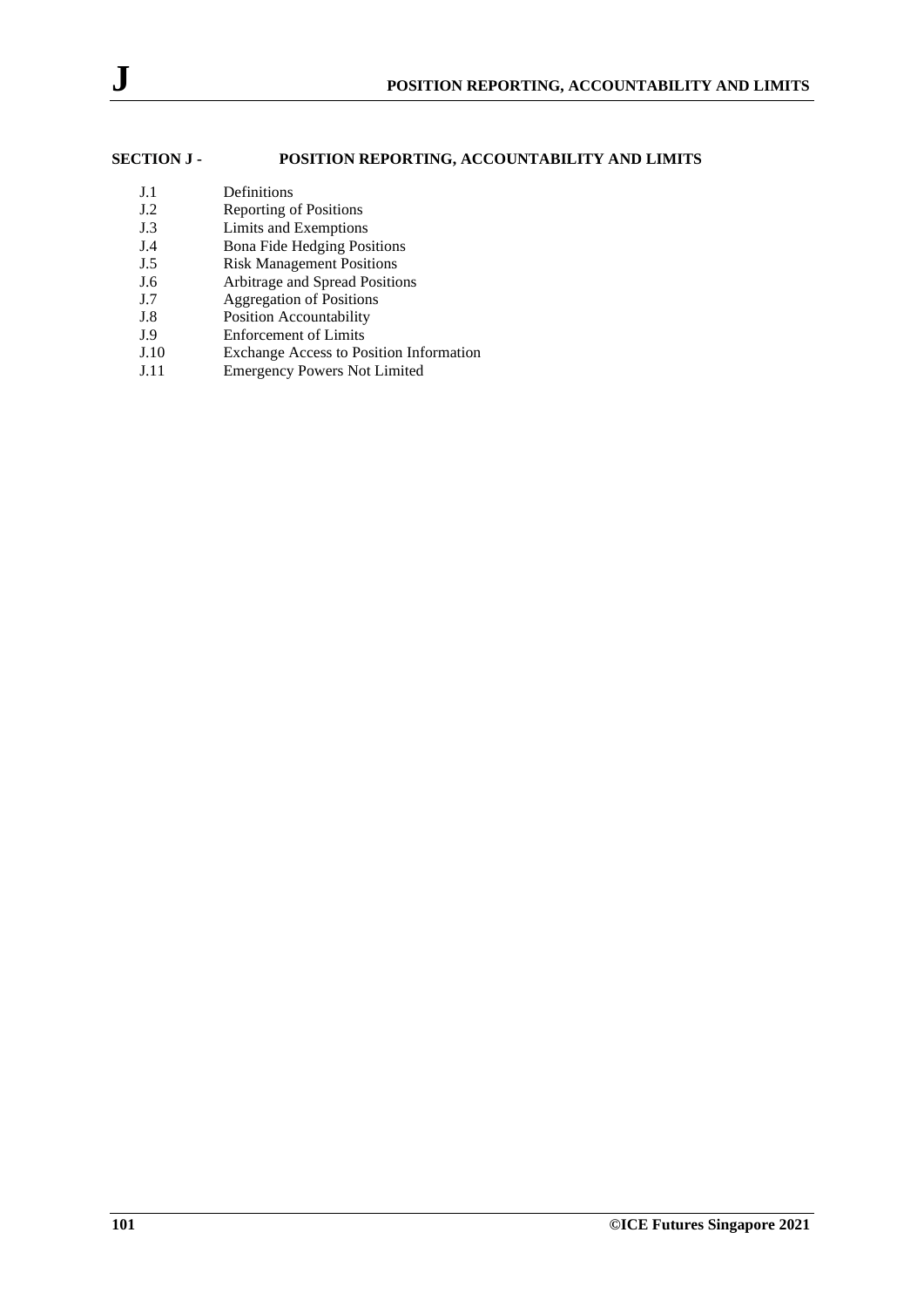# **J.1 DEFINITIONS**

For purposes of this Section J, the following terms shall have the meanings set out opposite each:

| "Accountability Level"        | shall mean a threshold for positions held set by the<br>Exchange which if exceeded may trigger enhanced<br>reporting requirements;                                                      |
|-------------------------------|-----------------------------------------------------------------------------------------------------------------------------------------------------------------------------------------|
| "Expiry Limit"                | shall mean the maximum permitted holding in the<br>expiring Contract Month of a designated contract;                                                                                    |
| "Futures Equivalent Contract" | shall mean an Option Contract that has been converted<br>to a futures equivalent contract in accordance with<br>Rule $J.9$ :                                                            |
| "Limit"                       | unless the context otherwise requires, shall mean a<br>limit, whether a Position Limit, Expiry Limit or<br>otherwise, but shall not include an Accountability<br>Level:                 |
| "Person"                      | shall mean either an individual or an entity; and                                                                                                                                       |
| "Position Limit"              | shall mean the maximum permitted holding in a<br>designated contract or Contract Month either by a<br>single account or across multiple accounts controlled<br>by the same entity-; and |
| "Volume Threshold Account"    | a trading account held by a Clearing Member which<br>has reached or exceeded the applicable reportable<br>volume threshold.                                                             |

## **J.2 REPORTING OF POSITIONS**

- (a) Each Member or Person that owns, controls, or carries for another Person an account with reportable positions in any Exchange contract, as specified by the Exchange, in a single Contract Month of a Future or a single Contract Month for a put or call Option (regardless of strike price), shall submit to the Exchange:
	- (i) an account identification form as specified by the Exchange for each account; and
	- (ii) a daily report with respect to such positions, in a form acceptable to the Exchange, containing the account numbers and the number of open contracts in each such Futures Contract Month that equals or exceeds the applicable reporting level specified in paragraph (b), and such other information as the Exchange may require.

In addition, with respect to any Person that owns, controls or carries positions that meet or exceed All Month or Any One Month Accountability Level of any Future or Option, the Member shall report to the Exchange the positions carried by such Person in all Contract Months of that Future or Option, regardless of size. Without limiting any provision of the Rules, Members shall provide such additional information with respect to positions, and the ownership of such positions, as may be requested by the Exchange.

- (b) Each Clearing Member that owns, controls, or carries for another Person a Volume Threshold Account in any Future or Option as specified by the Exchange, during a single trading day, across all expirations, and for options, all puts or calls (regardless of strike price) across all expirations, shall submit to the Exchange an account identification form in such manner as specified by the Exchange for each Volume Threshold Account.
- $(b)$ (c) The reportable levels and volume thresholds for all Products will be as notified by the Exchange to Members from time to time.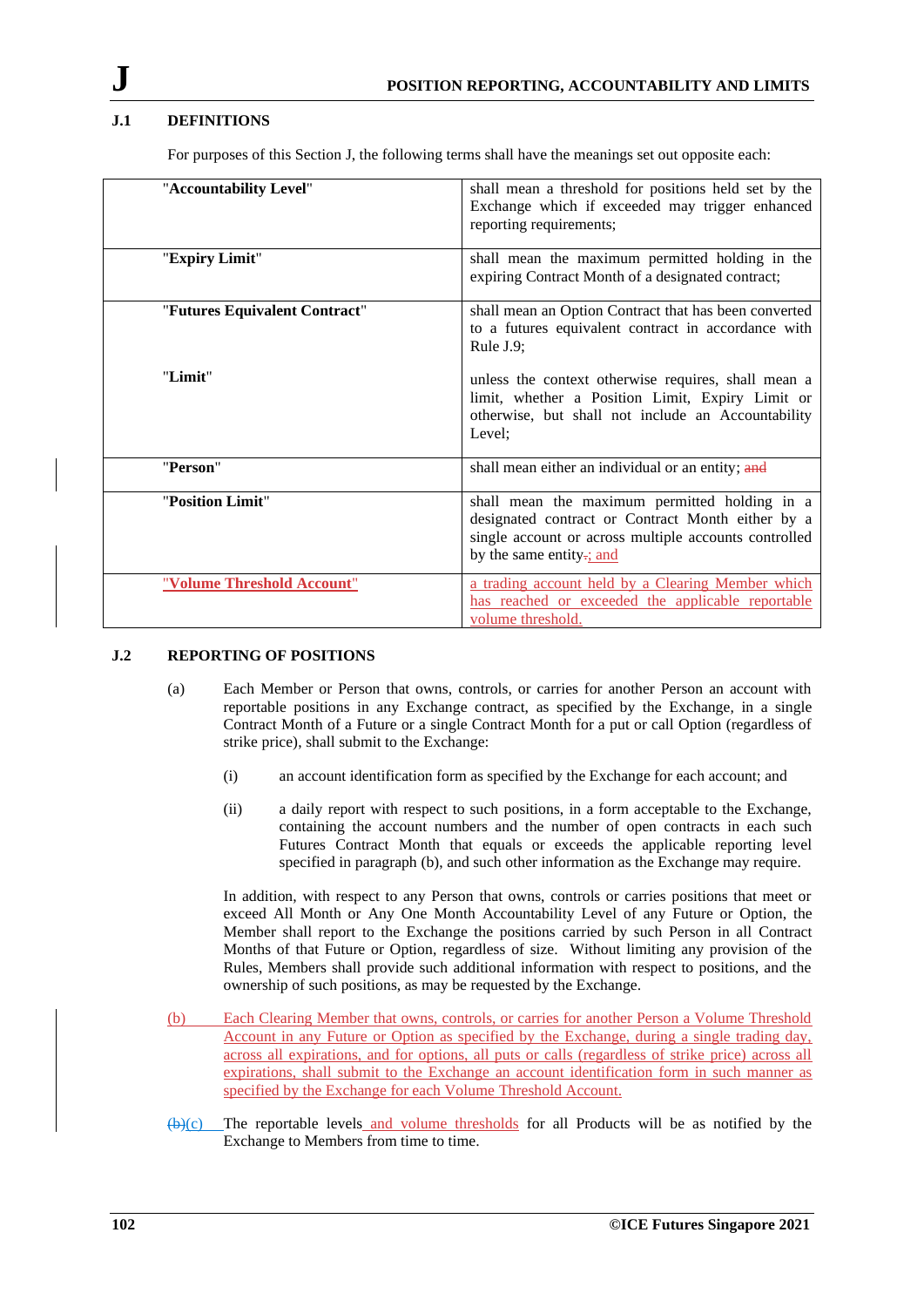#### **J.3 LIMITS AND EXEMPTIONS**

(a) Limits on Contracts may be imposed at the discretion of the Exchange from time to time. The nature of the Limits and the Contracts affected shall be notified to the Members from time to time:

A Member shall not carry a position that exceeds the Limits on behalf of any Person unless the Member has confirmed that such Person has received an exemption from the Exchange.

All Limits shall be calculated on a net futures-equivalent basis by product and will include Contracts that aggregate into one or more source Products ("**Combined Contracts**"). Such Products and how they aggregate into a Combined Contract shall be published by the Exchange from time to time.

The Exchange may require compliance with Position Limits and Accountability Level on a Futures-only basis to the source Products into which other Products are combined.

(b) The Person seeking an exemption from Limits shall file a written request in the form required by the Exchange, which shall include:

for the purposes of all Limits:

- (i) a description of the size and nature of the exemption sought;
- (ii) an explanation of the nature and extent of the Person's business and such other information as may demonstrate that the granting of the exemption is consistent with the Rules;
- (iii) a statement indicating whether the Person on whose behalf the request is made:
	- (aa) maintains positions in the contract for which the exemption is sought with any other Member; or
	- (bb) has made a previous or contemporaneous request pursuant to the Rules through another Member and if so, the relationship between the information set forth in such requests;
- (iv) a statement that the Person will comply with any limitations imposed by the Exchange with regard to such positions; and
- (v) a statement that the Person will immediately supply the Exchange with a supplemental statement whenever there is a material change to the information provided in the Person's most recent application; and

additionally, for the purposes of Position Limits:

- (vi) a statement that the intended positions will be either:
	- (aa) bona fide hedges that are economically appropriate and necessary or advisable as an integral part of the Person's business and comply with all Exchange requirements relating to hedging;
	- (bb) risk management positions as described in Rule J.5; or
	- (cc) arbitrage or spread positions;
- (vii) a statement that the Person will comply with any limitations imposed by the Exchange with regard to such positions; and
- (viii) a statement that the applicant will immediately supply the Exchange with a supplemental statement whenever there is a material change to the information provided in the applicant's most recent application.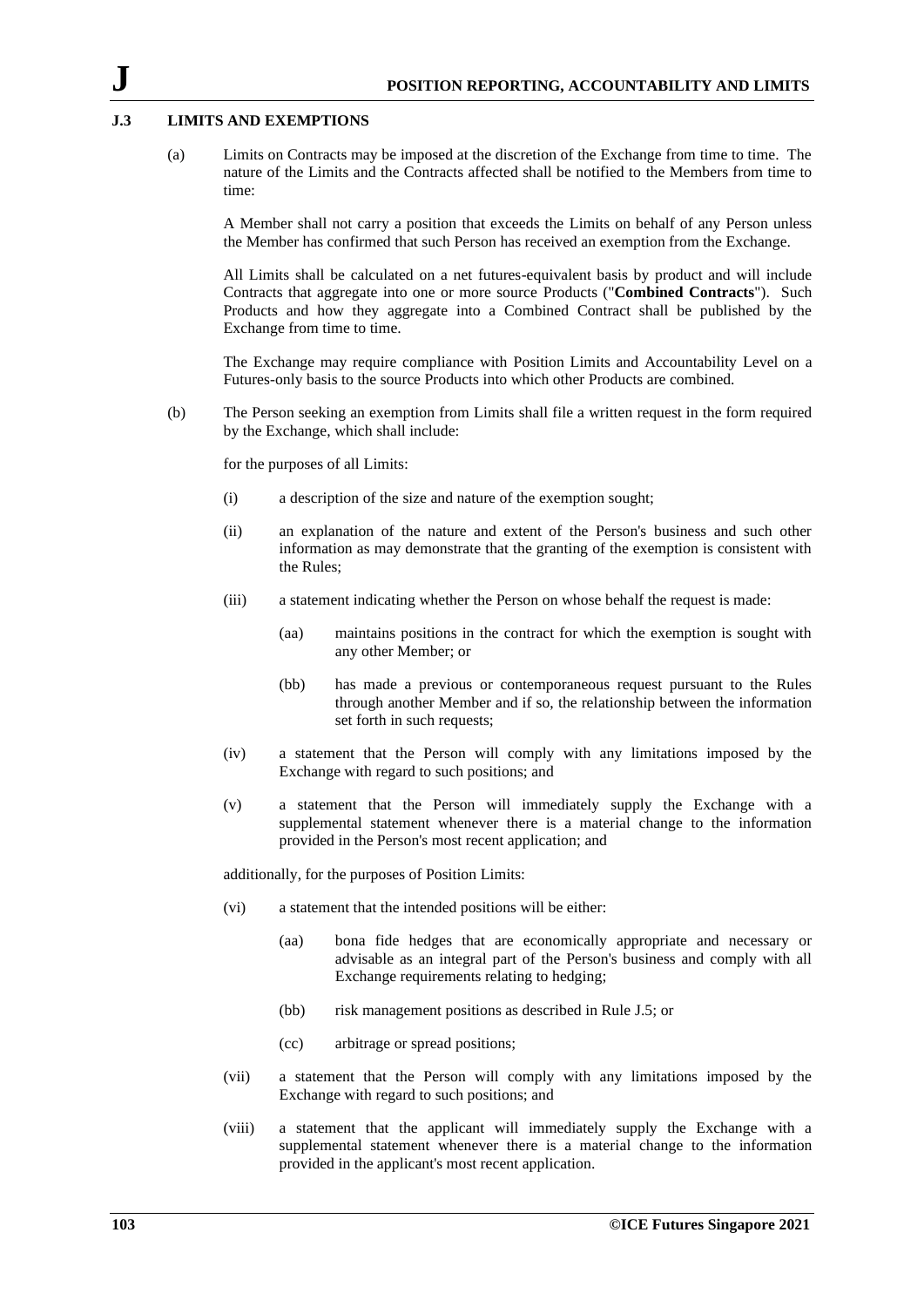- (c) Within five Trading Days of the submission of the written request and any supplemental information requested, the Exchange shall notify the Person seeking a Limits exemption whether the exemption has been granted and any limitations placed thereon (if applicable). The Exchange may impose such limitations on the approval as are commensurate with the Person's business needs, financial ability and personal integrity, as well as the liquidity, depth and volume of the market for which the exemption is sought. An exemption will remain in full force and effect until the Person requests a withdrawal or the Exchange revokes, modifies or places further limitations thereon.
- (d) A Person approved to exceed Position Limits must initiate and liquidate such positions in an orderly manner consistent with sound commercial practices, and must not initiate or liquidate such positions in a manner calculated to cause unreasonable or unwarranted price changes or fluctuations, breach or circumvent Exchange rules, or otherwise impair the good name of the Exchange.
- (e) In the event a Person exceeds its Position Limit specifically due to sudden unforeseen increases in its bona fide hedging needs, such Person shall not be considered in breach of the Rules provided that the Member on behalf of such Person requests a hedge exemption to carry such increased position within two Trading Days following the day on which the Person's Position Limit was exceeded, provided however that no such request shall be granted during the last three days of trading in an expiring Future.

## **J.4 BONA FIDE HEDGING POSITIONS**

The Exchange may grant exemptions from the Position Limits for positions qualifying as bona fide hedge positions.

Bona fide hedging transactions and positions shall mean transactions or positions in an Exchange Future or Option where such transactions or positions normally represent a substitute for transactions to be made or positions to be taken at a later time in a physical market, and where they are economically appropriate to the reduction of risk in the conduct and management of a commercial enterprise, and where they arise from:

- (i) the potential change in the value of assets which a Person owns, produces, manufactures, processes, or merchandises or anticipates owning, producing, manufacturing, processing, or merchandising;
- (ii) the potential change in the value of liabilities which a Person owes or anticipates incurring; or
- (iii) the potential change in the value of services which a Person provides, purchases or anticipates providing or purchasing.

Notwithstanding the foregoing, no transactions or positions shall be classified as bona fide hedging for purposes of the Rules unless their purpose is to offset price risks incidental to commercial cash or spot operations and such positions are established and liquidated in an orderly manner in accordance with sound commercial practices.

#### **J.5 RISK MANAGEMENT POSITIONS**

For the purposes of the Rules contained in this Section J, risk management positions are defined as Futures and Option positions which are held by or on behalf of a commercial entity or an affiliate of a commercial entity, which typically buys, sells or holds positions in the Underlying or forward market, a related cash market, or a related over-the-counter market and for which the underlying market has a high degree of demonstrated liquidity relative to the size of the positions and where there exist opportunities for arbitrage which provide a close linkage between the Futures and Option market and the underlying market in question.

## **J.6 ARBITRAGE AND SPREAD POSITIONS**

The Exchange may grant exemptions from the Position Limits for arbitrage, intra-commodity spread, inter-commodity spread and eligible Option/Option or Option/Future spread positions.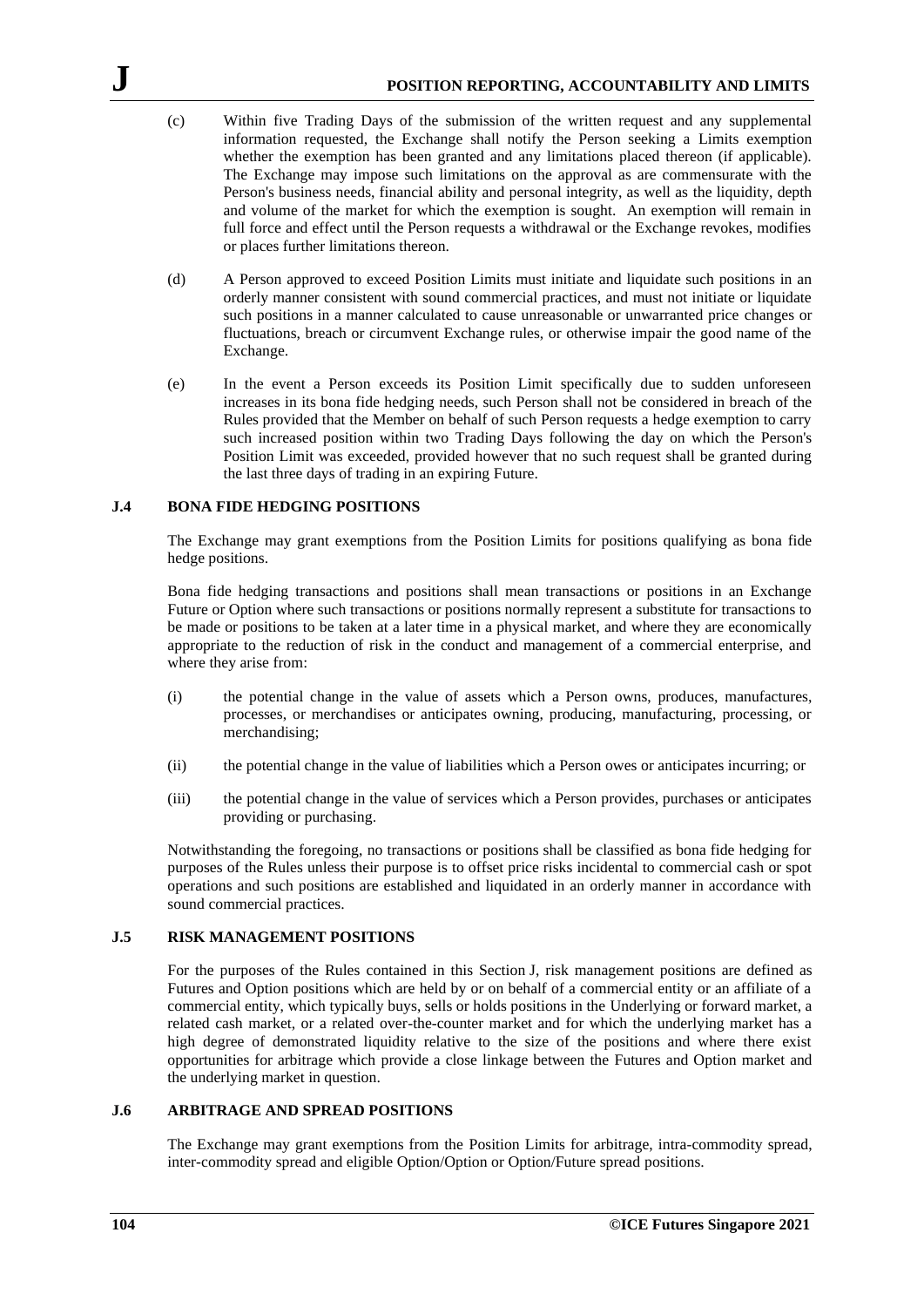### **J.7 AGGREGATION OF POSITIONS**

Subject to Rule J.9, in determining whether a position is a reportable position or any Person has exceeded the Limits published by the Exchange or Limits determined pursuant to an exemption granted by the Exchange pursuant to the Rules, the following shall apply:

- (i) all positions in accounts for which such Person by power of attorney or otherwise directly or indirectly holds positions or controls trading, shall be included with the positions held by such Person;
- (ii) the Limits upon positions shall apply to positions held by two or more Persons acting pursuant to an expressed or implied agreement or understanding, the same as if all the positions were held, or the trading of the positions was conducted, by a single Person; and
- (iii) if a Person can demonstrate to the satisfaction of the Exchange that a position is independently controlled, then that position will not be considered as contributing to any Limit.

#### **J.8 POSITION ACCOUNTABILITY**

- J.8.1 A Member who holds or controls, or carries for another person, aggregate positions in excess of those Accountability Levels specified by the Exchange from time to time in respect of those contracts designated in Rule J.3:
	- (a) shall provide, in a timely manner upon request by the Exchange, information regarding the nature of the Person's related cash, Futures and Options positions, trading strategy, and hedging information, if applicable (including all relevant documentation, from about the size and purpose of a position or exposure entered into, information about beneficial or underlying owners, any concert arrangements, and any related assets or liabilities in the underlying market) and any information required of the Exchange by a regulatory body pursuant to Rule A.3; and
	- (b) shall not, when so directed by the Exchange, further increase positions which exceed the levels published by the Exchange. All such positions must be reduced by liquidation, termination or offsetting trades in an orderly manner on a temporary or permanent basis as the specific case may require,

and the Exchange will unilaterally take appropriate action to ensure the liquidation, termination, reduction or offsetting trade if the Member does not comply.

For purposes of this Rule J.8, all positions in accounts for which a Person, by power of attorney or otherwise, directly or indirectly controls trading shall be included with the positions held by such Person. The provisions of this Rule shall apply to positions held by two or more Persons acting pursuant to an expressed or implied agreement or understanding, the same as if the positions were held by a single Person.

J.8.2 The Exchange may require a Member to provide liquidity back into the market at an agreed price and volume on a temporary basis with the express intent of mitigating the effects of a large or dominant position

### **J.9 ENFORCEMENT OF LIMITS**

(a) No Member may for itself or any other Person maintain a combination of Futures and Futures Equivalent Contracts which is, or which when aggregated in accordance with Rule J.7 is, in excess of the Limits established by the Exchange.

For the purposes of the Rules contained in this Section J:

(i) the Futures Equivalent Contract of each Option is calculated by reference to the delta ratio published daily by the Exchange; and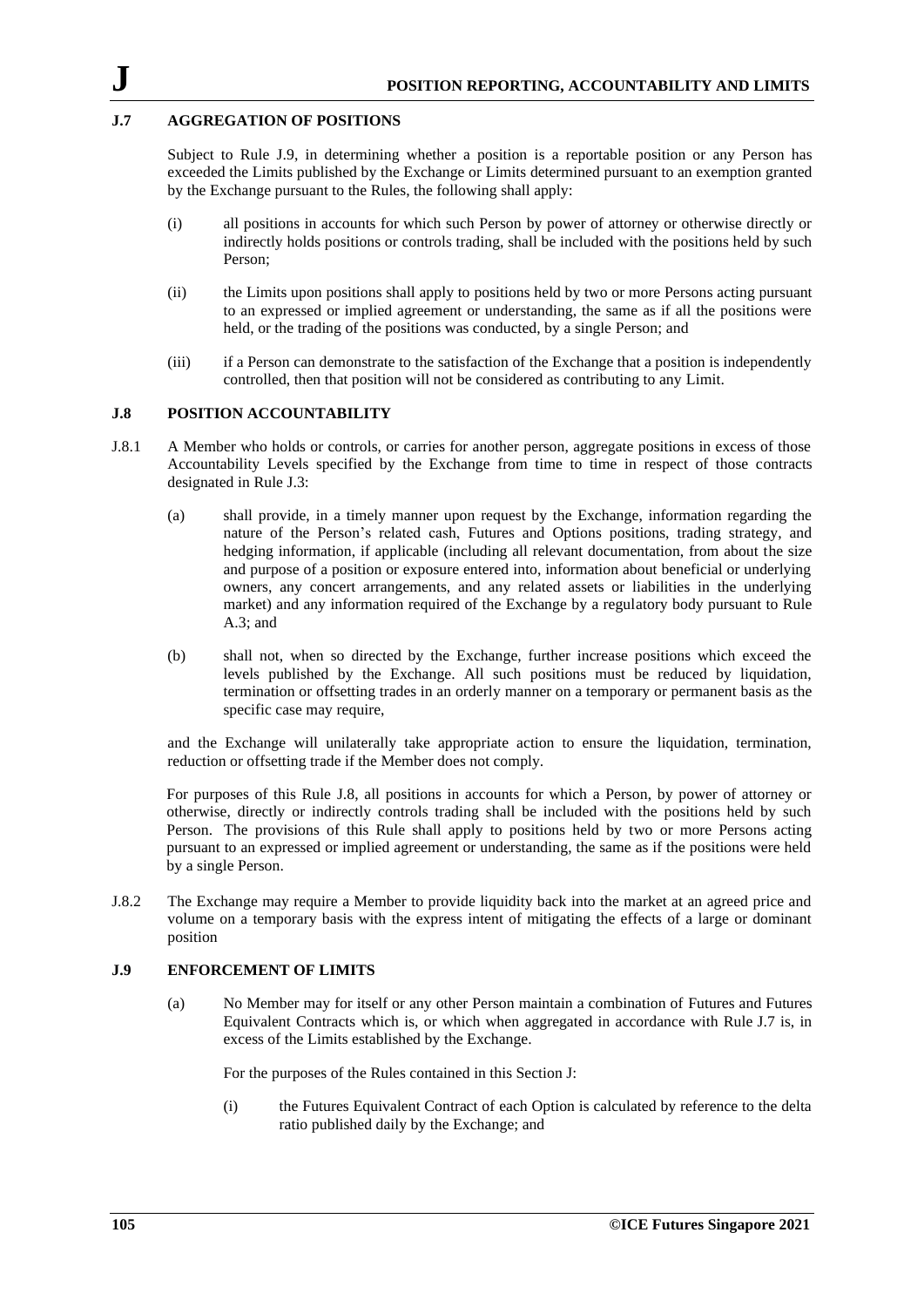(ii) a long Future, a long call Option and a short put Option are on the same of side of the market; similarly a short Future, a short call Option and a long put Option are on the same side of the market.

Members are responsible for maintaining their position and their customers' positions within the Limits established or specified by the Exchange pursuant to these Rules. If, however, a Member's or customer's position exceeds position limits on any Trading Day due to changes in the deltas of the Option Contract, the Member or customer shall have one Trading Day to bring the position within the limits.

- (b) In the event the Exchange learns that a Member or customer maintains positions in accounts with more than one Member such that the aggregate position in all such accounts exceeds the Position Limits established by the Exchange, the Exchange may notify all Members maintaining or carrying such accounts that the aggregate position held across all Members is in excess of the Limits. Such notice may also instruct each such Member to reduce the positions in such accounts twenty-four hours after receipt of the notice, proportionately or otherwise so that the aggregate positions of such accounts at all such Members does not exceed the Limits established by the Exchange, unless as provided by Rule J.3(c) below, a request for an exemption is made and granted by the Exchange pursuant to these Rules. Any Member receiving such notice shall immediately take such steps as may be necessary to liquidate such number of Futures and/or Options as shall be determined by the Exchange in order to cause the aggregate positions of such accounts at such Members to comply with the Position Limits established by the Exchange. Notwithstanding the foregoing, the Members may reduce the positions of such accounts by a different number of Futures or Options so long as after all reductions have been accomplished at all Members carrying such accounts, the aggregate positions at all such Members and across Combined Contracts complies with the Limits established by the Exchange.
- (c) Subject to the foregoing provisions of this Rule, in the event that a Member's position (whether for Own Business or for the account of a customer) exceeds the limits established by, or ordered by the Exchange, such Member shall liquidate such number of Contracts as the Exchange shall direct in order to eliminate the excess within such time as the Exchange may prescribe and shall report to the Exchange when such liquidations have been completed.

If a Member fails to liquidate such Contracts within the time prescribed by the Exchange, then, in addition to any other actions the Exchange may take, the Exchange may take such steps as it may deem necessary or appropriate to liquidate such Contracts on behalf and at the expense of such Member to the extent necessary to eliminate such excess.

- (d) Notwithstanding (b) and (c) above, and where in the opinion of the Exchange an excessive position, capable of affecting the Market is developing, or has developed, the Exchange may take any steps as it deems necessary to provide for, correct or check the further increase of such position and may give directions to Members accordingly. Such steps may (without prejudice to the generality of this Rule), if the Exchange thinks fit, extend to trading which occurred before or on the date that such step is instigated.
- (e) A Member contravening a direction of the Exchange under this Rule shall be liable to the same sanctions (including expulsion or suspension from membership) as if a breach of the Rules were committed.
- (f) The Exchange may report any breach of Position Limits to the Clearing House in order for the Clearing House to impose further margin requirements under the Clearing House Rules.

### **J.10 EXCHANGE ACCESS TO POSITION INFORMATION**

Without limiting any provision of these Rules, the Exchange shall have the authority to obtain from any Member information with respect to any positions of such Member or any customer of such Member. This authority shall include the authority to obtain information concerning positions maintained in omnibus accounts and positions held at other firms, and it shall be the obligation of a Member receiving such an inquiry to obtain such information from its customer. In the event a Member fails to